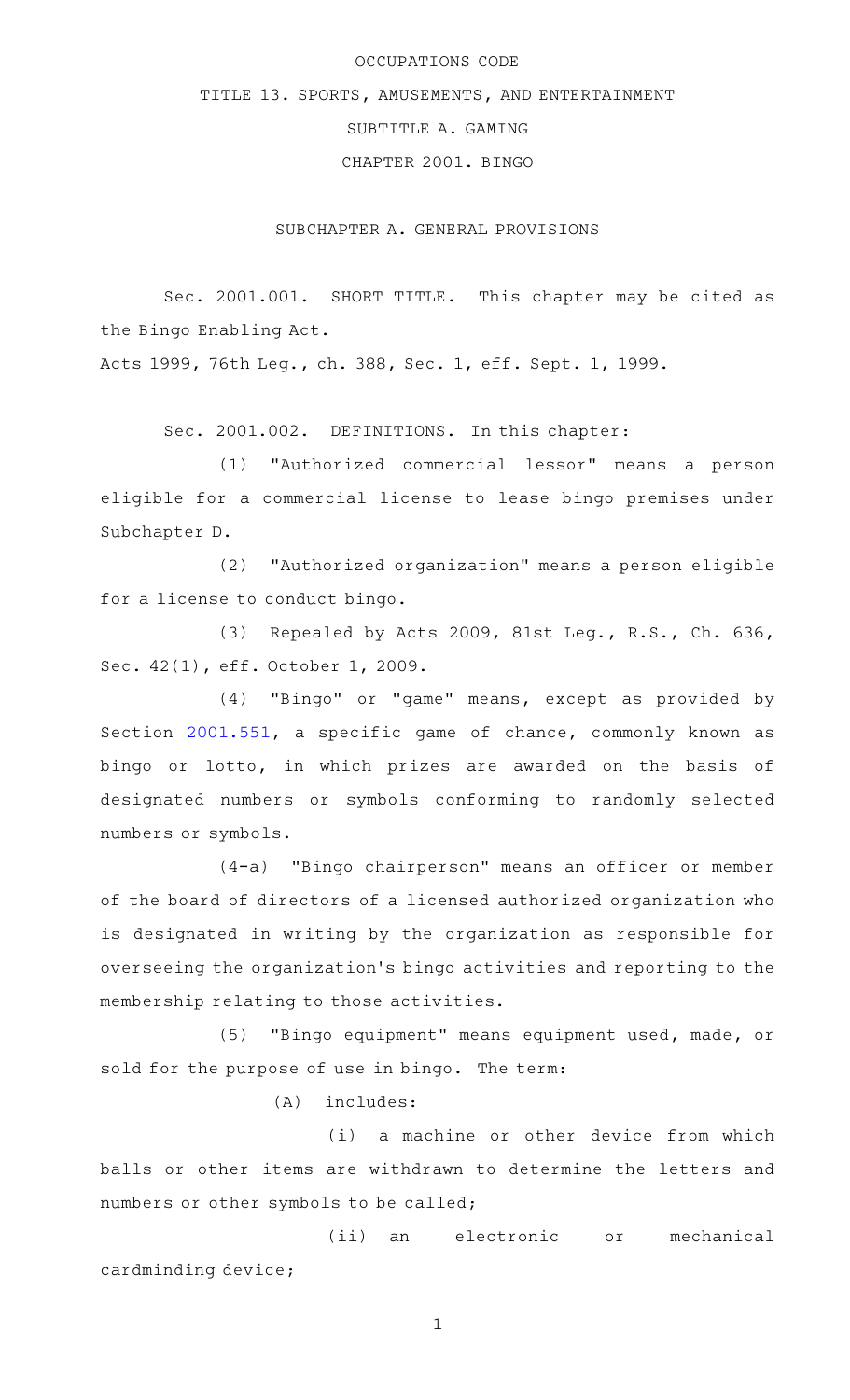(iii) a pull-tab dispenser;

(iv) a bingo card;

 $(v)$  a bingo ball; and

(vi) any other device commonly used in the direct operation of a bingo game; and

(B) does not include:

(i) a bingo game set commonly manufactured and sold as a child's game for a retail price of \$20 or less unless the set or a part of the set is used in bingo subject to regulation under this chapter; or

(ii) a commonly available component part of bingo equipment such as a light bulb or fuse.

(6) "Bingo occasion" means a single gathering or session at which a bingo game or a series of bingo games, including selling and redeeming pull-tab bingo tickets, are conducted on the day and at the times listed on the license issued to a licensed authorized organization.

(7) "Charitable purpose" means a purpose described by Section [2001.454](https://statutes.capitol.texas.gov/GetStatute.aspx?Code=OC&Value=2001.454).

(8) "Commission" means the Texas Lottery Commission.

(8-a) Repealed by Acts 2013, 83rd Leg., R.S., Ch. 993, Sec. 42(2), eff. September 1, 2013.

(9) "Distributor" means a person who obtains, by purchase or otherwise, bingo equipment or supplies for use in bingo in this state and sells or furnishes the items to another person for use, resale, display, or operation.

(10) Repealed by Acts 2009, 81st Leg., R.S., Ch. 636, Sec. 42(1), eff. October 1, 2009.

(11) "Fraternal organization" means:

(A) a nonprofit organization organized to perform and engaged primarily in performing charitable, benevolent, patriotic, employment-related, or educational functions that meet the other requirements of this chapter; or

(B) a nonprofit National Historical District Association representing the owners and lessees of a majority of the real property located in a National Historical District designated for not less than five years by the National Register of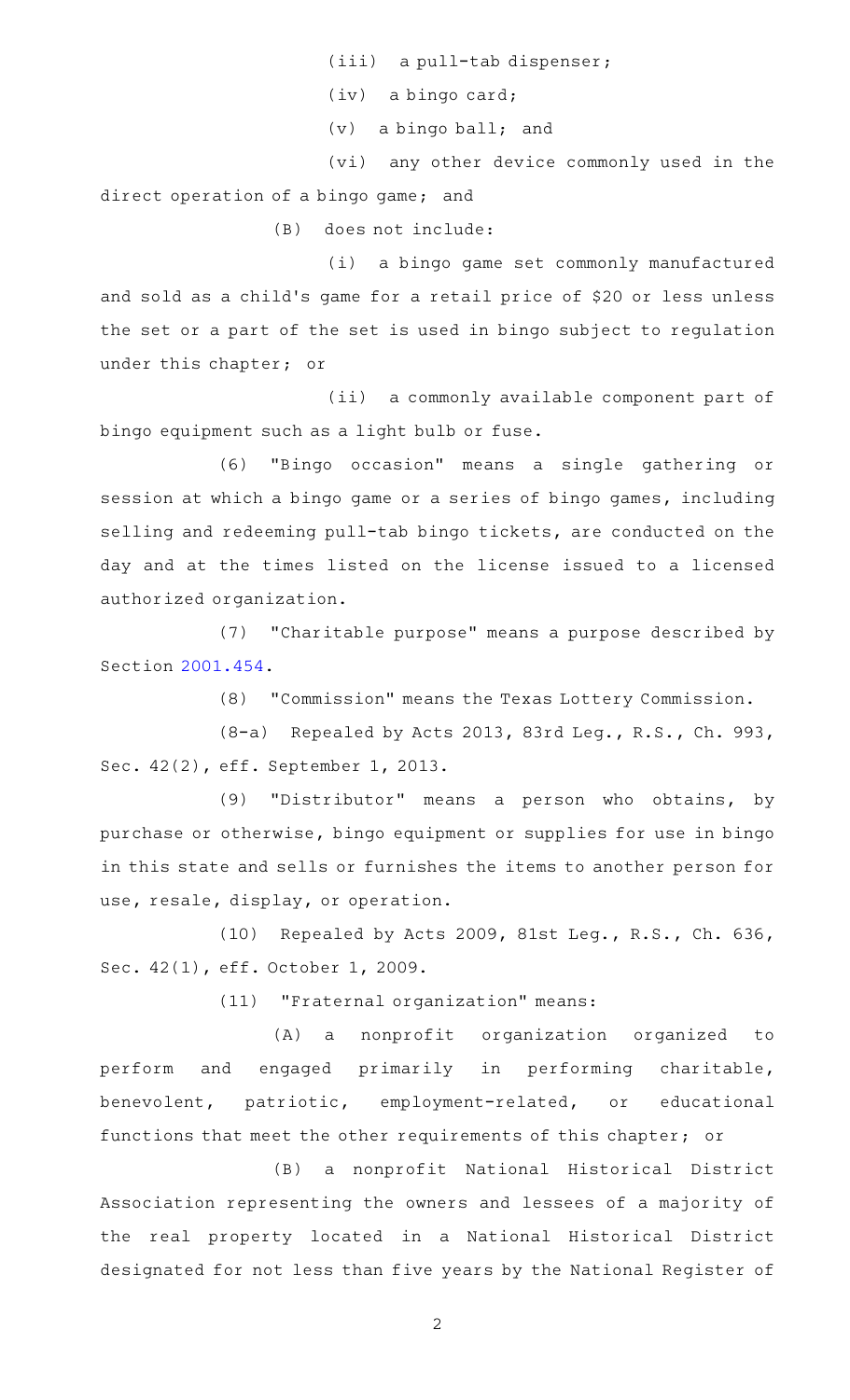Historic Places, Heritage Conservation and Recreation Service of the United States Department of the Interior, if the association 's net proceeds are used for restoration, construction, maintenance, and security in the district. The term "fraternal organization" does not include an organization whose members are predominantly veterans or dependents of veterans of the armed services of the United States.

(12) "Governing body" means the commissioners court with regard to a county or justice precinct or the city council or other chief legislative body with regard to a municipality.

(13) "Gross receipts" means the total amount received from the sale, rental, transfer, or use of bingo cards and entrance fees charged at premises at which bingo is conducted.

(14) "Licensed authorized organization" means an authorized organization that holds a license to conduct bingo.

(15) "Licensed commercial lessor" means a person licensed to lease premises and act as a commercial lessor.

(16) "Manufacturer" means:

(A) a person who assembles from raw materials or subparts a completed piece of bingo equipment or supplies for use in bingo games in this state; or

(B) a person who converts, modifies, adds to, or removes parts from any bingo equipment, item, or assembly to further its promotion or sale for or use in a bingo game in this state.

(17) "Municipal secretary" means the officer of a municipality performing the duties of municipal secretary.

(18) "Net proceeds" means:

(A) in relation to the gross receipts from one or more bingo occasions, the amount remaining after deducting the reasonable sums necessarily and actually expended for expenses under Section [2001.458](https://statutes.capitol.texas.gov/GetStatute.aspx?Code=OC&Value=2001.458) and the fee on prizes under Section [2001.502](https://statutes.capitol.texas.gov/GetStatute.aspx?Code=OC&Value=2001.502); and

(B) in relation to the gross rent or other consideration received by a licensed authorized organization for the use of its premises, fixtures, or equipment by another license holder, the amount remaining after deducting the reasonable sums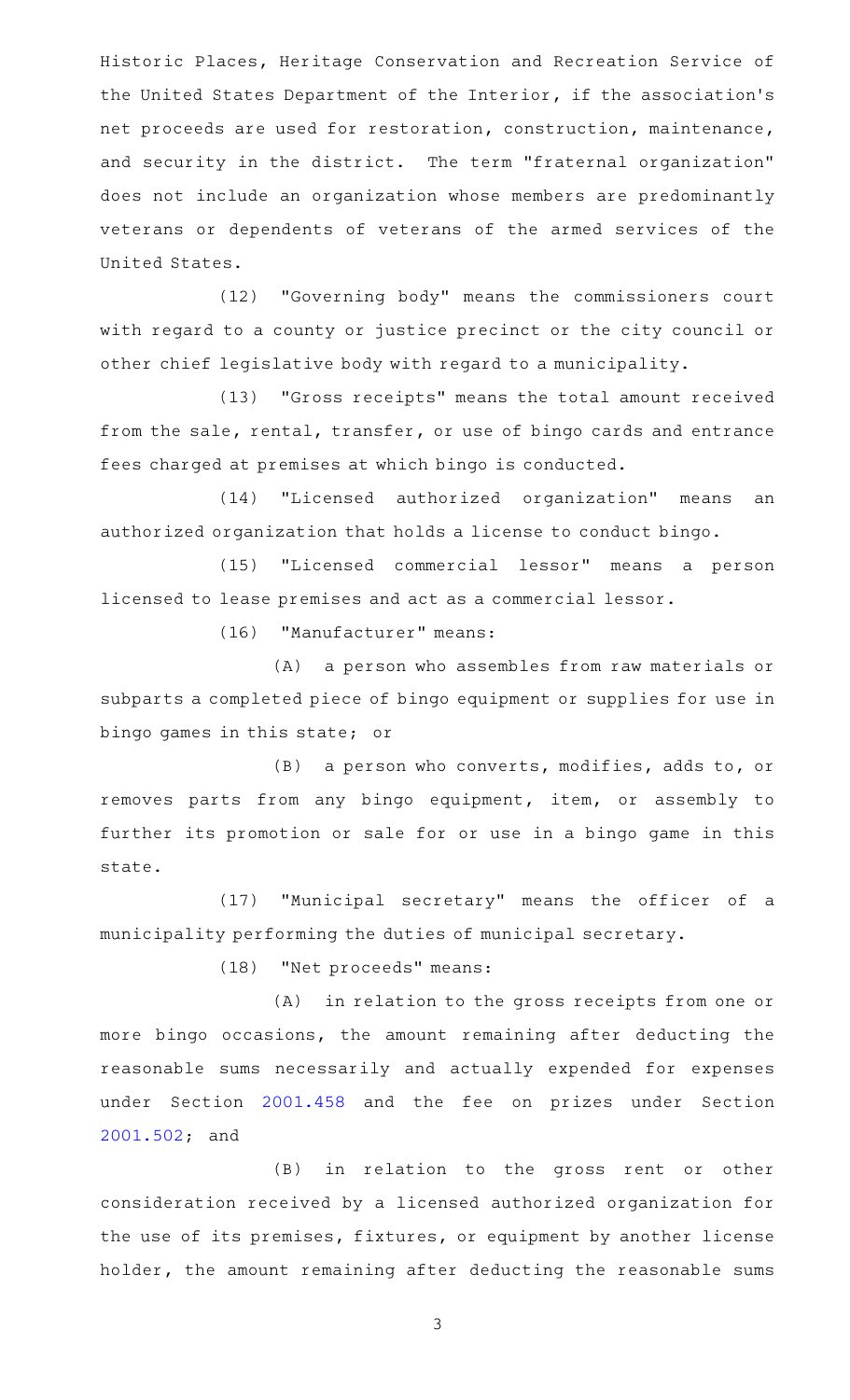necessarily and actually expended for any janitorial services and utility supplies directly attributable to the use of the premises, fixtures, or equipment.

(19) "Nonprofit organization" means an unincorporated association or a corporation that is incorporated or holds a certificate of authority under the Texas Non-Profit Corporation Act (Article 1396-1.01 et seq., Vernon 's Texas Civil Statutes). The organization:

(A) may not distribute any of its income to its members, officers, or governing body, other than as reasonable compensation for services; and

(B) must have obtained tax exempt status under Section 501(c), Internal Revenue Code of 1986.

(20) "Person" means an individual, partnership, corporation, or other group.

(21) "Political subdivision" means a county, justice precinct, or municipality.

(22) "Premises" means the area subject to the direct control of and actual use by a licensed authorized organization or group of licensed authorized organizations to conduct bingo. The term includes a location or place.

(23) "Primary business office" means the location at which all records relating to the primary purpose of a licensed authorized organization are maintained in the ordinary course of business.

(24) "Pull-tab bingo" means a form of bingo played using tickets with perforated break-open tabs, made of paper or paper products, the face of which is covered or otherwise hidden from view to conceal numbers, letters, or symbols, some of which have been designated in advance as prize winners. The term includes games commonly known as "instant bingo" and "break-open bingo."

(25) "Pull-tab dispenser" means an electronic or mechanical device that dispenses a pull-tab bingo ticket after a person inserts money into the device and includes a device commonly known as a "ticket dispenser."

(25-a) "Regular license" means a license to conduct bingo that is issued by the commission and that expires on the first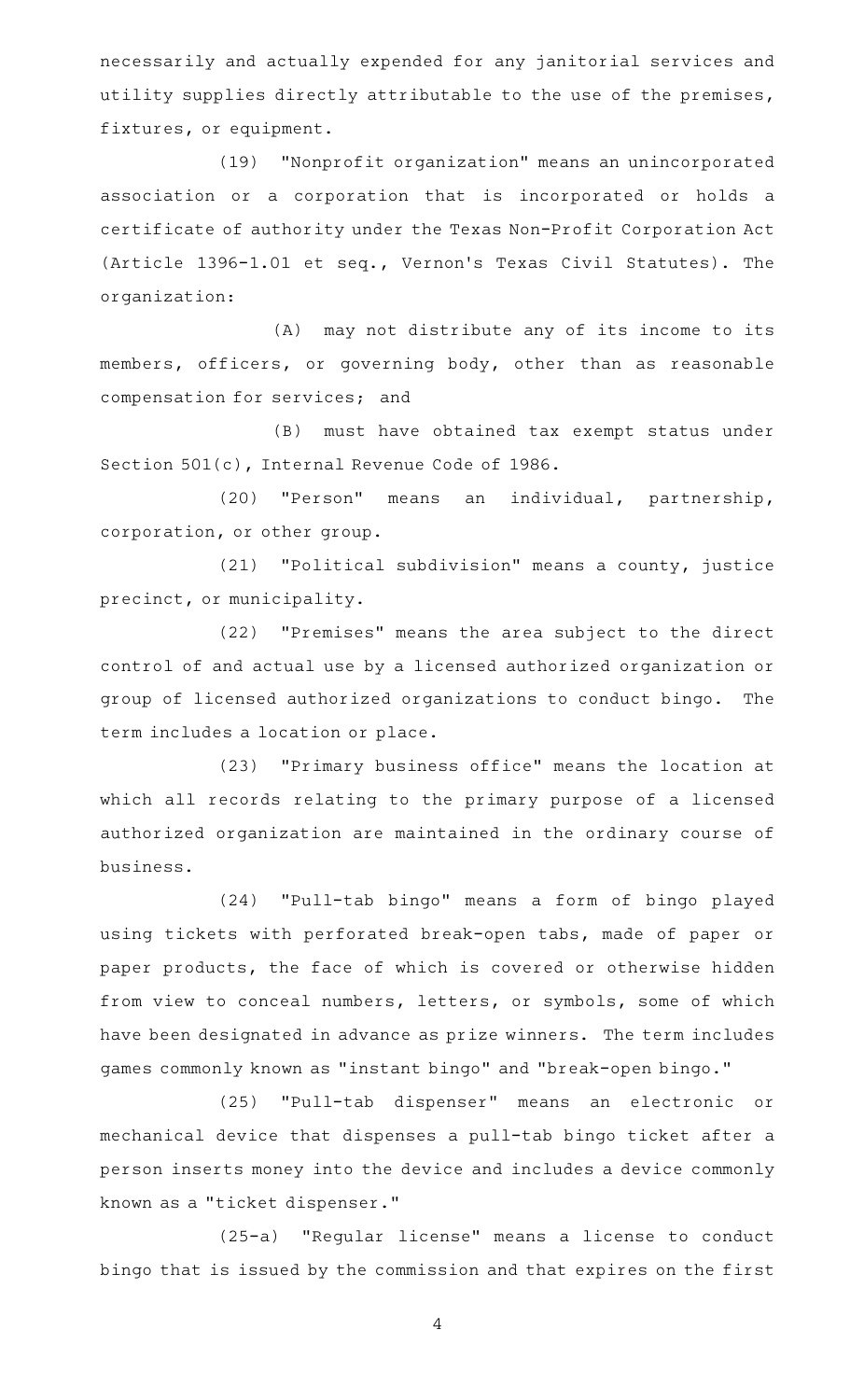or second anniversary of the date of issuance unless revoked or suspended before that date by the commission. The term includes an annual license.

(26) "Religious society" means a church, synagogue, or other organization organized primarily for religious purposes.

(27) "Veterans organization" means a nonprofit organization:

(A) whose members are veterans or dependents of veterans of the armed services of the United States; and

(B) that is chartered by the United States Congress and organized to advance the interests of veterans or active duty personnel of the armed forces of the United States and their dependents.

(28) "Volunteer fire department" means a fire-fighting organization that:

 $(A)$  operates fire-fighting equipment;

(B) is organized primarily to provide fire-fighting service;

(C) is actively providing fire-fighting service; and

(D) does not pay its members compensation other than nominal compensation.

Acts 1999, 76th Leg., ch. 388, Sec. 1, eff. Sept. 1, 1999. Amended by Acts 2003, 78th Leg., ch. 1114, Sec. 1, eff. Sept. 1, 2003. Amended by:

Acts 2009, 81st Leg., R.S., Ch. 636 (H.B. [1474](http://www.legis.state.tx.us/tlodocs/81R/billtext/html/HB01474F.HTM)), Sec. 1, eff. October 1, 2009.

Acts 2009, 81st Leg., R.S., Ch. 636 (H.B. [1474\)](http://www.legis.state.tx.us/tlodocs/81R/billtext/html/HB01474F.HTM), Sec. 42(1), eff. October 1, 2009.

Acts 2011, 82nd Leg., R.S., Ch. 1023 (H.B. [2728](http://www.legis.state.tx.us/tlodocs/82R/billtext/html/HB02728F.HTM)), Sec. 1, eff. September 1, 2011.

Acts 2013, 83rd Leg., R.S., Ch. 993 (H.B. [2197\)](http://www.legis.state.tx.us/tlodocs/83R/billtext/html/HB02197F.HTM), Sec. 42(2), eff. September 1, 2013.

Sec. 2001.003. REGULATORY FUNDING FROM LICENSE FEES AND BINGO PRIZE FEES. It is the intent of the legislature that the funding necessary for the administration of this chapter by the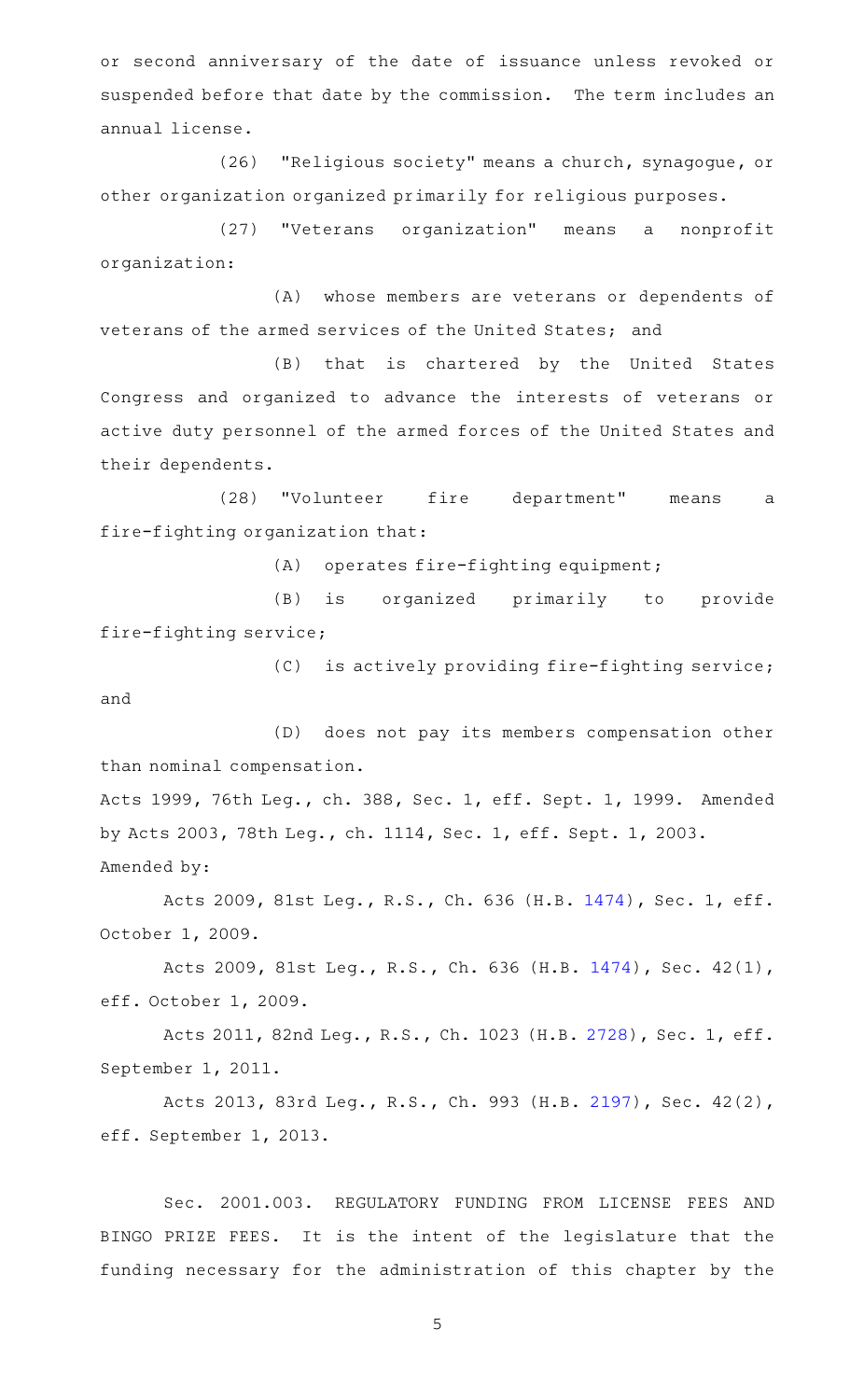commission be collected by the commission from commercial lessor, manufacturer, and distributor license fees and money paid to the commission by bingo players as bingo prize fees. Added by Acts 2017, 85th Leg., R.S., Ch. 860 (H.B. [2578](http://www.legis.state.tx.us/tlodocs/85R/billtext/html/HB02578F.HTM)), Sec. 1, eff. September 1, 2017.

#### SUBCHAPTER B. COMMISSION POWERS AND DUTIES

Sec. 2001.051. CONTROL AND SUPERVISION OF BINGO; BINGO DIVISION. (a) The commission shall administer this chapter.

(b) The commission has broad authority and shall exercise strict control and close supervision over all bingo conducted in this state so that bingo is fairly conducted and the proceeds derived from bingo are used for an authorized purpose.

(c) The commission shall execute its authority through a bingo division established by the commission to administer this chapter.

Acts 1999, 76th Leg., ch. 388, Sec. 1, eff. Sept. 1, 1999.

Sec. 2001.052. DIRECTOR OF BINGO OPERATIONS. (a) The commission shall employ a director of bingo operations.

(b) The director of bingo operations shall administer the bingo division under the direction of the commission. Acts 1999, 76th Leg., ch. 388, Sec. 1, eff. Sept. 1, 1999.

Sec. 2001.053. OFFICERS AND INVESTIGATORS. The commission may employ officers or investigators the commission considers necessary to administer this chapter. Acts 1999, 76th Leg., ch. 388, Sec. 1, eff. Sept. 1, 1999.

Sec. 2001.054. RULEMAKING AUTHORITY. The commission may

adopt rules to enforce and administer this chapter. Acts 1999, 76th Leg., ch. 388, Sec. 1, eff. Sept. 1, 1999.

Sec. 2001.0541. RULES ON CONSEQUENCES OF CRIMINAL CONVICTION. The commission shall adopt rules and guidelines as necessary to comply with Chapter [53](https://statutes.capitol.texas.gov/GetStatute.aspx?Code=OC&Value=53) when using criminal history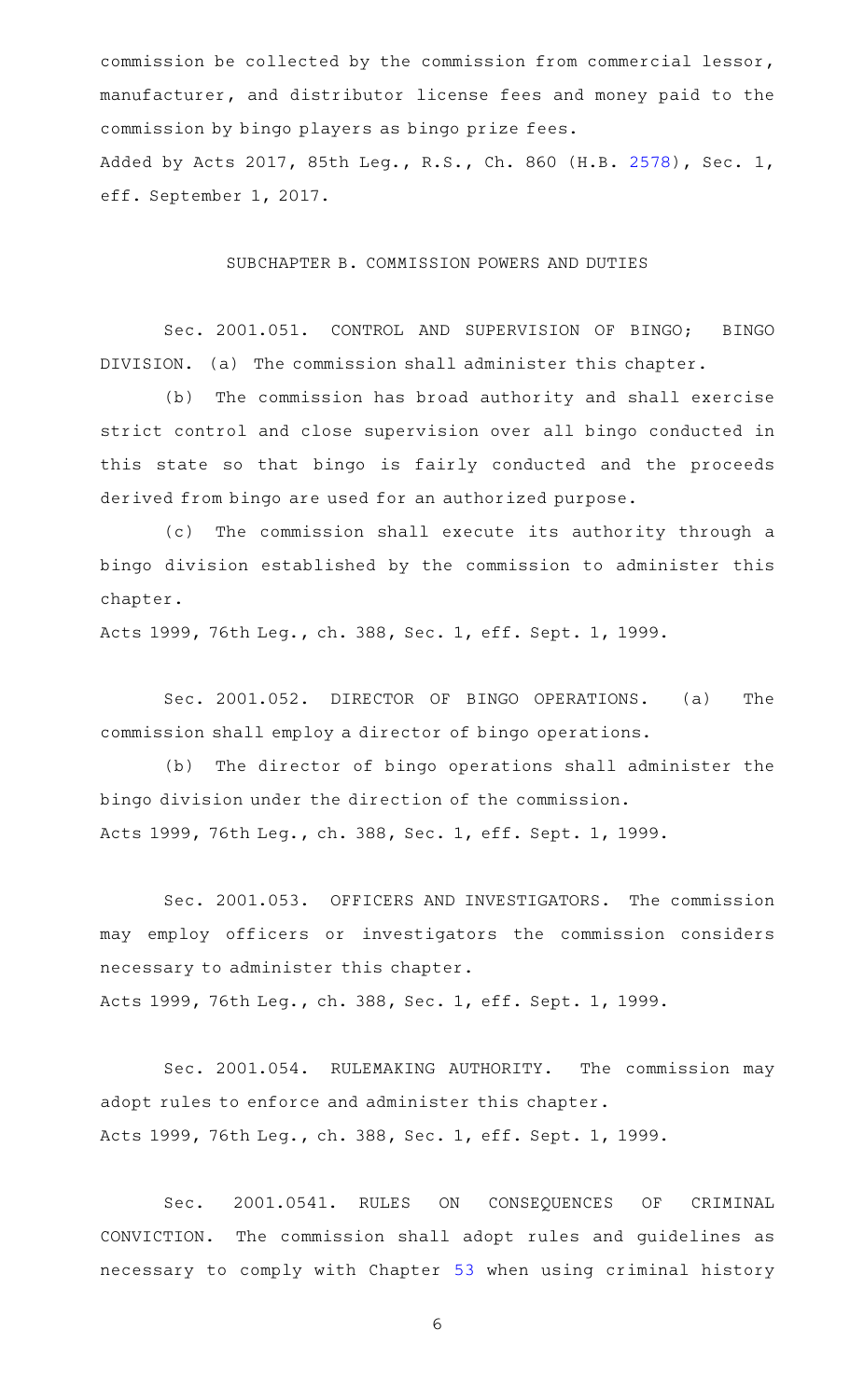record information under this chapter to issue or renew a bingo license or to list or renew the listing of an individual in the registry of approved bingo workers. Added by Acts 2013, 83rd Leg., R.S., Ch. 993 (H.B. [2197\)](http://www.legis.state.tx.us/tlodocs/83R/billtext/html/HB02197F.HTM), Sec. 18,

eff. September 1, 2013.

Sec. 2001.055. REGULATION OF GAMES. The commission by rule may establish the number and type of bingo games that may be played during a bingo occasion.

Acts 1999, 76th Leg., ch. 388, Sec. 1, eff. Sept. 1, 1999.

Sec. 2001.056. APPROVAL OF BINGO CARDS. (a) The commission by rule shall provide procedures for the approval of bingo cards.

(b) A license holder may not use or distribute a bingo card unless the card has been approved by the commission.

(c) The commission may set the price or adopt a schedule of prices for the sale or provision of bingo cards by a licensed authorized organization.

(d) A licensed authorized organization may not sell or provide a bingo card at a price other than a price authorized by the commission or a schedule adopted by the commission.

(e) The commission by rule may require a licensed authorized organization to notify the commission of the price for bingo cards the organization will use for one or more reporting periods.

Acts 1999, 76th Leg., ch. 388, Sec. 1, eff. Sept. 1, 1999.

Sec. 2001.057. BINGO ADVISORY COMMITTEE. (a) The commission may appoint a bingo advisory committee consisting of nine members. The commission shall appoint members representing a balance of interests including representatives of:

 $(1)$  the public;

(2) charities that operate bingo games; and

(3) commercial and charity lessors that participate in the bingo industry.

(b) Repealed by Acts 2009, 81st Leg., R.S., Ch. 636, Sec. 42(2), eff. October 1, 2009.

(c)AAA committee member serves at the pleasure of the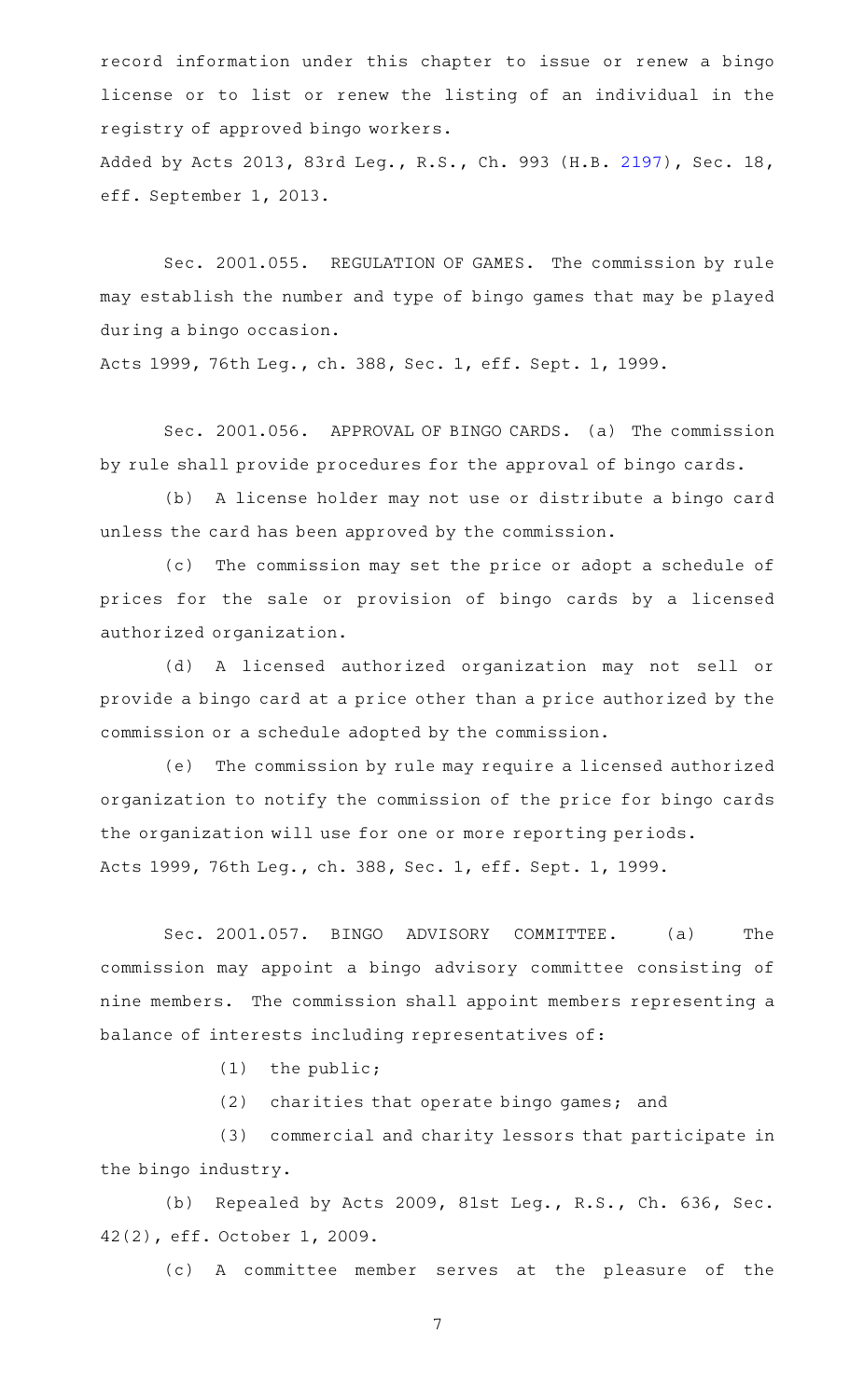commission.

(d) A committee member is not entitled to receive compensation for serving as a member. A committee member is entitled to reimbursement for reasonable expenses incurred in performing duties as a member.

(e) The committee may:

(1) advise the commission on the needs and problems of the state 's bingo industry;

(2) comment on rules involving bingo during their development and before final adoption unless an emergency requires immediate action by the commission;

(3) report annually to the commission on the committee 's activities; and

(4) perform other duties as determined by the commission.

(f) The committee may meet quarterly or at the commission's request.

(g) The commission may adopt rules to govern the operations of the committee.

Acts 1999, 76th Leg., ch. 388, Sec. 1, eff. Sept. 1, 1999.

Amended by:

Acts 2009, 81st Leg., R.S., Ch. 636 (H.B. [1474\)](http://www.legis.state.tx.us/tlodocs/81R/billtext/html/HB01474F.HTM), Sec. 42(2), eff. October 1, 2009.

Sec. 2001.058. PUBLIC INFORMATION. (a) The commission shall provide to any person on request a printed copy of this chapter and the rules applicable to the enforcement of this chapter.

(b) The commission may charge a reasonable amount for a copy provided under this section.

Acts 1999, 76th Leg., ch. 388, Sec. 1, eff. Sept. 1, 1999.

Sec. 2001.059. ADVISORY OPINIONS. (a) An officer, bingo chairperson, or authorized representative of a license holder or an attorney, accountant, or bookkeeper employed or retained by a license holder may request from the commission an advisory opinion regarding compliance with this chapter and the rules of the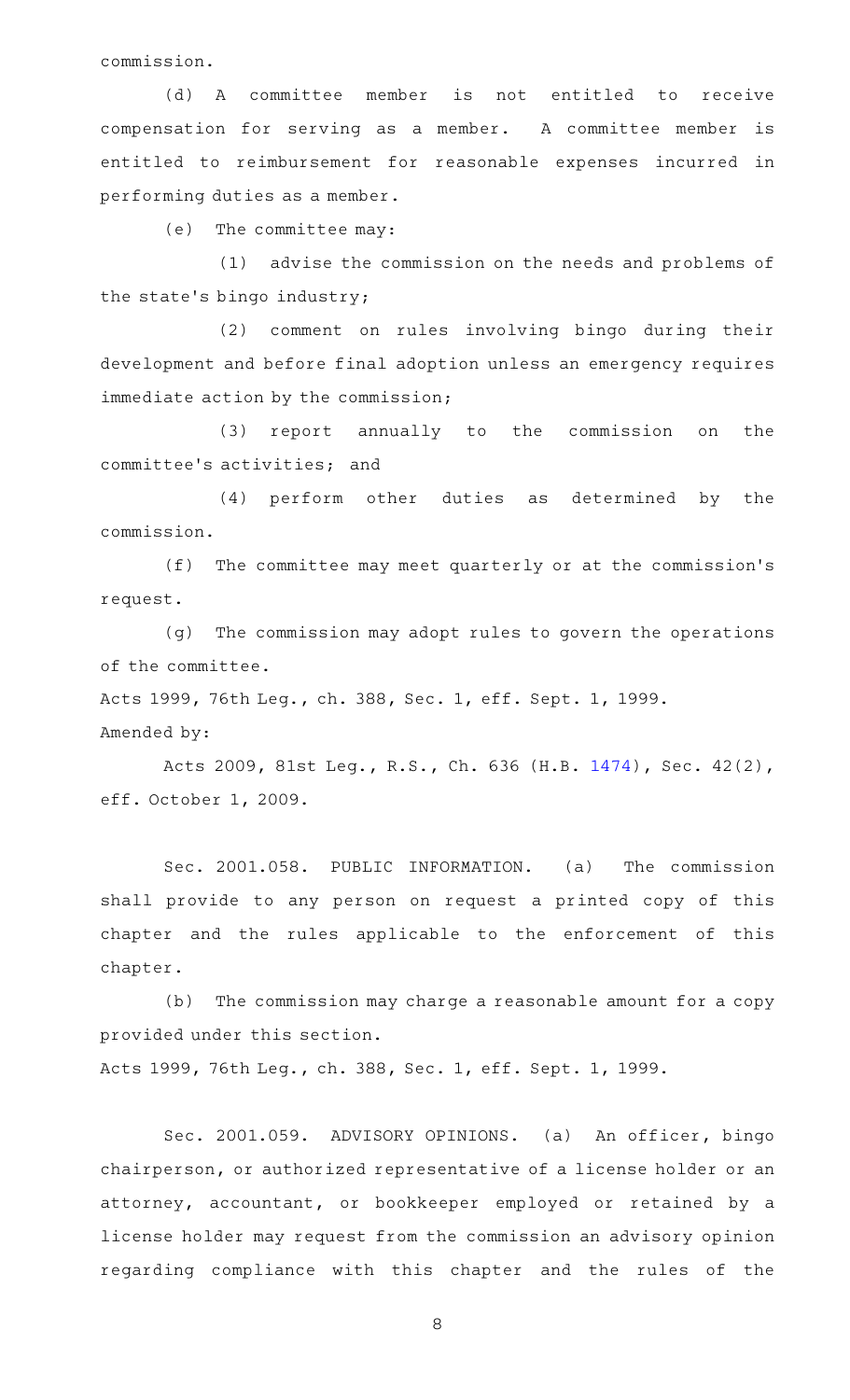commission.

(b) The commission shall respond to a request under Subsection (a) not later than the 60th day after the date a request is received, unless the commission determines that the request does not contain sufficient facts to provide an answer on which the requestor may rely. In that event, the commission shall request additional information from the requestor not later than the 10th day after the date the request is received. If the commission requests additional information, the commission shall respond to the request not later than the 60th day after the date additional information is received pursuant to the request for additional information.

(c)AAA person who requests an advisory opinion under Subsection (a) may act in reliance on the opinion in the conduct of any activity under any license issued under this chapter if the conduct is substantially consistent with the opinion and the facts stated in the request.

(d) An advisory opinion issued under this section is not a rule under Subchapter [B](https://statutes.capitol.texas.gov/GetStatute.aspx?Code=GV&Value=2001.021), Chapter [2001](https://statutes.capitol.texas.gov/GetStatute.aspx?Code=GV&Value=2001), Government Code, and the rulemaking requirements of that subchapter do not apply to a request for an advisory opinion or any advisory opinion issued by the commission.

(e) Nothing in this section precludes the commission from requesting an attorney general opinion under Section [402.042](https://statutes.capitol.texas.gov/GetStatute.aspx?Code=GV&Value=402.042), Government Code. In the event the commission requests an attorney general opinion on a matter that is the subject of an advisory opinion request under this section, the deadlines established under Subsection (b) are tolled until 30 days following the issuance of the attorney general opinion.

(f) The commission may delegate all or part of the authority and procedures for issuing advisory opinions under this section to an employee of the commission.

(g) The commission may refuse to issue an advisory opinion under this section on a matter that the commission knows to be in active litigation.

Added by Acts 2003, 78th Leg., ch. 1114, Sec. 2, eff. Sept. 1, 2003. Amended by: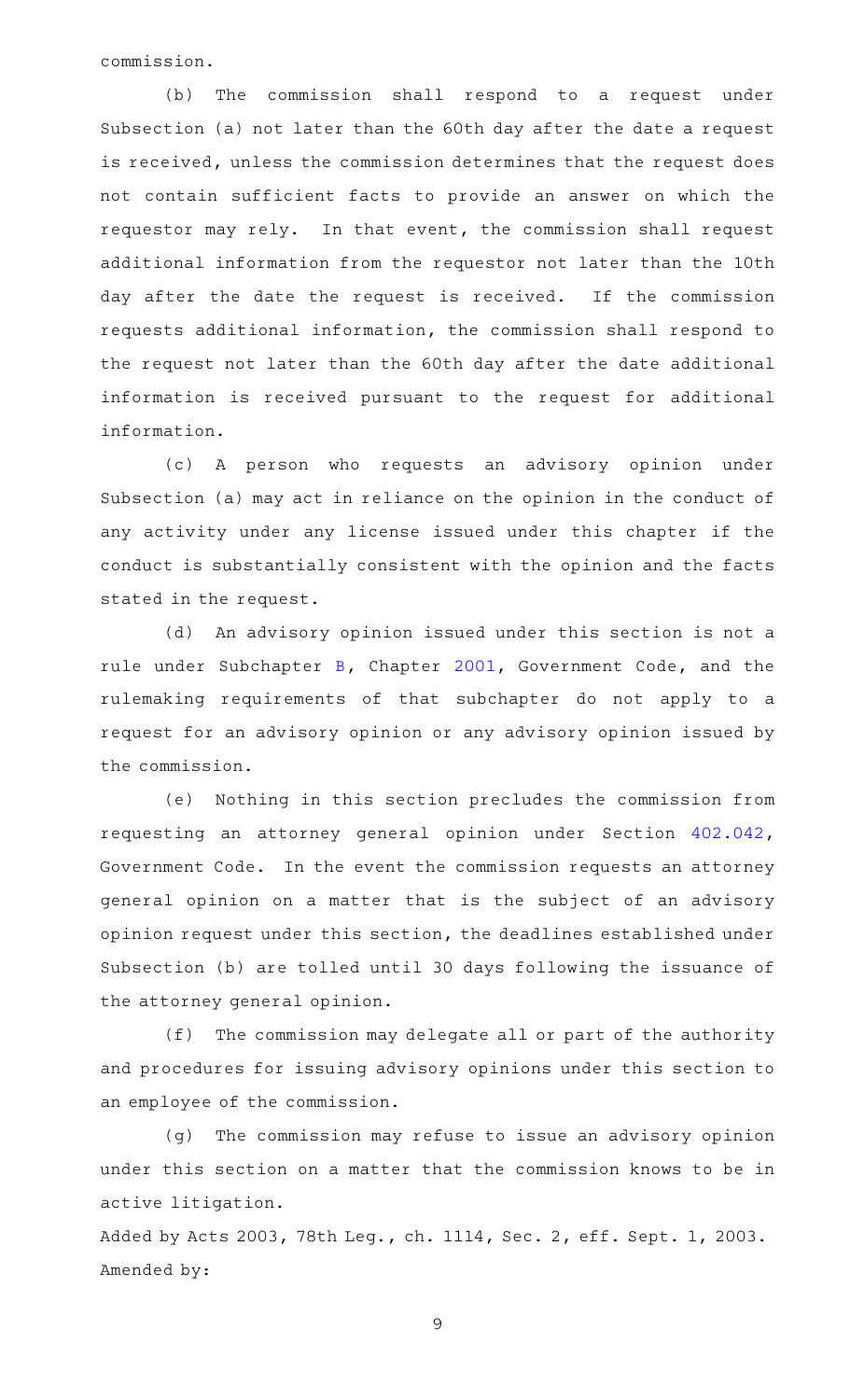Acts 2009, 81st Leg., R.S., Ch. 636 (H.B. [1474](http://www.legis.state.tx.us/tlodocs/81R/billtext/html/HB01474F.HTM)), Sec. 2, eff. October 1, 2009.

Sec. 2001.060. REPORTING. (a) On or before June 1 of each even-numbered year, the commission shall prepare and deliver to the governor, the lieutenant governor, the speaker of the house of representatives, and the chairs of the standing committees of the senate and house of representatives with primary jurisdiction over charitable bingo a report stating for each of the preceding two calendar years:

(1) the total amount of adjusted gross receipts reported by licensed authorized organizations from their bingo operations;

(2) the total amount of net proceeds reported by licensed authorized organizations from their bingo operations; and

(3) a comparison of the amounts reported under Subdivisions (1) and (2), including the percentage that the net proceeds represents of the adjusted gross receipts.

(b) For purposes of Subsection (a), "adjusted gross receipts" means the amount remaining after deducting prizes paid, excluding prize fees collected from bingo players.

(c) For purposes of Subsection (a), the commission shall determine the total amount of net proceeds in a manner that does not reduce gross receipts by the amount of rent paid for the rental of bingo premises by a licensed authorized organization to another licensed authorized organization if the other organization pays rent for the premises to a licensed commercial lessor. Added by Acts 2009, 81st Leg., R.S., Ch. 636 (H.B. [1474](http://www.legis.state.tx.us/tlodocs/81R/billtext/html/HB01474F.HTM)), Sec. 3, eff. October 1, 2009.

Sec. 2001.061. LICENSE RENEWAL PROCESS. The commission shall adopt rules governing each part of the license renewal process for all licenses issued under this chapter, from application submission to completion of the renewal process. The process must require a license holder renewing a license to submit to the commission the information required in the initial license application.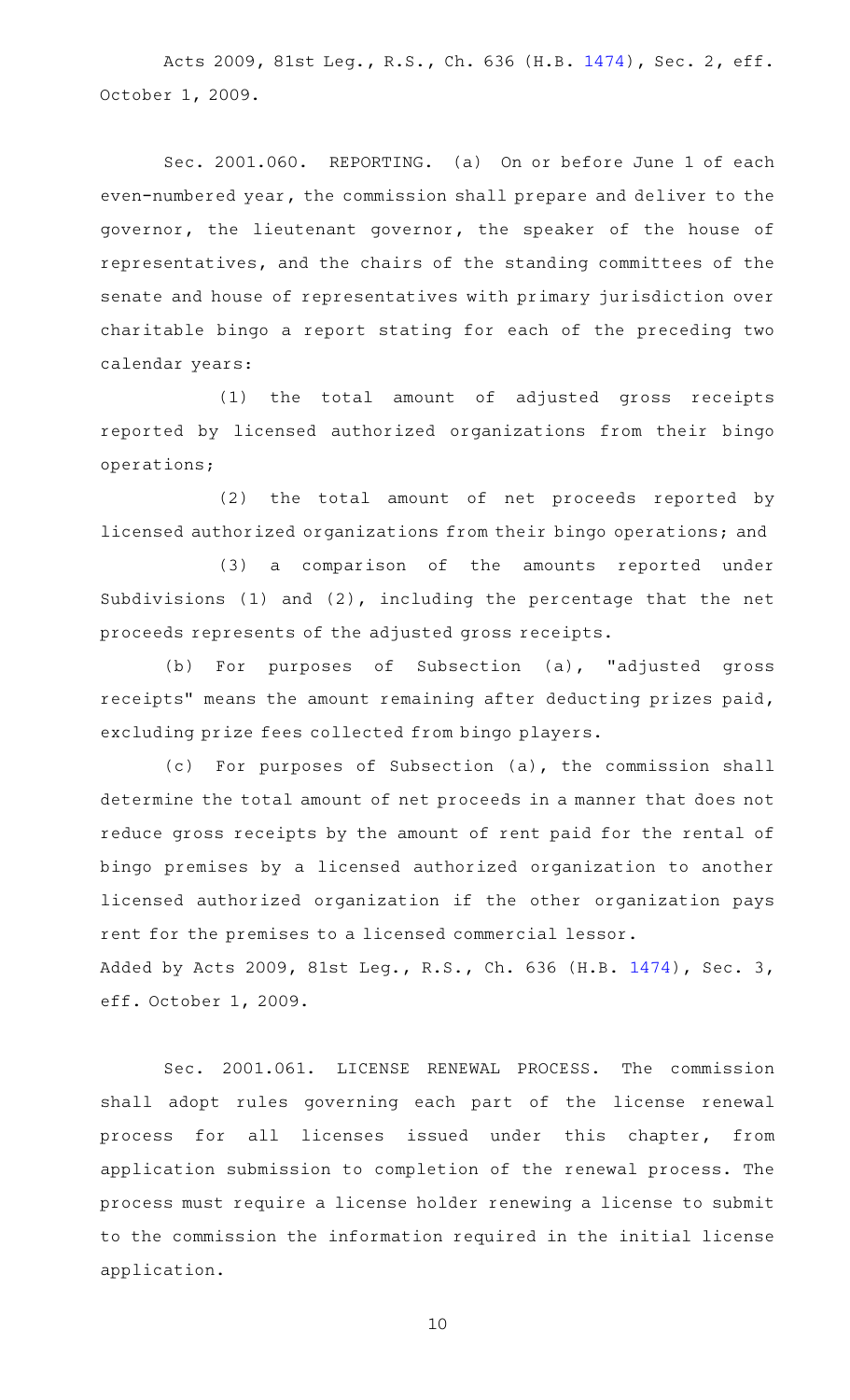Added by Acts 2013, 83rd Leg., R.S., Ch. 993 (H.B. [2197\)](http://www.legis.state.tx.us/tlodocs/83R/billtext/html/HB02197F.HTM), Sec. 19, eff. September 1, 2013.

## SUBCHAPTER C. LICENSE TO CONDUCT BINGO

Sec. 2001.101. AUTHORIZED ORGANIZATION. (a) The commission may license a person who is an authorized organization eligible for a license to conduct bingo if the person is:

 $(1)$  a religious society that has existed in this state for at least three years;

 $(2)$  a nonprofit organization:

(A) whose predominant activities are for the support of medical research or treatment programs; and

(B) that for at least three years:

(i) must have had a governing body or officers elected by a vote of members or by a vote of delegates elected by the members; or

(ii) must have been affiliated with a state or national organization organized to perform the same purposes as the nonprofit organization;

(3) a fraternal organization;

(4) a veterans organization that has existed in this state for at least three years;

(5) a volunteer fire department that has existed in this state for at least three years; or

(6) a volunteer emergency medical services provider that has existed in this state for at least three years.

(b) A fraternal organization:

 $(1)$  must have been organized in this state for at least three years;

(2) must have had during the three-year period a bona fide membership actively and continuously engaged as an organization in furthering its authorized purposes; and

(3) may not have authorized a person on behalf of its membership, governing body, or officers to support or oppose a particular candidate for public office by:

(A) making political speeches;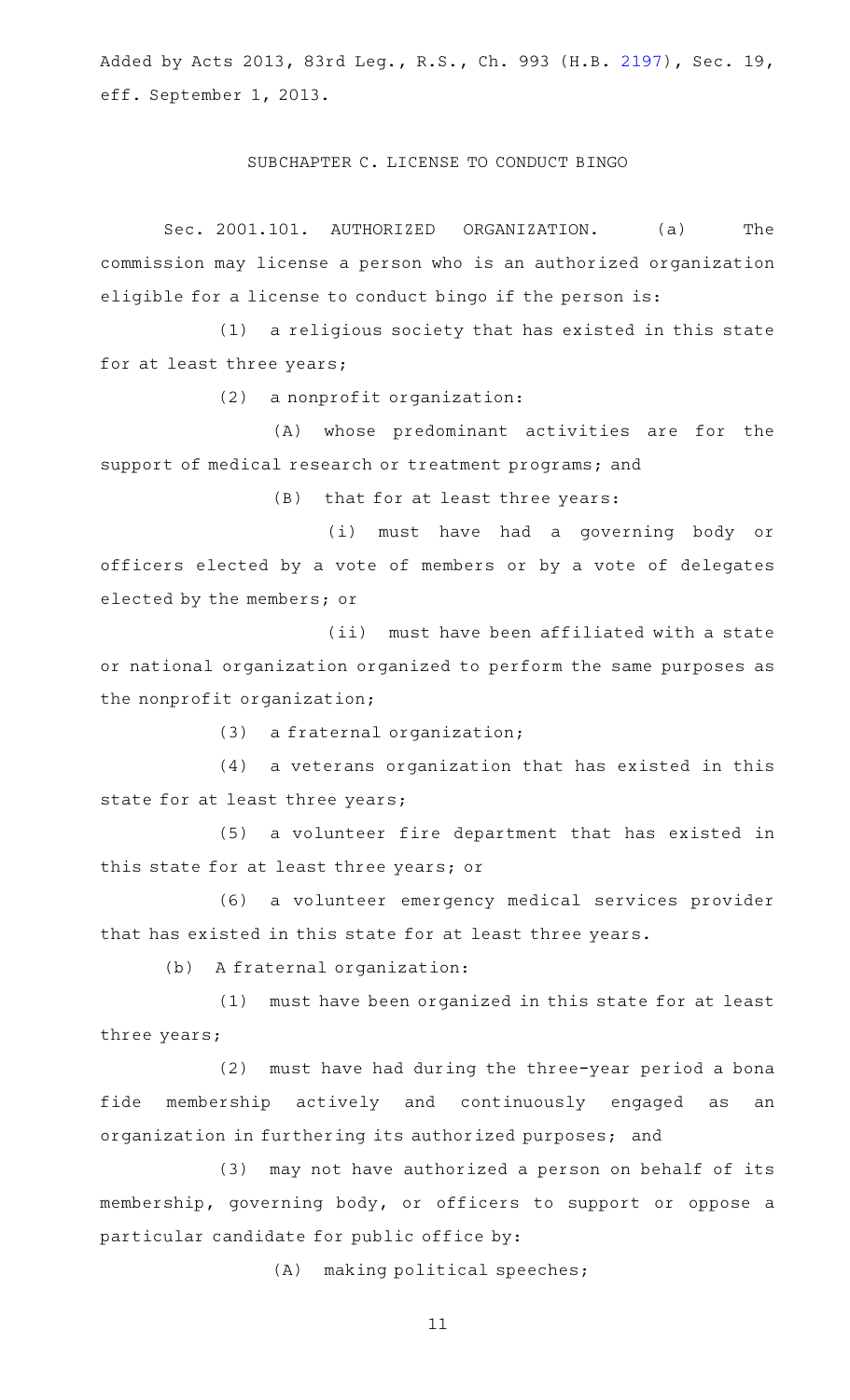literature;

(C) writing letters;

- (D) signing or circulating petitions;
- (E) making campaign contributions; or
- (F) soliciting votes.

Acts 1999, 76th Leg., ch. 388, Sec. 1, eff. Sept. 1, 1999. Amended by:

Acts 2009, 81st Leg., R.S., Ch. 636 (H.B. [1474](http://www.legis.state.tx.us/tlodocs/81R/billtext/html/HB01474F.HTM)), Sec. 4, eff. October 1, 2009.

Sec. 2001.102. LICENSE APPLICATION. (a) An applicant for a license to conduct bingo must file with the commission an application on a form prescribed by the commission.

(b) The application must include:

 $(1)$  the name and address of the applicant;

(2) the names and addresses of the applicant's officers and directors;

(3) the address of the premises where and the time when the applicant intends to conduct bingo under the license sought;

(4) the name and address of the licensed commercial lessor of the premises, if the applicant intends to lease premises to conduct bingo from a person other than an authorized organization;

(5) a statement that the net proceeds of bingo will go to one or more of the authorized charitable purposes under this chapter;

(6) a designation of the applicant organization's bingo chairperson under whom bingo will be conducted accompanied by a statement signed by the chairperson stating that the chairperson will be responsible for the conduct of bingo under the terms of the license and this chapter;

(7) sufficient facts relating to the applicant's incorporation and organization to enable the commission to determine whether the applicant is an authorized organization;

(8) a copy of the applicant organization's most recently filed Internal Revenue Service Form 990, if applicable;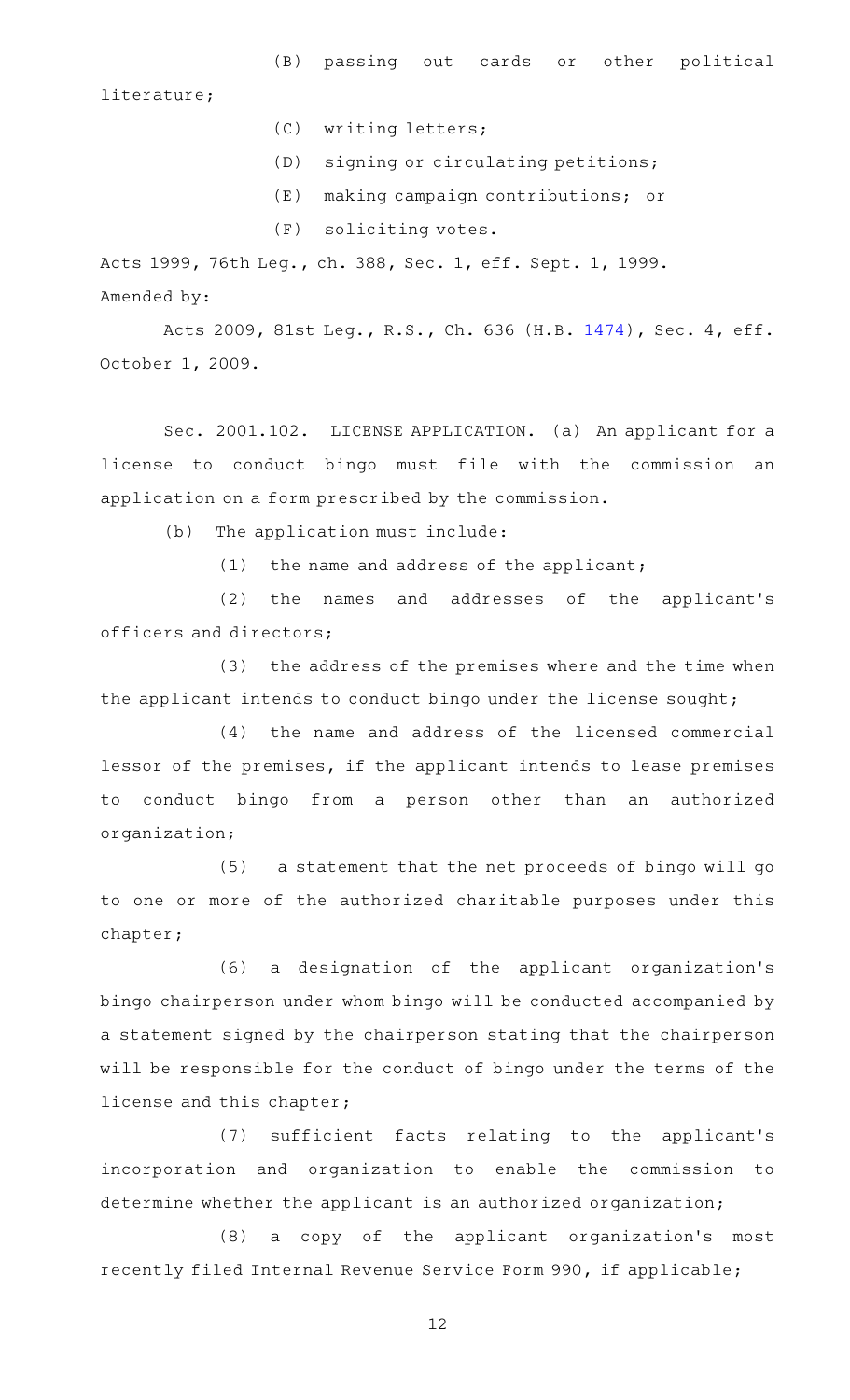(9) a letter of good standing from the applicant organization's parent organization, if the organization receives an exemption from federal income taxes as a member of a group of organizations;

(10) copies of the applicant organization's organizing instruments, including any bylaws, constitution, charter, and articles of incorporation;

(11) verification of the applicant organization's good standing with the secretary of state if the organization is organized under the law of this state; and

(12) information necessary to conduct criminal background checks on the applicant organization 's officers and directors.

(c)AAA copy of the Internal Revenue Service letter that approves an applicant 's exemption from taxation under Section 501(c), Internal Revenue Code of 1986, is adequate evidence of the person 's tax-exempt status. A letter of good standing from a parent organization that holds an exemption from taxation under Section 501(c), Internal Revenue Code of 1986, for both the parent organization and its affiliate is adequate evidence of the affiliate organization 's tax-exempt status.

Acts 1999, 76th Leg., ch. 388, Sec. 1, eff. Sept. 1, 1999. Amended by:

Acts 2009, 81st Leg., R.S., Ch. 636 (H.B. [1474](http://www.legis.state.tx.us/tlodocs/81R/billtext/html/HB01474F.HTM)), Sec. 5, eff. October 1, 2009.

Sec. 2001.103. TEMPORARY LICENSE. (a) An authorized organization may receive a temporary license to conduct bingo by filing with the commission an application, on a form prescribed by the commission.

(a-1) Repealed by Acts 2019, 86th Leg., R.S., Ch. 1051 (H.B. [914\)](http://www.legis.state.tx.us/tlodocs/86R/billtext/html/HB00914F.HTM), Sec. 10(1), eff. January 1, 2020.

(b) A temporary license is valid for six hours during any one day.

(c) An organization may not receive more than six temporary licenses in a calendar year.

(d) An organization operating under a temporary license is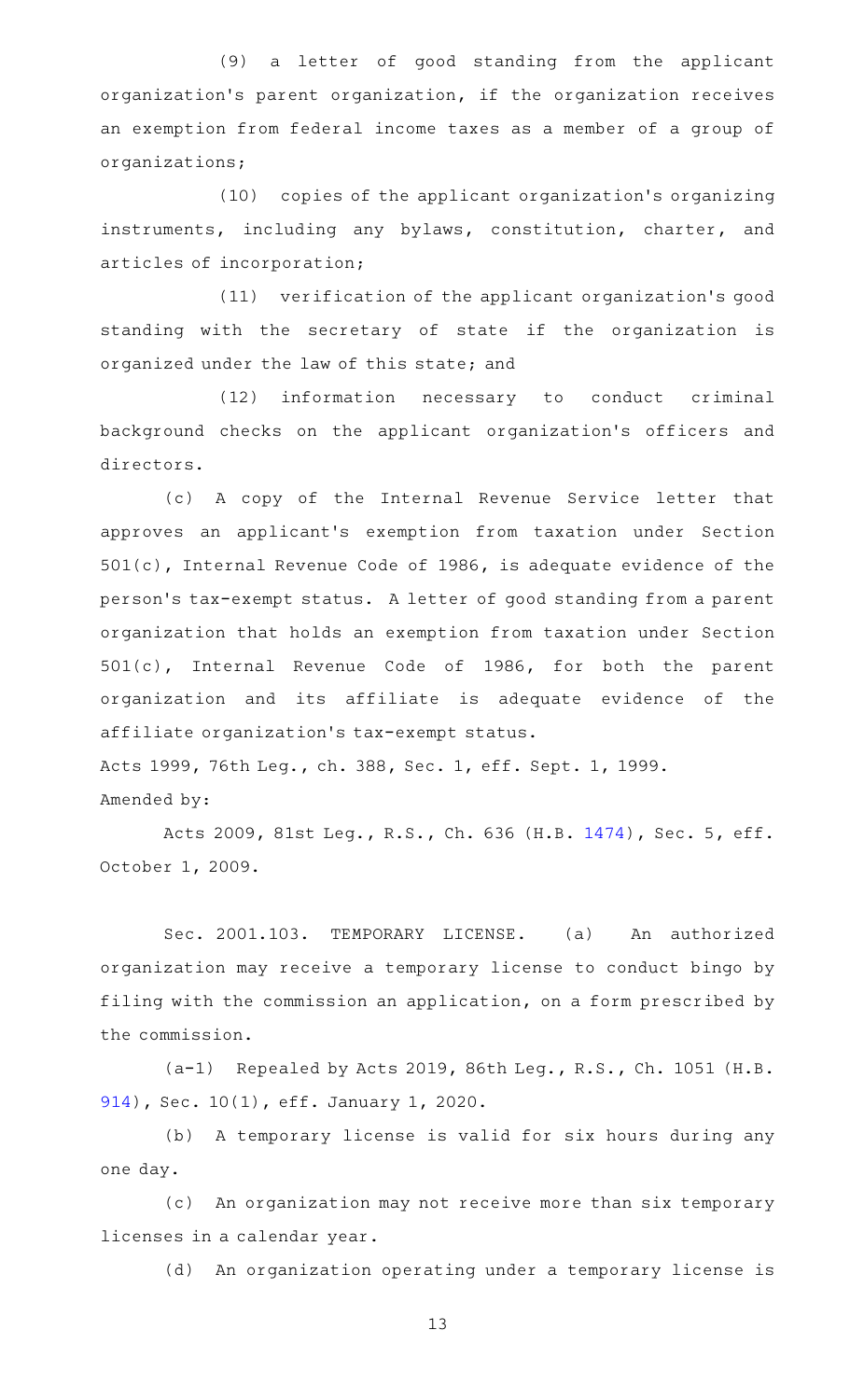subject to:

(1) the fees authorized or imposed by this chapter; and

 $(2)$  the other provisions of this chapter to the extent they can be made applicable.

(e) Notwithstanding Subsection (c), an authorized organization that holds an annual license to conduct bingo may receive not more than 24 temporary licenses during the 12-month period following the issuance or renewal of the license. The holder of a license that is effective for two years may receive not more than 24 temporary licenses for each 12-month period that ends on an anniversary of the date the license was issued or renewed.

(f) An authorized organization that holds a regular license to conduct bingo may apply for all or any portion of the total number of temporary licenses to which the organization is entitled under Subsection (e) in one application without stating the days or times for which the organization will use the temporary licenses.

(g) An organization that has been issued a temporary license under Subsection (f) shall notify the commission of the specific date and time of the bingo occasion for which the temporary license will be used before using the license. If the commission receives the notification by noon of the day before the day the temporary license will be used, the commission shall verify receipt of the notice before the end of the business day on which the notice is received. If the commission does not receive the notification by noon of the day before the day the temporary license will be used, the commission shall verify receipt of the notice before noon of the business day that follows the day the commission received the notice.

(h) A verification under Subsection (g) may be delivered by facsimile, e-mail, or any other means reasonably contemplated to arrive before the time the temporary license will be used. Acts 1999, 76th Leg., ch. 388, Sec. 1, eff. Sept. 1, 1999. Amended by Acts 2003, 78th Leg., ch. 1114, Sec. 3, eff. Sept. 1, 2003. Amended by:

Acts 2009, 81st Leg., R.S., Ch. 636 (H.B. [1474](http://www.legis.state.tx.us/tlodocs/81R/billtext/html/HB01474F.HTM)), Sec. 6, eff. October 1, 2009.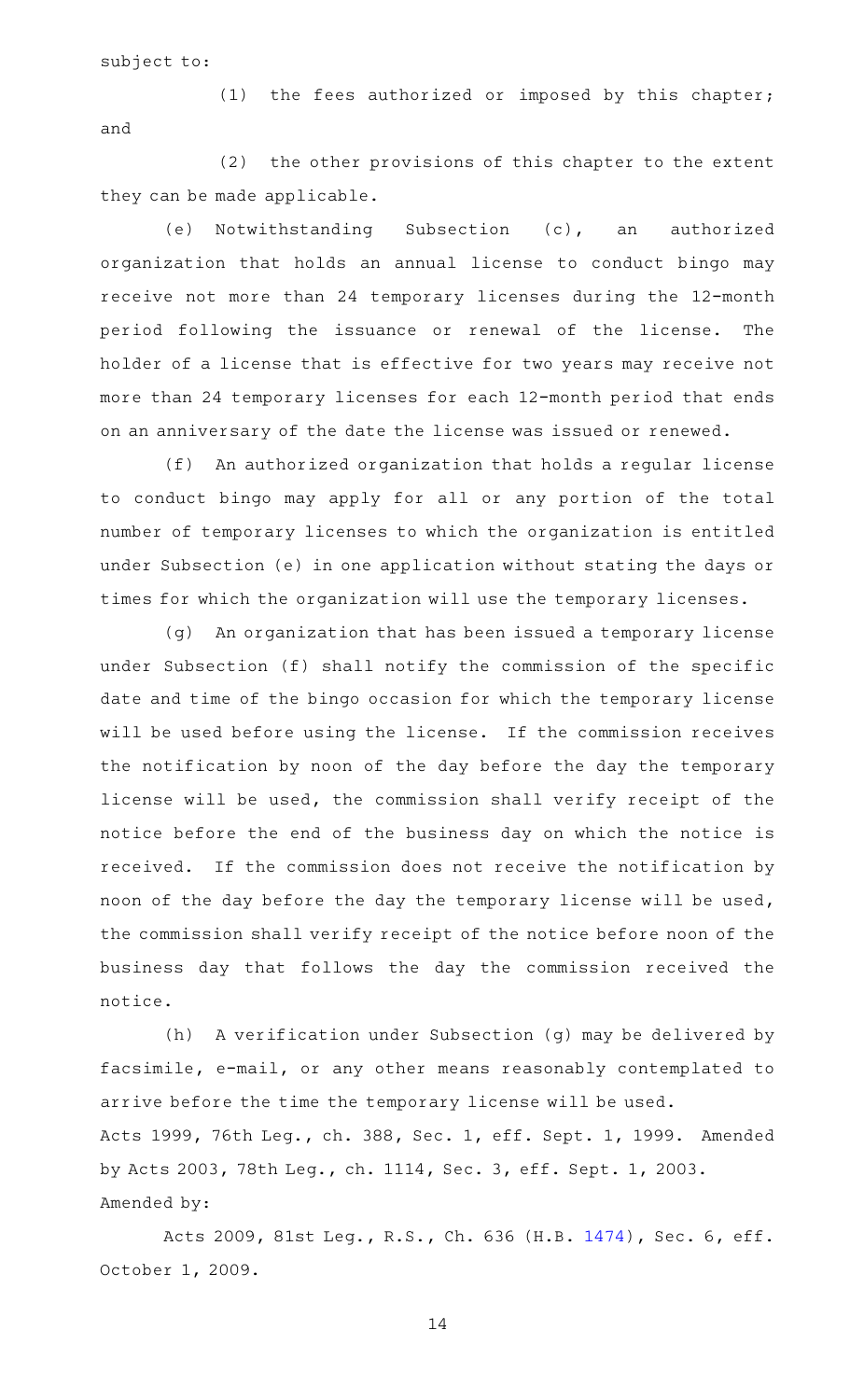Acts 2015, 84th Leg., R.S., Ch. 1255 (H.B. [1905](http://www.legis.state.tx.us/tlodocs/84R/billtext/html/HB01905F.HTM)), Sec. 3, eff. September 1, 2015.

Acts 2017, 85th Leg., R.S., Ch. 101 (S.B. [549](http://www.legis.state.tx.us/tlodocs/85R/billtext/html/SB00549F.HTM)), Sec. 1, eff. January 1, 2018.

Acts 2017, 85th Leg., R.S., Ch. 860 (H.B. [2578](http://www.legis.state.tx.us/tlodocs/85R/billtext/html/HB02578F.HTM)), Sec. 2, eff. September 1, 2017.

Acts 2019, 86th Leg., R.S., Ch. 749 (H.B. [882](http://www.legis.state.tx.us/tlodocs/86R/billtext/html/HB00882F.HTM)), Sec. 1, eff. June 10, 2019.

Acts 2019, 86th Leg., R.S., Ch. 1051 (H.B. [914\)](http://www.legis.state.tx.us/tlodocs/86R/billtext/html/HB00914F.HTM), Sec. 10(1), eff. January 1, 2020.

Sec. 2001.105. LICENSE ISSUANCE OR RENEWAL. (a) The commission shall issue or renew a license to conduct bingo if the commission determines that:

(1) the member or members of the applicant designated in the application to conduct bingo are active members of the applicant;

 $(2)$  the bingo is to be conducted in accordance with this chapter;

(3) the proceeds of the bingo are to be disposed in accordance with this chapter;

(4) the applicant has made and can demonstrate significant progress toward the accomplishment of the purposes of the organization during the 12 months preceding the date of application for a license or license renewal;

(5) all persons who will conduct, promote, or administer the proposed bingo are active members of the applicant organization and all other persons who will assist in conducting, promoting, or administering the proposed bingo games are persons authorized to do so by Section [2001.411](https://statutes.capitol.texas.gov/GetStatute.aspx?Code=OC&Value=2001.411); and

(6) no person under whose name bingo will be conducted and no person working at the proposed bingo has been convicted of a gambling offense or criminal fraud.

(b) The commission may not issue a license to an authorized organization to conduct bingo if an officer or member of the board of directors of the organization has been convicted of criminal fraud or a gambling or gambling-related offense.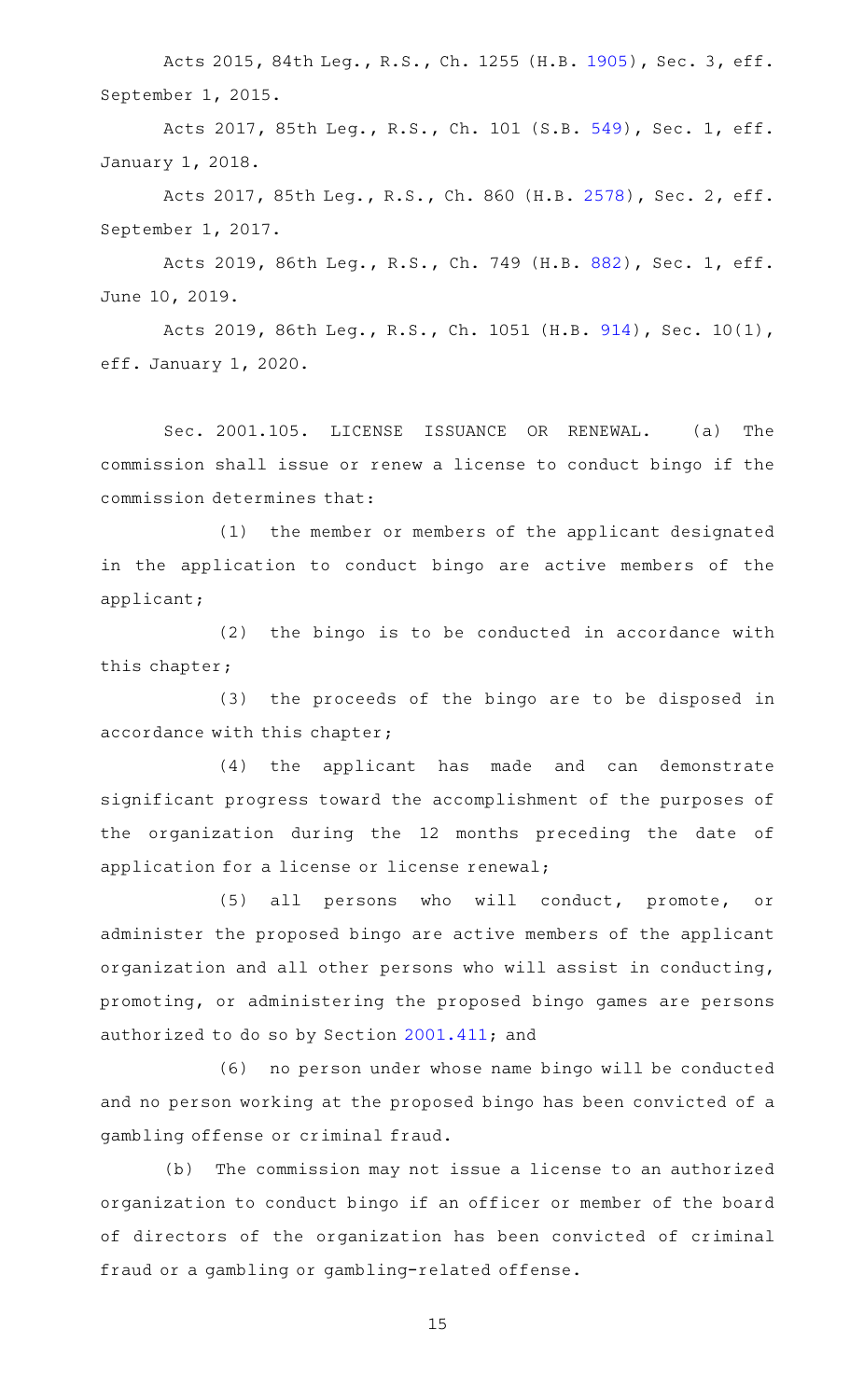(c) Except as provided by Section 2001.104(d), a license issued under this subchapter is effective for one year. Acts 1999, 76th Leg., ch. 388, Sec. 1, eff. Sept. 1, 1999. Amended by Acts 2003, 78th Leg., ch. 1114, Sec. 5, eff. Sept. 1, 2003. Amended by:

Acts 2009, 81st Leg., R.S., Ch. 636 (H.B. [1474](http://www.legis.state.tx.us/tlodocs/81R/billtext/html/HB01474F.HTM)), Sec. 8, eff. October 1, 2009.

Acts 2013, 83rd Leg., R.S., Ch. 993 (H.B. [2197\)](http://www.legis.state.tx.us/tlodocs/83R/billtext/html/HB02197F.HTM), Sec. 21, eff. September 1, 2013.

Acts 2017, 85th Leg., R.S., Ch. 860 (H.B. [2578](http://www.legis.state.tx.us/tlodocs/85R/billtext/html/HB02578F.HTM)), Sec. 3, eff. September 1, 2017.

Sec. 2001.106. FORM AND CONTENTS OF LICENSE. A license to conduct bingo must include:

(1) the name and address of the license holder;

(2) the name and address of the bingo chairperson of the license holder under whom the bingo will be conducted; and

(3) the address of the premises where and the time when bingo is to be conducted.

Acts 1999, 76th Leg., ch. 388, Sec. 1, eff. Sept. 1, 1999.

Amended by:

Acts 2009, 81st Leg., R.S., Ch. 636 (H.B. [1474](http://www.legis.state.tx.us/tlodocs/81R/billtext/html/HB01474F.HTM)), Sec. 9, eff. October 1, 2009.

Sec. 2001.107. TRAINING PROGRAM. (a) Unless the organization is a member of a unit that designates a unit manager under Section [2001.437](https://statutes.capitol.texas.gov/GetStatute.aspx?Code=OC&Value=2001.437), the bingo chairperson for a licensed authorized organization shall complete the training required by commission rule. For a unit operating under Subchapter I-1, the unit manager shall complete the training if the unit designates a unit manager under Section [2001.437](https://statutes.capitol.texas.gov/GetStatute.aspx?Code=OC&Value=2001.437).

(b) A training program approved by the commission must include training related to:

- (1) conducting bingo;
- $(2)$  administering and operating bingo; and
- (3) promoting bingo.
- (c) The commission by rule shall establish: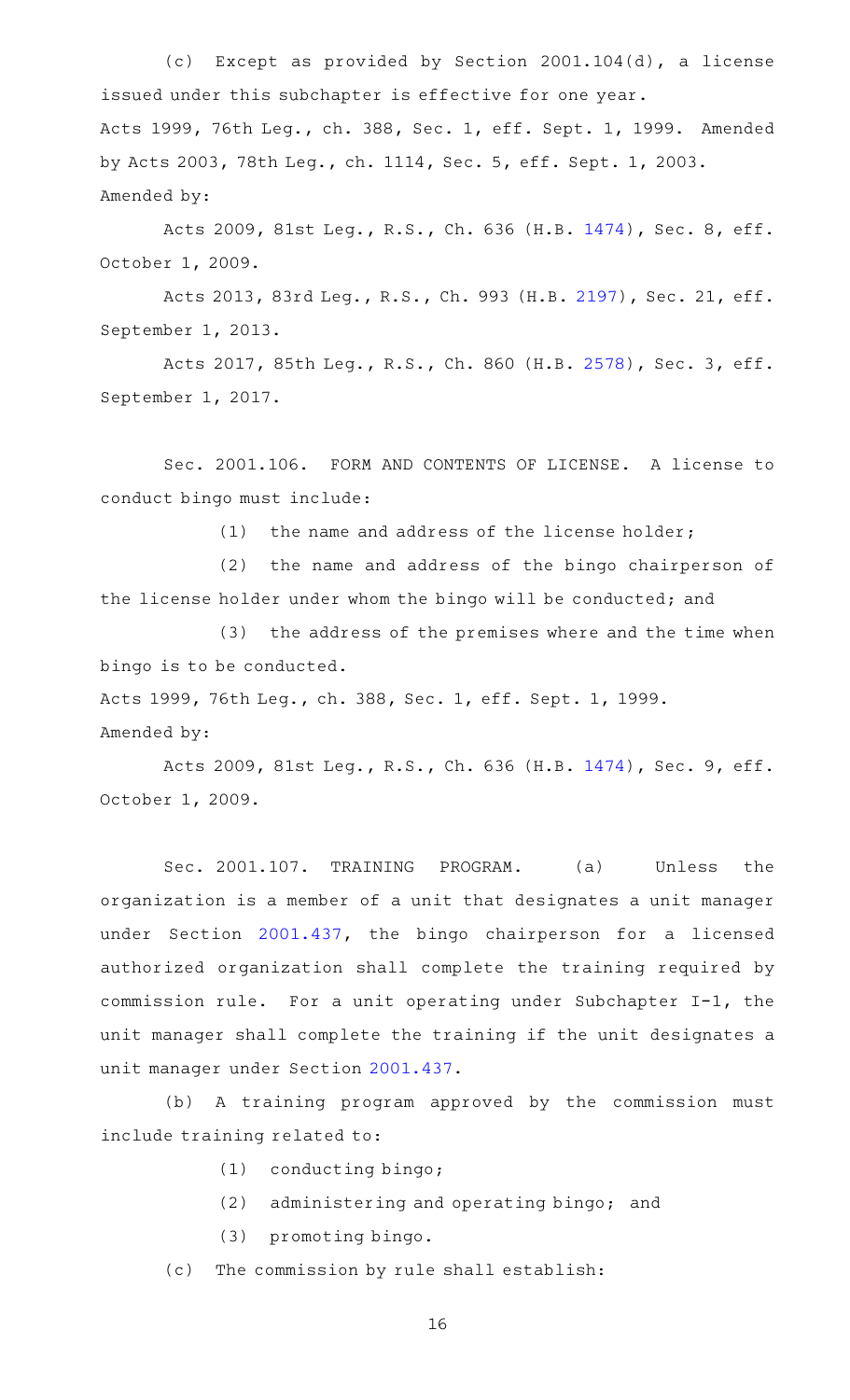$(1)$  the content of the training course;

(2) information concerning training to be reported to the commission; and

(3) other training program requirements that the commission determines to be necessary to promote the fair conduct of bingo and compliance with this chapter.

Acts 1999, 76th Leg., ch. 388, Sec. 1, eff. Sept. 1, 1999.

Amended by:

Acts 2009, 81st Leg., R.S., Ch. 636 (H.B. [1474\)](http://www.legis.state.tx.us/tlodocs/81R/billtext/html/HB01474F.HTM), Sec. 10, eff. October 1, 2009.

Sec. 2001.108. LICENSE AMENDMENT FOR CHANGE OF BINGO PREMISES OR OCCASIONS. (a) A licensed authorized organization and the licensed commercial lessor at which the organization conducts or will conduct bingo may file a joint application with the commission to change the premises at which the organization may conduct bingo or the times of the organization 's bingo occasions to allow the organization to conduct bingo at the same time and premises that another licensed authorized organization is licensed to conduct bingo if the other organization has ceased, or will cease, conducting bingo at that time and premises. The application must state whether the other organization has ceased or will cease conducting bingo at that time and premises because:

(1) the organization has abandoned or will abandon its licensed time or premises; or

(2) the organization's lease has been or will be terminated.

(b) If the other organization ceased or will cease conducting bingo for the reason stated in Subsection (a)(1), the commission must act on the joint application filed under Subsection (a) not later than the 14th day after the date the application is filed with the commission.

(c) If the other organization ceased or will cease conducting bingo for the reason stated in Subsection (a)(2), the commission must act on the joint application filed under Subsection (a) not later than the 14th day after the date the application is filed with the commission or the date on which the termination takes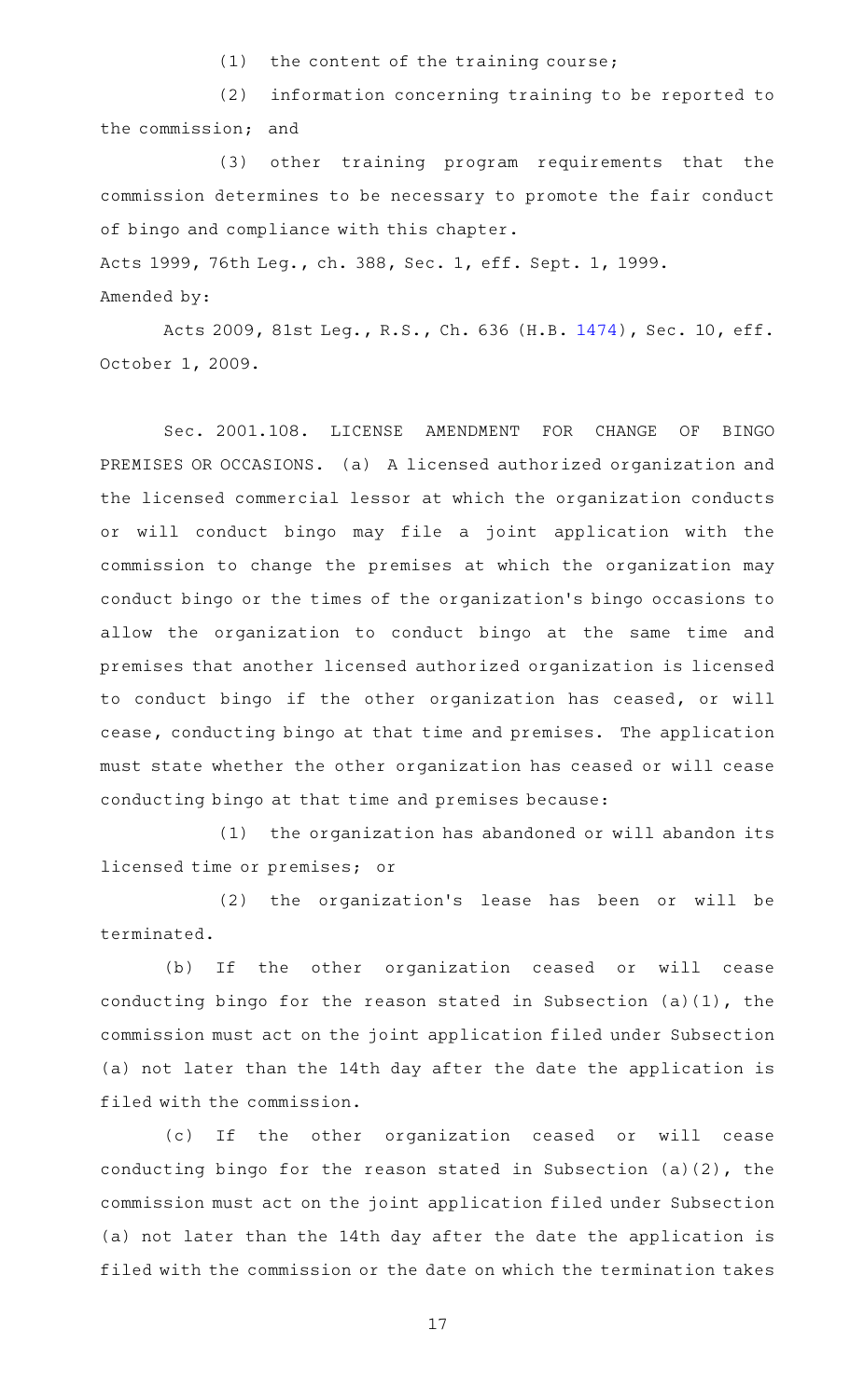effect, whichever is later.

(d) If the commission fails to act within the time provided by Subsection (b) or (c), the licensed authorized organization may act as if the change in premises or bingo occasions has been approved by the commission and may conduct bingo at the new premises or during the new bingo occasion until the commission acts on the application.

(e) Notwithstanding Subsection (d), the commission may issue temporary licenses to one or more licensed authorized organizations that conduct bingo at the same location as an organization that has ceased or will cease to conduct bingo, which are in addition to the number of temporary licenses each organization is entitled to under another provision of this chapter. The commission is not required to act on a joint application under Subsection (a) within the time provided by this section if the number of additional temporary licenses is sufficient to allow the other organizations at the location to conduct bingo during the licensed times of the organization that has ceased or will cease to conduct bingo.

Added by Acts 2003, 78th Leg., ch. 1114, Sec. 6, eff. Sept. 1, 2003. Amended by:

Acts 2009, 81st Leg., R.S., Ch. 636 (H.B. [1474\)](http://www.legis.state.tx.us/tlodocs/81R/billtext/html/HB01474F.HTM), Sec. 11, eff. October 1, 2009.

## SUBCHAPTER D. COMMERCIAL LESSOR LICENSE

Sec. 2001.151. LICENSE REQUIRED. A person who leases premises on which bingo is conducted directly to a licensed authorized organization must be a licensed commercial lessor. Acts 1999, 76th Leg., ch. 388, Sec. 1, eff. Sept. 1, 1999.

Sec. 2001.152. ELIGIBILITY. (a) The commission may issue a commercial lessor license only to:

(1) a licensed authorized organization that owns or leases a premises where bingo is or will be conducted or an association of licensed authorized organizations that jointly own or lease premises where bingo is or will be conducted and that the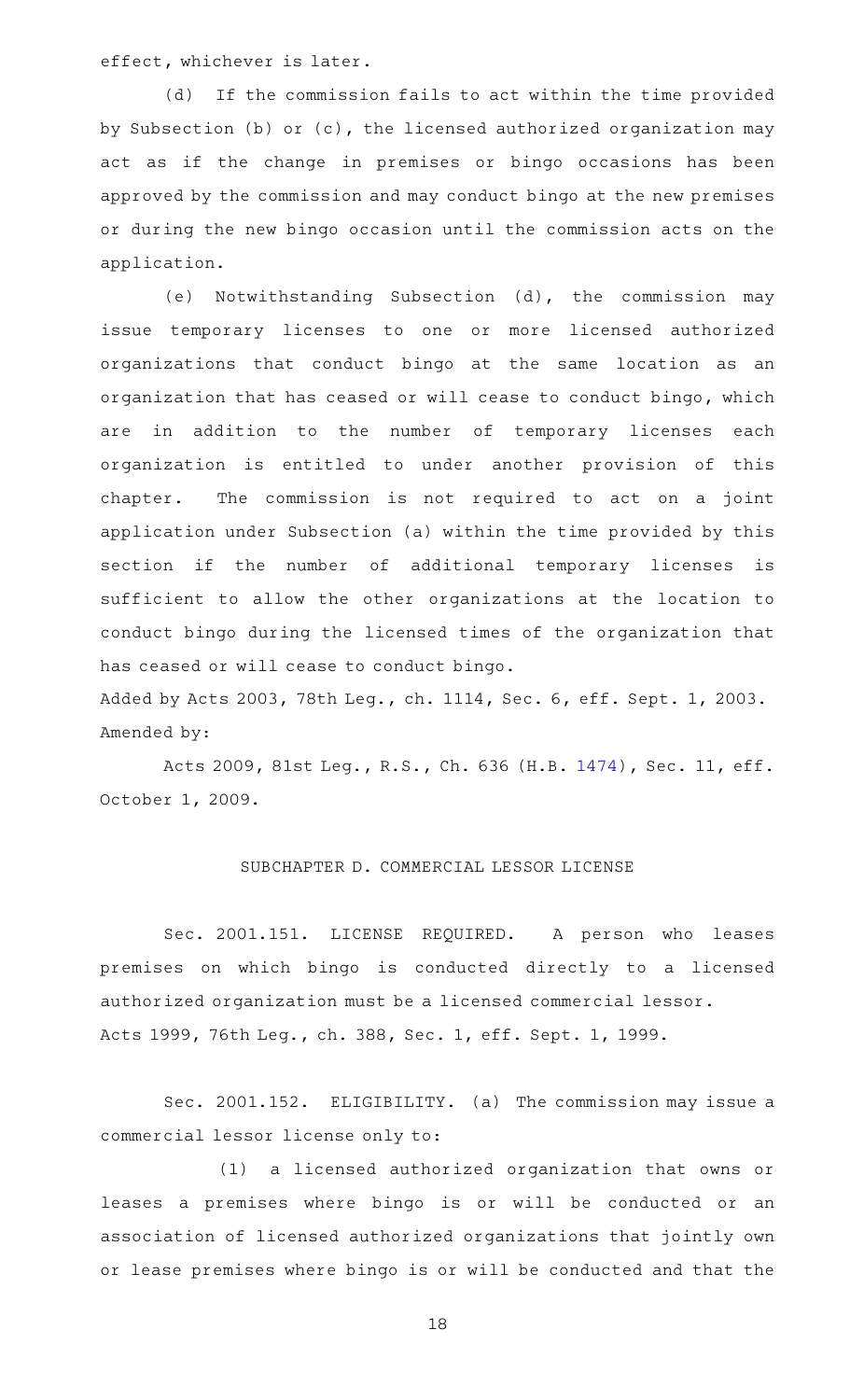organization or association leases or offers for lease to one or more other authorized organizations for the conduct of bingo;

(2) a person who leases premises to a single licensed authorized organization that subleases or will sublease the premises to one or more other licensed authorized organizations for the conduct of bingo; or

(3) a person who leases premises for the total control and exclusive use of only one licensed authorized organization as that organization 's primary business office.

(b) Notwithstanding Subsection (a), a person who was a licensed commercial lessor on June 10, 1989, whose license has been in effect continuously since that date, and who is otherwise eligible for the license may renew the license.

Acts 1999, 76th Leg., ch. 388, Sec. 1, eff. Sept. 1, 1999. Amended by Acts 2003, 78th Leg., ch. 1114, Sec. 7, eff. Sept. 1, 2003.

Sec. 2001.153. RESTRICTIONS ON SOURCE OF FUNDS. (a) The commission may not issue a commercial lessor license to a person unless the commission receives evidence the commission considers adequate that funds used by the person seeking the license to obtain the premises, provide the premises with furniture, fixtures, or equipment, renovate the premises, or provide utilities to the premises are:

(1) the person's own funds; or

(2) the funds of another person, including loan proceeds, that:

(A) were obtained in an arms-length transaction that was commercially reasonable under the circumstances; and

(B) were not obtained under an expectation or obligation that the person from whom the funds were obtained would directly participate in, or have a legal interest in, rents obtained under the license or revenues or profits from the conduct of bingo on the premises.

(b) Subsection (a) does not prohibit a group of licensed authorized organizations from combining the organizations' funds or combining or jointly obtaining funds described by Subsection (a)(2).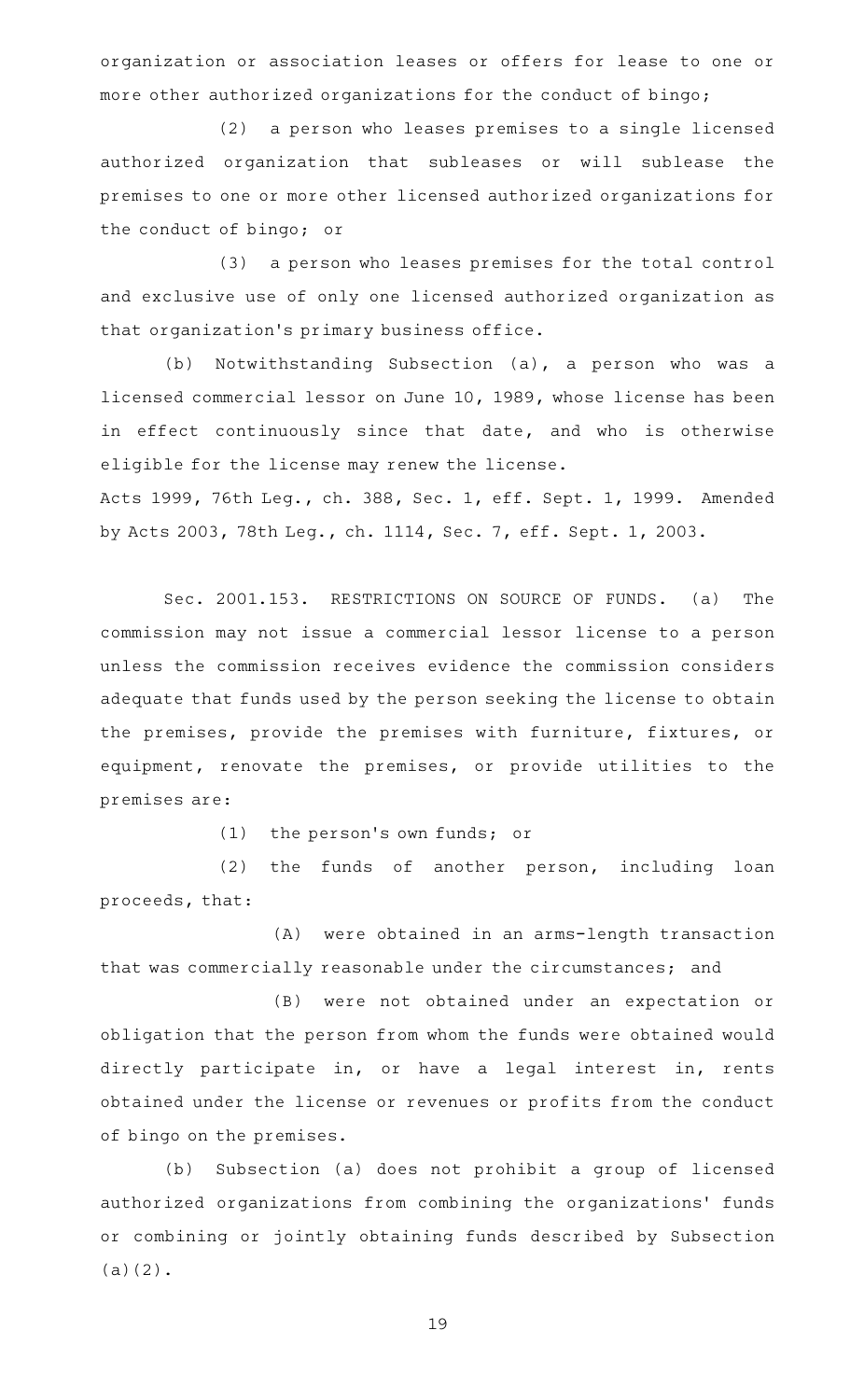Acts 1999, 76th Leg., ch. 388, Sec. 1, eff. Sept. 1, 1999.

Sec. 2001.154. INELIGIBLE PERSONS. (a) The commission may not issue a commercial lessor license to or renew a commercial lessor license of:

 $(1)$  a person convicted of criminal fraud or a gambling or gambling-related offense;

(2) a public officer who receives any consideration, direct or indirect, as owner or lessor of premises offered for conducting bingo;

(3) a person who loans money to an authorized organization;

 $(4)$  a distributor or manufacturer;

(5) a person in which a person covered by Subdivision (1), (2), (3), or (4) or a person married or related in the first degree by consanguinity or affinity, as determined under Chapter [573,](https://statutes.capitol.texas.gov/GetStatute.aspx?Code=GV&Value=573) Government Code, to one of those persons has greater than a 10 percent proprietary, equitable, or credit interest or in which one of those persons is active or employed;

(6) a foreign corporation or other foreign legal entity;

 $(7)$  an individual who is not a resident of this state;

(8) a corporation or other legal entity owned or controlled by:

(A) a foreign corporation; or

 $(B)$  an individual who is not a resident of this state; or

(9) a corporation or other legal entity:

(A) whose shares are publicly traded; or

(B) owned or controlled by a corporation whose shares are publicly traded.

(b) Subsection (a)(5) does not prevent an authorized organization or other person that is not organized for pecuniary profit and no part of the net earnings of which inure to the benefit of an individual, member, or shareholder from being licensed as a commercial lessor solely because a public officer or a person married or related in the first degree by consanguinity or affinity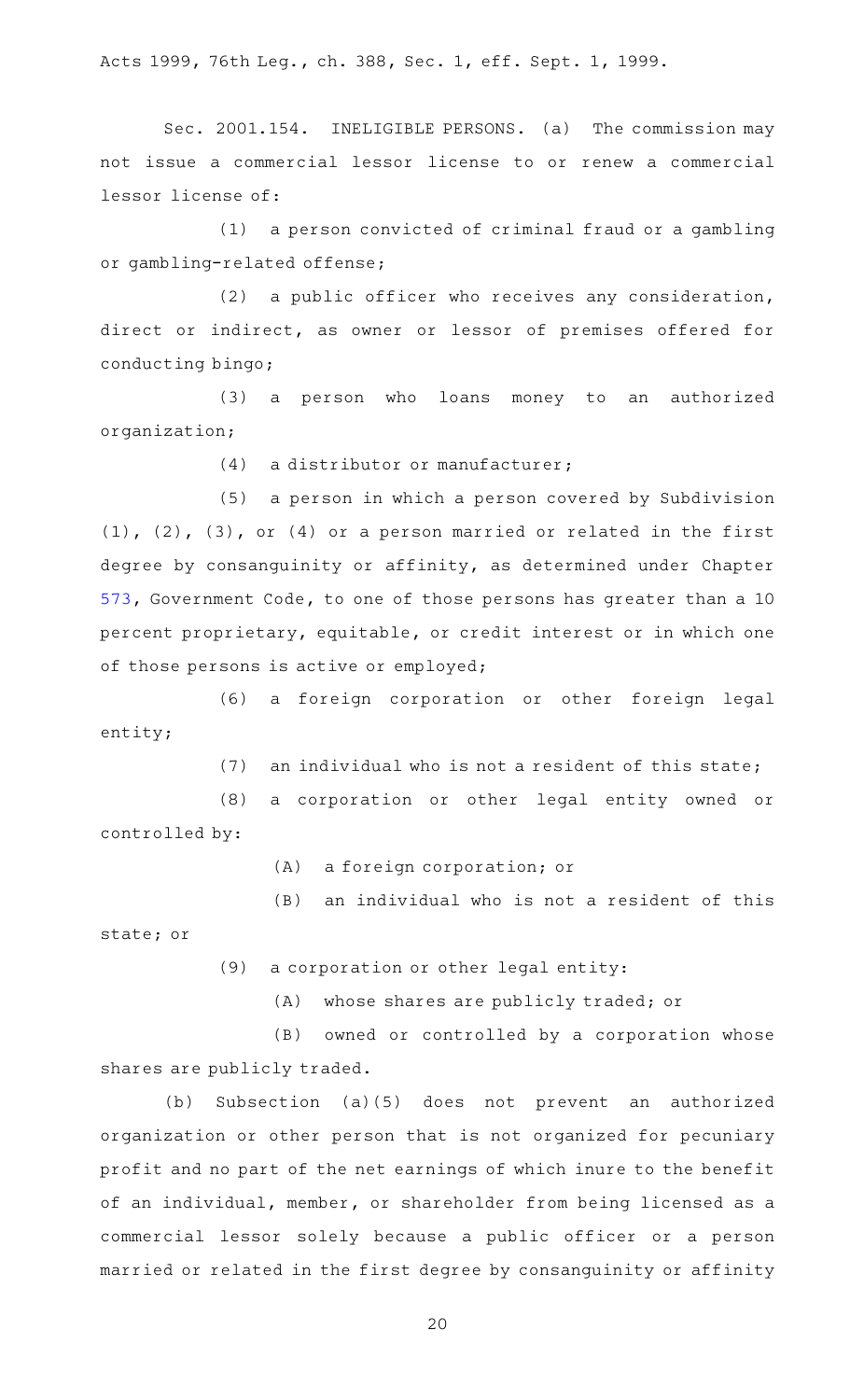to a public officer is a member of, active in, or employed by the authorized organization or other person.

Acts 1999, 76th Leg., ch. 388, Sec. 1, eff. Sept. 1, 1999. Amended by:

Acts 2013, 83rd Leg., R.S., Ch. 993 (H.B. [2197\)](http://www.legis.state.tx.us/tlodocs/83R/billtext/html/HB02197F.HTM), Sec. 22, eff. September 1, 2013.

Acts 2017, 85th Leg., R.S., Ch. 860 (H.B. [2578](http://www.legis.state.tx.us/tlodocs/85R/billtext/html/HB02578F.HTM)), Sec. 4, eff. September 1, 2017.

Sec. 2001.156. LICENSE APPLICATION. (a) An applicant for a commercial lessor license must file with the commission a written verified application on a form prescribed by the commission.

(b) The license application must include:

(1) the name and address of the applicant and each other person who has a financial interest in or who is in any capacity a real party in interest in the applicant 's business as it pertains to this chapter;

(2) a designation and address of the premises intended to be covered by the license;

(3) the lawful capacity of the premises for public assembly purposes;

 $(4)$  a statement that a copy of the application has been sent to the appropriate governing body; and

(5) a statement that the applicant complies with the conditions for eligibility for the license.

Acts 1999, 76th Leg., ch. 388, Sec. 1, eff. Sept. 1, 1999.

Sec. 2001.157. SUPPLEMENTAL INFORMATION. At any time the commission, the appropriate governing body, or the attorney general may make a written request of a commercial lessor to disclose:

(1) the cost of the premises and appraised value for property tax purposes or annual net lease rent, whichever is applicable;

(2) gross rentals received and itemized expenses for the preceding calendar or fiscal year, if any;

(3) gross rentals, if any, derived from bingo during the preceding calendar or fiscal year;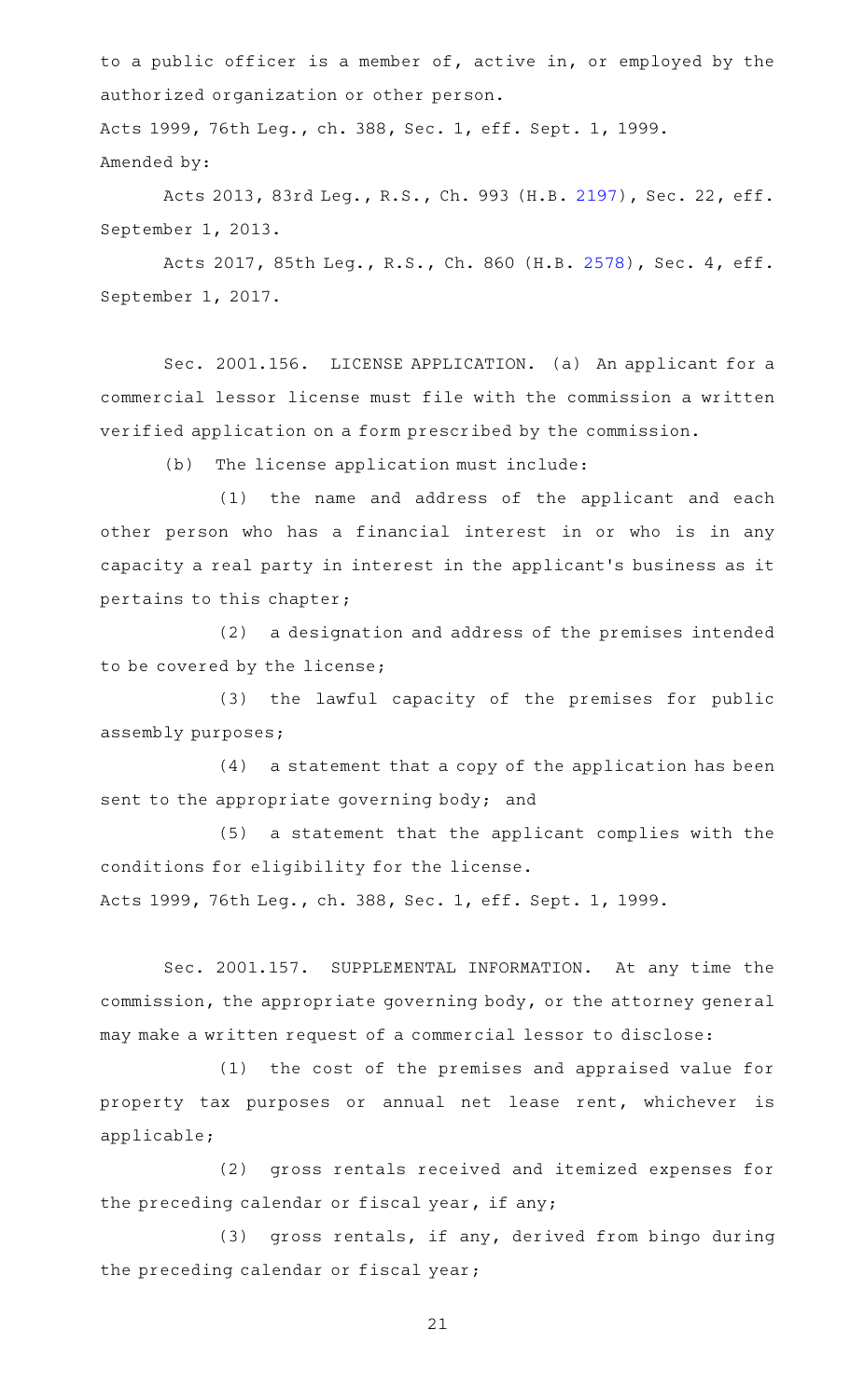(4) the computation by which the proposed rental schedule was determined;

(5) the number of occasions on which the lessor anticipates receiving rent for bingo during the next year or shorter period if applicable and the proposed rent for each of those occasions;

(6) estimated gross rental income from all other sources during the next year; and

(7) estimated expenses itemized for the current year and the amount of each item allocated to bingo rentals. Acts 1999, 76th Leg., ch. 388, Sec. 1, eff. Sept. 1, 1999.

Sec. 2001.158. LICENSE FEES. (a) The commission shall set the fees for a commercial lessor license in an amount reasonable to defray administrative costs but not less than the following:

(1) Class A (annual gross rentals from licensed organizations of not more than \$12,000)-\$100;

(2) Class B (annual gross rentals from licensed organizations of more than \$12,000 but not more than \$20,000)-\$200;

(3) Class C (annual gross rentals from licensed organizations of more than \$20,000 but not more than \$30,000)-\$300;

(4) Class D (annual gross rentals from licensed organizations of more than \$30,000 but not more than \$40,000)-\$400;

(5) Class E (annual gross rentals from licensed organizations of more than \$40,000 but not more than \$50,000)-\$600;

(6) Class F (annual gross rentals from licensed organizations of more than \$50,000 but not more than \$60,000)-\$900;

(7) Class G (annual gross rentals from licensed organizations of more than \$60,000 but not more than \$70,000)-\$1,200;

(8) Class H (annual gross rentals from licensed organizations of more than \$70,000 but not more than \$80,000)-\$1,500;

(9) Class I (annual gross rentals from licensed organizations of more than \$80,000 but not more than \$90,000)-\$2,000; and

(10) Class J (annual gross rentals from licensed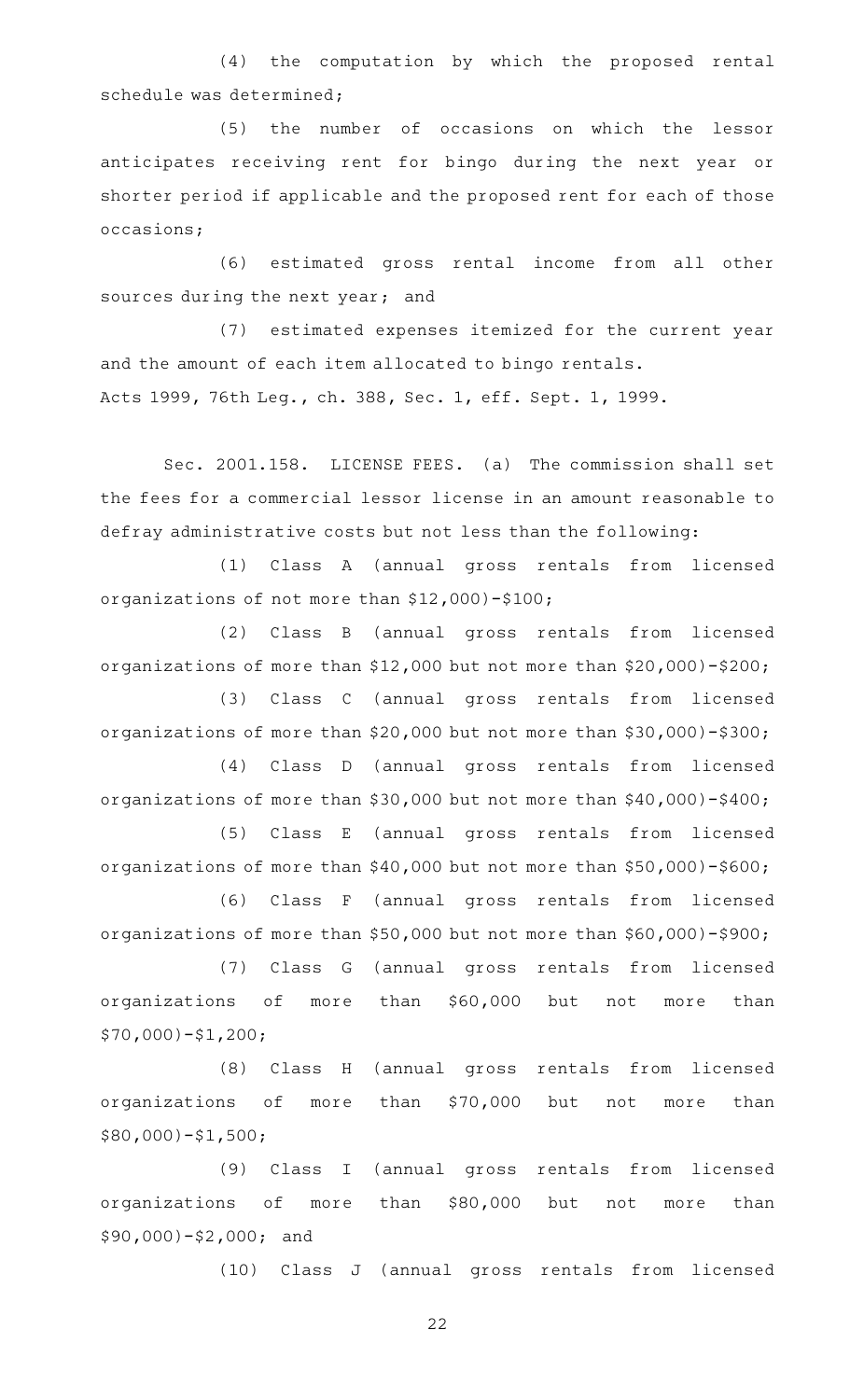organizations of more than \$90,000)-\$2,500.

(b) The commission by rule shall establish procedures for determining if the appropriate license fee was paid.

(c) The commission by rule shall provide for:

(1) the payment of any additional fee amount determined to be due not paid under Subsection (b); and

(2) credit to be given to the license holder for any excess fee amount determined under Subsection (b) to have been paid by the license holder.

(d) An applicant for a commercial lessor license shall pay the fees established under Subsection (a) annually. An applicant for a license or renewal of a license may obtain a license that is effective for two years by paying an amount equal to two times the amount of the annual license fee.

(e) The commission shall refund the fee for an initial or renewal commercial lessor license if the applicant requests withdrawal of the application before the license is issued or if the commission denies the application, except the commission may retain an amount not to exceed the lesser of 50 percent of the license fee or \$150 to defray any administrative cost incurred by the commission in processing the application. The commission shall issue the refund not later than the 30th day after the date the commission receives the withdrawal request or denies the application.

Acts 1999, 76th Leg., ch. 388, Sec. 1, eff. Sept. 1, 1999. Amended by Acts 2003, 78th Leg., ch. 1114, Sec. 8, eff. Sept. 1, 2003. Amended by:

Acts 2009, 81st Leg., R.S., Ch. 636 (H.B. [1474\)](http://www.legis.state.tx.us/tlodocs/81R/billtext/html/HB01474F.HTM), Sec. 12, eff. October 1, 2009.

Acts 2013, 83rd Leg., R.S., Ch. 993 (H.B. [2197\)](http://www.legis.state.tx.us/tlodocs/83R/billtext/html/HB02197F.HTM), Sec. 23, eff. September 1, 2013.

Acts 2017, 85th Leg., R.S., Ch. 101 (S.B. [549](http://www.legis.state.tx.us/tlodocs/85R/billtext/html/SB00549F.HTM)), Sec. 3, eff. January 1, 2018.

Sec. 2001.159. LICENSE ISSUANCE OR RENEWAL.

(a) The commission shall issue or renew a commercial lessor license if the commission determines that: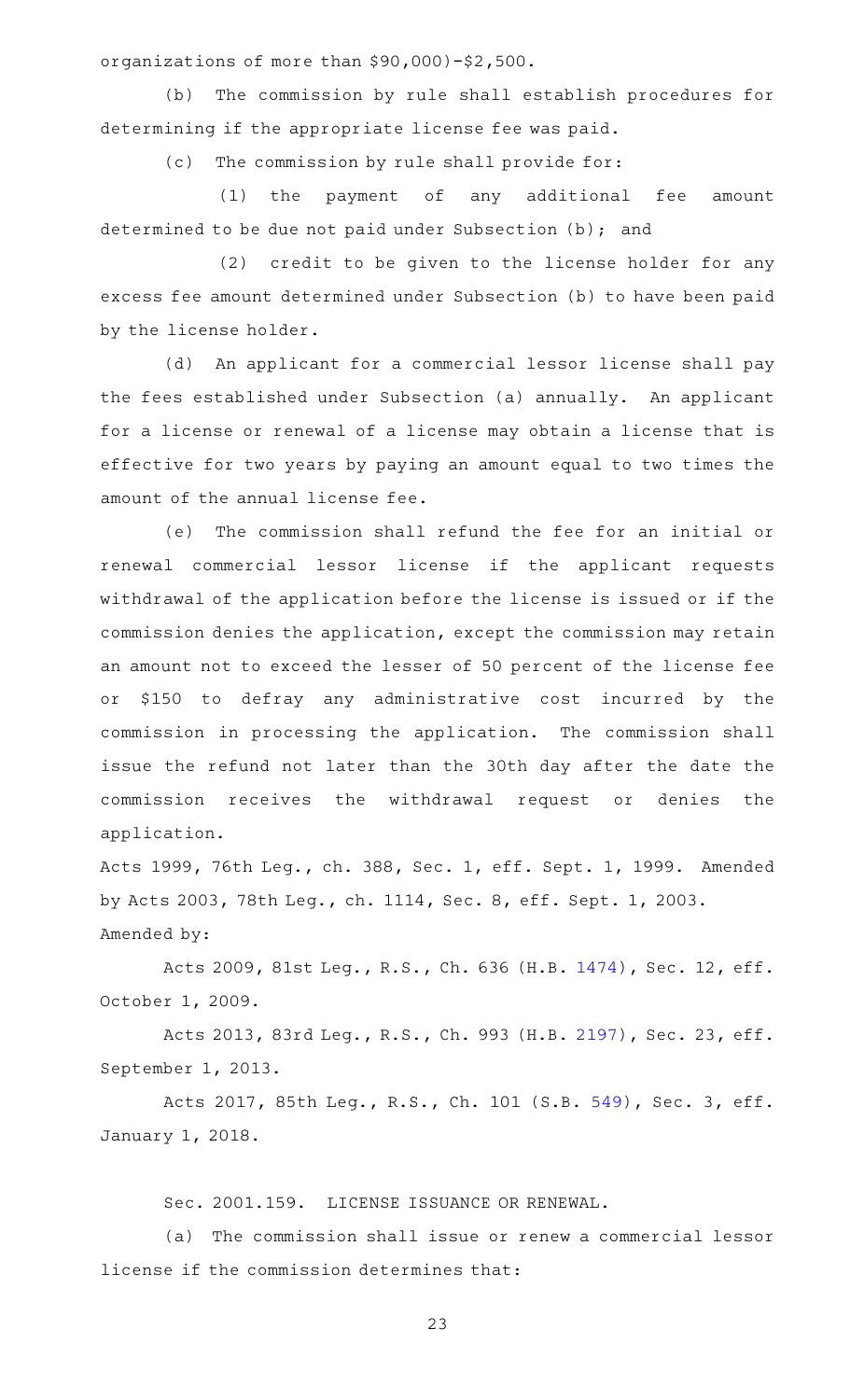(1) the applicant has paid the license fee as provided by Section [2001.158](https://statutes.capitol.texas.gov/GetStatute.aspx?Code=OC&Value=2001.158);

(2) the applicant qualifies to be licensed under this chapter;

(3) the rent to be charged is fair and reasonable;

(4) there is no diversion of the funds of the proposed lessee from the lawful purposes under this chapter;

(5) the person whose signature or name appears in the application is in all respects the real party in interest and is not an undisclosed agent or trustee for the real party in interest; and

(6) the applicant will lease the premises for the conduct of bingo in accordance with this chapter.

(b) The commission shall issue a commercial lessor license under this section for the period specified in the license application or for a shorter period as the commission determines.

(c) Except as provided by Section [2001.158\(](https://statutes.capitol.texas.gov/GetStatute.aspx?Code=OC&Value=2001.158)d), the period may not exceed one year.

Acts 1999, 76th Leg., ch. 388, Sec. 1, eff. Sept. 1, 1999. Amended by Acts 2003, 78th Leg., ch. 1114, Sec. 9, eff. Sept. 1, 2003. Amended by:

Acts 2009, 81st Leg., R.S., Ch. 636 (H.B. [1474\)](http://www.legis.state.tx.us/tlodocs/81R/billtext/html/HB01474F.HTM), Sec. 13, eff. October 1, 2009.

Acts 2009, 81st Leg., R.S., Ch. 636 (H.B. [1474\)](http://www.legis.state.tx.us/tlodocs/81R/billtext/html/HB01474F.HTM), Sec. 14, eff. October 1, 2009.

Sec. 2001.160. TRANSFER OF LICENSE. (a) On approval by the commission, a licensed commercial lessor may transfer a commercial lessor license if the person to whom the license will be transferred otherwise meets the requirements of this subchapter.

(b) Expired.

(c) Repealed by Acts 2009, 81st Leg., R.S., Ch. 636, Sec. 42(3), eff. October 1, 2009.

(d) Subject to Subsections (e) and  $(f)$ , if an individual who holds a commercial lessor license dies or becomes incapacitated as determined by a court of this state, the individual 's license is part of the individual 's estate and is subject to the applicable laws governing the disposition and control of the person's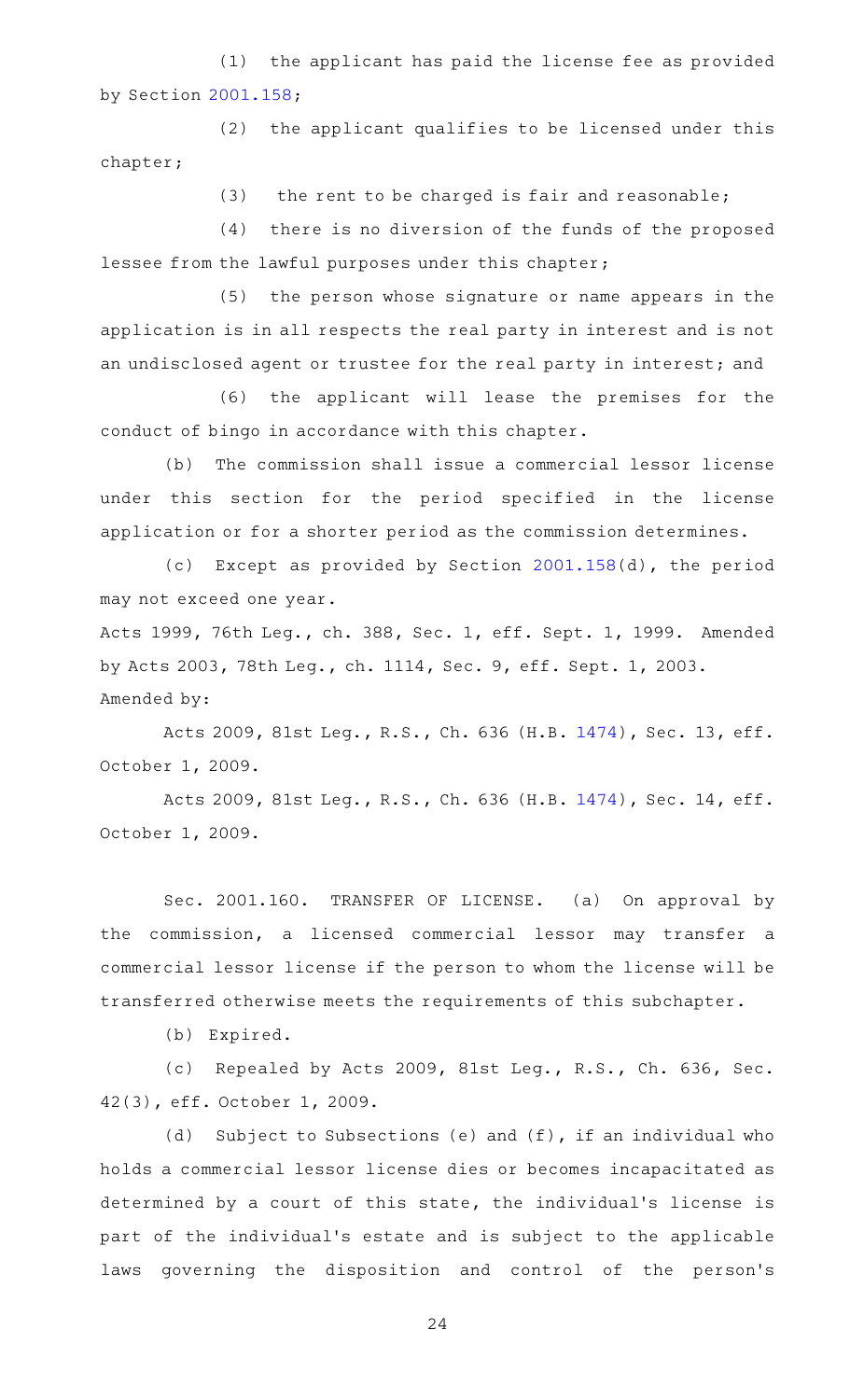property. The license is not considered to have been transferred, subject to compliance with Subsection (g). The individual 's estate may take any action with respect to the individual 's license that the individual could have taken while the individual was alive or had capacity.

(e) Unless the commission revokes or suspends the license under this chapter, or an injunction is issued under this section, a licensed authorized organization that conducts bingo lawfully at premises under a license to which Subsection (d) applies may continue conducting bingo at the premises after the death or incapacity of the commercial lessor license holder.

 $(f)$  On the showing by the commission of a cause that would be sufficient for the commission to revoke or suspend a license under this chapter or an applicable commission rule, a district court in the county for which a commercial lessor license was issued or the commission by order may temporarily or permanently enjoin the conduct of bingo at premises under a license to which Subsection (d) applies.

(g) The estate or guardian of an individual to whom Subsection (d) applies shall notify the commission not later than one year after the date the individual dies or is determined to be incapacitated by a court of this state. The estate or guardian and the heirs or other appropriate person shall promptly take all necessary steps to complete a transfer of the license to the heirs or other appropriate person.

Acts 1999, 76th Leg., ch. 388, Sec. 1, eff. Sept. 1, 1999. Amended by:

Acts 2009, 81st Leg., R.S., Ch. 636 (H.B. [1474\)](http://www.legis.state.tx.us/tlodocs/81R/billtext/html/HB01474F.HTM), Sec. 42(3), eff. October 1, 2009.

Acts 2011, 82nd Leg., R.S., Ch. 1023 (H.B. [2728](http://www.legis.state.tx.us/tlodocs/82R/billtext/html/HB02728F.HTM)), Sec. 2, eff. September 1, 2011.

Sec. 2001.161. LICENSED AUTHORIZED ORGANIZATION AS COMMERCIAL LESSOR. (a) Repealed by Acts 2009, 81st Leg., R.S., Ch. 636, Sec. 42(4), eff. October 1, 2009.

(b) A licensed authorized organization may obtain only one commercial lessor license.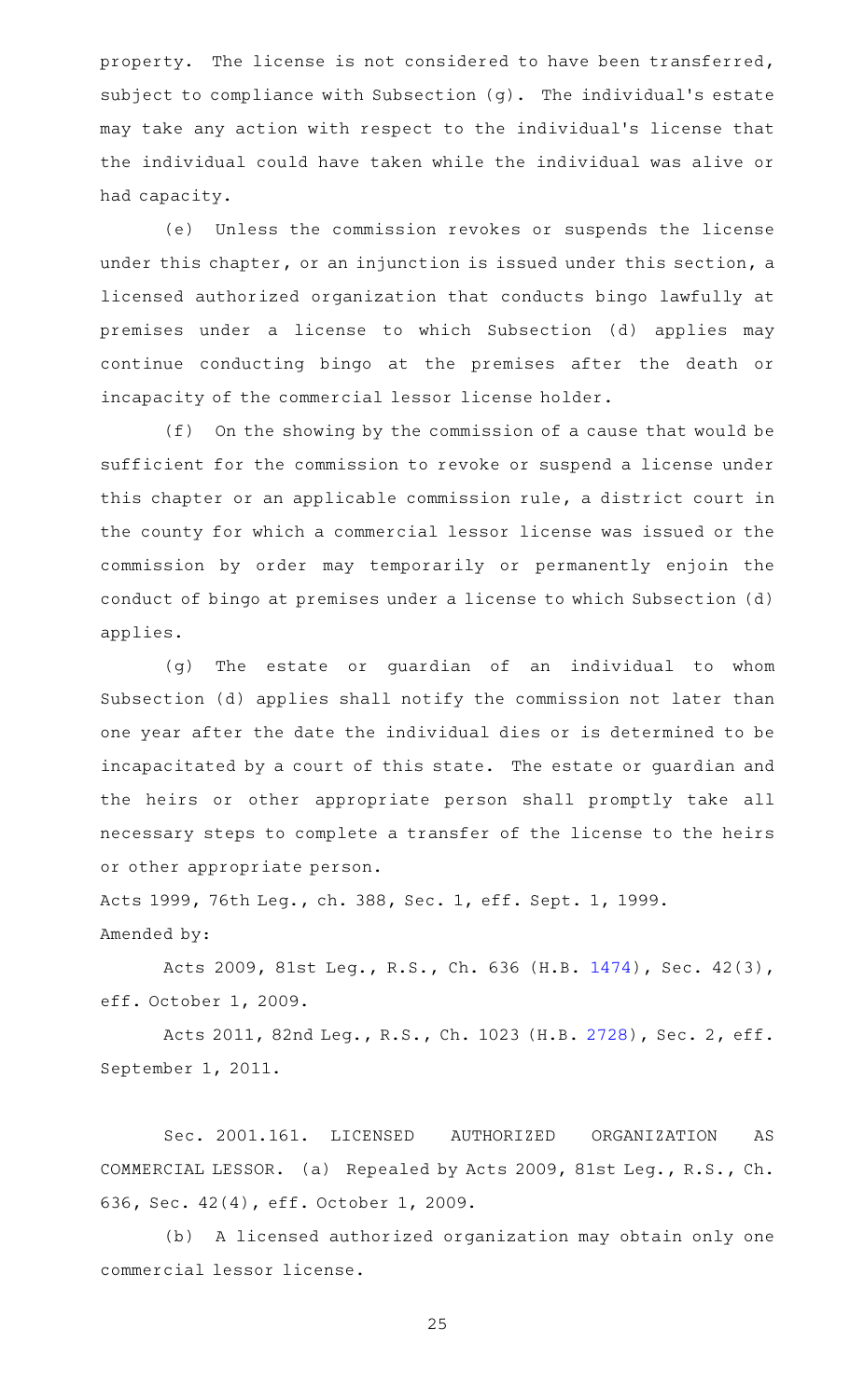(c) The commission may issue a commercial lessor license to a licensed authorized organization only for the same premises where the organization is licensed to conduct bingo. Acts 1999, 76th Leg., ch. 388, Sec. 1, eff. Sept. 1, 1999. Amended by:

Acts 2009, 81st Leg., R.S., Ch. 636 (H.B. [1474\)](http://www.legis.state.tx.us/tlodocs/81R/billtext/html/HB01474F.HTM), Sec. 42(4), eff. October 1, 2009.

SUBCHAPTER E. MANUFACTURER 'S AND DISTRIBUTOR 'S LICENSES

Sec. 2001.201. MANUFACTURER'S LICENSE REQUIRED. A manufacturer may not sell or supply to a person in this state or for use in this state bingo cards, boards, sheets, pads, or other supplies, or equipment designed to be used in playing bingo, or engage in any intrastate activity involving those items, unless the manufacturer holds a manufacturer 's license under this subchapter. Acts 1999, 76th Leg., ch. 388, Sec. 1, eff. Sept. 1, 1999.

Sec. 2001.202. ELIGIBILITY FOR MANUFACTURER'S LICENSE. The following persons are not eligible for a manufacturer 's license:

(1) a person convicted of criminal fraud or a gambling or gambling-related offense;

(2) a person who is or has been a professional gambler or gambling promoter;

(3) an elected or appointed public officer or a public employee;

(4) an owner, officer, director, shareholder, agent, or employee of a licensed commercial lessor;

(5) a person who conducts, promotes, or administers, or assists in conducting, promoting, or administering, bingo for which a license is required by this chapter;

(6) a distributor required to be licensed under this chapter;

 $(7)$  a person who has had a license to manufacture, distribute, or supply bingo equipment or supplies revoked within the preceding year by another state;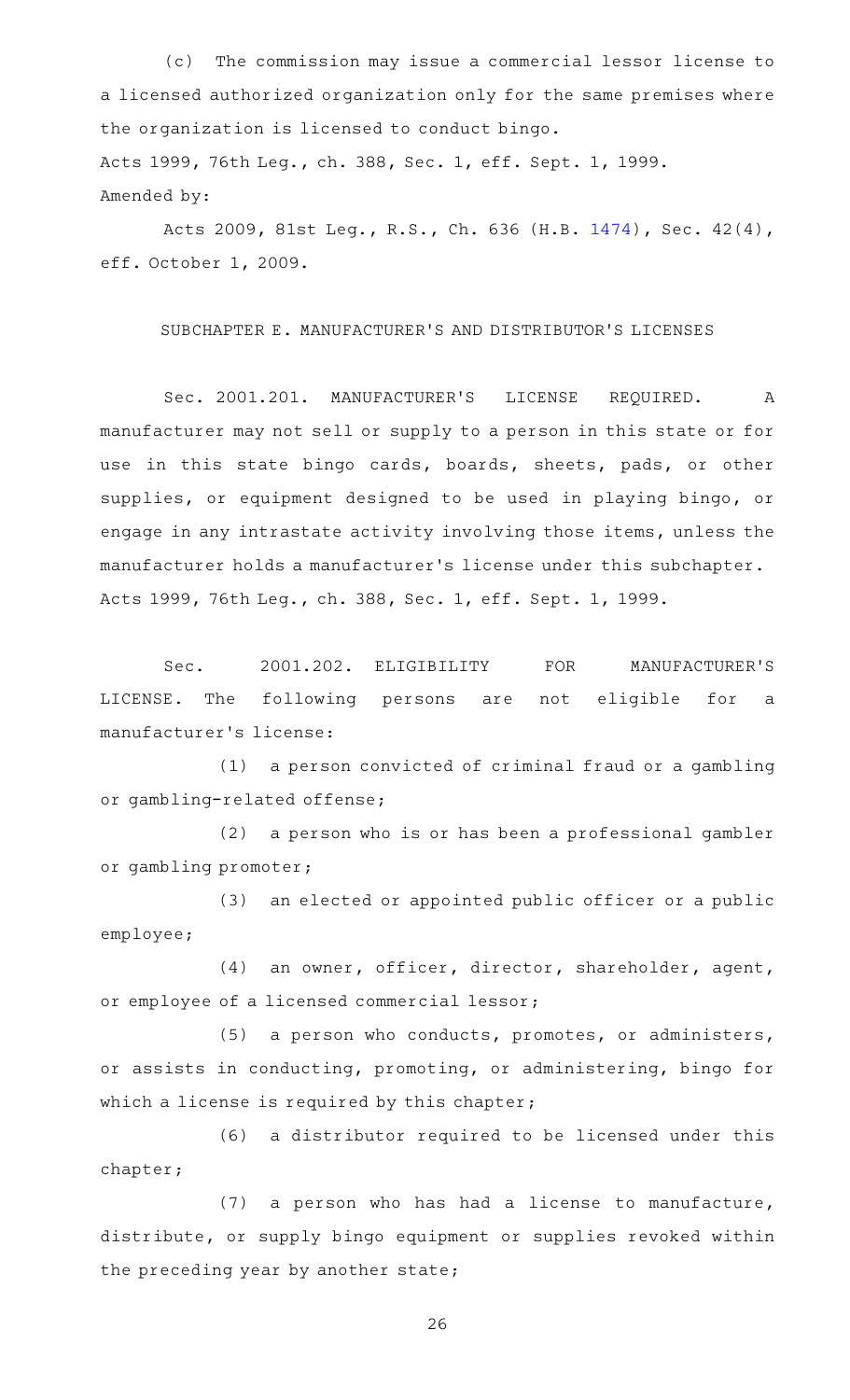(8) an owner, officer, director, or shareholder of, or a person holding an equitable or credit interest in, another manufacturer or distributor licensed or required to be licensed under this chapter; or

 $(9)$  a person:

(A) in which a person described by Subdivision (1), (2), (3), (4), (5), (6), (7), or (8) or in which a person married or related in the first degree by consanguinity or affinity to one of those persons has greater than a 10 percent proprietary, equitable, or credit interest or in which one of those persons is active or employed; or

(B) in whose application for a manufacturer's license a person described by Subdivision (1), (2), (3), (4), (5), (6), (7), or (8) is required to be named. Acts 1999, 76th Leg., ch. 388, Sec. 1, eff. Sept. 1, 1999. Amended by:

Acts 2013, 83rd Leg., R.S., Ch. 993 (H.B. [2197\)](http://www.legis.state.tx.us/tlodocs/83R/billtext/html/HB02197F.HTM), Sec. 24, eff. September 1, 2013.

Sec. 2001.203. MANUFACTURER'S LICENSE APPLICATION. (a) An applicant for a manufacturer 's license must file with the commission an application on a form prescribed by the commission.

(b) The application must include:

(1) the name and address of the applicant and the name and address of each of its locations where bingo supplies or equipment are manufactured;

(2) a full description of each type of bingo supply or equipment that the applicant intends to manufacture or market in this state and the brand name, if any, under which each item will be sold;

 $(3)$  if the applicant:

 $(A)$  is not a corporation, the name and home address of each owner; or

 $(B)$  is a corporation, the name and home address of each officer and director and each person owning more than 10 percent of a class of stock in the corporation;

(4) if the applicant is a foreign corporation or other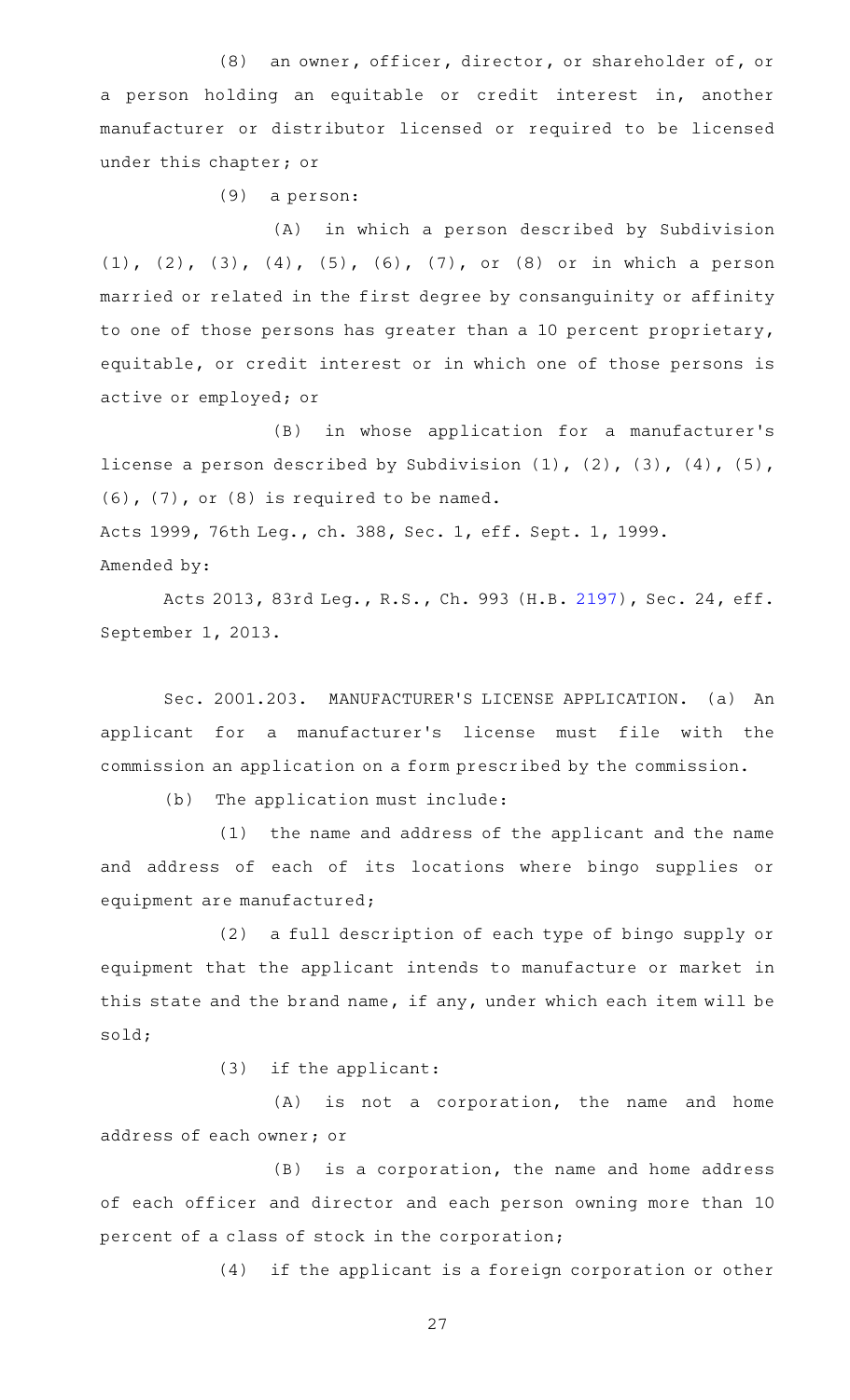foreign legal entity, the name, business name and address, and address of its registered agent for service in this state;

(5) the name and address of each manufacturer, supplier, and distributor in which the applicant has a financial interest and the details of that financial interest, including any indebtedness between the applicant and the manufacturer, supplier, or distributor of \$5,000 or more;

(6) information regarding whether the applicant or a person required to be named in the application has been convicted in this state or another state of criminal fraud or a gambling or gambling-related offense;

(7) information regarding whether the applicant or a person required to be named in the application is an owner, officer, director, shareholder, agent, or employee of a licensed commercial lessor or conducts, promotes, administers, or assists in conducting, promoting, or administering bingo for which a license is required by this chapter;

(8) information regarding whether the applicant or a person required to be named in the application is a public officer or public employee in this state;

(9) the name of each state in which the applicant is or has been licensed to manufacture, distribute, or supply bingo equipment or supplies, each license number, the period of time licensed under each license, and whether a license has been revoked, suspended, withdrawn, canceled, or surrendered and, if so, the reasons for the action taken;

(10) information regarding whether the applicant or a person required to be named in the application is or has been a professional gambler or gambling promoter;

 $(11)$  the names and addresses of each manufacturer, supplier, or distributor of bingo equipment or supplies in which the applicant or a person required to be named in the application is an owner, officer, shareholder, director, agent, or employee; and

(12) any other information the commission requests. Acts 1999, 76th Leg., ch. 388, Sec. 1, eff. Sept. 1, 1999. Amended by:

Acts 2009, 81st Leg., R.S., Ch. 636 (H.B. [1474\)](http://www.legis.state.tx.us/tlodocs/81R/billtext/html/HB01474F.HTM), Sec. 15, eff.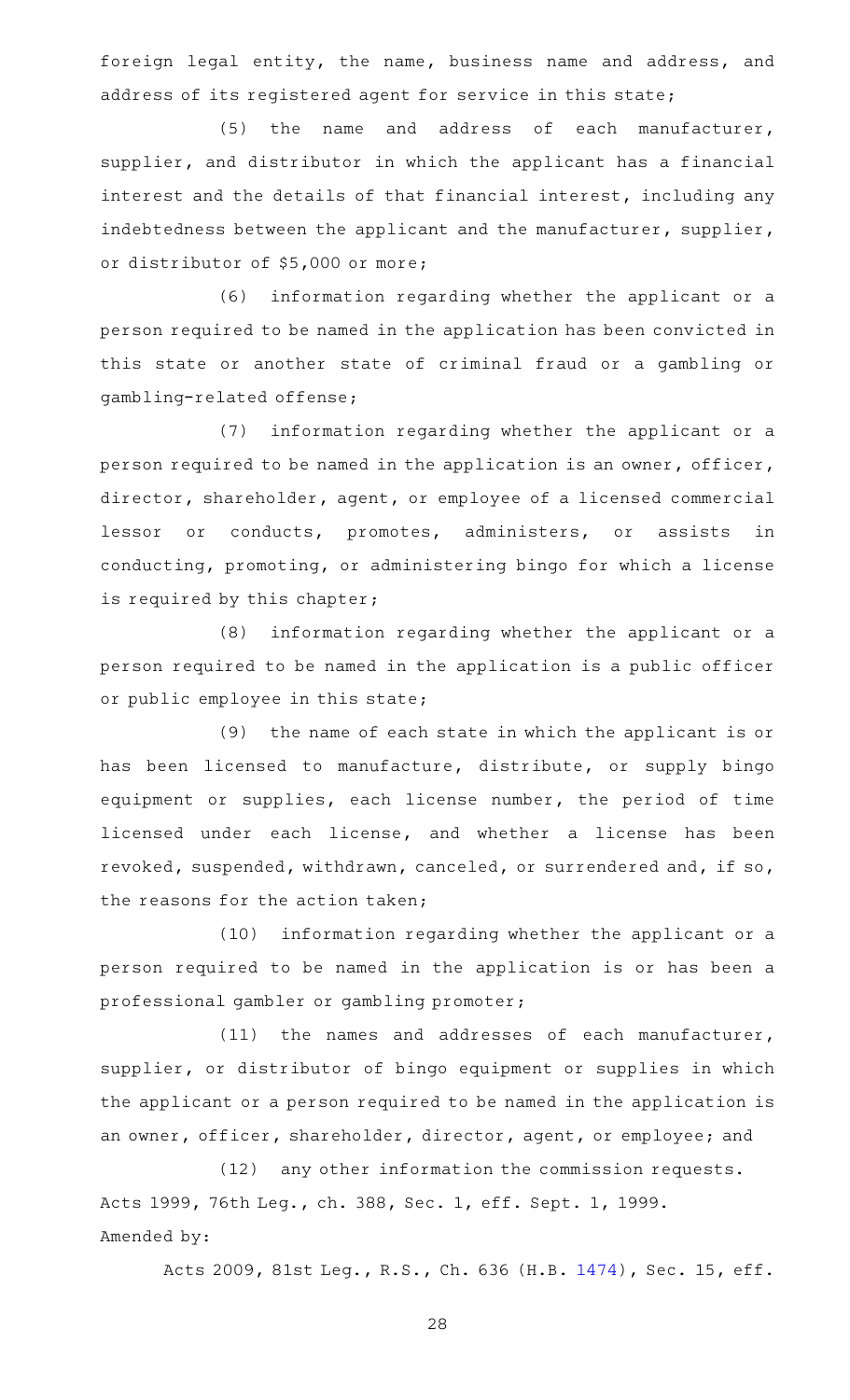October 1, 2009.

Acts 2013, 83rd Leg., R.S., Ch. 993 (H.B. [2197\)](http://www.legis.state.tx.us/tlodocs/83R/billtext/html/HB02197F.HTM), Sec. 25, eff. September 1, 2013.

Sec. 2001.204. MANUFACTURER'S LICENSE BOND. (a) An applicant for a manufacturer 's license must give the commission a cash bond or a bond in the amount of \$10,000 issued by a surety company chartered or authorized to do business in this state.

(b) The bond must provide for forfeiture to the state on the manufacturer 's failure to comply with this chapter or a commission rule or on suspension or revocation of the manufacturer 's license. Acts 1999, 76th Leg., ch. 388, Sec. 1, eff. Sept. 1, 1999.

Sec. 2001.205. MANUFACTURER'S LICENSE FEE. (a) The commission by rule shall set the annual manufacturer 's license fee in an amount reasonable to defray administrative costs.

 $(b)$  In addition to the annual license fee, the commission may require an additional fee in an amount necessary to defray the cost of a background investigation, including the inspection of manufacturing plants and locations. The commission by rule may establish the conditions and procedure for payment of the additional fee.

(c) The commission shall refund the fee for an initial or renewal manufacturer 's license if the applicant requests withdrawal of the application before the license is issued or if the commission denies the application, except the commission may retain an amount not to exceed the lesser of 50 percent of the license fee or \$150 to defray any administrative cost incurred by the commission in processing the application. The commission shall issue the refund not later than the 30th day after the date the commission receives the withdrawal request or denies the application.

Acts 1999, 76th Leg., ch. 388, Sec. 1, eff. Sept. 1, 1999. Amended by:

Acts 2013, 83rd Leg., R.S., Ch. 993 (H.B. [2197\)](http://www.legis.state.tx.us/tlodocs/83R/billtext/html/HB02197F.HTM), Sec. 26, eff. September 1, 2013.

Acts 2017, 85th Leg., R.S., Ch. 101 (S.B. [549](http://www.legis.state.tx.us/tlodocs/85R/billtext/html/SB00549F.HTM)), Sec. 4, eff.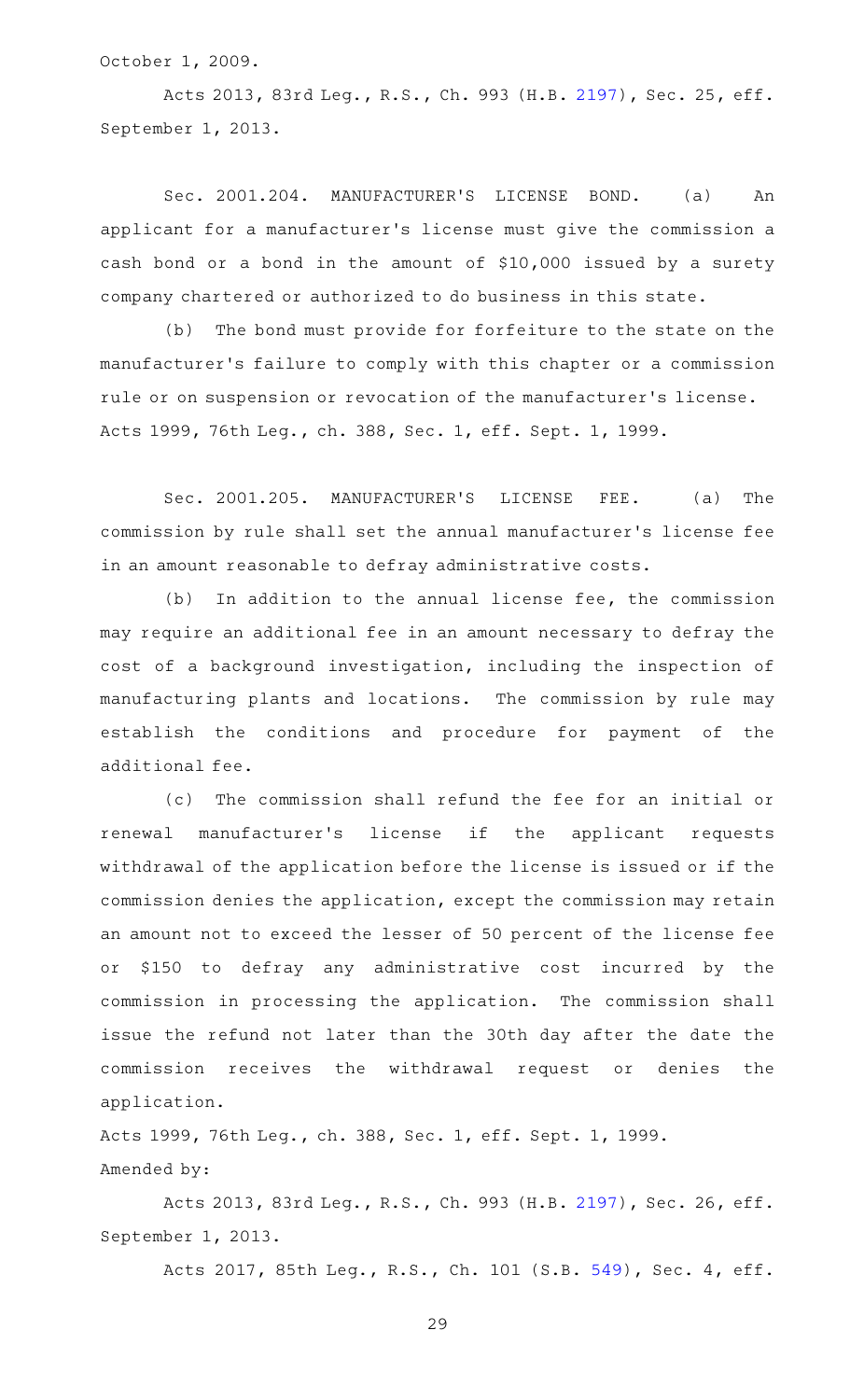January 1, 2018.

Sec. 2001.206. DISTRIBUTOR'S LICENSE REQUIRED. A distributor may not sell, distribute, or supply bingo equipment or supplies for use in bingo in this state unless the distributor holds a distributor 's license under this subchapter.

Acts 1999, 76th Leg., ch. 388, Sec. 1, eff. Sept. 1, 1999.

Sec. 2001.207. ELIGIBILITY FOR DISTRIBUTOR'S LICENSE. The following persons are not eligible for a distributor 's license:

(1) a person convicted of criminal fraud or a gambling or gambling-related offense;

(2) a person who is or has been a professional gambler or gambling promoter;

 $(3)$  an elected or appointed public officer or a public employee;

(4) an owner, officer, director, shareholder, agent, or employee of a licensed commercial lessor;

(5) a person who conducts, promotes, or administers, or assists in conducting, promoting, or administering bingo for which a license is required by this chapter;

(6) a manufacturer required to be licensed under this chapter;

 $(7)$  a person who has had a license to manufacture, distribute, or supply bingo equipment or supplies revoked within the preceding year by another state;

(8) an owner, officer, director, or shareholder of, or a person having an equitable or credit interest in, another manufacturer or distributor licensed or required to be licensed under this chapter; or

 $(9)$  a person:

(A) in which a person described by Subdivision (1), (2), (3), (4), (5), (6), (7), or (8) or in which a person married or related in the first degree by consanguinity or affinity, as determined under Subchapter [B,](https://statutes.capitol.texas.gov/GetStatute.aspx?Code=GV&Value=573.021) Chapter [573,](https://statutes.capitol.texas.gov/GetStatute.aspx?Code=GV&Value=573) Government Code, to one of those persons has greater than a 10 percent proprietary, equitable, or credit interest or in which one of those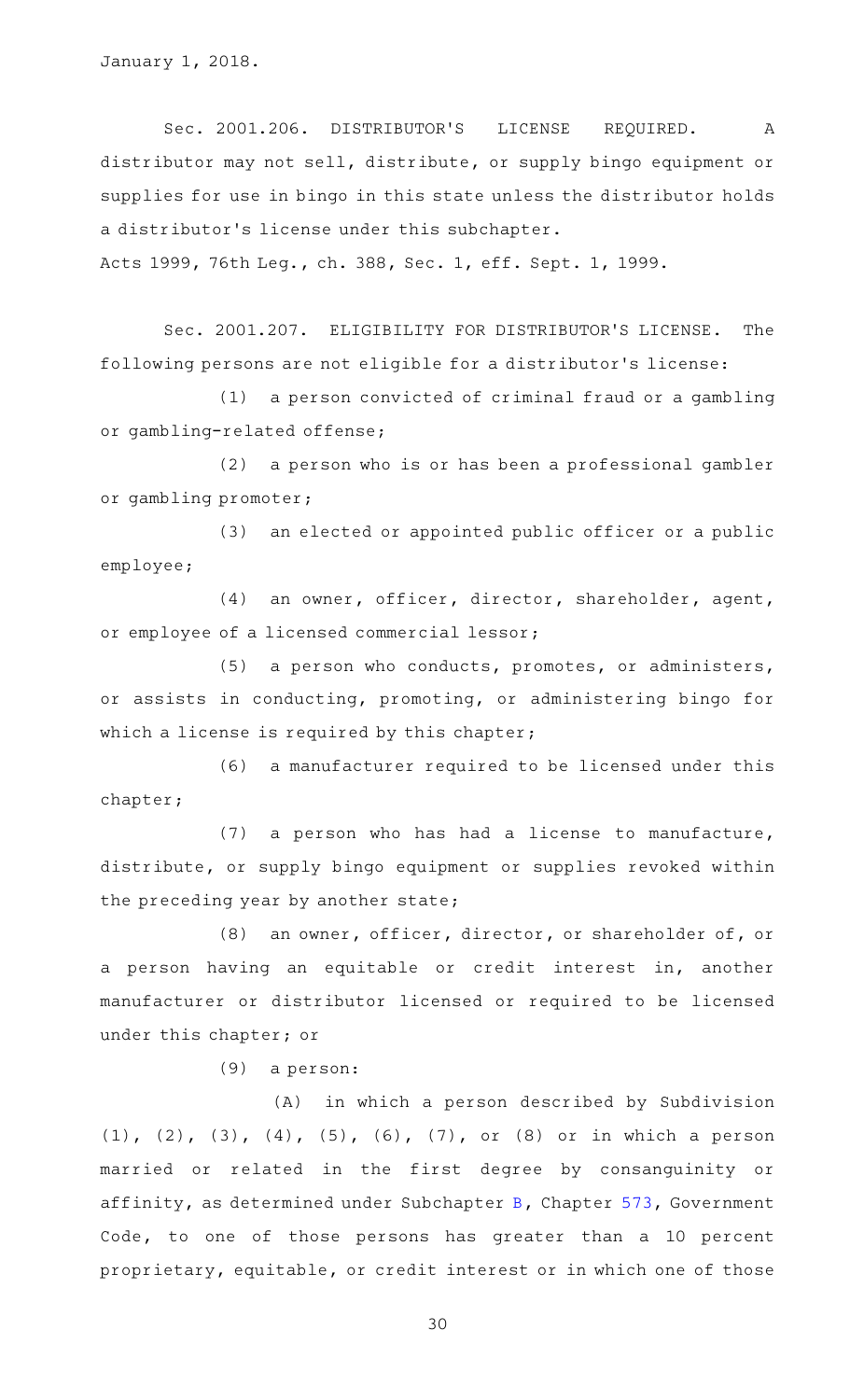persons is active or employed; or

(B) in whose application a person described by Subdivision (1), (2), (3), (4), (5), (6), (7), or (8) is required to be named.

Acts 1999, 76th Leg., ch. 388, Sec. 1, eff. Sept. 1, 1999. Amended by:

Acts 2013, 83rd Leg., R.S., Ch. 993 (H.B. [2197\)](http://www.legis.state.tx.us/tlodocs/83R/billtext/html/HB02197F.HTM), Sec. 27, eff. September 1, 2013.

Sec. 2001.208. DISTRIBUTOR'S LICENSE APPLICATION. (a) An applicant for a distributor 's license must file with the commission an executed verified application on a form prescribed by the commission.

(b) The application must include:

 $(1)$  the full name and address of the applicant;

(2) the name and address of each location operated by the distributor from which bingo supplies or equipment are distributed or at which bingo supplies or equipment are stored;

 $(3)$  if a noncorporate distributor, the name and home address of each owner;

 $(4)$  if a corporate distributor, the name and home address of each officer or director and of each person owning more than 10 percent of a class of stock in the corporation;

(5) if a foreign corporation or other foreign legal entity, the name, business name and address, and address of its registered agent for service in this state;

(6) a full description of the type of bingo supply or equipment that the applicant intends to store or distribute in this state and the name of the manufacturer of each item and the brand name, if any, under which the item will be sold or marketed;

(7) the name and address of a manufacturer, supplier, or distributor in which the applicant has a financial interest and the details of that financial interest, including an indebtedness between the applicant and the manufacturer, supplier, or distributor of \$5,000 or more;

(8) information regarding whether the applicant or a person required to be named in the application has been convicted in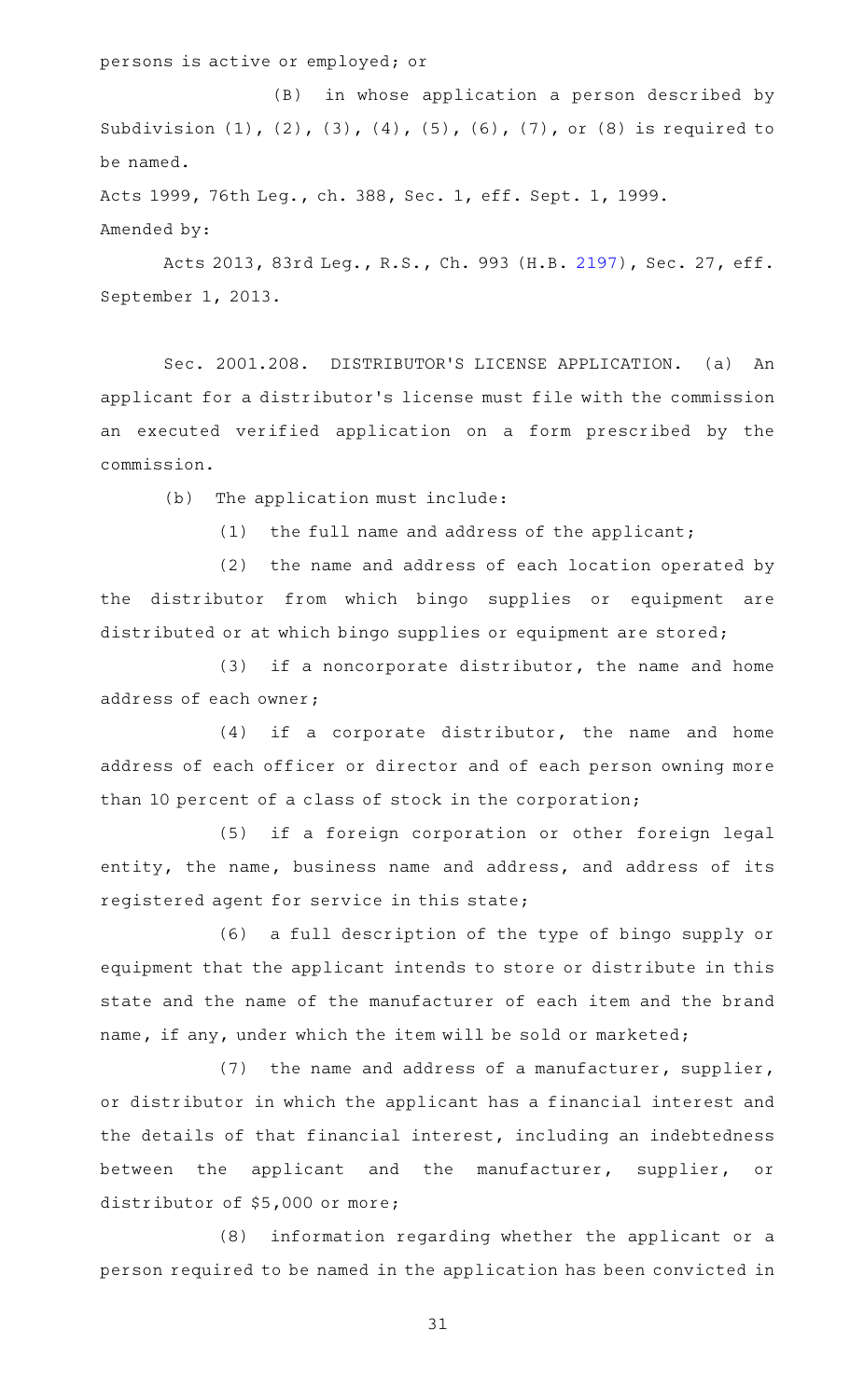this state or another state of criminal fraud or a gambling or gambling-related offense;

(9) information regarding whether the applicant or a person required to be named in the application is an owner, officer, director, shareholder, agent, or employee of a licensed commercial lessor or conducts, promotes, administers, or assists in conducting, promoting, or administering bingo for which a license is required under this chapter;

 $(10)$  information regarding whether the applicant or a person required to be named in the application is a public officer or public employee in this state;

(11) the name of each state in which the applicant is or has been licensed to manufacture, distribute, or supply bingo equipment or supplies, each license number, the period of time licensed under each license, and whether a license was revoked, suspended, withdrawn, canceled, or surrendered and, if so, the reasons for the action taken;

(12) information regarding whether the applicant or a person required to be named in the application is or has been a professional gambler or gambling promoter;

 $(13)$  the name and address of each manufacturer, supplier, or distributor of bingo equipment or supplies in which the applicant or a person required to be named in the application is an owner, officer, shareholder, director, agent, or employee; and

(14) any other information the commission requests. Acts 1999, 76th Leg., ch. 388, Sec. 1, eff. Sept. 1, 1999. Amended by:

Acts 2009, 81st Leg., R.S., Ch. 636 (H.B. [1474\)](http://www.legis.state.tx.us/tlodocs/81R/billtext/html/HB01474F.HTM), Sec. 16, eff. October 1, 2009.

Acts 2013, 83rd Leg., R.S., Ch. 993 (H.B. [2197\)](http://www.legis.state.tx.us/tlodocs/83R/billtext/html/HB02197F.HTM), Sec. 28, eff. September 1, 2013.

Sec. 2001.209. DISTRIBUTOR'S LICENSE FEE. (a) The commission by rule shall set the annual distributor 's license fee in an amount reasonable to defray administrative costs.

 $(b)$  In addition to the annual license fee, the commission may require an additional fee in an amount necessary to defray the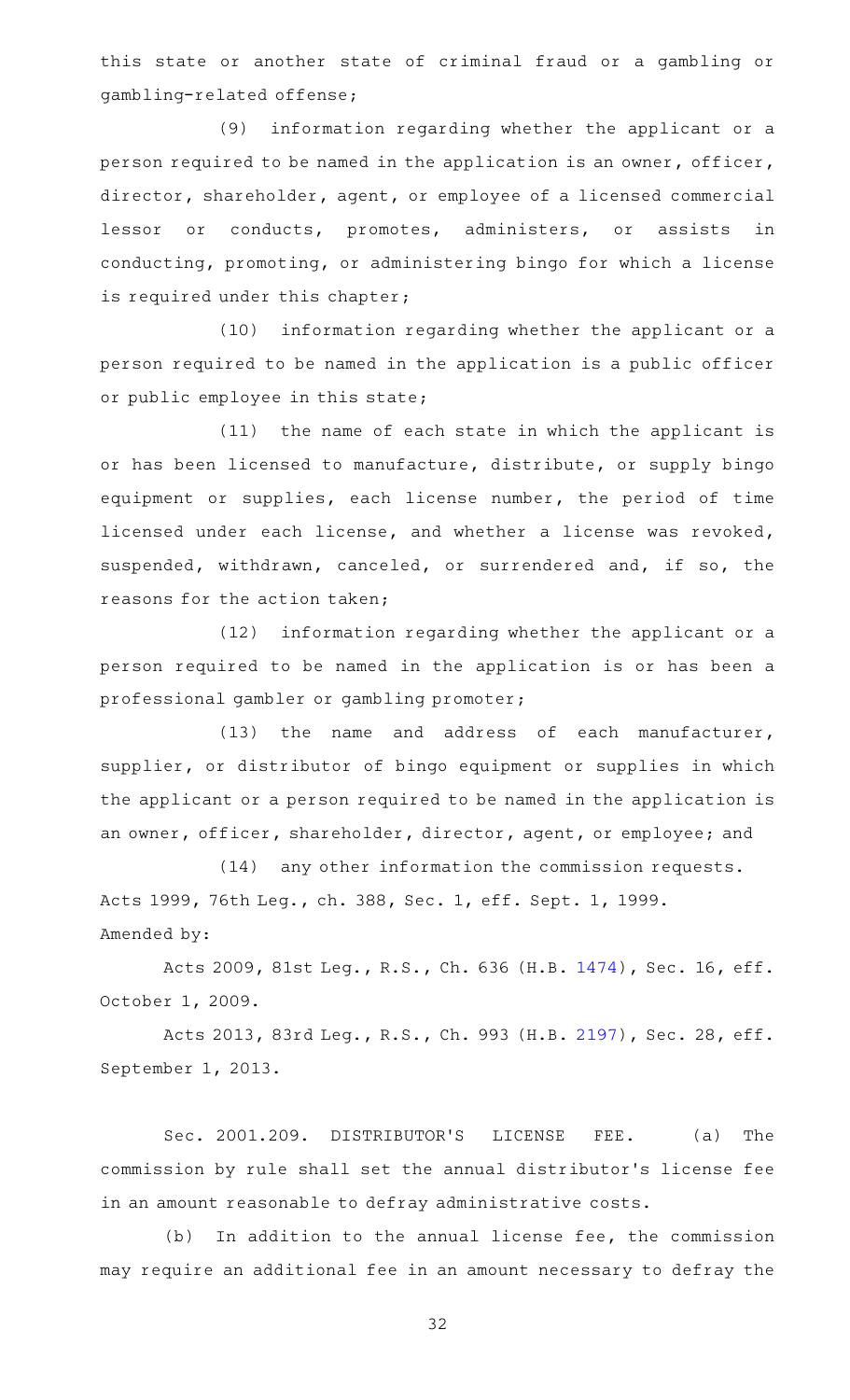cost of a background investigation of the applicant, including the inspection of storage, distribution, or operating locations. The commission by rule may establish the conditions and procedure for payment of the additional fee.

(c) The commission shall refund the fee for an initial or renewal distributor 's license if the applicant requests withdrawal of the application before the license is issued or if the commission denies the application, except the commission may retain an amount not to exceed the lesser of 50 percent of the license fee or \$150 to defray any administrative cost incurred by the commission in processing the application. The commission shall issue the refund not later than the 30th day after the date the commission receives the withdrawal request or denies the application. Acts 1999, 76th Leg., ch. 388, Sec. 1, eff. Sept. 1, 1999.

Amended by:

Acts 2013, 83rd Leg., R.S., Ch. 993 (H.B. [2197\)](http://www.legis.state.tx.us/tlodocs/83R/billtext/html/HB02197F.HTM), Sec. 29, eff. September 1, 2013.

Acts 2017, 85th Leg., R.S., Ch. 101 (S.B. [549](http://www.legis.state.tx.us/tlodocs/85R/billtext/html/SB00549F.HTM)), Sec. 5, eff. January 1, 2018.

Sec. 2001.210. GENERAL PROVISIONS. A license issued under this subchapter is subject to the restrictions under this subchapter.

Acts 1999, 76th Leg., ch. 388, Sec. 1, eff. Sept. 1, 1999.

Sec. 2001.211. AMENDMENT OF APPLICATION. (a) An applicant for a manufacturer's or distributor's license shall, during pendency of the application, notify the commission immediately of any change relating to a fact stated in the application.

(b) If a change occurs after issuance of a manufacturer's or distributor 's license, the license holder shall report the change to the commission not later than the 14th day after the date of the change.

(c) Not later than the 14th day after the date of the change, a license holder shall notify the commission of a change in:

(1) the license holder's organization, structure, or mode of operation;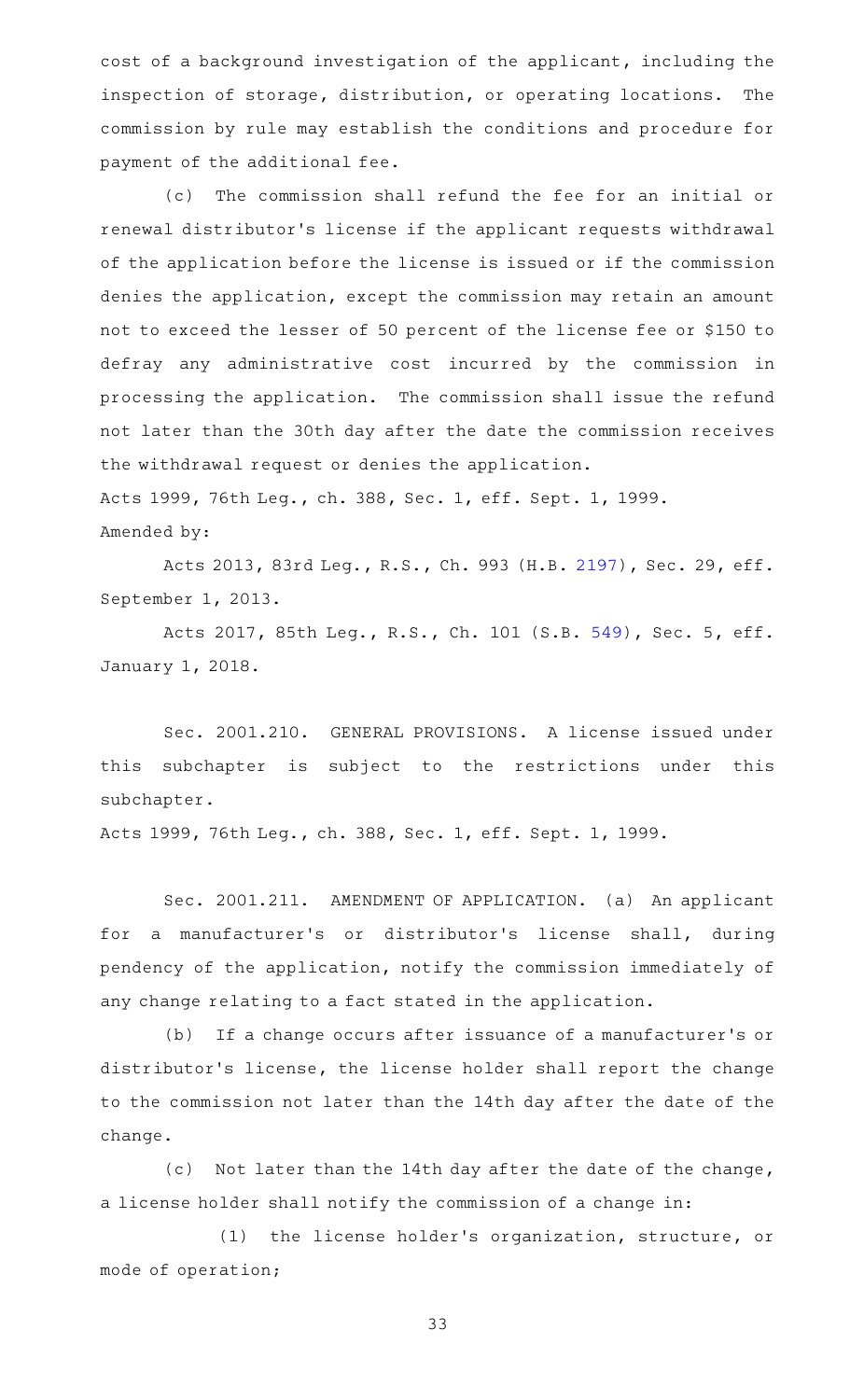(2) the identity of persons named or required to be named in the application and the nature or extent of those persons ' interest; or

(3) any other facts stated in the application.

(d) Failure to give a notice required under this section is cause for:

(1) denial, suspension, or revocation of a license; or

(2) imposition of an administrative penalty or other administrative action.

Acts 1999, 76th Leg., ch. 388, Sec. 1, eff. Sept. 1, 1999. Amended by:

Acts 2009, 81st Leg., R.S., Ch. 636 (H.B. [1474\)](http://www.legis.state.tx.us/tlodocs/81R/billtext/html/HB01474F.HTM), Sec. 17, eff. October 1, 2009.

Sec. 2001.212. DENIAL OF LICENSE. The commission may deny an application for or renewal of a license for a cause that would permit or require the suspension or revocation of the license. Acts 1999, 76th Leg., ch. 388, Sec. 1, eff. Sept. 1, 1999.

Sec. 2001.213. COMMISSION ACTION NOT REQUIRED. If, for reasons beyond the control of the commission, sufficient information is not available to allow the commission to determine the eligibility of an applicant for a manufacturer's or distributor 's license issued under this chapter, the commission is not required to take action on the application until the applicant provides the required information.

Acts 1999, 76th Leg., ch. 388, Sec. 1, eff. Sept. 1, 1999.

Sec. 2001.214. LICENSE TERM. (a) Except as provided by Subsection (b), a manufacturer 's or distributor 's license is effective for one year unless revoked or suspended by the commission.

(b) A manufacturer or distributor may obtain a license that is effective for two years by paying an amount equal to two times the amount of the annual license fee.

Acts 1999, 76th Leg., ch. 388, Sec. 1, eff. Sept. 1, 1999. Amended by Acts 2003, 78th Leg., ch. 1114, Sec. 10, eff. Sept. 1, 2003.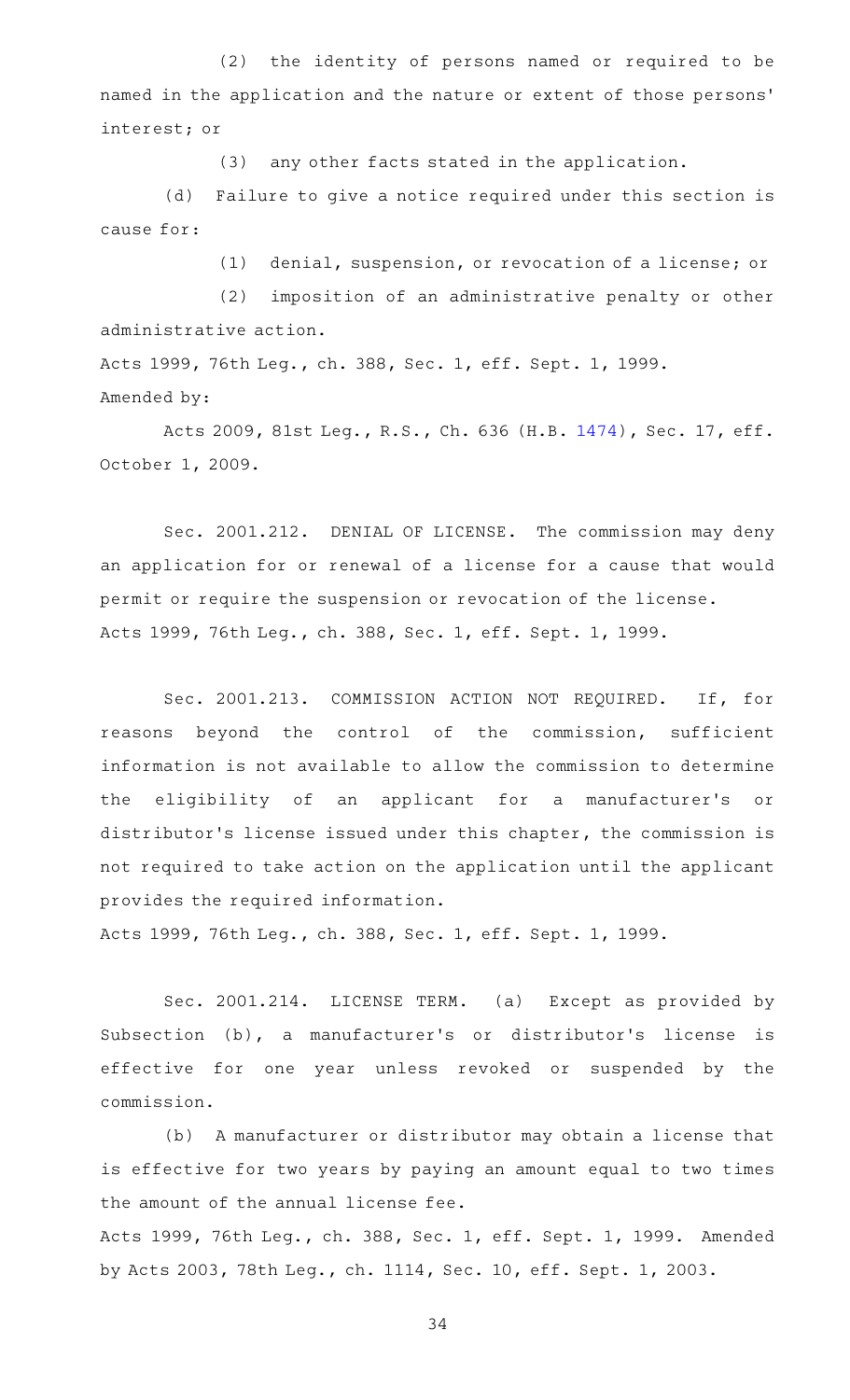Amended by:

Acts 2013, 83rd Leg., R.S., Ch. 993 (H.B. [2197\)](http://www.legis.state.tx.us/tlodocs/83R/billtext/html/HB02197F.HTM), Sec. 30, eff. September 1, 2013.

Sec. 2001.215. RECORDS AND REPORTS. The commission by rule may require a holder of a manufacturer 's or distributor 's license to keep records and file reports.

Acts 1999, 76th Leg., ch. 388, Sec. 1, eff. Sept. 1, 1999.

Sec. 2001.216. EXAMINATION OF RECORDS. (a) The commission may examine the books and records of the holder of or an applicant for a manufacturer 's or distributor 's license.

(b) The commission may not disclose information obtained during the examination except as necessary to carry out this chapter.

Acts 1999, 76th Leg., ch. 388, Sec. 1, eff. Sept. 1, 1999.

Sec. 2001.217. OFFENSE. A person who does not hold a manufacturer 's or distributor 's license commits an offense if the person sells or attempts to induce the sale of bingo equipment or supplies to a licensed authorized organization. Acts 1999, 76th Leg., ch. 388, Sec. 1, eff. Sept. 1, 1999.

Sec. 2001.218. PAYMENT DUE. (a) Each sale or lease of bingo supplies or equipment to a license holder under this chapter must be on terms of immediate payment or on terms requiring payment not later than the 30th day after the date of actual delivery.

(b) If a payment is not made when due, the seller shall immediately notify the commission. The commission shall notify all manufacturers and distributors licensed in this state of the default.

(c) In the event of a default, a person may not sell or transfer bingo equipment or supplies to the purchaser in default on terms other than immediate payment on delivery until otherwise authorized by the commission.

Acts 1999, 76th Leg., ch. 388, Sec. 1, eff. Sept. 1, 1999. Amended by Acts 2003, 78th Leg., ch. 1114, Sec. 11, eff. Sept. 1, 2003.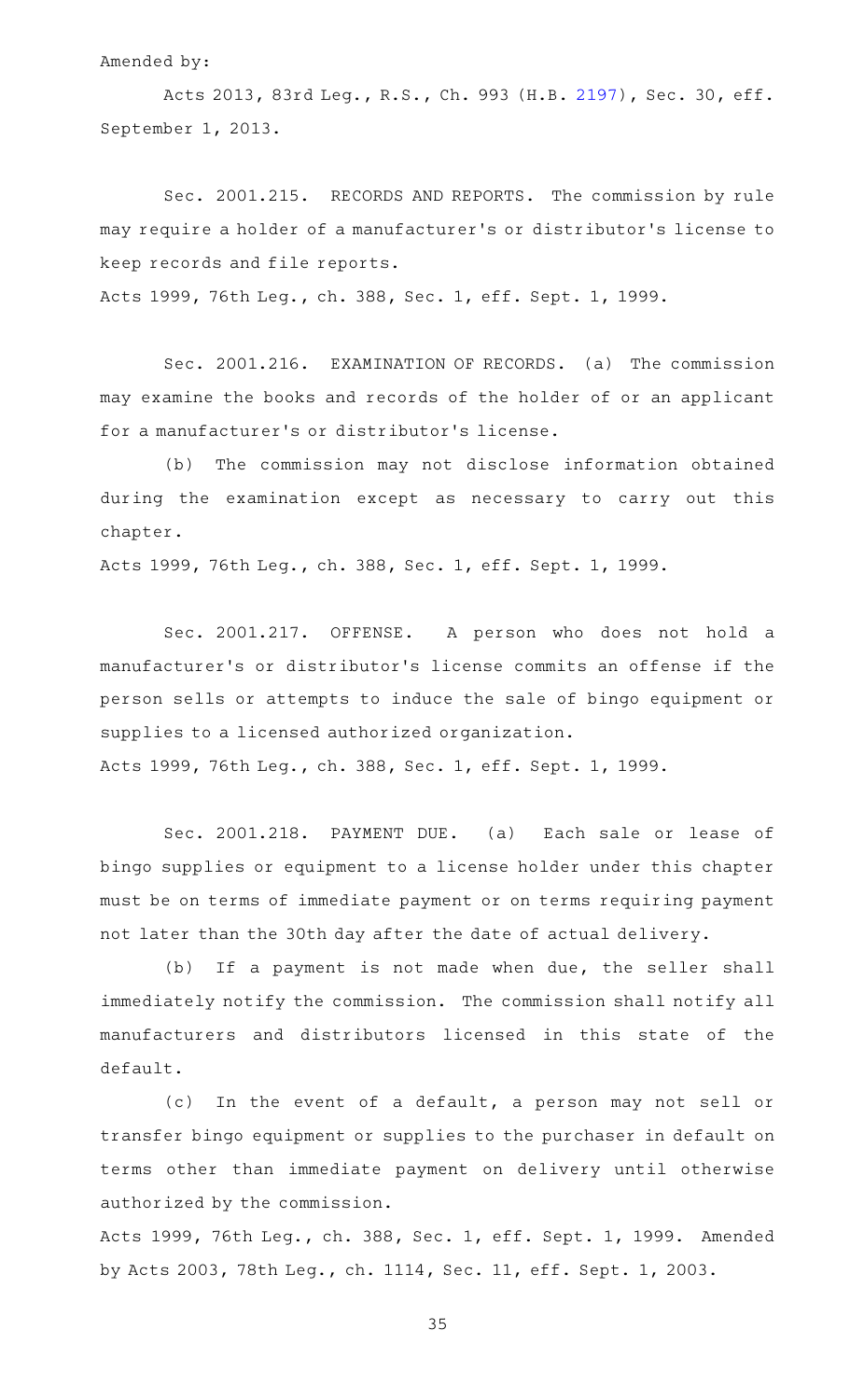#### SUBCHAPTER G. GENERAL PROVISIONS RELATING TO COMMISSION LICENSES

Sec. 2001.301. LICENSE INVESTIGATION. Promptly after the filing of the application for a license under this chapter, the commission shall investigate the qualifications of each applicant and the merits of the application.

Acts 1999, 76th Leg., ch. 388, Sec. 1, eff. Sept. 1, 1999.

Sec. 2001.302. PROVISION OF SUPPLEMENTAL INFORMATION. (a) In addition to any required application form, a license applicant or license holder shall submit any supplemental information requested by the commission.

(b) The commission may deny a license application or revoke a license based on a failure to submit requested supplemental information when required.

Acts 1999, 76th Leg., ch. 388, Sec. 1, eff. Sept. 1, 1999.

Sec. 2001.3025. ACCESS TO CRIMINAL HISTORY RECORD INFORMATION. The commission is entitled to conduct an investigation of and is entitled to obtain criminal history record information maintained by the Department of Public Safety, the Federal Bureau of Investigation identification division, or another law enforcement agency to assist in the investigation of:

(1) an applicant for or holder of a license issued under this chapter;

(2) a person required to be named in a license application; or

(3) an employee or other person who works or will work for a license holder and who is required by another provision of this chapter to undergo a criminal background check. Added by Acts 2009, 81st Leg., R.S., Ch. 636 (H.B. [1474\)](http://www.legis.state.tx.us/tlodocs/81R/billtext/html/HB01474F.HTM), Sec. 18, eff. October 1, 2009.

Sec. 2001.304. TEMPORARY AUTHORIZATION. (a) The commission shall issue a temporary authorization for the activity requested if a license for the activity is not issued or denied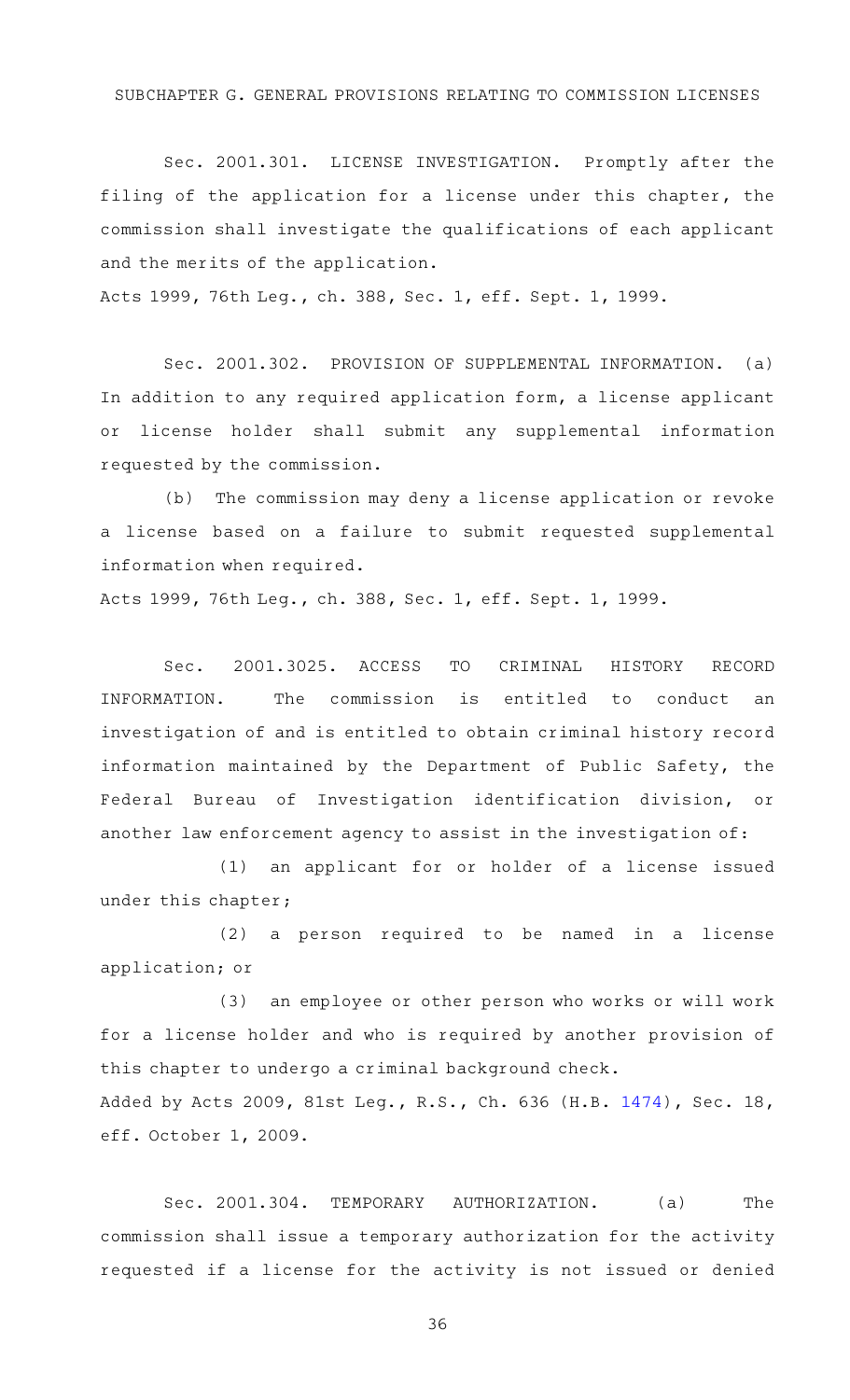before the 31st day after the earliest date on which each of the following has occurred:

 $(1)$  the filing of an application for the license;

 $(2)$  the payment of the proper license fee;

(3) the filing of a copy of a tax exemption statement issued by the Internal Revenue Service under Section 501(c), Internal Revenue Code of 1986, if required; and

(4) the completion of a criminal background investigation.

(b) A temporary authorization is effective for not more than 60 days, subject to automatic revocation, if a denial letter is issued.

(c) The commission may extend the effective period of the temporary authorization on written request filed before the end of the period.

(d) A temporary authorization may not be effective for more than one year from the date of its original issuance. Acts 1999, 76th Leg., ch. 388, Sec. 1, eff. Sept. 1, 1999.

Sec. 2001.305. NOTICE TO LOCAL AUTHORITIES. (a) The commission may not issue a license to an applicant for an authorized organization license or a commercial lessor license until the applicant has sent a copy of the license application to the appropriate governing body.

(b) Immediately after issuing a license, the commission shall send a copy of the license to the appropriate governing body. The governing body shall file the copy of the license in a central file containing licenses issued under this chapter.

(c) Not later than the 10th day after the date a license is issued, the commission shall give written notice of the issuance of the license to:

(1) the police department of the municipality in which bingo will be conducted, if bingo is to be conducted in a municipality; or

(2) the sheriff of the county in which bingo will be conducted, if bingo is to be conducted outside a municipality.

(d) Bingo may not be played until notification has been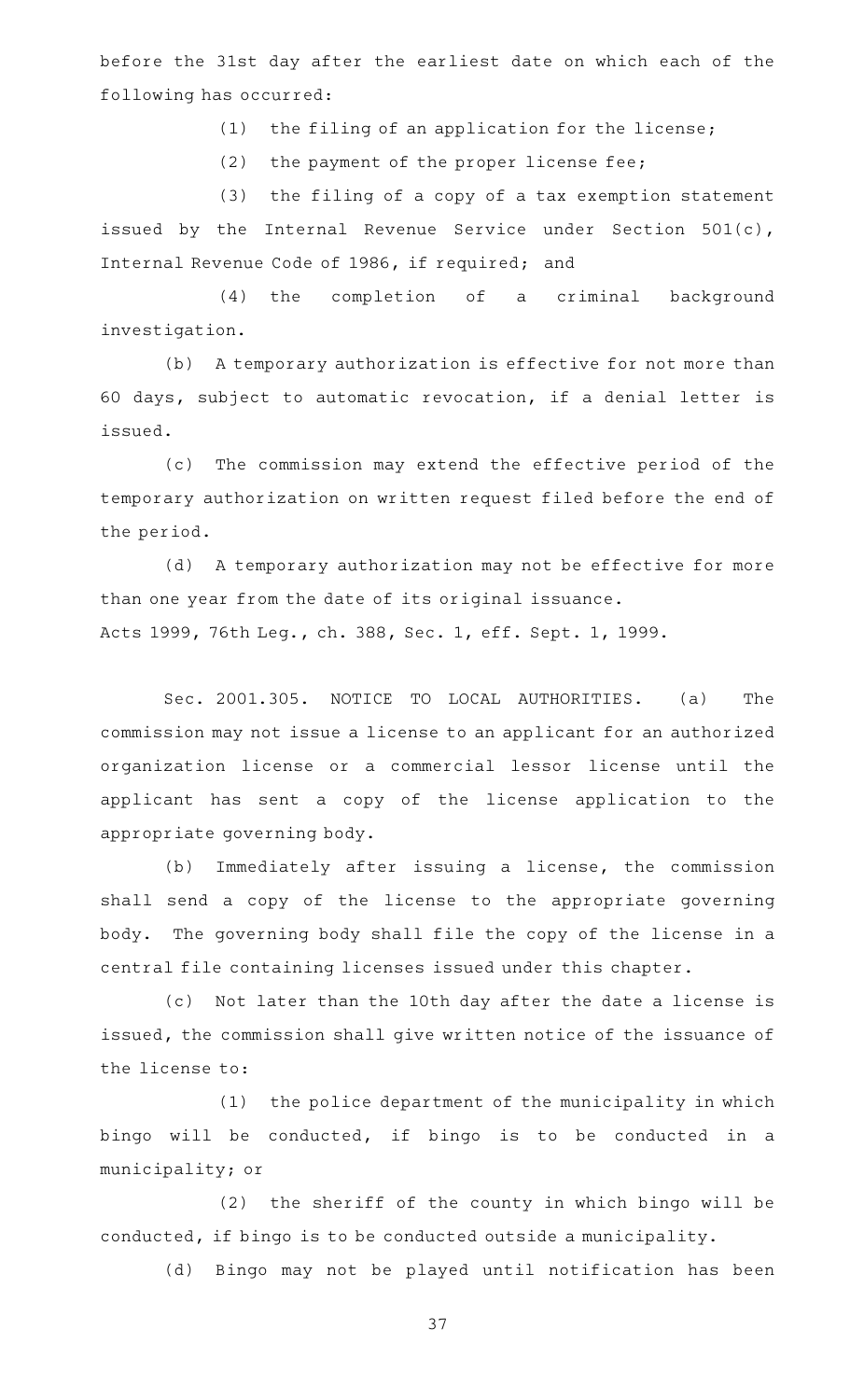given under Subsections (b) and (c).

Acts 1999, 76th Leg., ch. 388, Sec. 1, eff. Sept. 1, 1999. Amended by:

Acts 2019, 86th Leg., R.S., Ch. 1051 (H.B. [914](http://www.legis.state.tx.us/tlodocs/86R/billtext/html/HB00914F.HTM)), Sec. 1, eff. January 1, 2020.

Sec. 2001.306. AMENDMENT OF LICENSE. (a) A license issued under this chapter may be amended on application to the commission and on payment of a fee in the amount required by the commission if the subject matter of the proposed amendment could properly have been included in the original license.

 $(a-1)$  The commission by rule shall establish an amendment fee schedule. The amount of a fee charged by the commission may vary based on the complexity of the proposed license amendment.

(b) An amended license is effective only for the period remaining under the original license.

(c) The holder of a license to conduct bingo may not change the location at which it conducts bingo until it has:

(1) returned its original license if available, or certified that the license is not available; and

(2) received an amended license for the new location.

(d) The holder of a license to conduct bingo shall notify the commission before changing the time or date of a game. The license holder may provide notice to the commission regarding the change by use of telephone or facsimile.

(e) The commission by rule shall provide a method for a license holder to pay the amendment fee required by Subsection (a).

(f) The commission shall refund the fee for amending a license issued under this chapter if the applicant requests withdrawal of the amendment application before the amended license is issued or if the commission denies the amendment application, except the commission may retain an amount not to exceed 50 percent of the amendment fee to defray any administrative cost incurred by the commission in processing the amendment application. The commission shall issue the refund not later than the 30th day after the date the commission receives the withdrawal request or denies the application.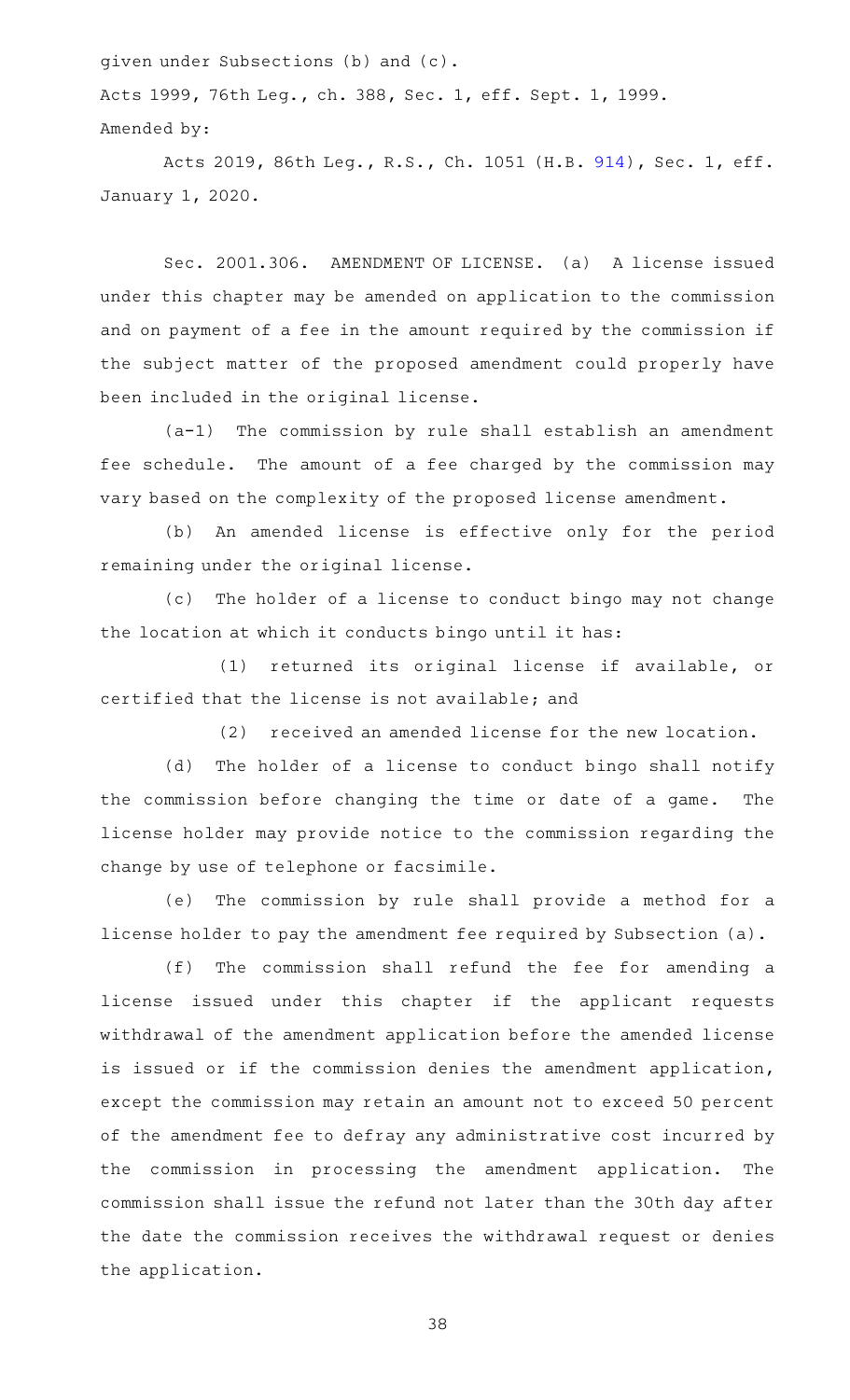Acts 1999, 76th Leg., ch. 388, Sec. 1, eff. Sept. 1, 1999. Amended by:

Acts 2009, 81st Leg., R.S., Ch. 636 (H.B. [1474\)](http://www.legis.state.tx.us/tlodocs/81R/billtext/html/HB01474F.HTM), Sec. 19, eff. October 1, 2009.

Acts 2013, 83rd Leg., R.S., Ch. 993 (H.B. [2197\)](http://www.legis.state.tx.us/tlodocs/83R/billtext/html/HB02197F.HTM), Sec. 31, eff. September 1, 2013.

Acts 2017, 85th Leg., R.S., Ch. 101 (S.B. [549](http://www.legis.state.tx.us/tlodocs/85R/billtext/html/SB00549F.HTM)), Sec. 6, eff. January 1, 2018.

Sec. 2001.307. MAXIMUM LICENSE TERM. Except as otherwise provided by this chapter, a license issued under this chapter may not be effective for more than one year.

Acts 1999, 76th Leg., ch. 388, Sec. 1, eff. Sept. 1, 1999. Amended by Acts 2003, 78th Leg., ch. 1114, Sec. 12, eff. Sept. 1, 2003.

Sec. 2001.308. PAPERWORK REDUCTION. The commission may not require a person who has held a license under this chapter for five or more years to complete a license renewal application that is more than two pages long.

Acts 1999, 76th Leg., ch. 388, Sec. 1, eff. Sept. 1, 1999.

Sec. 2001.309. SEPARATE LICENSE. Each location for conducting bingo must be separately licensed. Acts 1999, 76th Leg., ch. 388, Sec. 1, eff. Sept. 1, 1999.

Sec. 2001.310. DISPLAY OF LICENSE. (a) A licensed authorized organization or licensed commercial lessor shall conspicuously display a license issued under this chapter and a license to lease premises for conducting bingo at the premises at which bingo is conducted at all times during the conduct of bingo.

(b) Each commercial lessor license shall contain a statement of the name and address of the license holder and the address of the premises.

Acts 1999, 76th Leg., ch. 388, Sec. 1, eff. Sept. 1, 1999.

Sec. 2001.311. RIGHTS NOT VESTED. The issuance of a license or temporary authorization by the commission does not grant a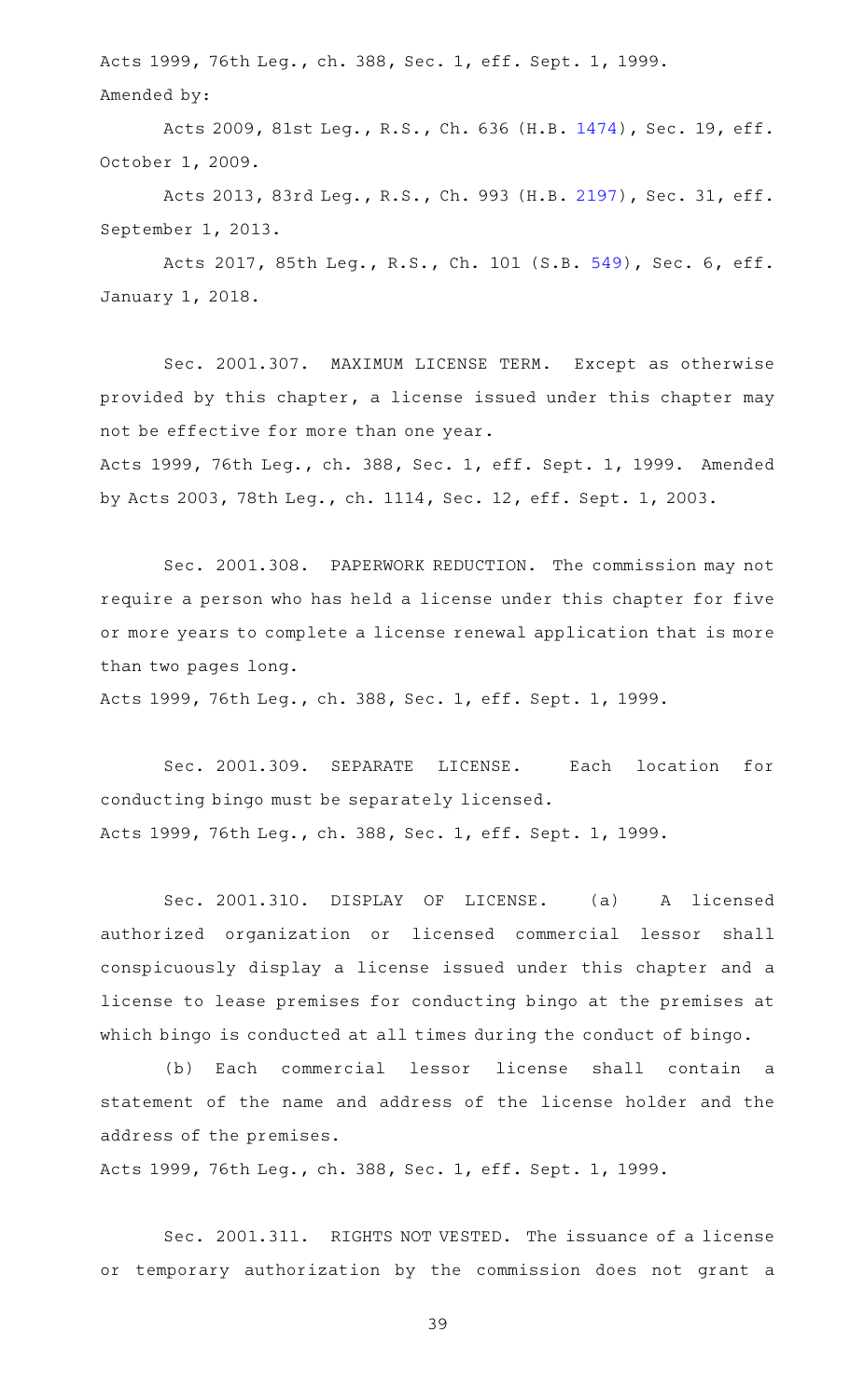vested right in the license, the temporary authorization, or the privileges conferred.

Acts 1999, 76th Leg., ch. 388, Sec. 1, eff. Sept. 1, 1999.

Sec. 2001.312. FAILURE TO FILE FEE REPORTS. A person is not eligible for a license or a license renewal unless all required reports and requested information have been filed under this chapter.

Acts 1999, 76th Leg., ch. 388, Sec. 1, eff. Sept. 1, 1999. Amended by:

Acts 2015, 84th Leg., R.S., Ch. 1255 (H.B. [1905](http://www.legis.state.tx.us/tlodocs/84R/billtext/html/HB01905F.HTM)), Sec. 4, eff. September 1, 2015.

Sec. 2001.313. REGISTRY OF APPROVED BINGO WORKERS. (a) To minimize duplicate criminal history background checks by the commission and the costs incurred by organizations and individuals, the commission shall maintain a registry of individuals on whom the commission has conducted a criminal history background check and who are approved to be involved in the conduct of bingo or to act as a bingo operator.

(b) An individual listed in the registry may be involved in the conduct of bingo or act as an operator at any location at which bingo is lawfully conducted.

 $(b-1)$  An individual's listing on the registry expires on the third anniversary of the date the individual was initially included on the registry. The individual may renew the listing before the expiration date. If the individual fails to renew the listing, the commission shall remove the individual's name from the registry. An individual whose name is removed from the registry may reapply for listing on the registry.

(b-2) Repealed by Acts 2017, 85th Leg., R.S., Ch. 860 (H.B. [2578](http://www.legis.state.tx.us/tlodocs/85R/billtext/html/HB02578F.HTM)), Sec. 11, eff. September 1, 2017.

(b-3) Repealed by Acts 2019, 86th Leg., R.S., Ch. 1051 (H.B. [914\)](http://www.legis.state.tx.us/tlodocs/86R/billtext/html/HB00914F.HTM), Sec. 10(3), eff. January 1, 2020.

(c) The commission shall make the registry information available to the public by publishing it on the commission's website and by responding to telephone, e-mail, and facsimile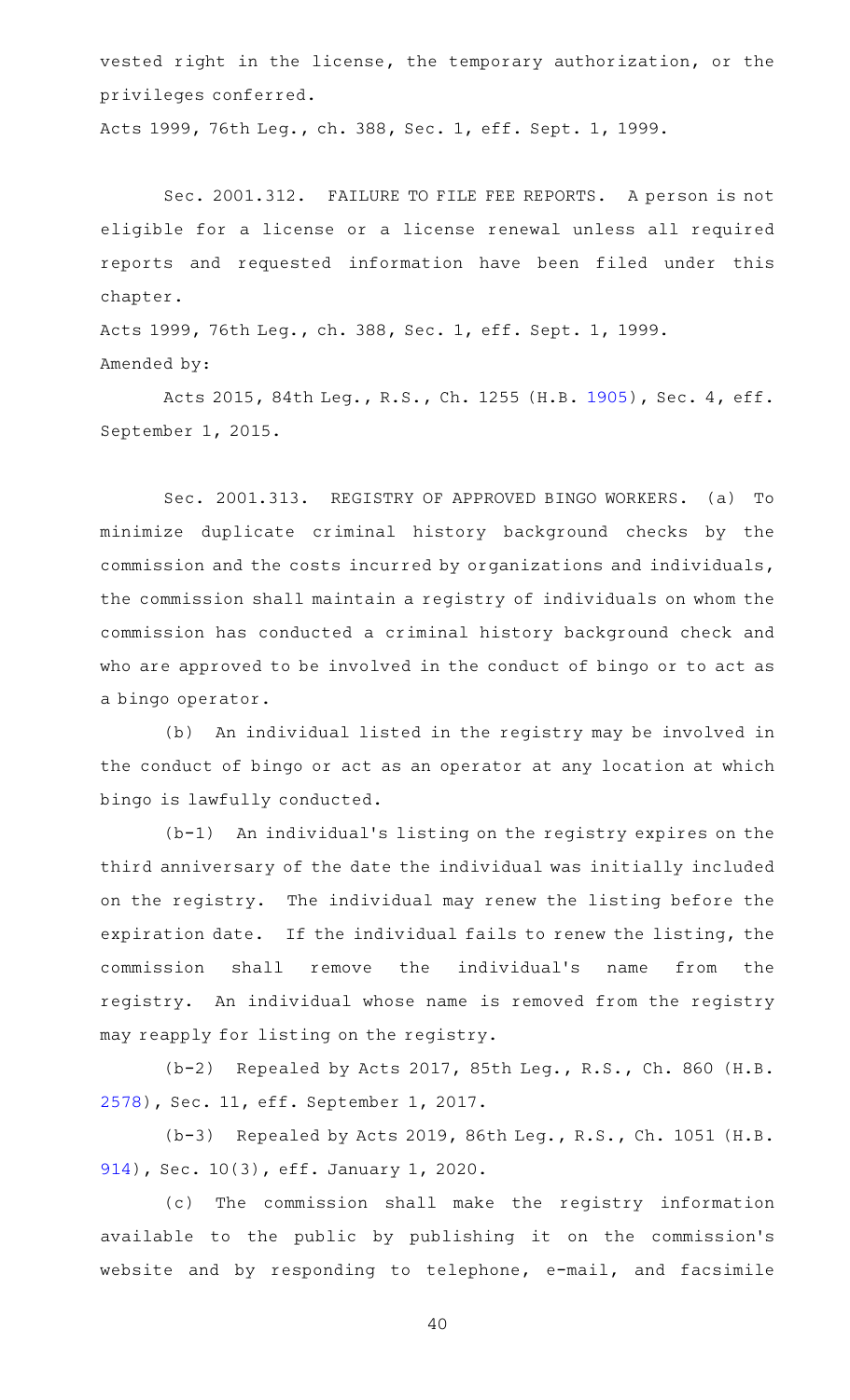requests. This subsection does not require the commission to disclose information that is confidential by law.

(d) An individual who is not listed on the registry established by this section may not act, and a licensed authorized organization may not allow the individual to act, as an operator, manager, cashier, usher, caller, bingo chairperson, bookkeeper, or salesperson for the licensed authorized organization.

(e) The commission may refuse to add an individual's name to, or remove an individual 's name from, the registry established by this section if, after notice and, if requested by the individual, a hearing, the individual is finally determined to have:

(1) been convicted of an offense listed under Section [2001.105](https://statutes.capitol.texas.gov/GetStatute.aspx?Code=OC&Value=2001.105)(b);

(2) converted bingo equipment in a premises to an improper use;

 $(3)$  converted funds that are in, or that should have been in, the bingo account of any licensed authorized organization;

(4) taken any action, individually or in concert with another person, that affects the integrity of any bingo game to which this chapter applies;

(5) acted as an operator, manager, cashier, usher, caller, bingo chairperson, bookkeeper, or salesperson for a licensed authorized organization without being listed on the registry established under this section;

(6) failed to provide a complete application; or

(7) participated in any violation of this chapter or rules adopted by the commission for the administration of this chapter.

(f) A licensed authorized organization shall report to the commission or its designee the discovery of any conduct on the part of an individual registered or required to be registered under this section where there is substantial basis for believing that the conduct would constitute grounds for removal of the individual 's name from, or refusal to add the individual's name to, the registry established by this section. A statement made in good faith to the commission or to an adjudicative body in connection with any such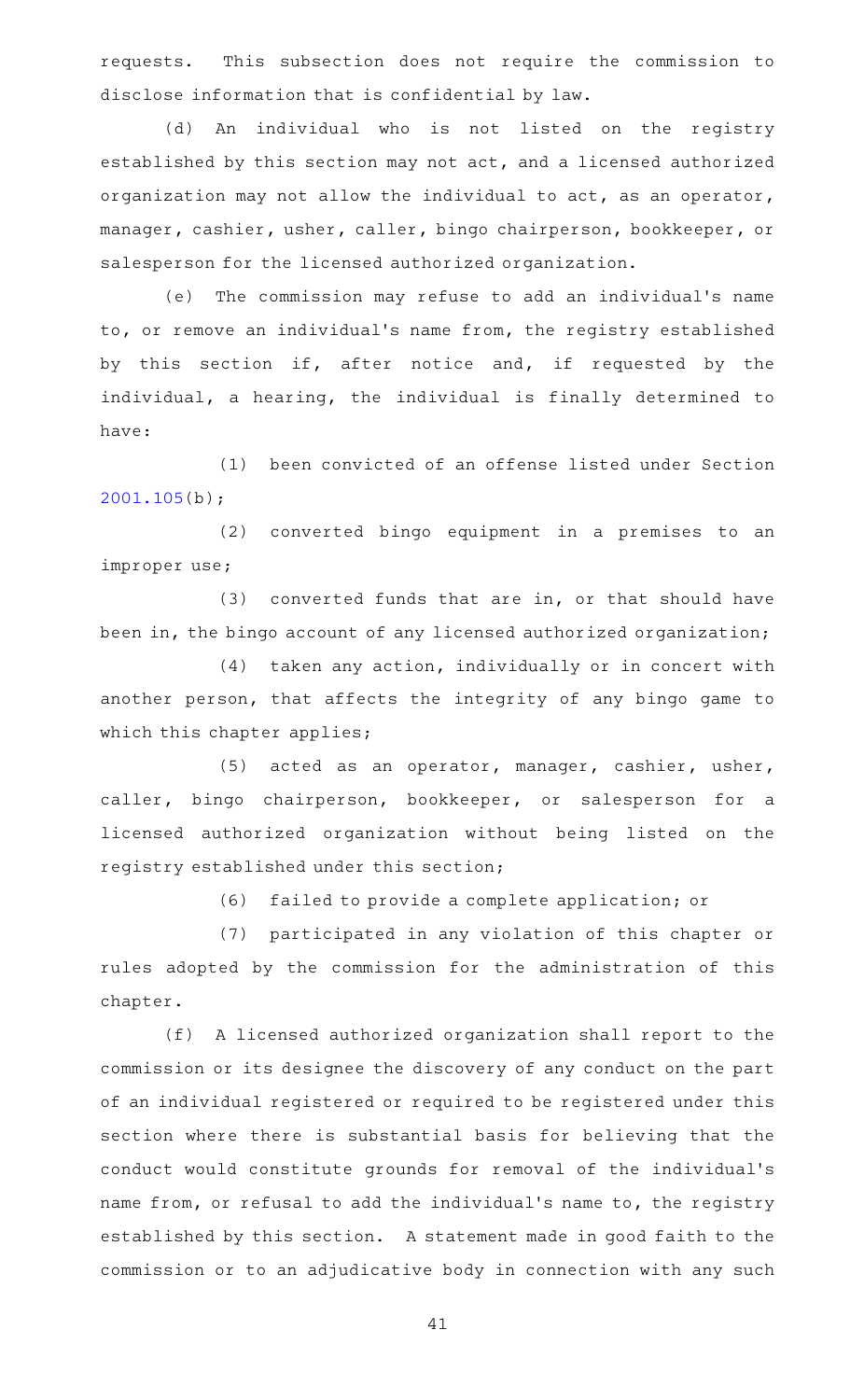report may not be the basis for an action for defamation of character.

(g) An individual who has been finally determined to have taken action prohibited by Subsection  $(e)(2)$ ,  $(3)$ ,  $(4)$ ,  $(5)$ ,  $(6)$ , or (7) cannot be listed on the registry of approved bingo workers and cannot work as a bingo worker for one year from the date of such determination. Upon expiration of the one-year period, the individual is eligible for listing on the registry provided a licensee subject to this chapter makes application to list the individual. In such event, the commission shall take into consideration the facts and circumstances that occurred that led to the applicable action under Subsections (e)(2)-(7) in deciding whether to list the individual on the registry.

(h) A licensed authorized organization may employ an individual who is not on the registry established by this section as an operator, manager, cashier, usher, caller, or salesperson on a provisional basis if the individual is awaiting the results of a background check by the commission:

(1) for a period not to exceed 30 days if the individual is a resident of this state; or

(2) for a period to be established by commission rule if the individual is not a resident of this state.

(i) An individual who has been removed from the registry under Subsection (e) and has not subsequently been listed on the registry under Subsection (g) may not be employed under Subsection (h).

Added by Acts 2003, 78th Leg., ch. 1114, Sec. 13, eff. Sept. 1, 2003.

Amended by:

Acts 2009, 81st Leg., R.S., Ch. 636 (H.B. [1474\)](http://www.legis.state.tx.us/tlodocs/81R/billtext/html/HB01474F.HTM), Sec. 20, eff. October 1, 2009.

Acts 2013, 83rd Leg., R.S., Ch. 993 (H.B. [2197\)](http://www.legis.state.tx.us/tlodocs/83R/billtext/html/HB02197F.HTM), Sec. 32, eff. September 1, 2013.

Acts 2017, 85th Leg., R.S., Ch. 101 (S.B. [549](http://www.legis.state.tx.us/tlodocs/85R/billtext/html/SB00549F.HTM)), Sec. 7, eff. January 1, 2018.

Acts 2017, 85th Leg., R.S., Ch. 860 (H.B. [2578\)](http://www.legis.state.tx.us/tlodocs/85R/billtext/html/HB02578F.HTM), Sec. 11, eff. September 1, 2017.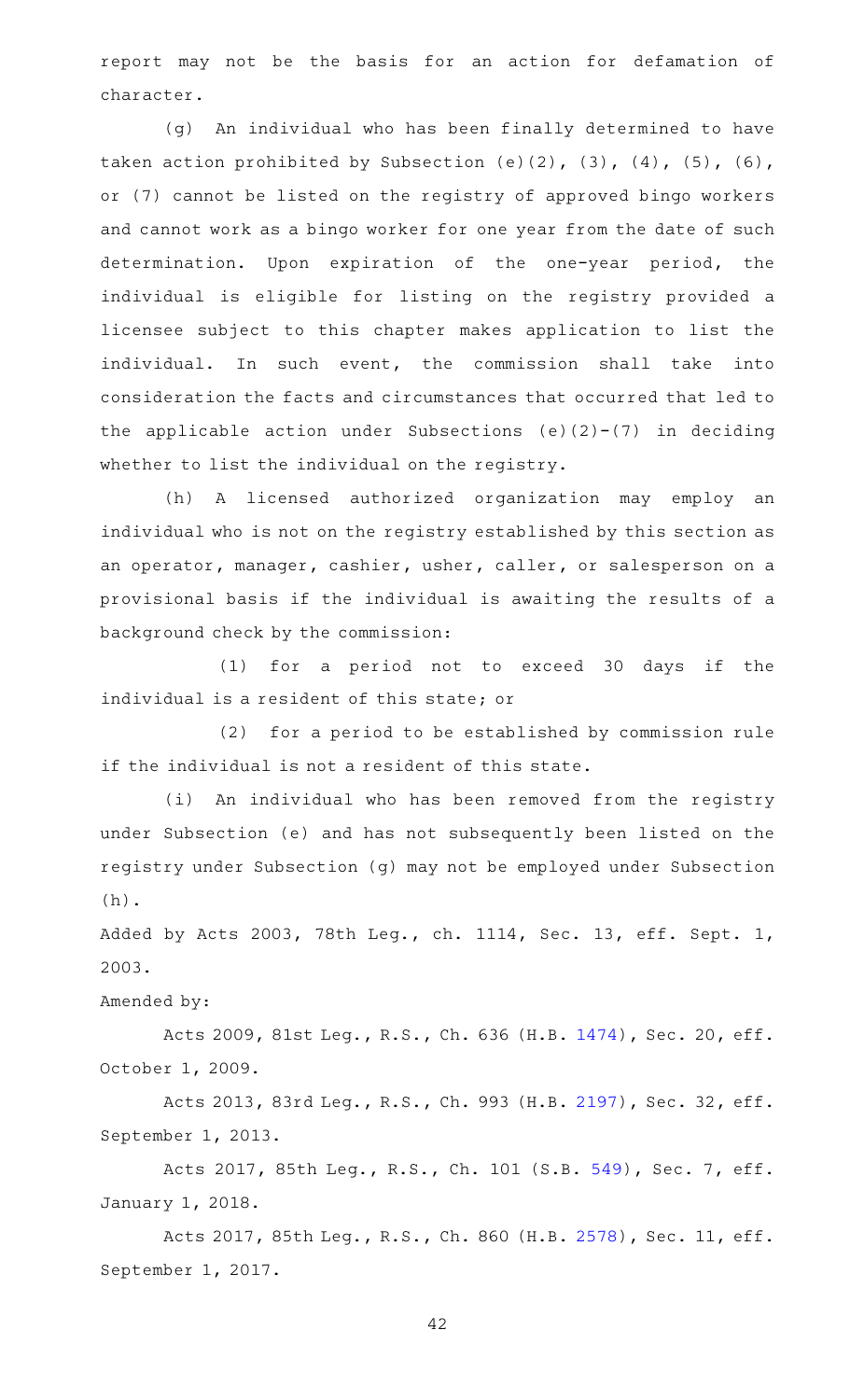Acts 2019, 86th Leg., R.S., Ch. 1051 (H.B. [914](http://www.legis.state.tx.us/tlodocs/86R/billtext/html/HB00914F.HTM)), Sec. 2, eff. January 1, 2020.

Acts 2019, 86th Leg., R.S., Ch. 1051 (H.B. [914\)](http://www.legis.state.tx.us/tlodocs/86R/billtext/html/HB00914F.HTM), Sec. 10(3), eff. January 1, 2020.

Sec. 2001.314. IDENTIFICATION CARD FOR APPROVED BINGO WORKER. (a) The commission may require an individual listed in the registry maintained under Section [2001.313](https://statutes.capitol.texas.gov/GetStatute.aspx?Code=OC&Value=2001.313) to wear an identification card to identify the individual to license holders, bingo players, and commission staff while the individual is on duty during the conduct of bingo. The commission by rule shall prescribe the form and content of the card.

(b) The commission shall provide the identification card and shall provide a form to be completed by an individual that allows the individual to prepare the identification card. The commission may collect a reasonable charge to cover the cost of providing the card or form.

(c) An identification card required by the commission under this section to be worn by an individual while on duty during the conduct of bingo must be in substantial compliance with the form and content requirements prescribed by the commission under this section.

(d) The commission may not require any other individual licensed under this chapter, or an individual acting on the license holder 's behalf, to wear an identification card, whether or not the individual is present or performing the individual 's duties during the conduct of bingo.

Added by Acts 2003, 78th Leg., ch. 1114, Sec. 13, eff. Sept. 1, 2003.

# Amended by:

Acts 2009, 81st Leg., R.S., Ch. 636 (H.B. [1474\)](http://www.legis.state.tx.us/tlodocs/81R/billtext/html/HB01474F.HTM), Sec. 21, eff. October 1, 2009.

Sec. 2001.315. LATE LICENSE RENEWAL. (a) A person who fails to renew the person 's license under this chapter before the date the license expires may renew the license after the expiration date by: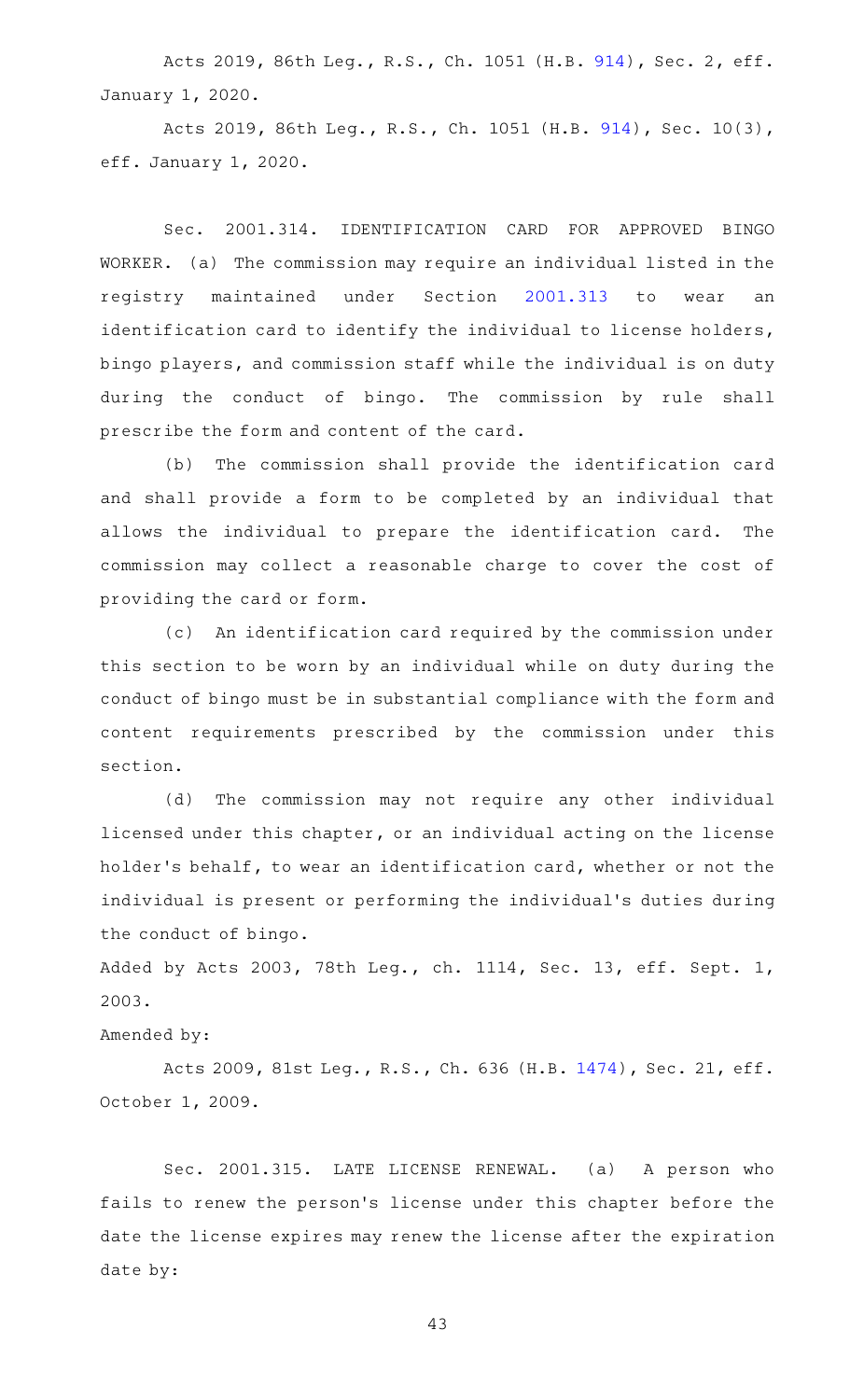(1) filing a license renewal application with the commission not later than the 14th day after the date the license expires, paying the applicable annual license fee, and paying a late license renewal fee equal to 10 percent of the annual license fee; or

(2) filing a license renewal application with the commission not later than the 60th day after the date the license expires, paying the applicable annual license fee, and paying a late license renewal fee equal to 10 percent of the annual license fee for each 14-day period occurring after the date the license expires and before the date the renewal application is filed with the commission.

(b) A person who files a renewal application with the commission under Subsection (a) may continue to perform the bingo activities authorized under the license as if the license has not expired until the license is renewed or renewal of the license is denied.

(c) To renew a license after the 60th day after the date the license expires, the person must file an application for an original license and cease all bingo activities for which the license is required as of the 61st day after the date the license expires until a new license is issued.

Added by Acts 2009, 81st Leg., R.S., Ch. 636 (H.B. [1474\)](http://www.legis.state.tx.us/tlodocs/81R/billtext/html/HB01474F.HTM), Sec. 22, eff. October 1, 2009.

Sec. 2001.316. DELIVERY OF COMMISSION NOTICE. If notice under this chapter is required to be given to an authorized organization, the commission shall send the notice to the bingo chairperson of the authorized organization and to the appropriate commercial lessor, if applicable.

Added by Acts 2009, 81st Leg., R.S., Ch. 636 (H.B. [1474\)](http://www.legis.state.tx.us/tlodocs/81R/billtext/html/HB01474F.HTM), Sec. 22, eff. October 1, 2009.

#### SUBCHAPTER H. DENIAL, REVOCATION, AND SUSPENSION OF LICENSE

Sec. 2001.351. DENIAL OF LICENSE. The commission may deny an application for a license or renewal of a license issued under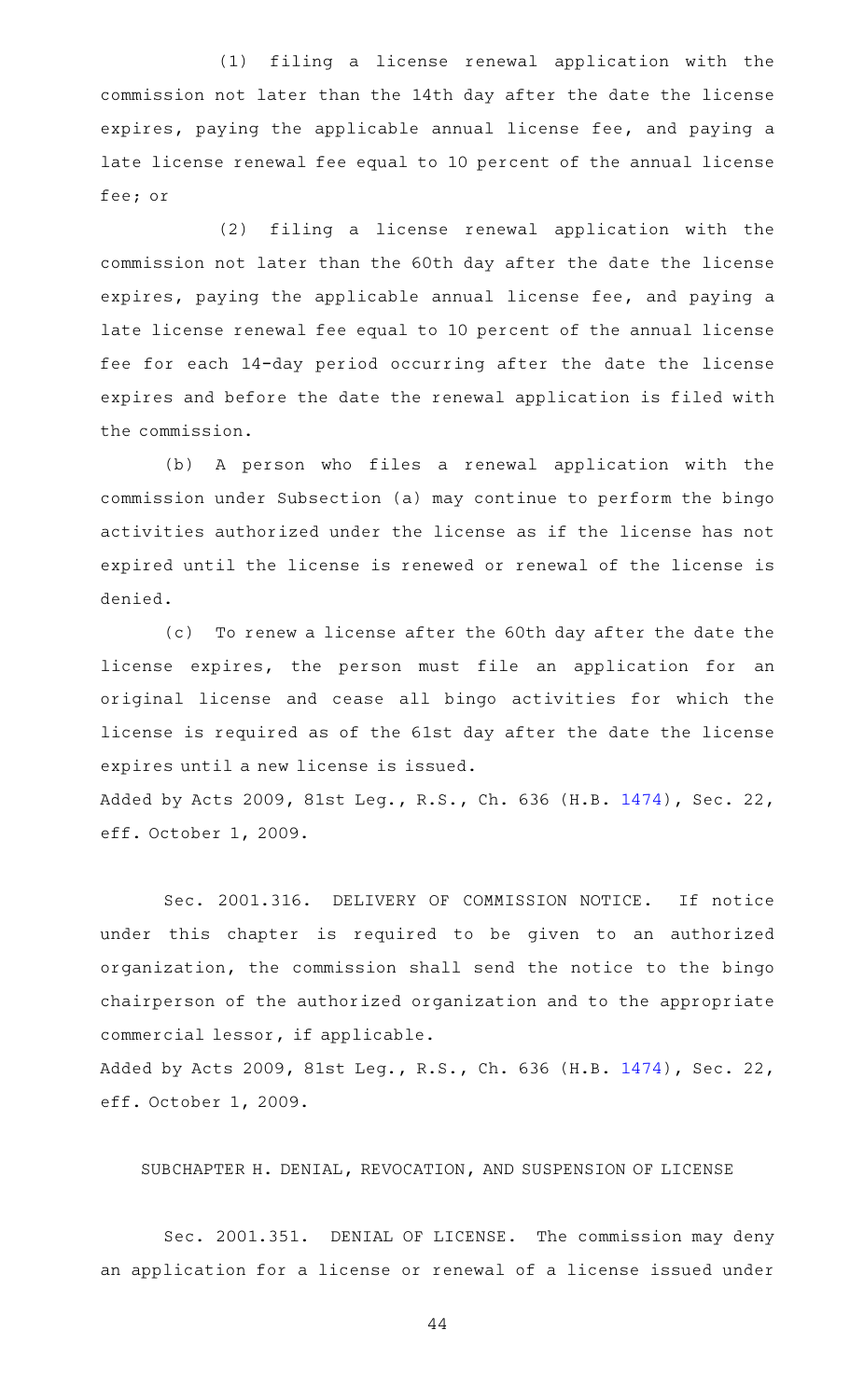this chapter for a cause that would permit or require the suspension or revocation of a license issued under this chapter. Acts 1999, 76th Leg., ch. 388, Sec. 1, eff. Sept. 1, 1999.

Sec. 2001.352. HEARING. (a) A person whose application for a license is denied by the commission may make a written request for a hearing. At the hearing the applicant is entitled to be heard on the qualifications of the applicant and the merits of the application.

(b) The burden of proof is on the applicant to establish by a preponderance of the evidence its eligibility for a license.

(c)AAA hearing under this section must be conducted by the State Office of Administrative Hearings and is subject to Section [2001.058](https://statutes.capitol.texas.gov/GetStatute.aspx?Code=GV&Value=2001.058)(e), Government Code.

Acts 1999, 76th Leg., ch. 388, Sec. 1, eff. Sept. 1, 1999. Amended by:

Acts 2013, 83rd Leg., R.S., Ch. 993 (H.B. [2197\)](http://www.legis.state.tx.us/tlodocs/83R/billtext/html/HB02197F.HTM), Sec. 33, eff. September 1, 2013.

Sec. 2001.353. DISCIPLINE OF LICENSE AND REGISTRATION HOLDERS. (a) After a hearing, the commission may suspend, revoke, or refuse to renew a license or registration issued under this chapter for:

(1) failure to comply with this chapter or a commission rule; or

(2) a reason that would allow or require the commission to refuse to issue or renew a license or registration of the same class.

(b) The commission may place on probation a person whose license or registration is suspended. If a license or registration suspension is probated, the commission may require the person:

(1) to report regularly to the commission on the matters that are the basis of the probation;

(2) to limit the person's activities under the license or registration in the manner prescribed by the commission; or

(3) to take any other reasonable action prescribed by the commission to address the matters that are the basis of the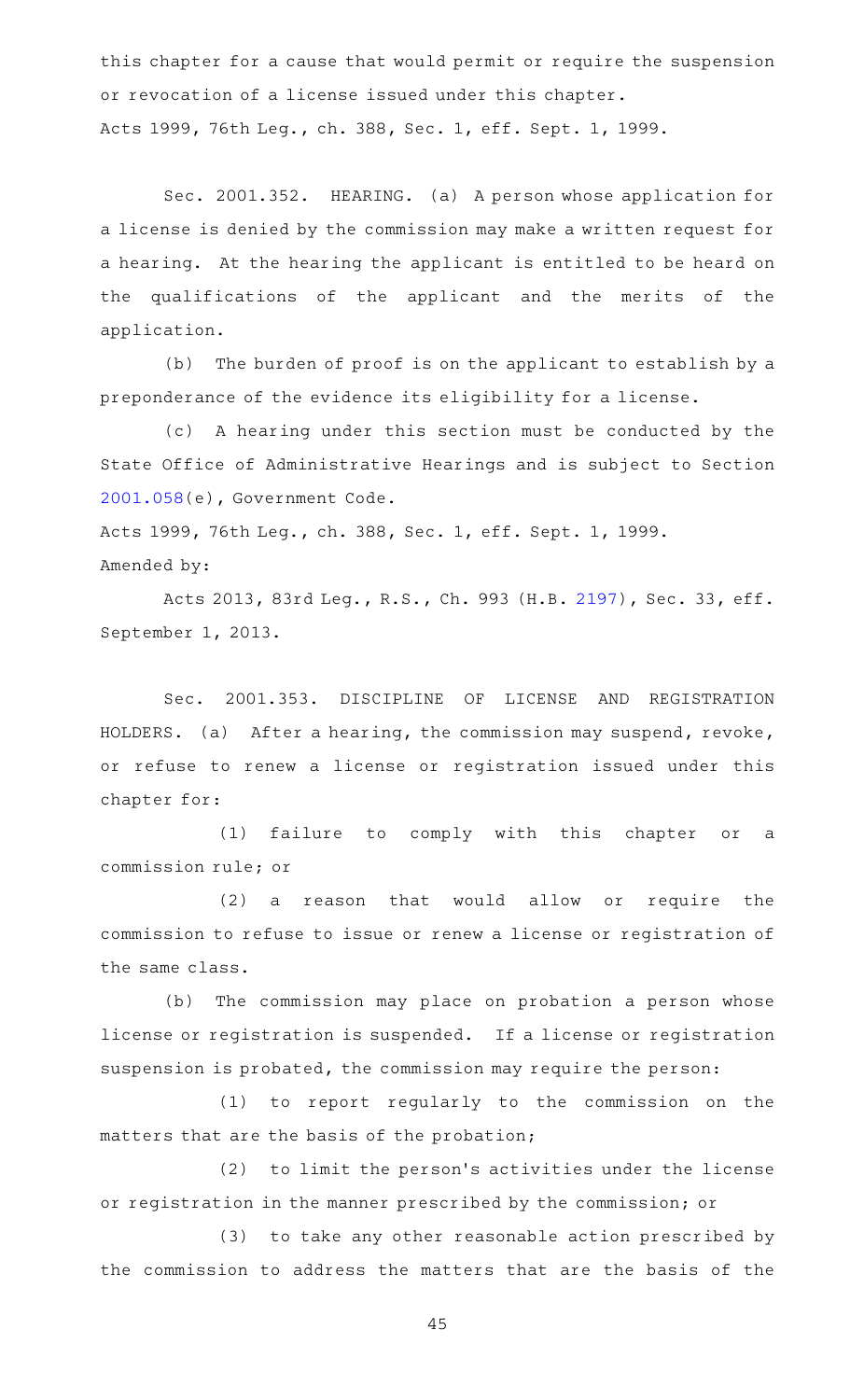probation.

(c) If the person fails to comply with the conditions of probation, the commission may suspend or revoke the person's license or registration.

(d) The commission by rule shall:

(1) adopt written guidelines to ensure that probation is administered consistently; and

(2) develop a system to track compliance with probation requirements.

Acts 1999, 76th Leg., ch. 388, Sec. 1, eff. Sept. 1, 1999.

### Amended by:

Acts 2013, 83rd Leg., R.S., Ch. 993 (H.B. [2197\)](http://www.legis.state.tx.us/tlodocs/83R/billtext/html/HB02197F.HTM), Sec. 34, eff. September 1, 2013.

Sec. 2001.354. FINAL HEARING. (a) The commission shall hold a final hearing on the suspension or revocation of a license, if requested by the license holder, not later than the 30th day after the date the commission receives written notice of the request.

(b) A final hearing on suspension or revocation is governed by the same rules as a hearing on any other suspension or revocation under this chapter.

(c)AAA hearing under this section must be conducted by the State Office of Administrative Hearings and is subject to Section [2001.058](https://statutes.capitol.texas.gov/GetStatute.aspx?Code=GV&Value=2001.058)(e), Government Code.

Acts 1999, 76th Leg., ch. 388, Sec. 1, eff. Sept. 1, 1999. Amended by:

Acts 2013, 83rd Leg., R.S., Ch. 993 (H.B. [2197\)](http://www.legis.state.tx.us/tlodocs/83R/billtext/html/HB02197F.HTM), Sec. 35, eff. September 1, 2013.

Sec. 2001.355. TEMPORARY SUSPENSION. (a) The commission may temporarily suspend a license issued under this chapter for failure to comply with this chapter or a commission rule.

(b) Before temporarily suspending a license, the director of bingo operations must follow any prehearing rules adopted by the commission to determine if the license holder 's continued operation may constitute: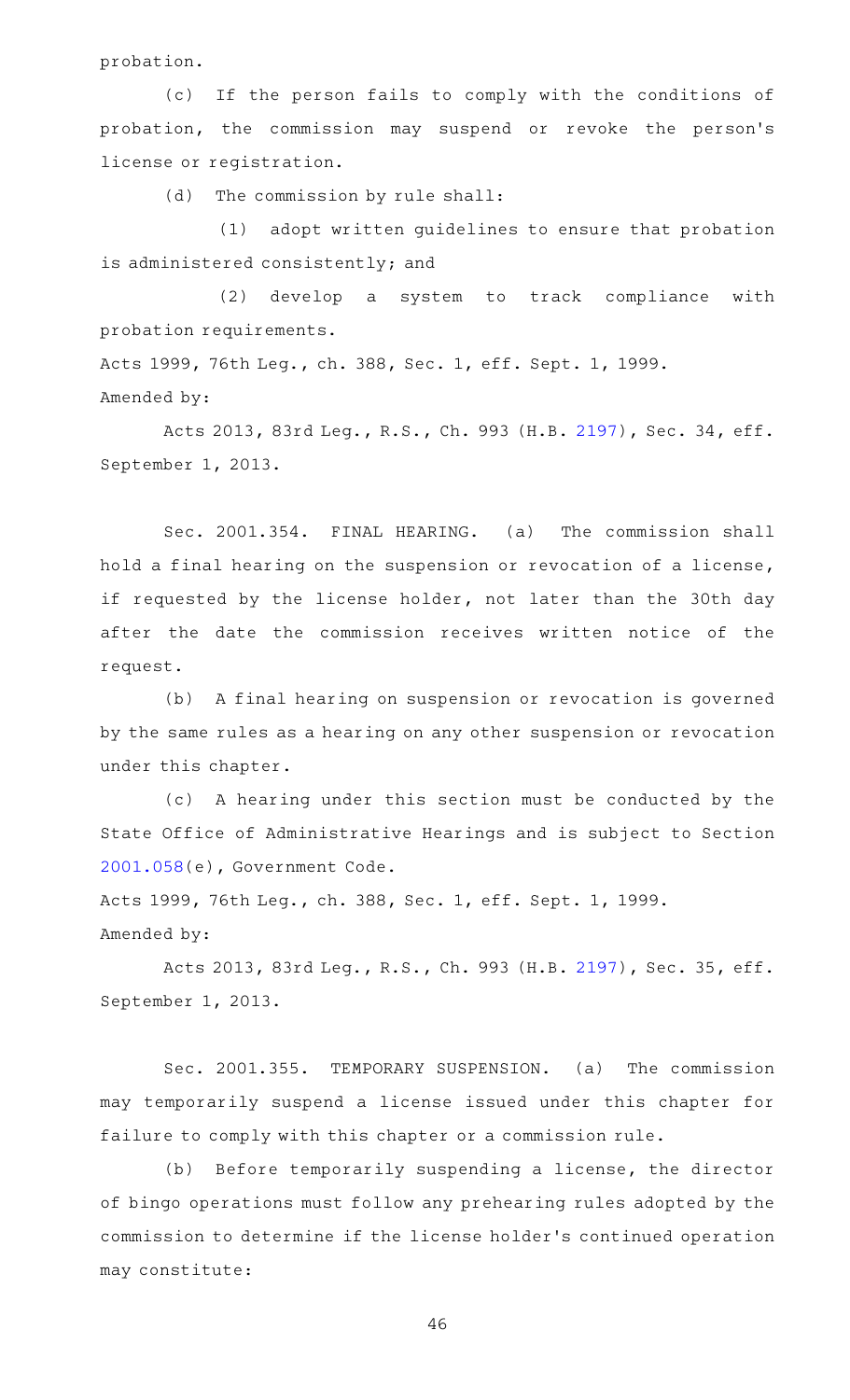(1) an immediate threat to the health, safety, morals, or welfare of the public; or

 $(2)$  a financial loss to this state, which includes a license holder 's failure to remit prize fee payments under Section [2001.502](https://statutes.capitol.texas.gov/GetStatute.aspx?Code=OC&Value=2001.502) to the commission as required by that section.

(c) Chapter [2001](https://statutes.capitol.texas.gov/GetStatute.aspx?Code=GV&Value=2001), Government Code, does not apply to the director of bingo operations or to the commission in the enforcement and administration of a temporary suspension under this section.

(d) The commission shall adopt rules to govern the temporary suspension of a license under this section. Acts 1999, 76th Leg., ch. 388, Sec. 1, eff. Sept. 1, 1999. Amended by:

Acts 2013, 83rd Leg., R.S., Ch. 993 (H.B. [2197\)](http://www.legis.state.tx.us/tlodocs/83R/billtext/html/HB02197F.HTM), Sec. 36, eff. September 1, 2013.

Acts 2015, 84th Leg., R.S., Ch. 1255 (H.B. [1905](http://www.legis.state.tx.us/tlodocs/84R/billtext/html/HB01905F.HTM)), Sec. 5, eff. September 1, 2015.

Sec. 2001.356. NOTICE OF TEMPORARY SUSPENSION. (a) A proceeding to temporarily suspend a license issued under this chapter is initiated by the director of bingo operations by serving notice to the license holder informing the holder of:

(1) the alleged violations that constitute grounds for temporary suspension;

(2) the rules adopted by the commission regarding the prehearing temporary suspension process; and

(3) the license holder's right to a hearing before the commission.

 $(b)$  The notice must be:

(1) personally served on an officer, operator, or agent of the license holder; or

(2) sent by certified or registered mail, return receipt requested, to the license holder 's mailing address as it appears on the commission 's records.

(c) If a notice of temporary suspension is served on a license holder, the director of bingo operations shall simultaneously serve notice of a hearing, to be held not later than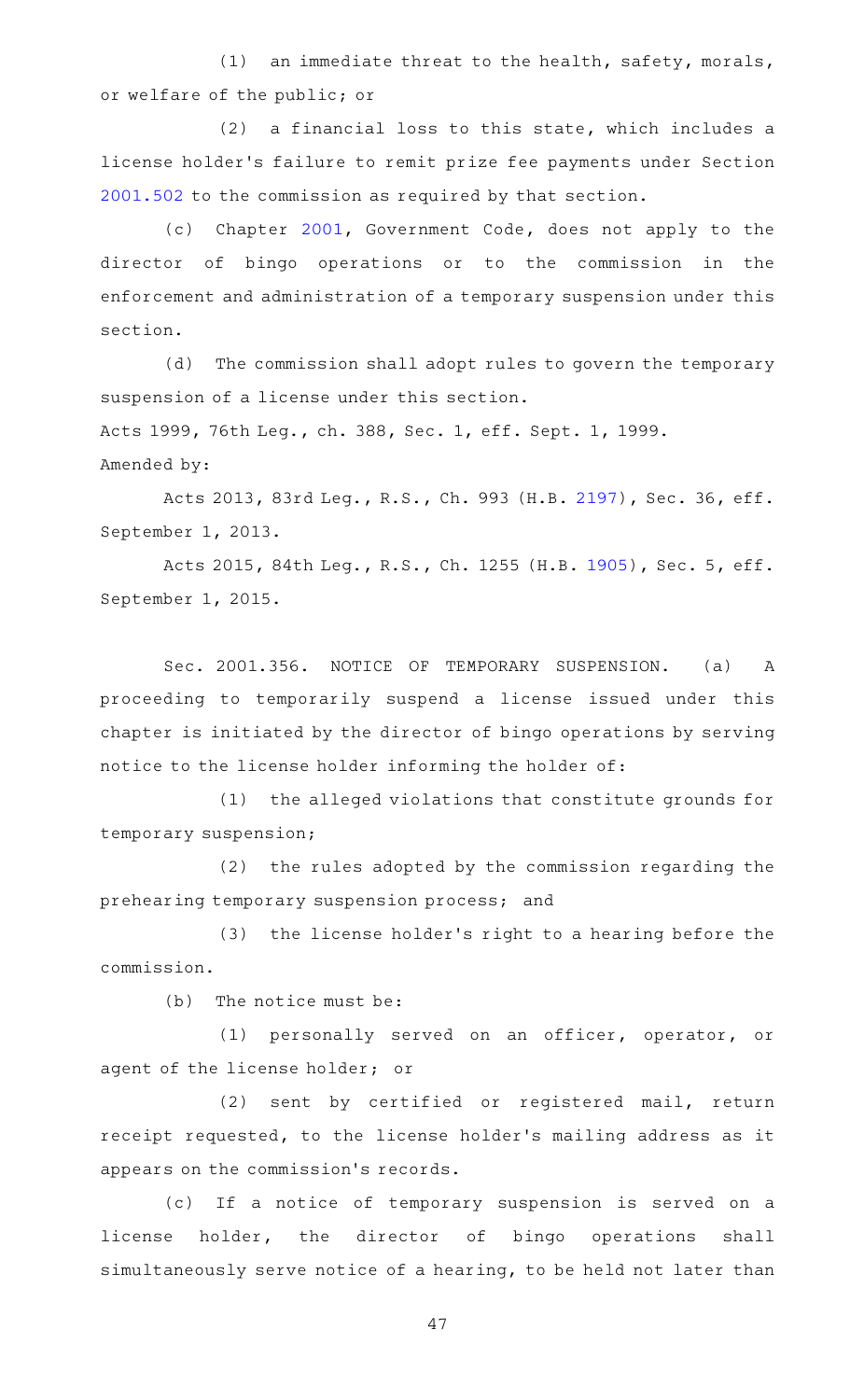the 14th day after the date the notice is served, at which the license holder must show cause why the license should not be temporarily suspended on the 14th day after the date the notice is served. If the license holder does not show cause, the license is suspended.

Acts 1999, 76th Leg., ch. 388, Sec. 1, eff. Sept. 1, 1999. Amended by:

Acts 2009, 81st Leg., R.S., Ch. 636 (H.B. [1474\)](http://www.legis.state.tx.us/tlodocs/81R/billtext/html/HB01474F.HTM), Sec. 23, eff. October 1, 2009.

Sec. 2001.357. JUDICIAL REVIEW. (a) An applicant for or the holder of a license issued or to be issued under this chapter whose application has been denied, whose license has been revoked or suspended, or who is otherwise aggrieved by an action of the commission relating to licensing under this chapter may appeal the decision of the commission to a district court in Travis County not later than the 30th day after the date on which the commission 's decision becomes final and appealable.

(b) Judicial review of a commission decision is under the substantial evidence rule as provided by Chapter [2001,](https://statutes.capitol.texas.gov/GetStatute.aspx?Code=GV&Value=2001) Government Code.

Acts 1999, 76th Leg., ch. 388, Sec. 1, eff. Sept. 1, 1999.

Sec. 2001.358. SCHEDULE OF SANCTIONS. (a) The commission by rule shall adopt a schedule of sanctions that defines and summarizes violations of this chapter or commission rules adopted under this chapter to ensure that the sanctions imposed are appropriate to the violation.

 $(b)$  The schedule must:

(1) allow deviations from the schedule for mitigating circumstances clearly established by the commission;

(2) include a list of the most common violations and the sanctions assessed for those violations, including revocation, suspension, and denial of license or registration renewal; and

(3) establish the sanctions in accordance with the seriousness or frequency of each type of violation. Added by Acts 2013, 83rd Leg., R.S., Ch. 993 (H.B. [2197\)](http://www.legis.state.tx.us/tlodocs/83R/billtext/html/HB02197F.HTM), Sec. 37,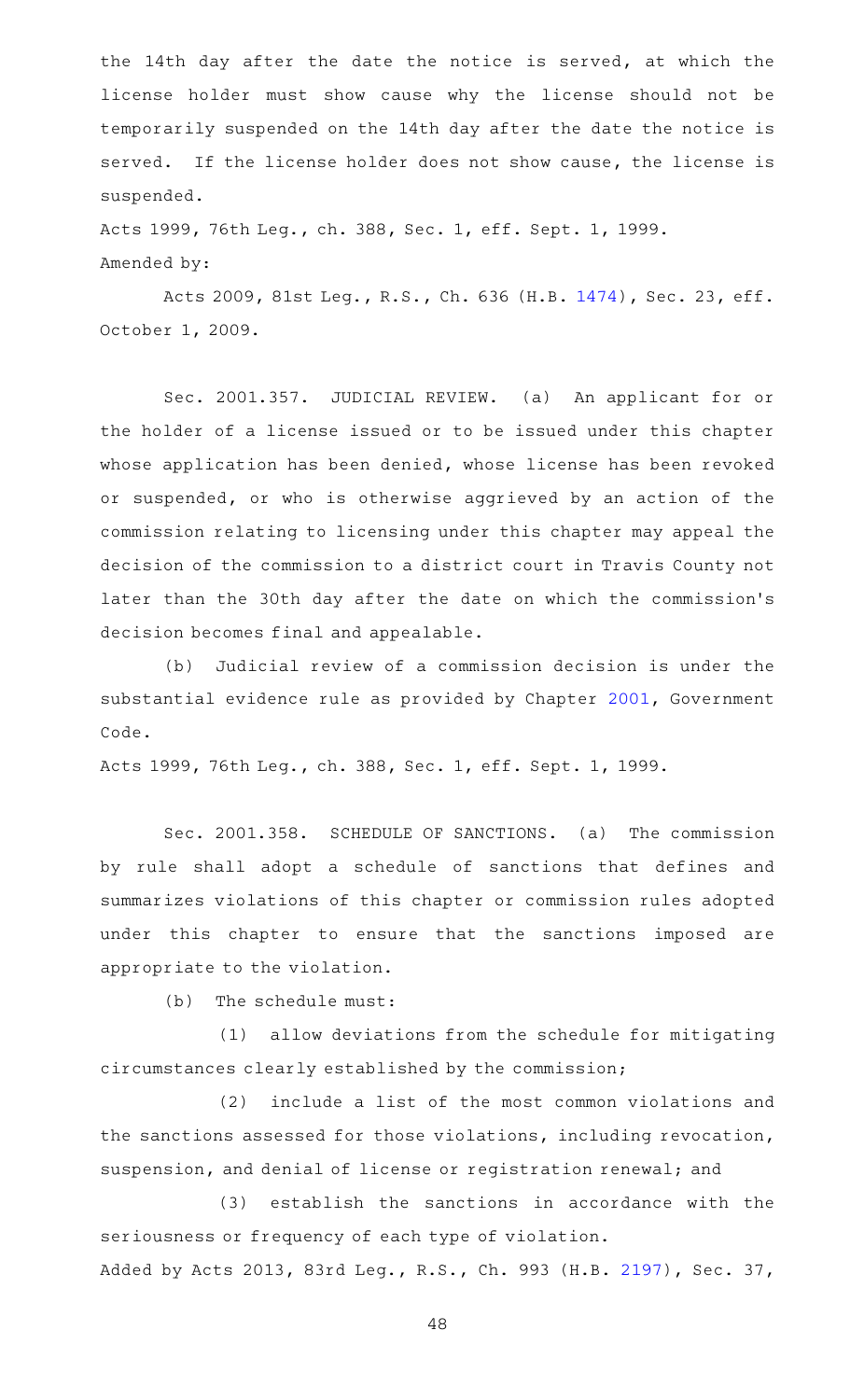#### SUBCHAPTER I. OPERATION OF BINGO

Sec. 2001.401. RESTRICTIONS ON PREMISES PROVIDERS. A person may not, for direct or indirect consideration, lease or otherwise make a premises available for conducting bingo unless the person is:

(1) a licensed commercial lessor; or

(2) a person who leases or otherwise makes available premises to an organization that has been issued a temporary license.

Acts 1999, 76th Leg., ch. 388, Sec. 1, eff. Sept. 1, 1999.

Sec. 2001.402. SINGLE PREMISES. (a) Bingo may not be conducted at more than one premises on property owned or leased by a licensed authorized organization.

(b) Repealed by Acts 2009, 81st Leg., R.S., Ch. 636, Sec. 42(6), eff. October 1, 2009.

(c) No more than seven licensed authorized organizations may conduct bingo at the same premises. Acts 1999, 76th Leg., ch. 388, Sec. 1, eff. Sept. 1, 1999. Amended by:

Acts 2009, 81st Leg., R.S., Ch. 636 (H.B. [1474\)](http://www.legis.state.tx.us/tlodocs/81R/billtext/html/HB01474F.HTM), Sec. 42(6), eff. October 1, 2009.

Sec. 2001.403. COMMON ROOF OR FOUNDATION. (a) Except as provided by this section, no more than one bingo premises may exist under a common roof or over a common foundation.

(b) This section does not apply if more than one premises lawfully exists under a common roof or over a common foundation under a license application filed with the commission on or before May 23, 1997. The commission shall renew a license at the premises that is otherwise in compliance with this chapter.

(c) Subsection (b) does not apply if a premises under a common roof or over a common foundation ceases to lawfully exist. Acts 1999, 76th Leg., ch. 388, Sec. 1, eff. Sept. 1, 1999.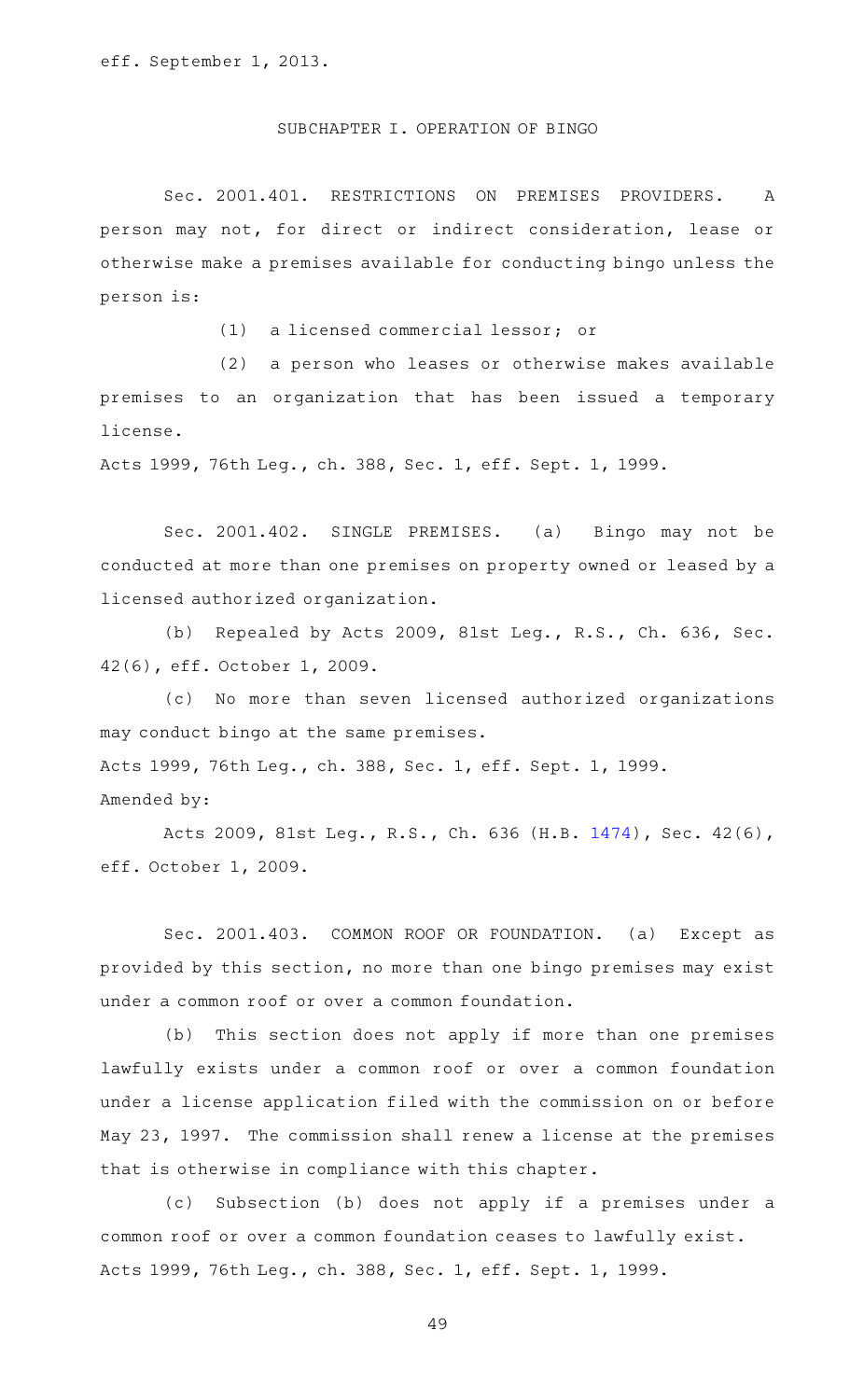Sec. 2001.404. PRINCIPAL LOCATION. A licensed authorized organization may conduct bingo only in:

 $(1)$  the county where the organization has its primary business office or another county contiguous to that county; or

(2) if the organization does not have a business office, in the county of the principal residence of its chief executive officer, or a contiguous county of this state. Acts 1999, 76th Leg., ch. 388, Sec. 1, eff. Sept. 1, 1999. Amended by:

Acts 2009, 81st Leg., R.S., Ch. 636 (H.B. [1474\)](http://www.legis.state.tx.us/tlodocs/81R/billtext/html/HB01474F.HTM), Sec. 24, eff. October 1, 2009.

Sec. 2001.405. PROHIBITED RENTAL PAYMENTS. Bingo may not be conducted at a leased premises if rental under the lease is to be paid, in whole or part, on the basis of a percentage of the receipts or net proceeds derived from the operation of the game or by reference to the number of people attending a game. Acts 1999, 76th Leg., ch. 388, Sec. 1, eff. Sept. 1, 1999.

Sec. 2001.406. RENT FOR PREMISES. (a) The rent charged by a licensed commercial lessor to a licensed authorized organization to conduct bingo may not exceed \$600 for each bingo occasion conducted on the lessor 's premises unless the organization subleases the premises to one or more other licensed authorized organizations to conduct bingo, in which event the rent charged by the licensed commercial lessor may not exceed \$600 for each day.

(b) Rent for premises used for the conduct of bingo must be paid in a lump sum. Except as otherwise provided by this section, the lump sum must include all expenses authorized by Section [2001.458](https://statutes.capitol.texas.gov/GetStatute.aspx?Code=OC&Value=2001.458) that are paid by the licensed authorized organization to the lessor in connection with the use of the premises. A licensed authorized organization or unit may pay as a separate expense, based on the percentage of the total area of the lessor 's facility that the organization or unit uses as the bingo premises for the conduct of bingo, the organization 's or unit 's pro rata share of:

(1) property taxes on the facility that are paid by the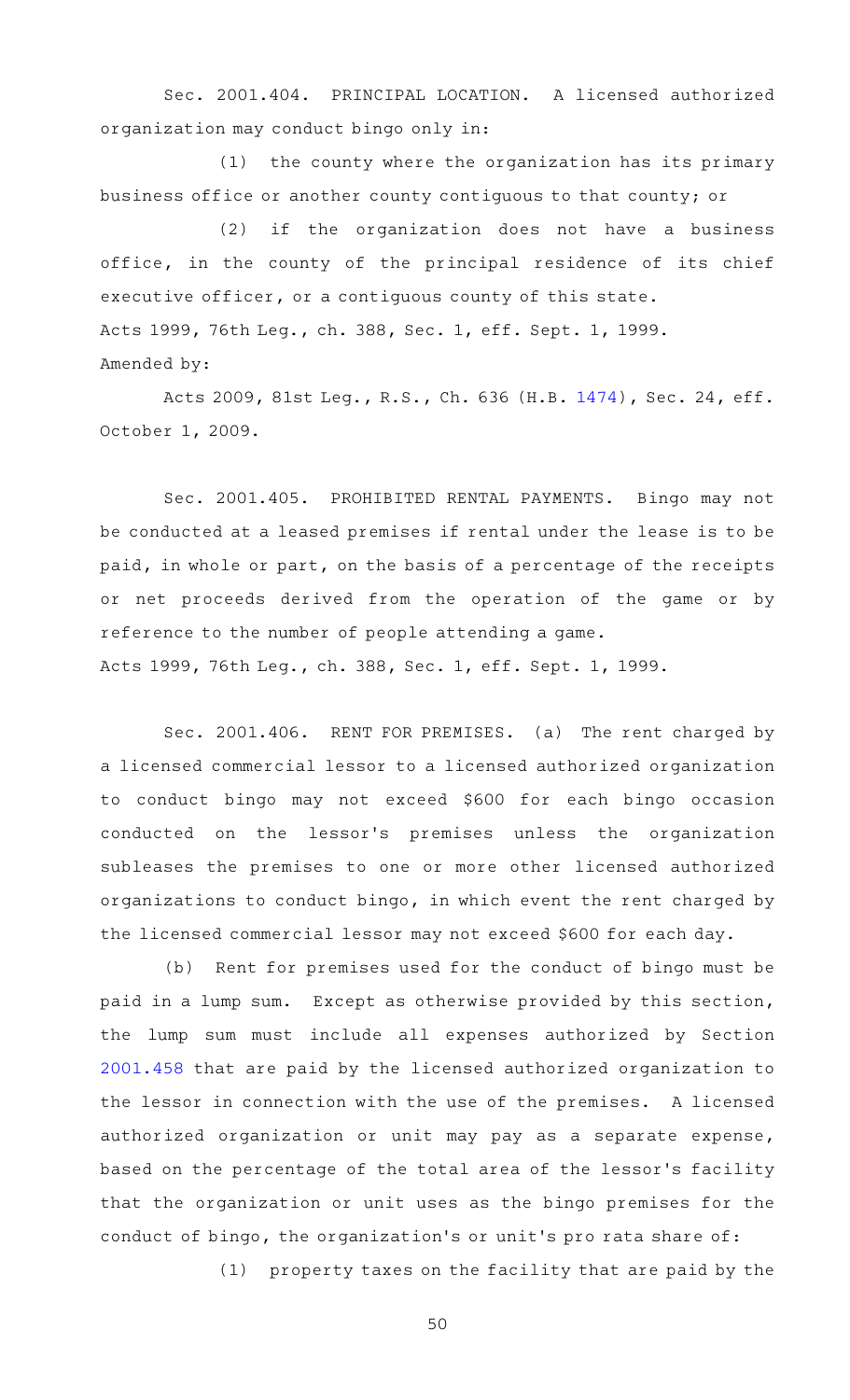lessor, excluding any penalties and interest on the taxes;

 $(2)$  water, electric, and gas utility expenses for the facility that are paid by the lessor, excluding any late fees or other penalties; and

(3) property and casualty insurance premiums for the facility that are paid by the lessor, excluding any late fees or other penalties.

(c) Repealed by Acts 2009, 81st Leg., R.S., Ch. 636, Sec. 42(7), eff. October 1, 2009. Acts 1999, 76th Leg., ch. 388, Sec. 1, eff. Sept. 1, 1999.

Amended by:

Acts 2009, 81st Leg., R.S., Ch. 636 (H.B. [1474\)](http://www.legis.state.tx.us/tlodocs/81R/billtext/html/HB01474F.HTM), Sec. 25, eff. October 1, 2009.

Acts 2009, 81st Leg., R.S., Ch. 636 (H.B. [1474\)](http://www.legis.state.tx.us/tlodocs/81R/billtext/html/HB01474F.HTM), Sec. 42(7), eff. October 1, 2009.

Sec. 2001.407. EQUIPMENT AND SUPPLY TRANSACTIONS. (a) A licensed manufacturer may furnish, by sale or otherwise, bingo equipment or supplies to a licensed distributor. A licensed manufacturer may not furnish, by sale or otherwise, bingo equipment or supplies to a person other than a licensed distributor.

(b) A licensed distributor may not furnish by sale, lease, or otherwise, bingo equipment or supplies to a person other than a licensed authorized organization, another licensed distributor, or a person authorized to conduct bingo under Section [2001.551\(](https://statutes.capitol.texas.gov/GetStatute.aspx?Code=OC&Value=2001.551)b)(3) or (4). A sale of bingo equipment or supplies authorized by this section must be made on terms requiring immediate payment or payment not later than the 30th day after the date of actual delivery.

(c)AAA licensed distributor may not receive by purchase or otherwise bingo equipment or supplies from a person other than a licensed manufacturer or another licensed distributor.

(d) A licensed authorized organization may lease or purchase electronic or mechanical card-minding devices, pull-tab dispensers, bingo machines, consoles, blowers, and flash boards directly from a licensed distributor.

(e) Except for a purchase made by a licensed authorized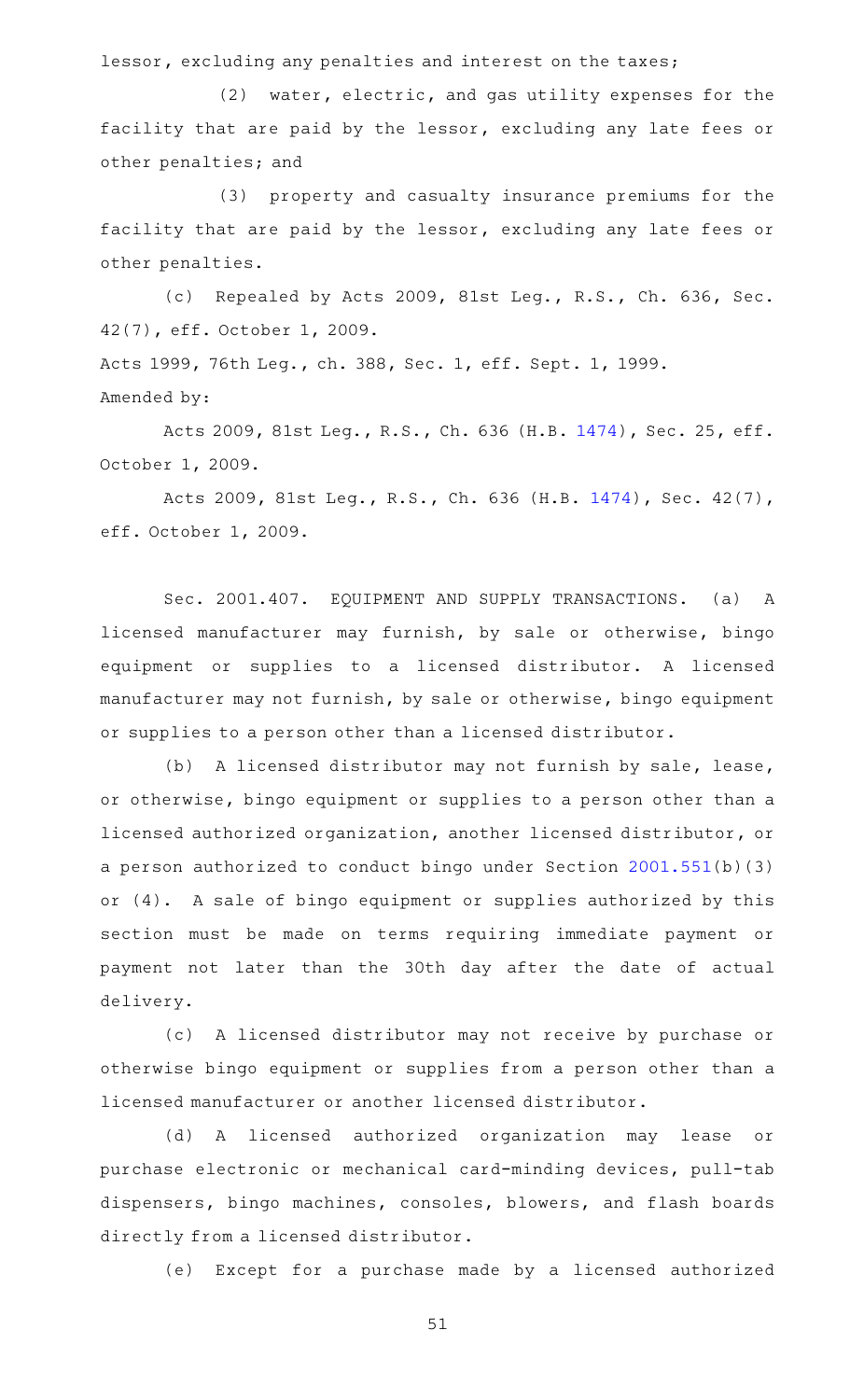organization under Subsection (f), a licensed authorized organization or a person authorized to conduct bingo under Section [2001.551](https://statutes.capitol.texas.gov/GetStatute.aspx?Code=OC&Value=2001.551)(b)(3) or (4) may not obtain by purchase or otherwise bingo equipment or supplies from a person other than a licensed distributor.

(f) With the prior written consent of the commission, a licensed authorized organization may make an occasional sale of bingo cards or of a used bingo flash board or blower to another licensed authorized organization.

Acts 1999, 76th Leg., ch. 388, Sec. 1, eff. Sept. 1, 1999. Amended by:

Acts 2009, 81st Leg., R.S., Ch. 636 (H.B. [1474\)](http://www.legis.state.tx.us/tlodocs/81R/billtext/html/HB01474F.HTM), Sec. 26, eff. October 1, 2009.

Sec. 2001.408. OTHER METHODS FOR PLAYING BINGO. Subject to the commission 's rules, bingo may be played using a pull-tab bingo ticket.

Acts 1999, 76th Leg., ch. 388, Sec. 1, eff. Sept. 1, 1999.

Sec. 2001.409. CARD-MINDING DEVICES. (a) A person may not use a card-minding device:

(1) to generate or determine the random letters, numbers, or other symbols used in playing the bingo card played with the device 's assistance;

(2) as a receptacle for the deposit of tokens or money in payment for playing the bingo card played with the device's assistance; or

 $(3)$  as a dispenser for the payment of a bingo prize, including coins, paper currency, or a thing of value for the bingo card played with the device 's assistance.

(b) Repealed by Acts 2003, 78th Leg., ch. 1114, Sec. 33, eff. Sept. 1, 2003.

Acts 1999, 76th Leg., ch. 388, Sec. 1, eff. Sept. 1, 1999. Amended by Acts 2003, 78th Leg., ch. 1114, Sec. 33, eff. Sept. 1, 2003.

Sec. 2001.410. PULL-TAB DISPENSER. (a) A person may not use a pull-tab dispenser: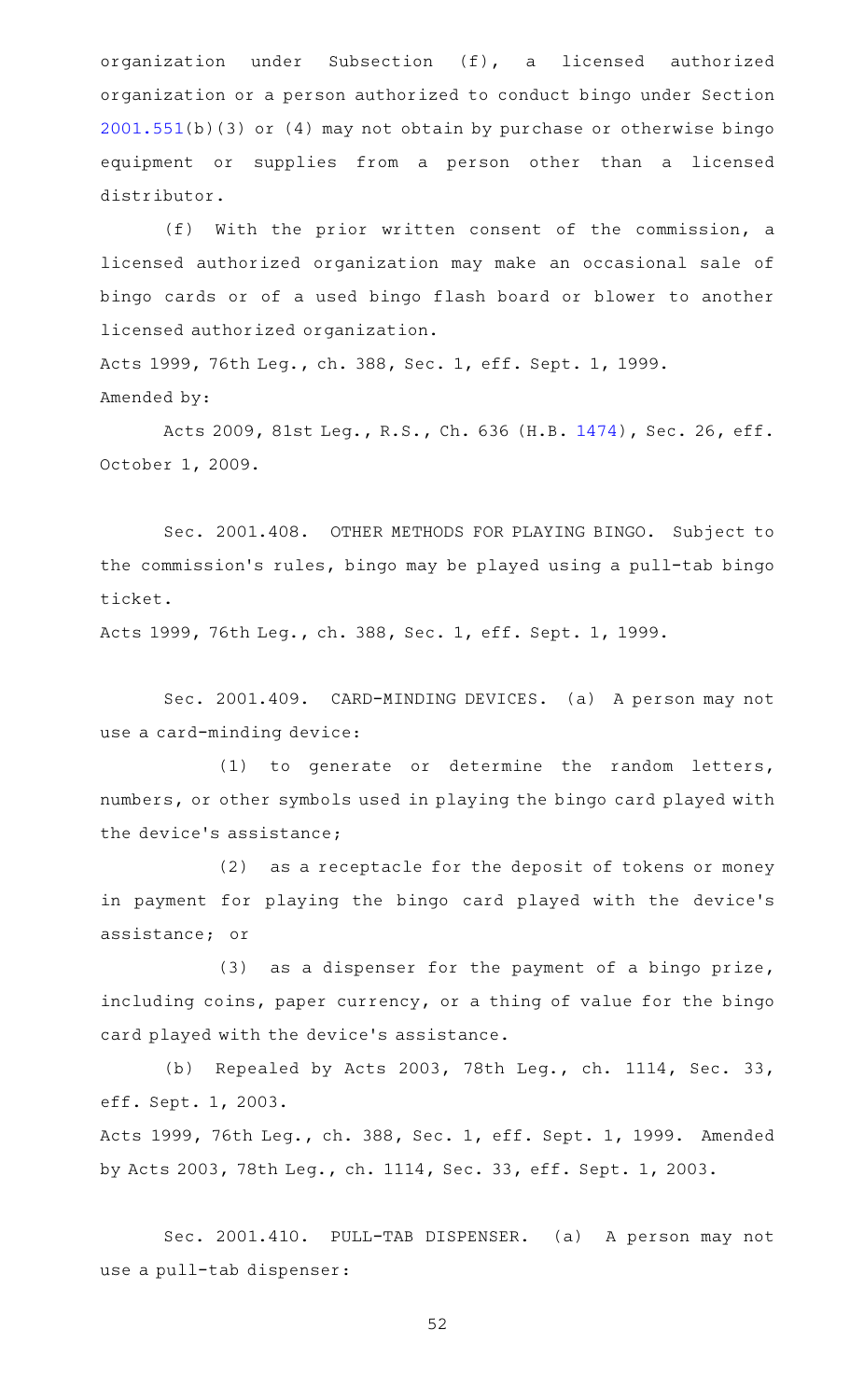$(1)$  to generate or determine the random letters, numbers, or other symbols used in playing bingo;

(2) to affect the chances of winning at bingo; or

 $(3)$  as a dispenser for the payment of a bingo prize, including coins, paper currency, or a thing of value for the game played.

(b) The price of a pull-tab ticket sold by a pull-tab dispenser may not exceed \$1.

(c) Not more than five pull-tab dispensers may be operated on one premises.

(d)AAA bingo game representation or combination of bingo games must be shown on a ticket dispensed from a pull-tab dispenser. Acts 1999, 76th Leg., ch. 388, Sec. 1, eff. Sept. 1, 1999.

Sec. 2001.411. PERSONS OPERATING OR CONDUCTING BINGO. (a) Except as provided by this section, a person other than a bona fide member of a licensed authorized organization may not conduct, promote, or administer, or assist in conducting, promoting, or administering, bingo.

(b) Only an active member of a licensed authorized organization may be an operator responsible for conducting, promoting, or administering bingo.

(c)AAA person may not assist in conducting, promoting, or administering bingo except a person who is:

(1) an active member of the licensed authorized organization;

 $(2)$  a member of an organization that is an auxiliary to the licensed authorized organization;

(3) a member of an organization of which the licensed authorized organization is an auxiliary;

(4) a member of an organization that is affiliated with the licensed authorized organization by being, with it, auxiliary to another organization; or

(5) a bookkeeper, an accountant, a cashier, an usher, or a caller.

 $(c-1)$  An organization may designate as members of the organization one or more individuals who elect to become members,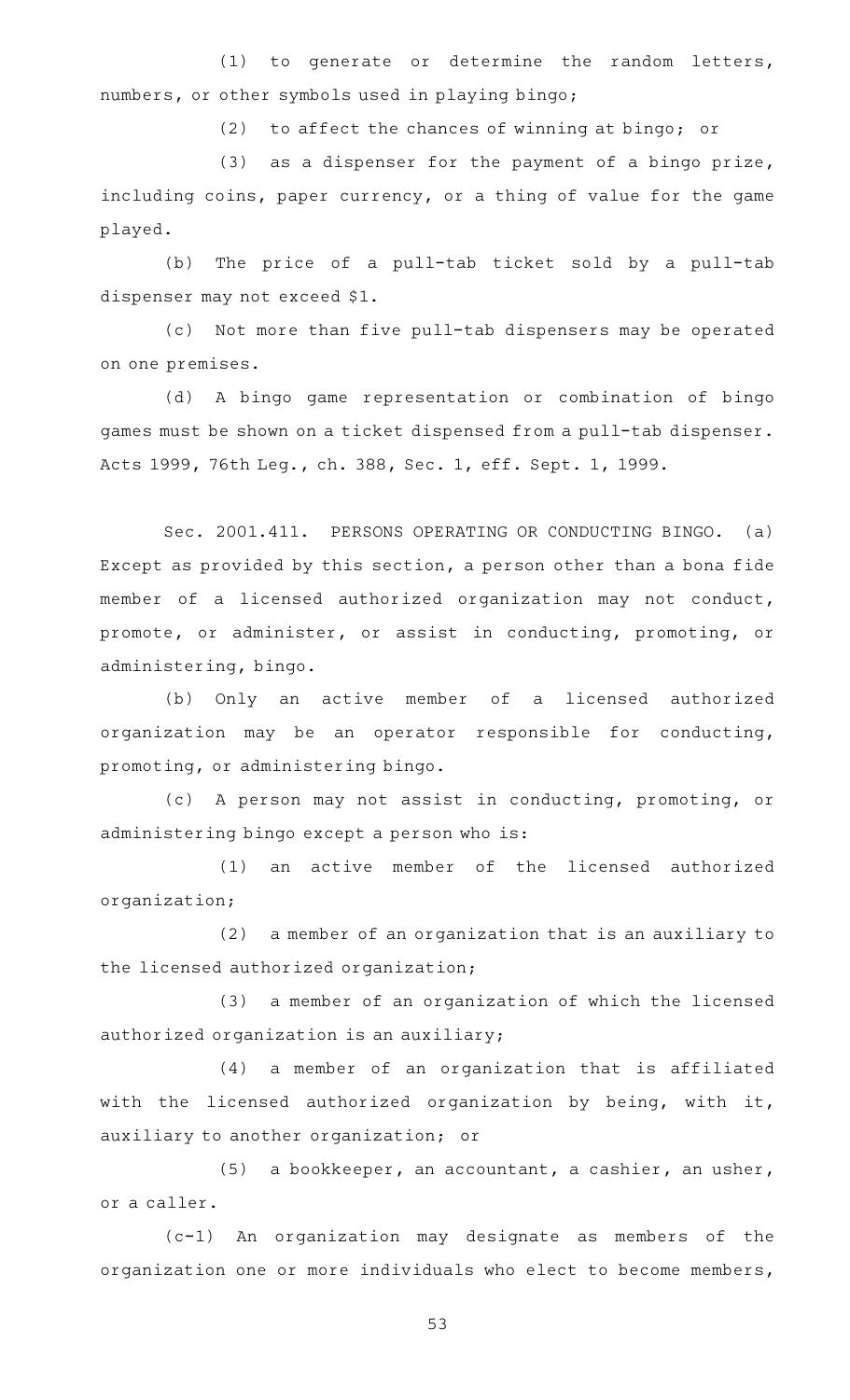including all of the organization 's directors, and the designated members are bona fide members of the organization for purposes of this section and other law.

(d) The commission, without regard to a person's membership status in a licensed authorized organization, by rule may restrict involvement in the conduct, promotion, or administration of bingo by:

 $(1)$  a licensed commercial lessor;

(2) a person having an interest in or who is active in a licensed commercial lessor; or

(3) a person related in the first degree by consanguinity or affinity, as determined under Chapter [573](https://statutes.capitol.texas.gov/GetStatute.aspx?Code=GV&Value=573), Government Code, to a person having an interest in or active in a licensed commercial lessor.

(e) The commission may not prohibit an operator responsible for conducting, promoting, or administering bingo from acting as a bingo caller for a licensed authorized organization during a bingo occasion. This subsection does not relieve the operator of the duty to be available to a commission employee or bingo player if required by this chapter.

Acts 1999, 76th Leg., ch. 388, Sec. 1, eff. Sept. 1, 1999. Amended by Acts 2003, 78th Leg., ch. 1114, Sec. 14, eff. Sept. 1, 2003. Amended by:

Acts 2009, 81st Leg., R.S., Ch. 636 (H.B. [1474\)](http://www.legis.state.tx.us/tlodocs/81R/billtext/html/HB01474F.HTM), Sec. 27, eff. October 1, 2009.

Sec. 2001.4115. JOINT EMPLOYMENT OF BINGO EMPLOYEES. Two or more licensed authorized organizations conducting bingo at the same premises may jointly hire bingo employees. One organization may act as the employee 's employer and the other organization may reimburse the employing organization for the other organization 's share of the employee 's compensation and other employment-related costs. A reimbursement under this section is an authorized expense and must be made from the bingo account of the reimbursing organization.

Added by Acts 2003, 78th Leg., ch. 1114, Sec. 15, eff. Sept. 1, 2003.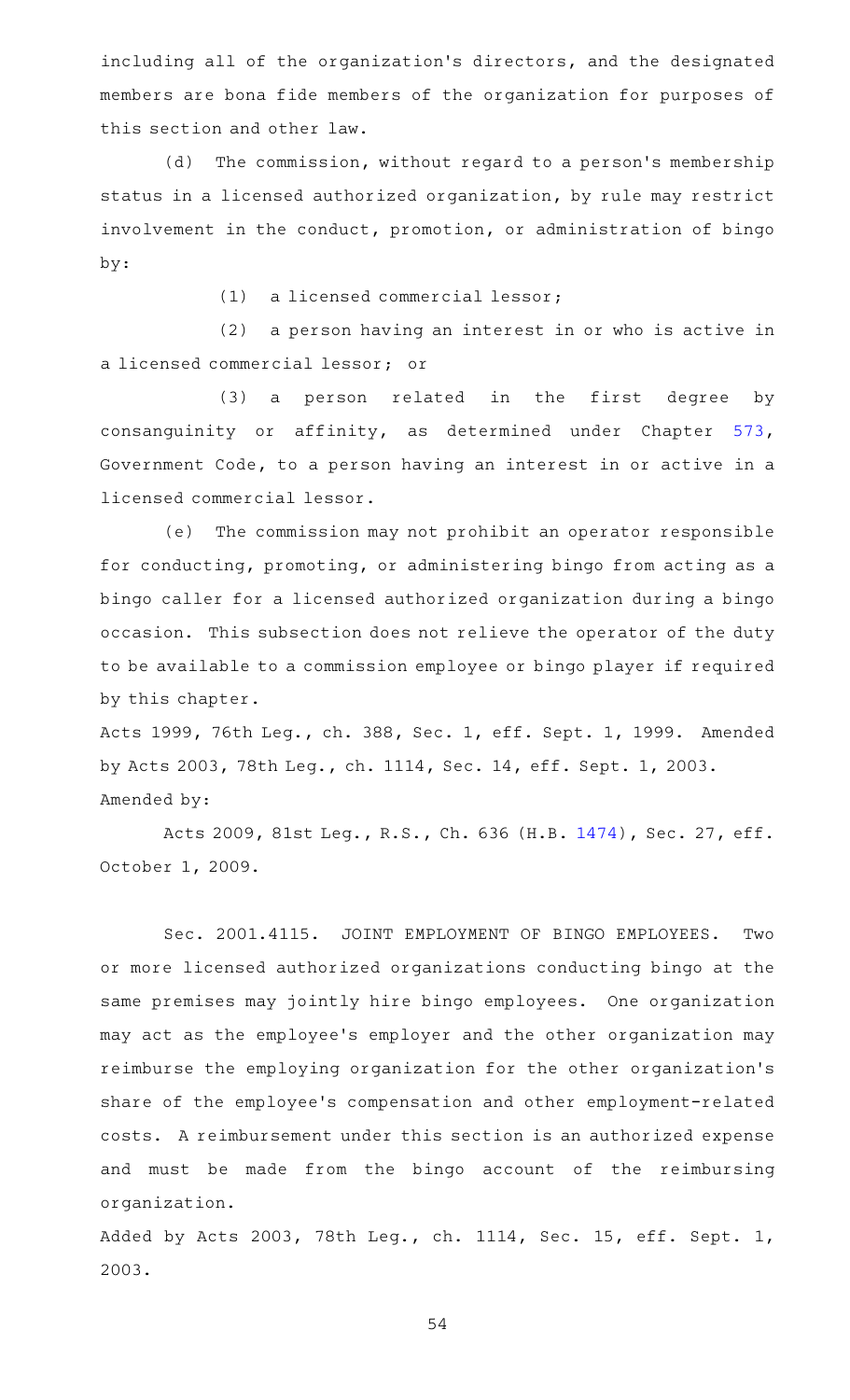Sec. 2001.412. ADMISSION TO BINGO GAMES. A person may not be denied admission to a bingo game or the opportunity to participate in a game because of race, color, creed, religion, national origin, sex, or disability or because the person is not a member of the licensed authorized organization conducting the bingo game.

Acts 1999, 76th Leg., ch. 388, Sec. 1, eff. Sept. 1, 1999.

Sec. 2001.413. ADMISSION CHARGE REQUIRED. Except as provided by Section [2001.4155,](https://statutes.capitol.texas.gov/GetStatute.aspx?Code=OC&Value=2001.4155) a licensed authorized organization may not offer or provide to a person the opportunity to play bingo without charge.

Acts 1999, 76th Leg., ch. 388, Sec. 1, eff. Sept. 1, 1999. Amended by Acts 2003, 78th Leg., ch. 1114, Sec. 16, eff. Sept. 1, 2003.

Sec. 2001.414. BINGO RECORDS. (a) The commission by rule may provide for different recordkeeping procedures for licensed authorized organizations by class based on the amount of gross receipts of the organization.

(b) An organization conducting bingo must record on a cash register all transactions for which it receives bingo gross receipts in conformance with commission rules relating to transaction recording specifications.

Acts 1999, 76th Leg., ch. 388, Sec. 1, eff. Sept. 1, 1999.

Sec. 2001.415. ADVERTISEMENTS. (a) A person other than a licensed authorized organization, licensed commercial lessor, or the commission may not advertise bingo.

(b) A licensed authorized organization, licensed commercial lessor, or the commission may include in an advertisement or promotion the amount of a prize or series of prizes offered at a bingo occasion.

Acts 1999, 76th Leg., ch. 388, Sec. 1, eff. Sept. 1, 1999. Amended by Acts 2003, 78th Leg., ch. 1114, Sec. 17, eff. Sept. 1, 2003.

Sec. 2001.4155. GIFT CERTIFICATES. (a) Nothing in this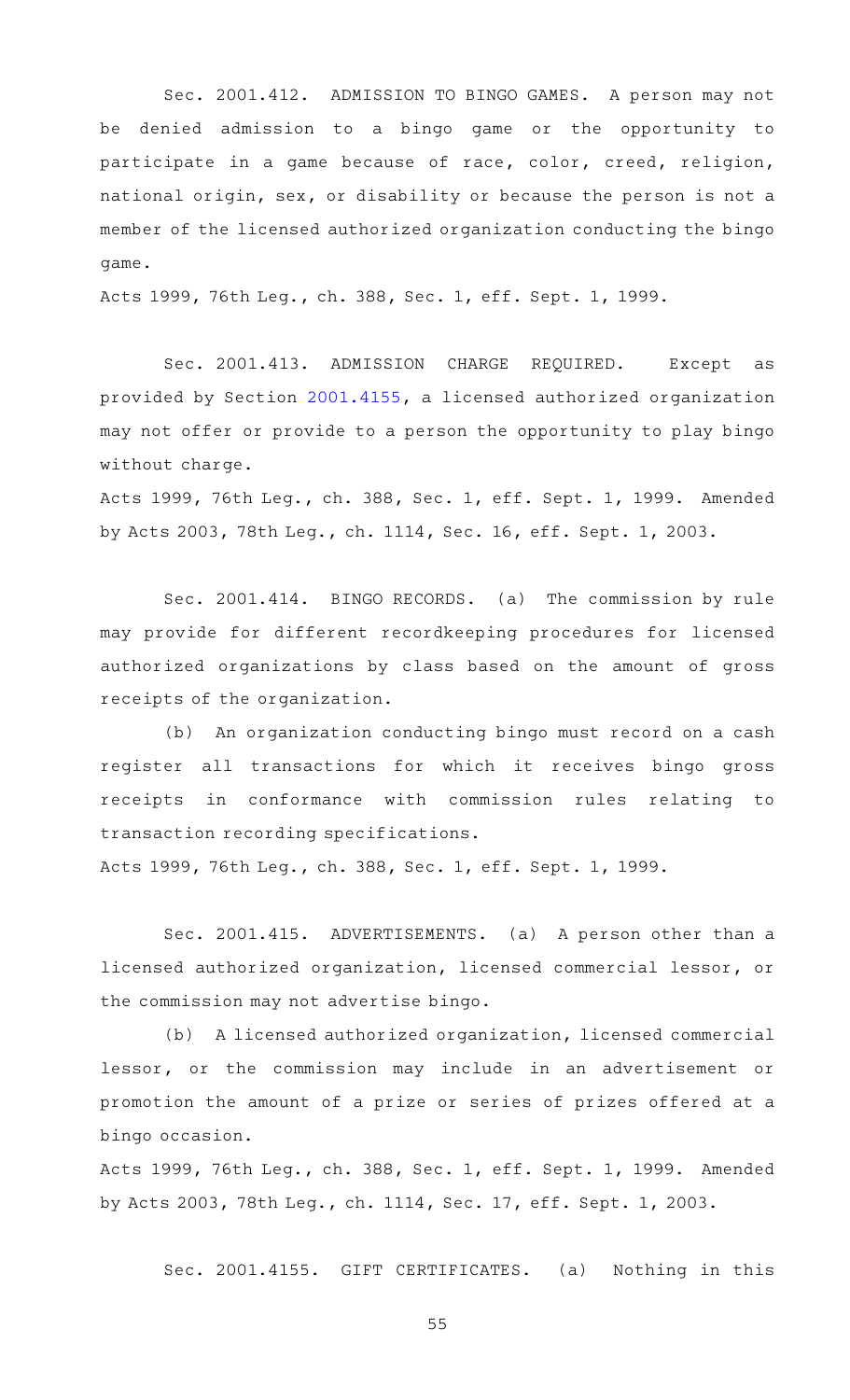chapter prohibits a licensed authorized organization from selling or redeeming a gift certificate that entitles the bearer of the certificate to play a bingo game, including instant bingo.

(b) A licensed authorized organization that sells or redeems a gift certificate must keep adequate records relating to the gift certificate as provided by commission rule. Added by Acts 2003, 78th Leg., ch. 1114, Sec. 18, eff. Sept. 1, 2003.

Sec. 2001.416. OTHER GAMES. (a) A game of chance other than bingo or a raffle conducted under Chapter [2002](https://statutes.capitol.texas.gov/GetStatute.aspx?Code=OC&Value=2002) may not be conducted or allowed during a bingo occasion.

(b) A person authorized to conduct a raffle under this section must be a member of a licensed authorized organization as provided by Section [2001.411.](https://statutes.capitol.texas.gov/GetStatute.aspx?Code=OC&Value=2001.411)

(c) The commission shall adopt rules for the implementation of this section.

(d) This section does not prohibit the exhibition and play of an amusement machine that is not a gambling device as defined by Section [47.01,](https://statutes.capitol.texas.gov/GetStatute.aspx?Code=PE&Value=47.01) Penal Code.

Acts 1999, 76th Leg., ch. 388, Sec. 1, eff. Sept. 1, 1999.

Sec. 2001.418. MINORS. (a) An individual younger than 18 years of age may not play bingo conducted under a license issued under this chapter unless the individual is accompanied by the individual 's parent or guardian.

(b) A license holder may prohibit all individuals younger than 18 years of age or individuals of an age younger than 18 years of age as determined by the license holder from entering the licensed premises by posting a written notice to that effect at the premises.

(c) An individual younger than 18 years of age may not conduct or assist in the conduct of bingo under this chapter. Acts 1999, 76th Leg., ch. 388, Sec. 1, eff. Sept. 1, 1999.

Sec. 2001.419. BINGO OCCASIONS. (a) A licensed authorized organization may not conduct more than three bingo occasions during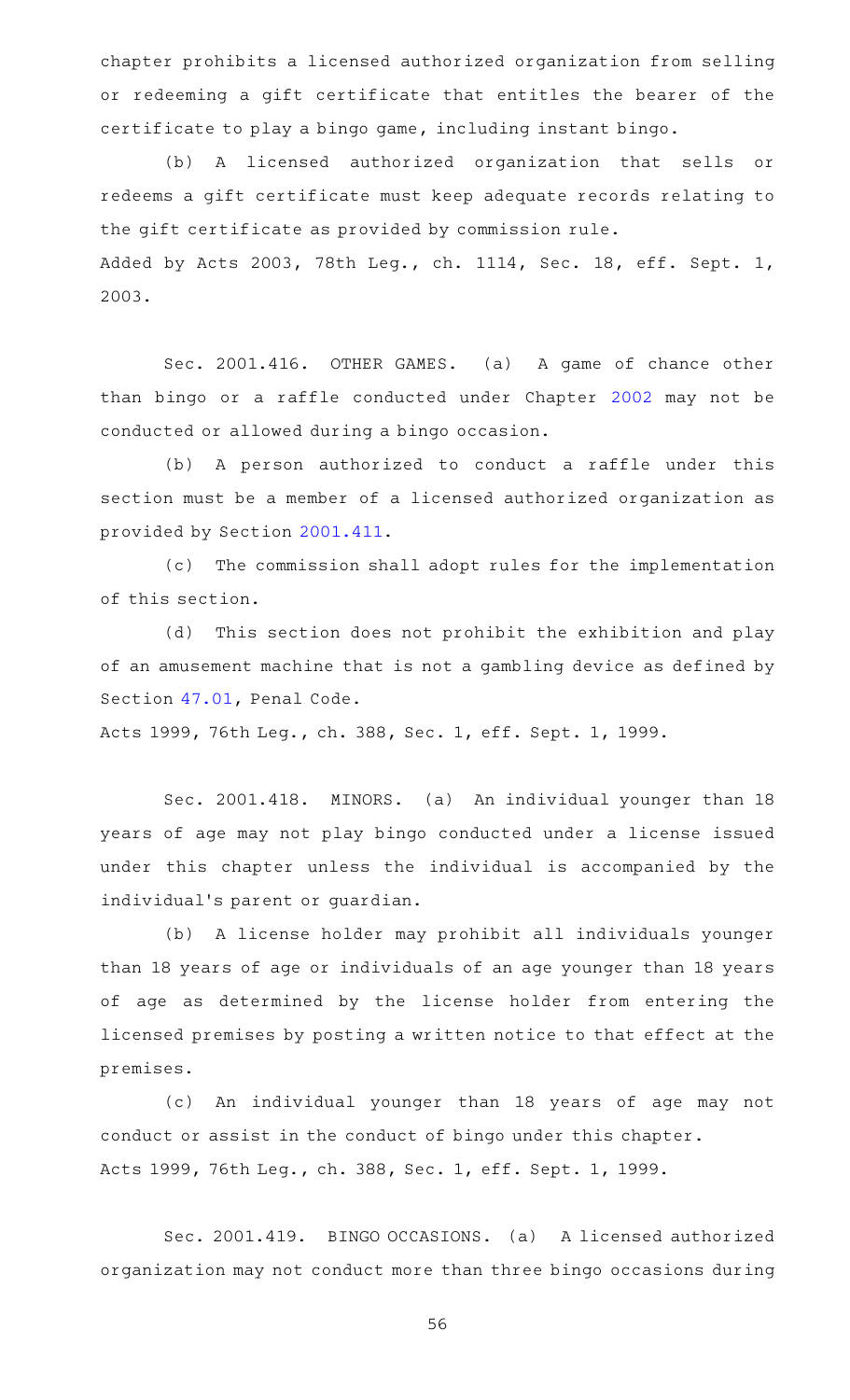a calendar week under an annual license.

(b) A bingo occasion may not exceed six hours.

(c) No more than two bingo occasions may be conducted at the same premises during one day except that a third bingo occasion may be conducted under a temporary license held by a licensed authorized organization at that premises.

(d) If more than one bingo occasion is conducted at the same premises on the same day:

(1) the bingo occasions must be announced separately;

(2) the licensed times may not overlap; and

(3) notwithstanding Subsection (e), bingo cards may be sold during a bingo occasion for play during a subsequent bingo occasion that is scheduled to begin at the same premises in not more than eight hours after the sale of cards for the subsequent occasion begins.

(e) Bingo cards, pull-tab bingo tickets, and the use of card-minding devices for a bingo occasion may be sold at the licensed premises at any time beginning one hour before the bingo occasion and ending at the conclusion of the bingo occasion.

(f) If pull-tab bingo tickets are sold by one licensed authorized organization that conducts consecutive bingo occasions during one day, the organization may account for and report all of the pull-tab bingo ticket sales for the occasions as sales for the final occasion.

Acts 1999, 76th Leg., ch. 388, Sec. 1, eff. Sept. 1, 1999. Amended by:

Acts 2009, 81st Leg., R.S., Ch. 636 (H.B. [1474\)](http://www.legis.state.tx.us/tlodocs/81R/billtext/html/HB01474F.HTM), Sec. 28, eff. October 1, 2009.

Acts 2019, 86th Leg., R.S., Ch. 749 (H.B. [882](http://www.legis.state.tx.us/tlodocs/86R/billtext/html/HB00882F.HTM)), Sec. 2, eff. June 10, 2019.

Acts 2019, 86th Leg., R.S., Ch. 1051 (H.B. [914](http://www.legis.state.tx.us/tlodocs/86R/billtext/html/HB00914F.HTM)), Sec. 3, eff. January 1, 2020.

Sec. 2001.420. PRIZES. (a) A bingo prize may not have a value of more than \$750 for a single game.

(b) A person may not offer or award on a single bingo occasion prizes with an aggregate value of more than \$2,500 for all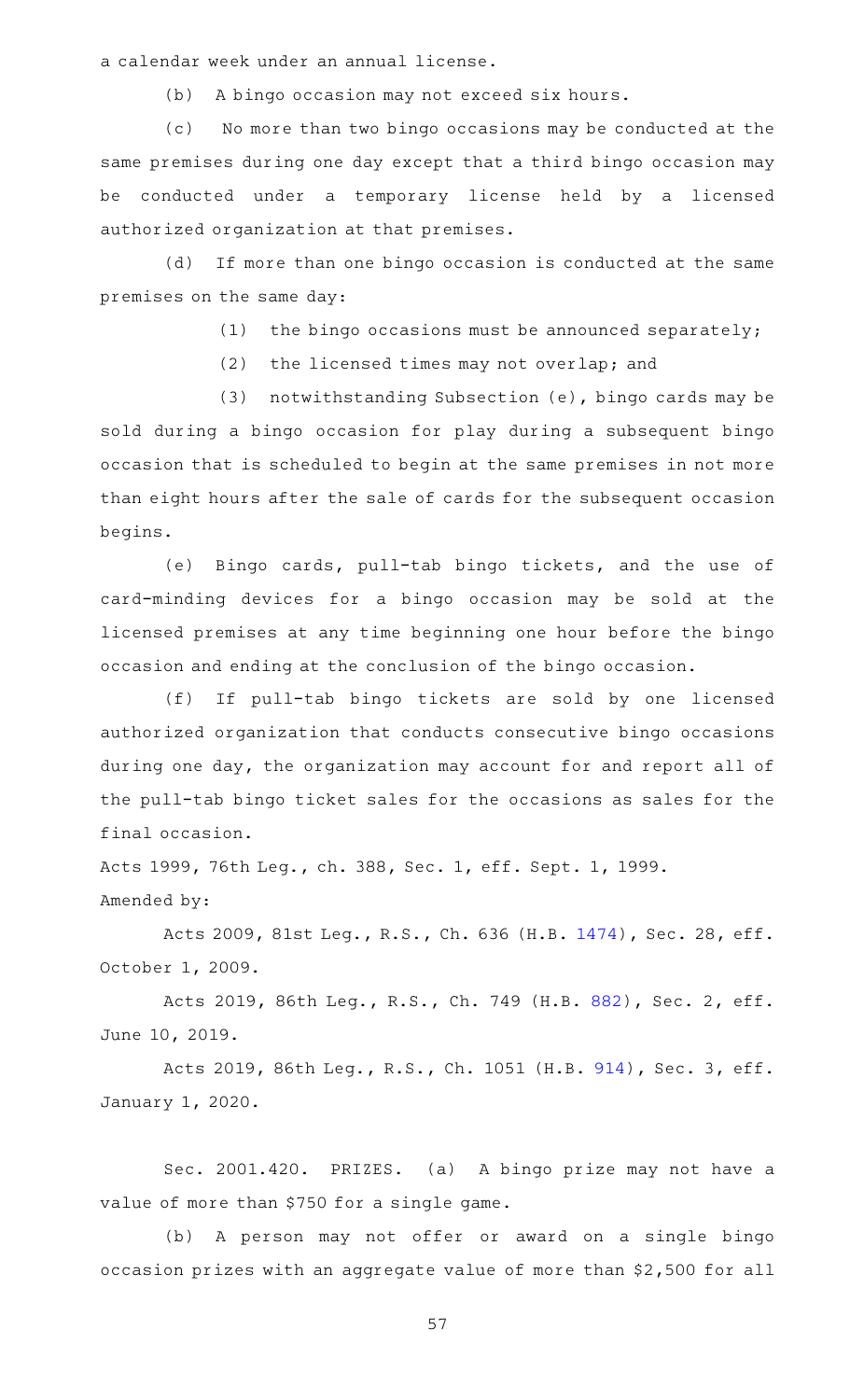bingo games other than:

(1) pull-tab bingo; or

(2) bingo games that award individual prizes of \$50 or less.

(c) A licensed authorized organization or other person may not award or offer to award a door prize with a value of more than \$250.

(d) Notwithstanding any other law, a licensed authorized organization may offer and award as a bingo prize under this chapter a ticket for a charitable raffle conducted under Chapter [2002.](https://statutes.capitol.texas.gov/GetStatute.aspx?Code=OC&Value=2002) The bingo prize amount is the cost to purchase the ticket to enter the charitable raffle for purposes of this chapter.

Acts 1999, 76th Leg., ch. 388, Sec. 1, eff. Sept. 1, 1999.

Amended by:

Acts 2013, 83rd Leg., R.S., Ch. 634 (H.B. [394](http://www.legis.state.tx.us/tlodocs/83R/billtext/html/HB00394F.HTM)), Sec. 1, eff. June 14, 2013.

Acts 2017, 85th Leg., R.S., Ch. 245 (H.B. [874](http://www.legis.state.tx.us/tlodocs/85R/billtext/html/HB00874F.HTM)), Sec. 1, eff. May 29, 2017.

#### SUBCHAPTER I-1. UNIT ACCOUNTING

Sec. 2001.431. DEFINITIONS. In this subchapter:

(1) "Unit" means two or more licensed authorized organizations that conduct bingo at the same location joining together to share revenues, authorized expenses, and inventory related to bingo operations.

(2) "Unit accounting" means a method by which licensed authorized organizations that are members of a unit account for the sharing of revenues, authorized expenses, and inventory related to bingo operations.

(3) "Unit accounting agreement" means a written agreement by all the licensed authorized organizations that are members of a unit that contains, at a minimum:

(A) the taxpayer name and number of each licensed authorized organization that is a member of the unit;

(B) the method by which the net proceeds of the bingo operations of the unit will be apportioned among the members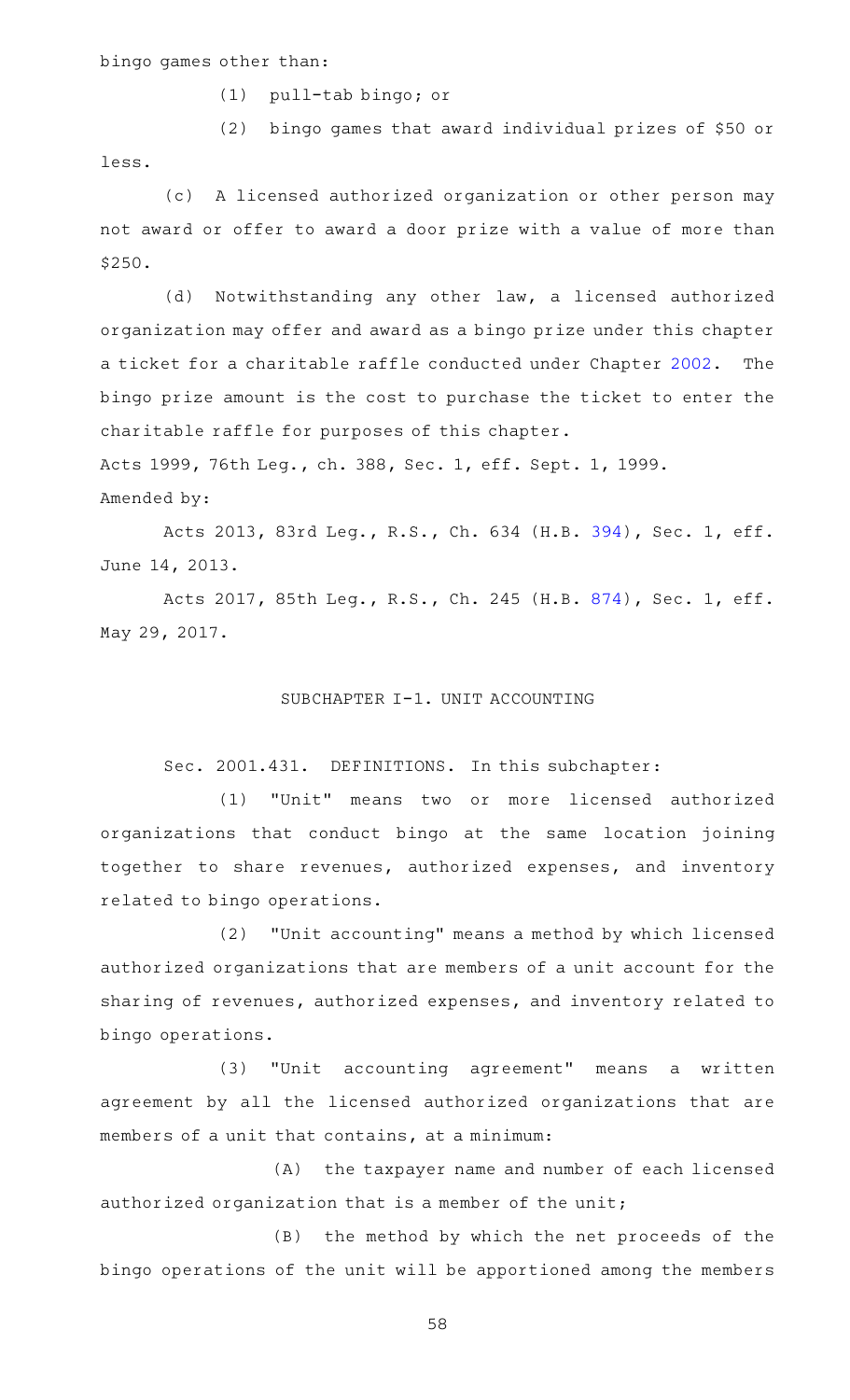of the unit;

(C) the name of the unit manager or designated agent of the unit; and

(D) the methods by which the unit may be dissolved and by which one or more members of the unit may withdraw from participation in the unit, including the distribution of funds, records, and inventory and the allocation of authorized expenses and liabilities on dissolution or withdrawal of one or more members of the unit.

(4) "Unit manager" means an individual who is responsible for the revenues, authorized expenses, and inventory of a unit.

Added by Acts 2003, 78th Leg., ch. 1114, Sec. 19, eff. Sept. 1, 2003.

Amended by:

Acts 2017, 85th Leg., R.S., Ch. 967 (S.B. [2065\)](http://www.legis.state.tx.us/tlodocs/85R/billtext/html/SB02065F.HTM), Sec. 12.001, eff. September 1, 2017.

Sec. 2001.432. FORMING ACCOUNTING UNIT. (a) Two or more licensed authorized organizations may form and operate a unit as provided by this subchapter by:

 $(1)$  executing a unit accounting agreement; and

(2) stating in the unit accounting agreement whether the unit will use:

(A) a unit manager; or

(B) a designated agent.

(b) More than one unit may be formed at a single location. A licensed authorized organization may not be a member of more than one unit.

(c) This subchapter does not require a licensed authorized organization to join a unit. Except as provided by Subsection (d), whether to join or withdraw from a unit is at the discretion of each licensed authorized organization.

(d) The members of a unit may determine whether to allow another licensed authorized organization to join the unit. The terms of the withdrawal of a member from the unit are governed by the unit accounting agreement.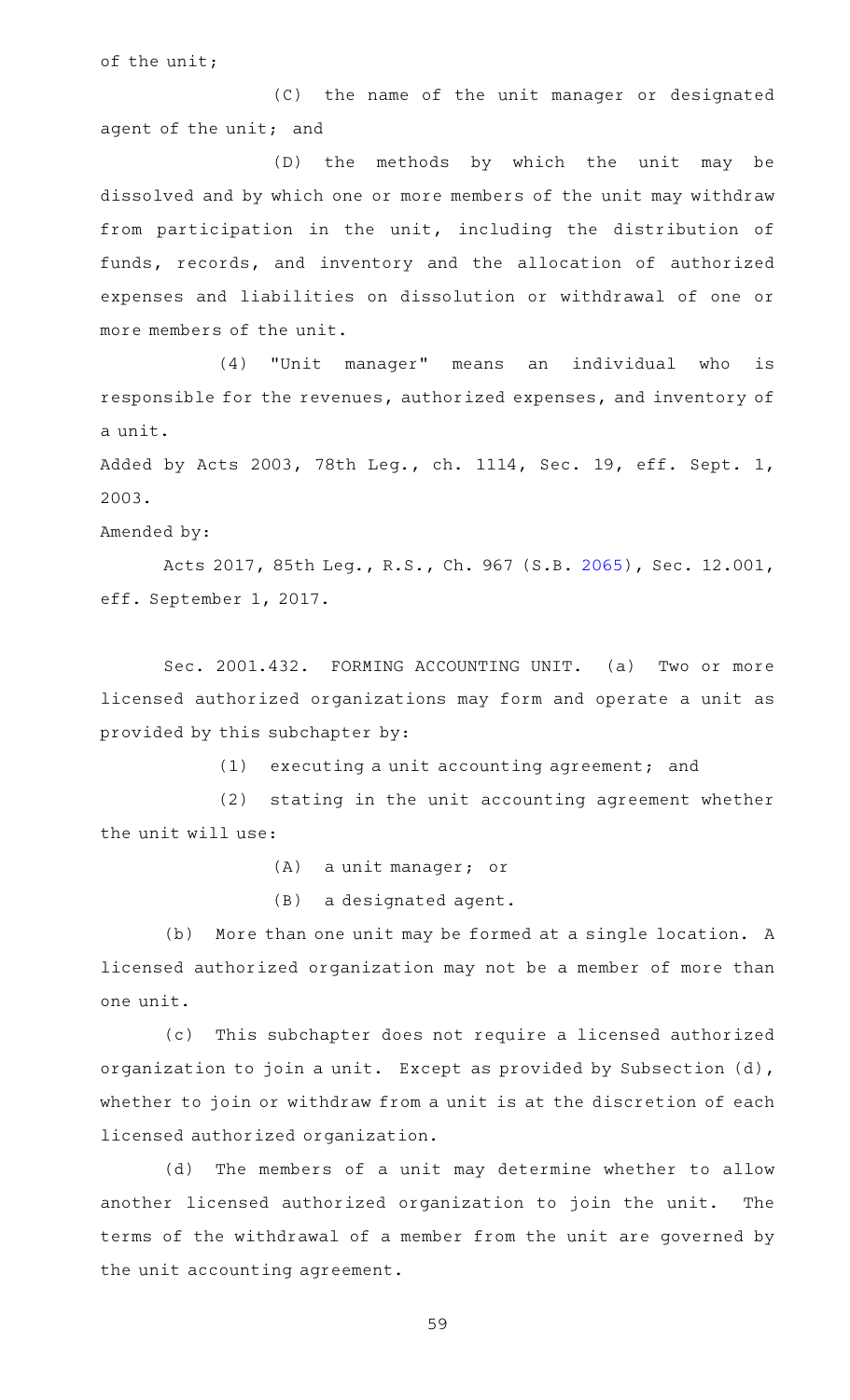Added by Acts 2003, 78th Leg., ch. 1114, Sec. 19, eff. Sept. 1, 2003.

Sec. 2001.433. APPLICABILITY OF CHAPTER. A licensed authorized organization that uses unit accounting is subject to the other provisions of this chapter to the extent the provisions are applicable and are not inconsistent with this subchapter. Added by Acts 2003, 78th Leg., ch. 1114, Sec. 19, eff. Sept. 1, 2003.

Sec. 2001.4335. EXEMPTION FROM FRANCHISE TAX. A unit formed under this subchapter is exempt from the tax imposed under Chapter [171,](https://statutes.capitol.texas.gov/GetStatute.aspx?Code=TX&Value=171) Tax Code.

Added by Acts 2009, 81st Leg., R.S., Ch. 636 (H.B. [1474\)](http://www.legis.state.tx.us/tlodocs/81R/billtext/html/HB01474F.HTM), Sec. 29, eff. October 1, 2009.

Sec. 2001.434. CONDUCT OF BINGO. (a) Each licensed authorized organization that is a member of a unit shall conduct its bingo games separately from the bingo games of the other members of the unit.

(b) A unit may purchase or lease bingo supplies and equipment in the same manner as a licensed authorized organization.

(c) A licensed distributor may sell or lease bingo supplies or equipment to a unit in the same manner as the distributor sells or leases bingo supplies and equipment to a licensed authorized organization.

Added by Acts 2003, 78th Leg., ch. 1114, Sec. 19, eff. Sept. 1, 2003.

Sec. 2001.435. UNIT ACCOUNTING. (a) A unit:

(1) shall establish and maintain one checking account designated as the unit's bingo account;

(2) shall maintain one inventory of bingo supplies and equipment for use in the bingo operations of members of the unit; and

(3) may maintain an interest-bearing savings account designated as the unit 's bingo savings account.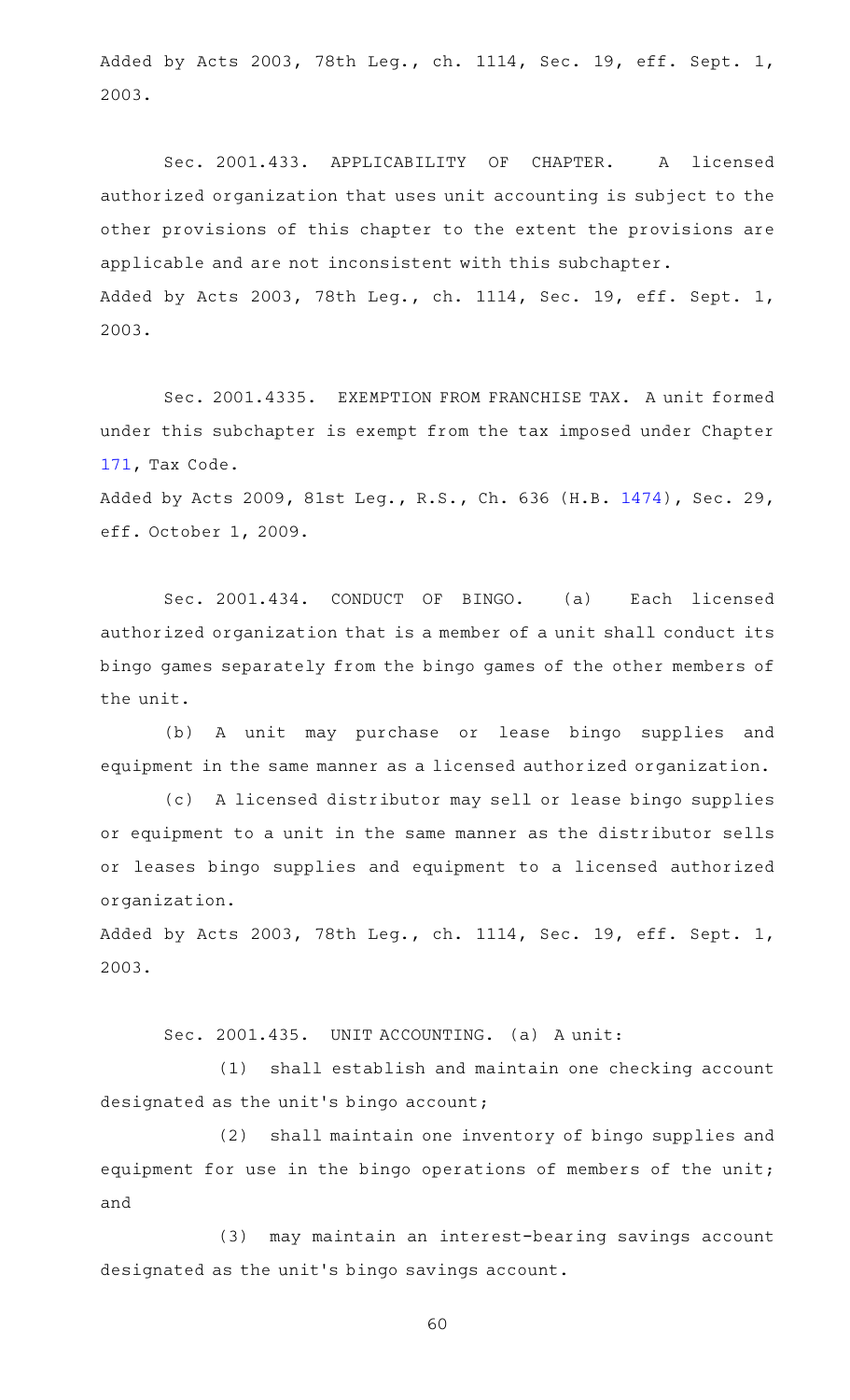(b) Each member of a unit shall deposit into the unit's bingo account all funds derived from the conduct of bingo, less the amount awarded as cash prizes under Sections [2001.420\(](https://statutes.capitol.texas.gov/GetStatute.aspx?Code=OC&Value=2001.420)a) and (b). The deposit shall be made not later than the second business day after the day of the bingo occasion on which the receipts were obtained.

(c) All authorized expenses and distributions of the unit and its members shall be paid from the unit 's bingo checking account.

Added by Acts 2003, 78th Leg., ch. 1114, Sec. 19, eff. Sept. 1, 2003.

Amended by:

Acts 2009, 81st Leg., R.S., Ch. 636 (H.B. [1474\)](http://www.legis.state.tx.us/tlodocs/81R/billtext/html/HB01474F.HTM), Sec. 30, eff. October 1, 2009.

Sec. 2001.436. DISBURSEMENT OF FUNDS BY DISSOLVED UNIT. (a) Sections [2001.457](https://statutes.capitol.texas.gov/GetStatute.aspx?Code=OC&Value=2001.457)(a) and (b) apply to a unit formed under this subchapter. For purposes of this subchapter, the requirements of Sections [2001.457](https://statutes.capitol.texas.gov/GetStatute.aspx?Code=OC&Value=2001.457)(a) and (b) that are applicable to a licensed authorized organization shall be applied to a unit.

(b) A unit that has dissolved for any reason and has unexpended bingo funds shall disburse those funds to the bingo account of each member of the unit before the end of the next calendar quarter after the calendar quarter in which the unit dissolves.

(c) For purposes of the application of Sections  $2001.457(a)$  $2001.457(a)$ and (b) to a unit under this section:

(1) "Adjusted gross receipts" means gross receipts less the amount of cost of goods purchased by a unit and prizes paid in the preceding quarter; and

 $(2)$  "Cost of goods purchased by a unit" means the cost of bingo paper and pull-tab bingo tickets purchased by the unit and payments to distributors for electronic cardminding devices. Added by Acts 2003, 78th Leg., ch. 1114, Sec. 19, eff. Sept. 1, 2003.

Sec. 2001.437. UNIT MANAGER. (a) If the unit accounting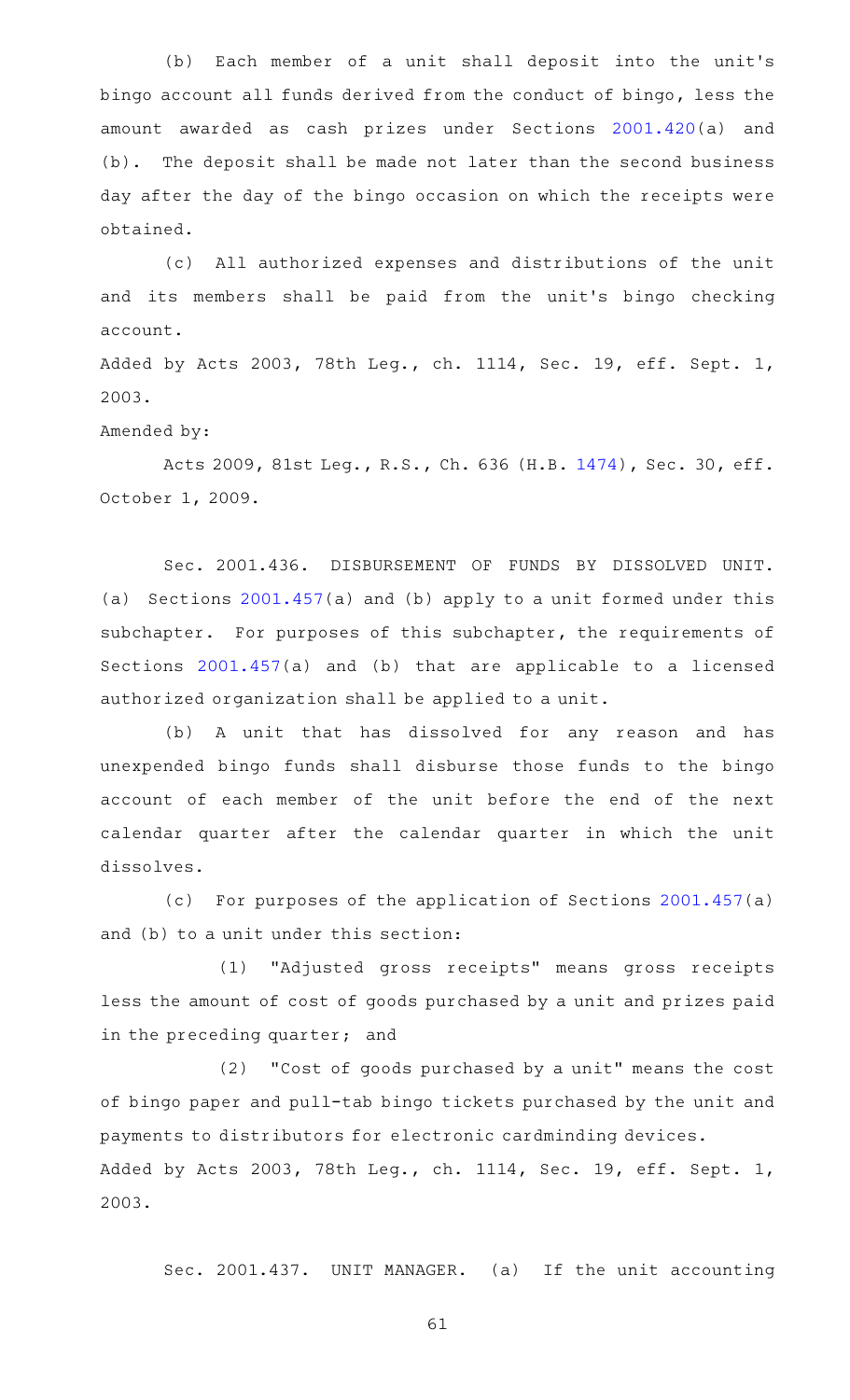agreement of a unit states that a unit manager is responsible for compliance with commission rules and this chapter, the unit manager is responsible for:

(1) the filing of one quarterly report for the unit on a form prescribed by the commission; and

(2) the payment of fees and the maintenance of the bingo inventory and financial records of the unit.

(b) A unit with a unit manager shall notify the commission of the name of the unit manager and immediately notify the commission of any change of unit manager.

(c)AA A person designated as an agent under Section [2001.438](https://statutes.capitol.texas.gov/GetStatute.aspx?Code=OC&Value=2001.438)(b) is not a unit manager on account of that designation for purposes of this section.

(d) Repealed by Acts 2017, 85th Leg., R.S., Ch. 967 (S.B. [2065](http://www.legis.state.tx.us/tlodocs/85R/billtext/html/SB02065F.HTM)), Sec. 12.004, eff. September 1, 2017.

(e) Repealed by Acts 2017, 85th Leg., R.S., Ch. 967 (S.B. [2065](http://www.legis.state.tx.us/tlodocs/85R/billtext/html/SB02065F.HTM)), Sec. 12.004, and Ch. 860 (H.B. [2578\)](http://www.legis.state.tx.us/tlodocs/85R/billtext/html/HB02578F.HTM), Sec. 11, eff. September 1, 2017.

(f) Repealed by Acts 2017, 85th Leg., R.S., Ch. 967 (S.B. [2065](http://www.legis.state.tx.us/tlodocs/85R/billtext/html/SB02065F.HTM)), Sec. 12.004, eff. September 1, 2017.

(g) Repealed by Acts 2017, 85th Leg., R.S., Ch. 967 (S.B. [2065](http://www.legis.state.tx.us/tlodocs/85R/billtext/html/SB02065F.HTM)), Sec. 12.004, eff. September 1, 2017.

(h) A unit manager must complete the training required by Section [2001.107](https://statutes.capitol.texas.gov/GetStatute.aspx?Code=OC&Value=2001.107).

(i) Repealed by Acts 2019, 86th Leg., R.S., Ch. 1051 (H.B. [914\)](http://www.legis.state.tx.us/tlodocs/86R/billtext/html/HB00914F.HTM), Sec. 10(4), eff. January 1, 2020.

Added by Acts 2003, 78th Leg., ch. 1114, Sec. 19, eff. Sept. 1, 2003.

Amended by:

Acts 2013, 83rd Leg., R.S., Ch. 993 (H.B. [2197\)](http://www.legis.state.tx.us/tlodocs/83R/billtext/html/HB02197F.HTM), Sec. 38, eff. September 1, 2013.

Acts 2015, 84th Leg., R.S., Ch. 1255 (H.B. [1905](http://www.legis.state.tx.us/tlodocs/84R/billtext/html/HB01905F.HTM)), Sec. 6, eff. September 1, 2015.

Acts 2017, 85th Leg., R.S., Ch. 101 (S.B. [549](http://www.legis.state.tx.us/tlodocs/85R/billtext/html/SB00549F.HTM)), Sec. 8, eff. January 1, 2018.

Acts 2017, 85th Leg., R.S., Ch. 860 (H.B. [2578\)](http://www.legis.state.tx.us/tlodocs/85R/billtext/html/HB02578F.HTM), Sec. 11, eff. September 1, 2017.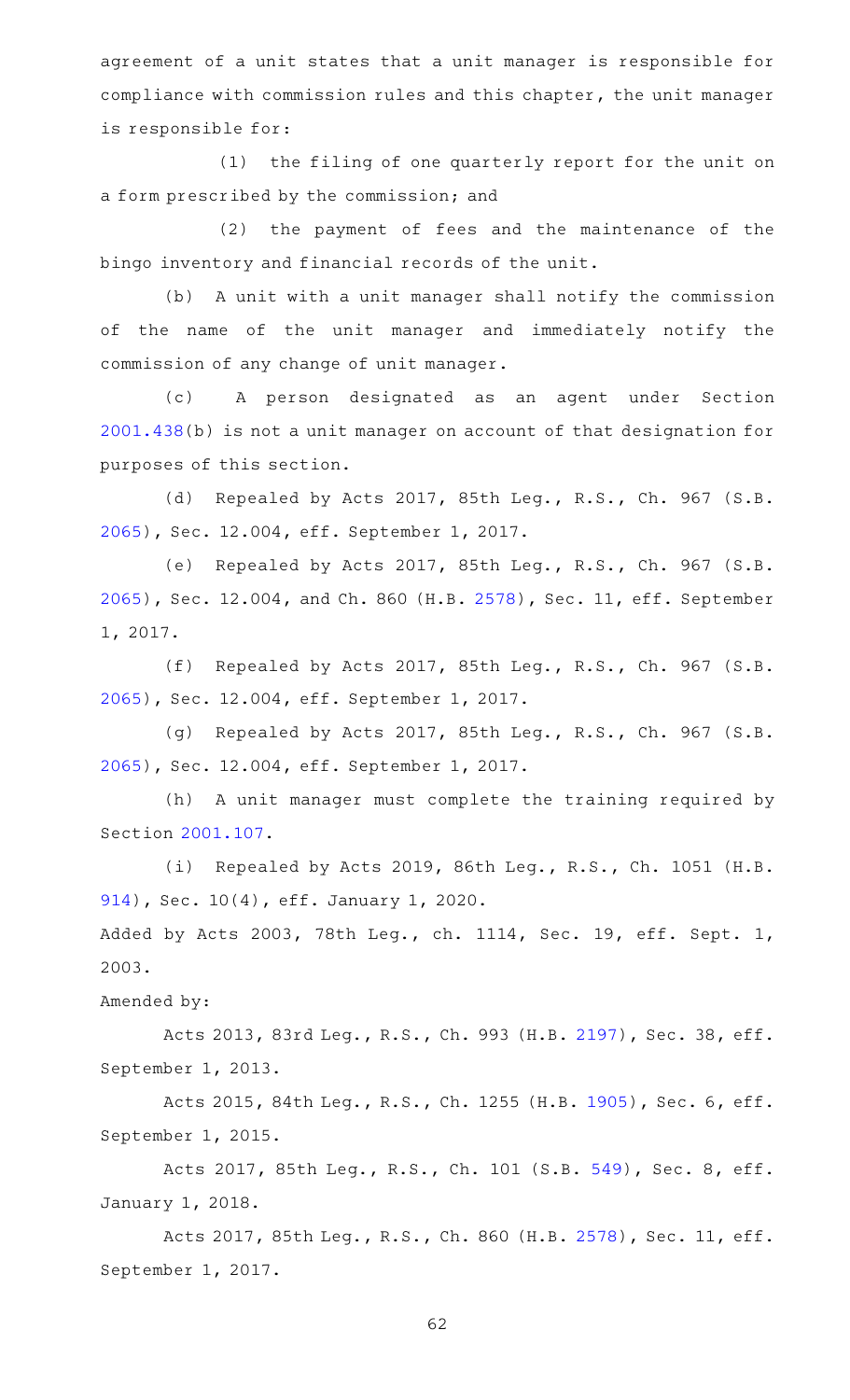Acts 2017, 85th Leg., R.S., Ch. 967 (S.B. [2065\)](http://www.legis.state.tx.us/tlodocs/85R/billtext/html/SB02065F.HTM), Sec. 12.002, eff. September 1, 2017.

Acts 2017, 85th Leg., R.S., Ch. 967 (S.B. [2065\)](http://www.legis.state.tx.us/tlodocs/85R/billtext/html/SB02065F.HTM), Sec. 12.003, eff. September 1, 2017.

Acts 2017, 85th Leg., R.S., Ch. 967 (S.B. [2065\)](http://www.legis.state.tx.us/tlodocs/85R/billtext/html/SB02065F.HTM), Sec. 12.004, eff. September 1, 2017.

Acts 2019, 86th Leg., R.S., Ch. 1051 (H.B. [914\)](http://www.legis.state.tx.us/tlodocs/86R/billtext/html/HB00914F.HTM), Sec. 10(4), eff. January 1, 2020.

Sec. 2001.438. AGREEMENT WITHOUT UNIT MANAGER. (a) This section applies to a unit if the unit accounting agreement for the unit:

(1) does not state that a unit manager will be responsible for compliance with the rules of the commission and this chapter; or

(2) states that the unit will use a designated agent.

(b) The unit shall designate with the commission an agent who will be responsible for providing the commission access to all inventory and financial records of the unit on request of the commission.

(c) The agent designated under Subsection (b) may not:

(1) hold or be listed on another license issued under this chapter, unless the holder of the license is a licensed authorized organization or an association of licensed authorized organizations; or

 $(2)$  be an owner, officer, or director of a licensed commercial lessor, be employed by a licensed commercial lessor, or be related to a licensed commercial lessor within the second degree by consanguinity or affinity, unless the holder of the license is a licensed authorized organization or an association of licensed authorized organizations.

(d) The unit shall immediately notify the commission of any change in the agent designated under Subsection (b).

(e) The designated agent must complete the training required by Section [2001.107.](https://statutes.capitol.texas.gov/GetStatute.aspx?Code=OC&Value=2001.107)

(f) Each licensed authorized organization that is a member of the unit shall be jointly and severally liable for: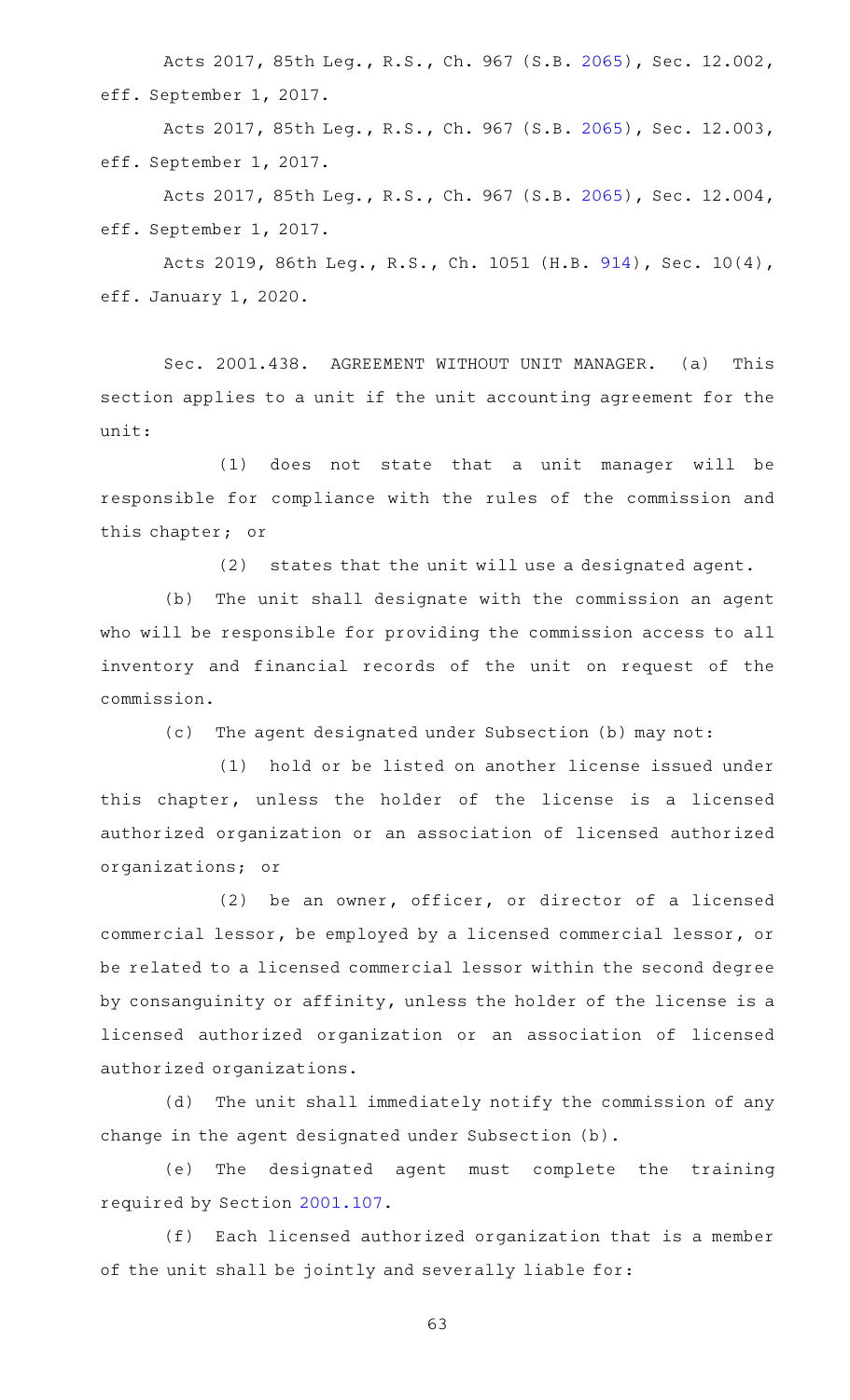(1) compliance with the requirements of this subchapter and the rules of the commission relating to the filing of required reports;

 $(2)$  the maintenance of bingo inventory and financial records; and

(3) the payment of any penalties imposed for a violation of this subchapter or commission rules related to the operations of the unit.

(g) Each licensed authorized organization that is a member of the unit may be made a party to any administrative or judicial action relating to the enforcement of this subchapter or the rules of the commission pertaining to the operation of the unit.

Added by Acts 2003, 78th Leg., ch. 1114, Sec. 19, eff. Sept. 1, 2003.

Amended by:

Acts 2015, 84th Leg., R.S., Ch. 1255 (H.B. [1905](http://www.legis.state.tx.us/tlodocs/84R/billtext/html/HB01905F.HTM)), Sec. 7, eff. September 1, 2015.

Acts 2017, 85th Leg., R.S., Ch. 860 (H.B. [2578](http://www.legis.state.tx.us/tlodocs/85R/billtext/html/HB02578F.HTM)), Sec. 5, eff. September 1, 2017.

Sec. 2001.439. TRUST AGREEMENT. (a) Notwithstanding any other provision of this subchapter, a unit may be formed pursuant to a trust agreement between two or more licensed authorized organizations that conduct bingo at the same location. The agreement must:

 $(1)$  designate one of the organizations as the trustee;

(2) designate a person who will carry out the duties described by Section [2001.438](https://statutes.capitol.texas.gov/GetStatute.aspx?Code=OC&Value=2001.438)(b);

(3) specify the method by which the unit will comply with the requirements of Section [2001.436\(](https://statutes.capitol.texas.gov/GetStatute.aspx?Code=OC&Value=2001.436)a); and

 $(4)$  state that the trustee is responsible for compliance with the rules of the commission and this chapter.

(b) The commission by rule may prohibit a person from serving as a unit manager or as a designated agent for a unit that does not use a unit manager if the person has failed to comply with the duties required of the person as a unit manager or designated agent.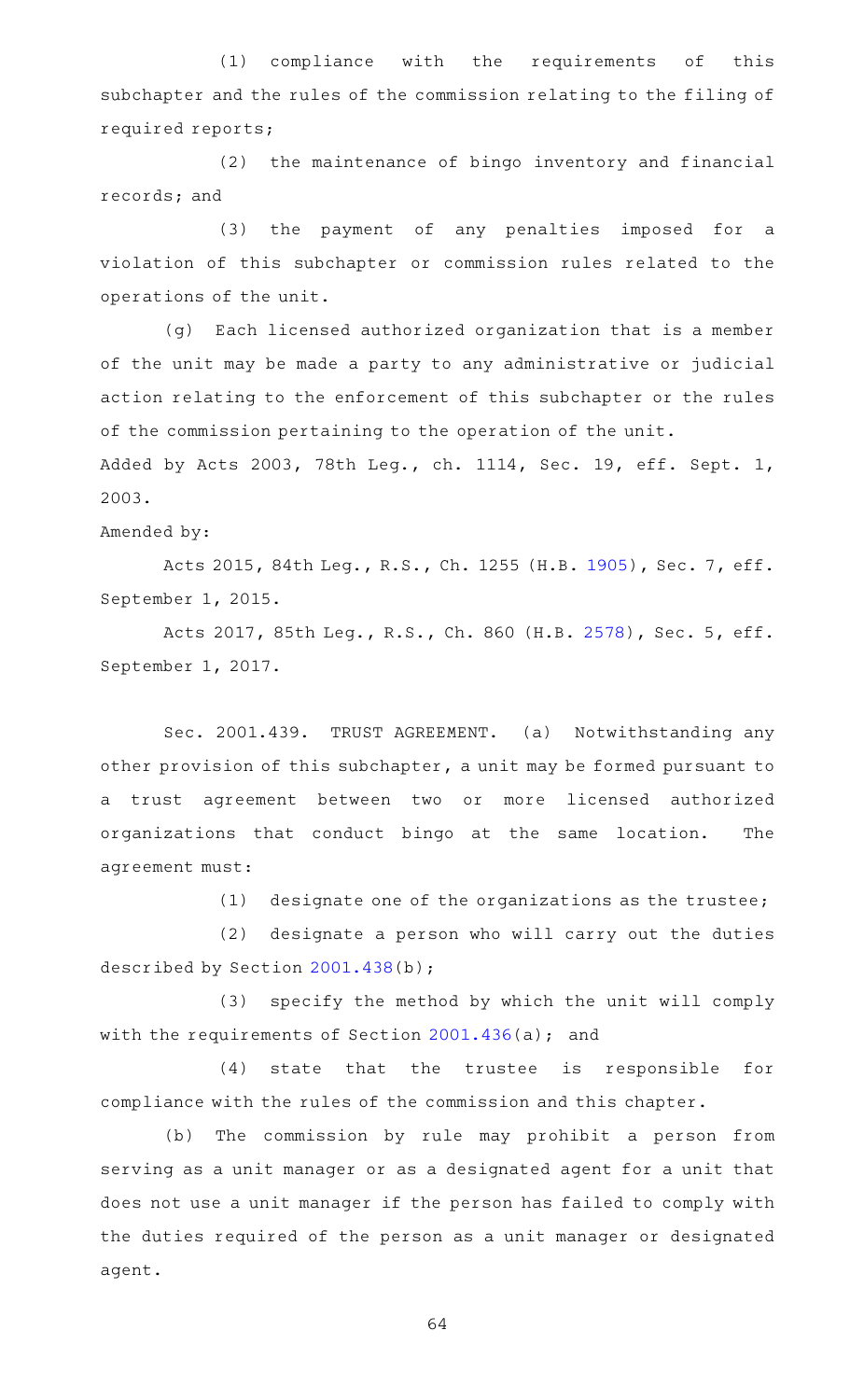(c) The commission may prohibit a person who serves as a designated agent that is listed on a license under this chapter, including having been approved by the commission to work in the bingo operations of a licensed authorized organization or as an operator, from holding or being listed on any license or from being approved to work in the bingo operations of any licensed authorized organization or to serve as an operator if the person has failed to comply with the duties required of the person as a unit manager or designated agent.

Added by Acts 2003, 78th Leg., ch. 1114, Sec. 19, eff. Sept. 1, 2003.

# SUBCHAPTER J. BINGO ACCOUNTS AND USE OF PROCEEDS

Sec. 2001.451. ORGANIZATION BINGO ACCOUNTS. (a) A licensed authorized organization shall establish and maintain one regular checking account designated as the organization 's "bingo account." The organization may maintain a separate interest-bearing savings account designated as the "bingo savings account."

(b) Except as provided by Section  $2001.502(a)$  $2001.502(a)$ , a licensed authorized organization shall deposit in the bingo account all funds derived from the conduct of bingo, less the amount awarded as cash prizes under Sections  $2001.420(a)$  $2001.420(a)$  and  $(b)$ . Except as provided by Subsection (b-1), a deposit must be made not later than the third business day after the day of the bingo occasion on which the receipts were obtained.

(b-1) A licensed authorized organization may deposit funds derived from the conduct of bingo that are paid through a debit card transaction in the bingo fund not later than 72 hours after the transaction.

(c) A licensed authorized organization may transfer money from its general fund or other account to the organization 's bingo account or to the bingo account of a unit of which the organization is a member under Subchapter I-1, if applicable, if:

(1) the balance in the bingo account to which the funds are transferred is less than the maximum amount permitted by this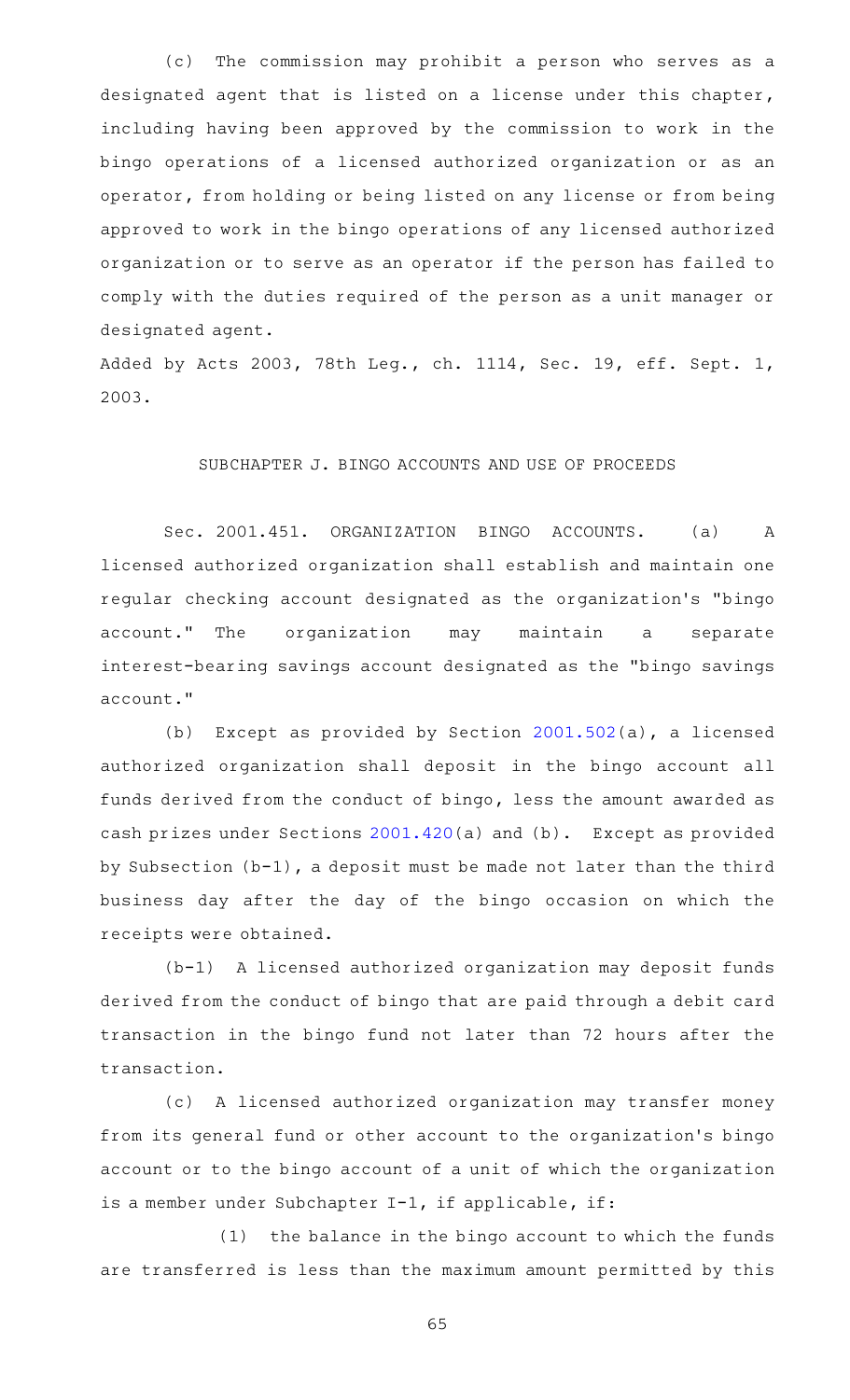section; and

 $(2)$  the organization notifies the commission of the transfer not later than the 14th day after the date of the transfer.

(d) Except as permitted by Subsection (c), a licensed authorized organization may not commingle gross receipts derived from the conduct of bingo with other funds of the organization.

(e) Except as permitted by Subsection (c) of this section and by Section [2001.453\(](https://statutes.capitol.texas.gov/GetStatute.aspx?Code=OC&Value=2001.453)2), a licensed authorized organization may not transfer gross receipts derived from the conduct of bingo to another account maintained by the organization.

(f) A licensed authorized organization shall maintain all of its savings and checking accounts in a financial institution in this state.

(g) The bingo operations of a licensed authorized organization must:

(1) result in net proceeds over the organization's license period; or

(2) if the organization has a two-year license, result in net proceeds over each 12-month period that ends on an anniversary of the date the two-year license was issued.

(h) Except as provided by Subsection (j), a licensed authorized organization or a unit of licensed authorized organizations may retain operating capital in the organization 's or unit 's bingo account in an amount that:

(1) is equal to the organization's or unit's actual average bingo expenses per quarter based on the preceding license period, excluding prizes paid; and

 $(2)$  does not exceed a total of \$50,000 for a single organization or \$50,000 for each member of a unit unless:

(A) the commission by rule establishes a higher amount for all organizations or units or one or more classes of organizations or units; or

 $(B)$  the bingo operations director, on request, raises the operating capital limit for one organization or unit as necessary to facilitate the operation of the organization or unit.

(i) Prize fees held in escrow for remittance to the commission are not included in the calculation of operating capital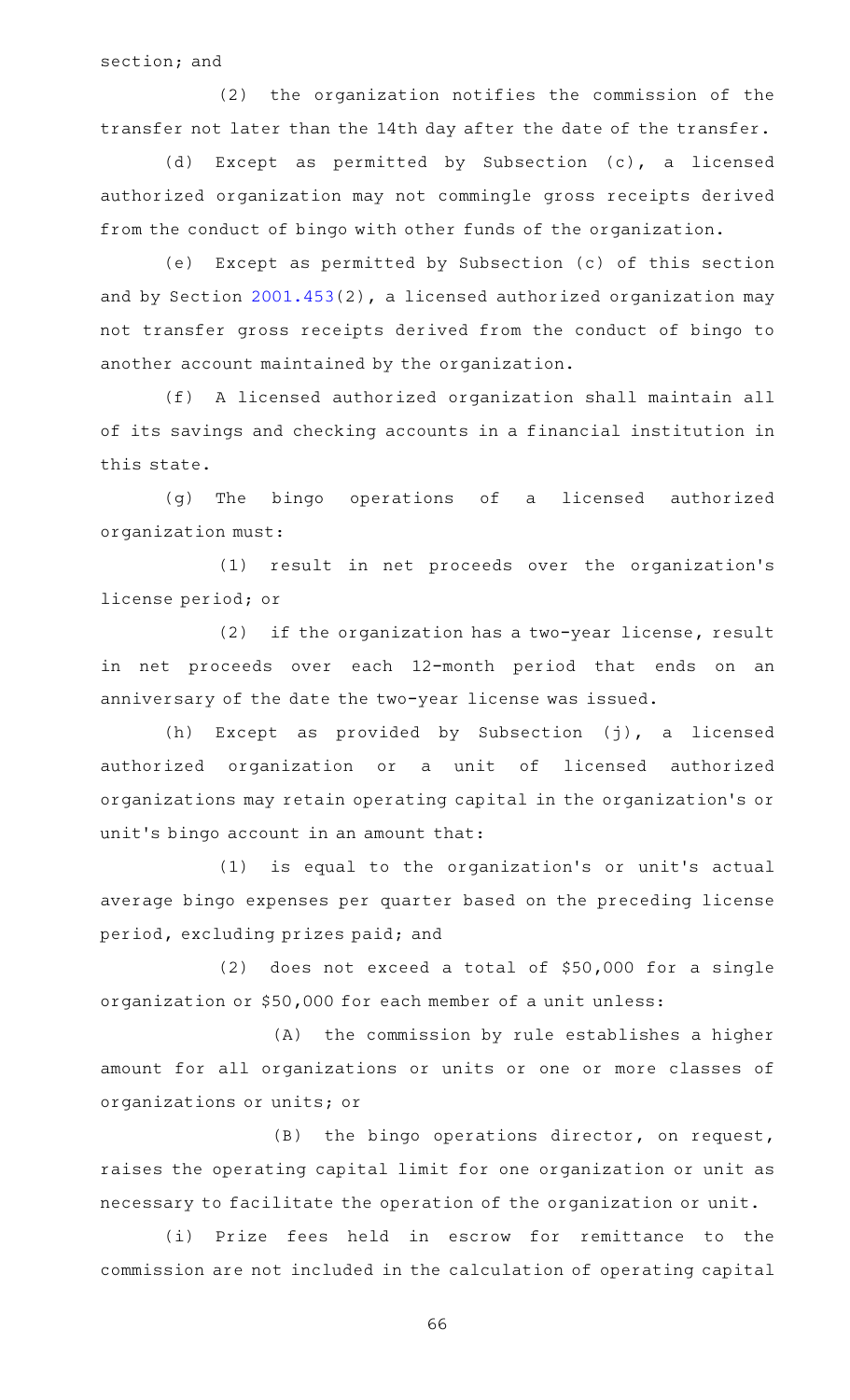under Subsection (h).

(j) The commission shall adopt rules allowing a licensed authorized organization to retain a maximum amount of operating capital in the bingo account in excess of the amount provided by Subsection (h) if the organization:

 $(1)$  has conducted bingo for less than one year;

(2) experiences circumstances beyond the control of the organization, including force majeure, that necessitate an increase in operating capital; or

(3) provides to the commission a credible business plan for the conduct of bingo or for the organization 's existing or planned charitable purposes that an increase in operating capital will reasonably further.

(k) A licensed authorized organization may apply to the commission for a waiver of the requirements of this section and Section [2001.457.](https://statutes.capitol.texas.gov/GetStatute.aspx?Code=OC&Value=2001.457) The commission may grant the waiver on a showing of good cause by the organization that compliance with this section and Section [2001.457](https://statutes.capitol.texas.gov/GetStatute.aspx?Code=OC&Value=2001.457) is detrimental to the organization 's existing or planned charitable purposes. An organization applying for a waiver establishes good cause by providing to the commission:

(1) credible evidence of circumstances beyond the control of the organization, including force majeure; or

(2) a credible business plan for the organization's conduct of bingo or the organization's existing or planned charitable purposes.

Acts 1999, 76th Leg., ch. 388, Sec. 1, eff. Sept. 1, 1999. Amended by Acts 2003, 78th Leg., ch. 1114, Sec. 20, eff. Sept. 1, 2003. Amended by:

Acts 2009, 81st Leg., R.S., Ch. 636 (H.B. [1474\)](http://www.legis.state.tx.us/tlodocs/81R/billtext/html/HB01474F.HTM), Sec. 31, eff. October 1, 2009.

Acts 2019, 86th Leg., R.S., Ch. 1051 (H.B. [914](http://www.legis.state.tx.us/tlodocs/86R/billtext/html/HB00914F.HTM)), Sec. 4, eff. January 1, 2020.

Sec. 2001.452. BINGO ACCOUNT WITHDRAWALS. (a) Funds from the bingo account must be withdrawn by electronic funds transfer or by preprinted, consecutively numbered checks or withdrawal slips, signed by an authorized representative of the licensed authorized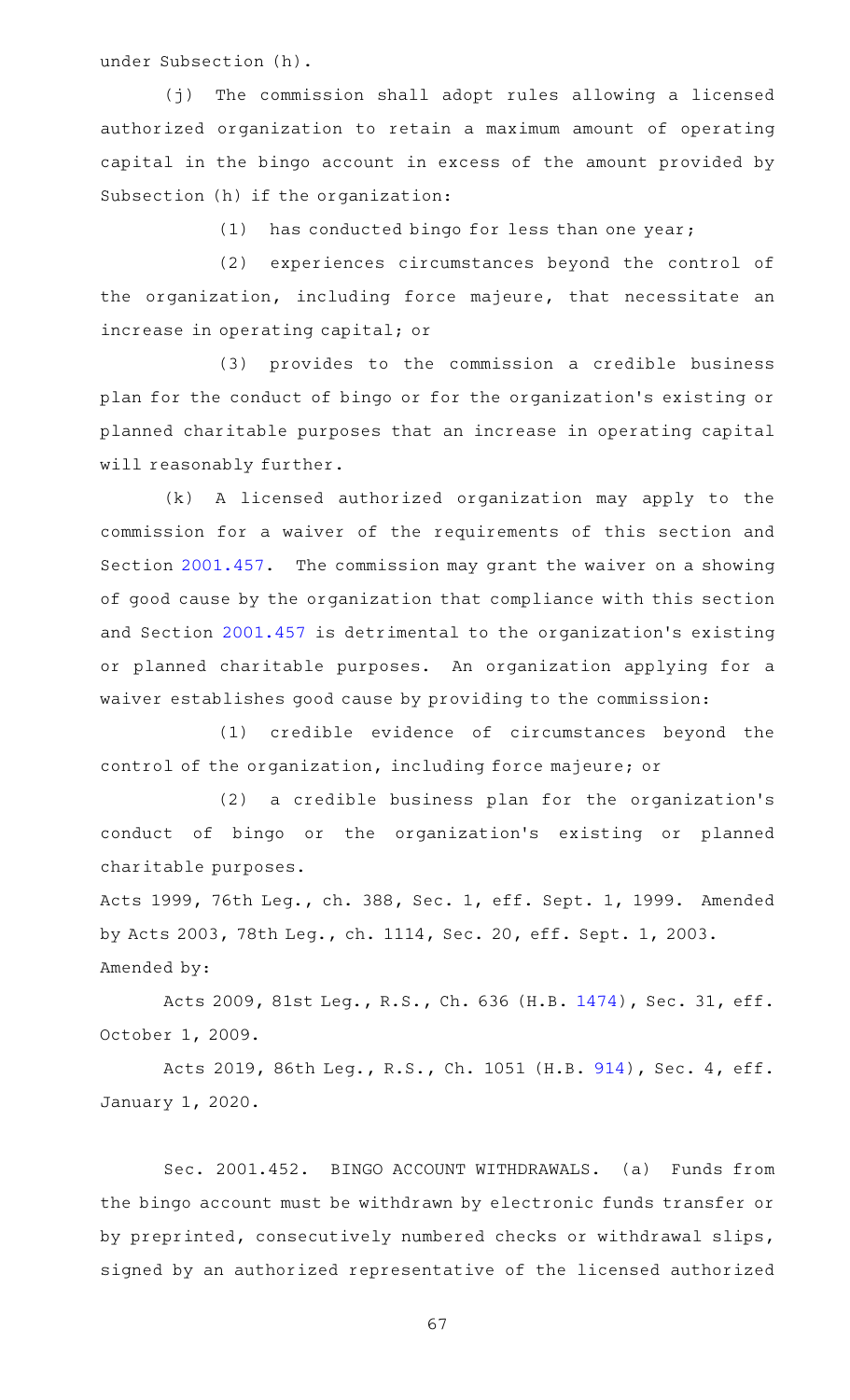organization and made payable to a person. A check or withdrawal slip may not be made payable to "cash," "bearer," or a fictitious payee. The nature of the payment made must also be noted on the face of the check or withdrawal slip. The purpose, amount, and payee for each electronic funds transfer must be recorded in accordance with rules adopted by the commission.

(b) The checks for the bingo account must be imprinted with the words "Bingo Account" and must contain the organization 's bingo license number on the face of each check.

(c)AAA licensed authorized organization shall account for all checks and withdrawal slips, including voided checks and withdrawal slips.

Acts 1999, 76th Leg., ch. 388, Sec. 1, eff. Sept. 1, 1999. Amended by:

Acts 2009, 81st Leg., R.S., Ch. 636 (H.B. [1474\)](http://www.legis.state.tx.us/tlodocs/81R/billtext/html/HB01474F.HTM), Sec. 32, eff. October 1, 2009.

Sec. 2001.453. AUTHORIZED USES OF BINGO ACCOUNT. A licensed authorized organization may withdraw funds from its bingo account only for:

(1) the payment of necessary or reasonable bona fide expenses, including compensation of personnel, as permitted under Section [2001.458](https://statutes.capitol.texas.gov/GetStatute.aspx?Code=OC&Value=2001.458) incurred and paid in connection with the conduct of bingo; or

(2) the disbursement of net proceeds derived from the conduct of bingo as provided by this subchapter. Acts 1999, 76th Leg., ch. 388, Sec. 1, eff. Sept. 1, 1999. Amended by:

Acts 2009, 81st Leg., R.S., Ch. 636 (H.B. [1474\)](http://www.legis.state.tx.us/tlodocs/81R/billtext/html/HB01474F.HTM), Sec. 33, eff. October 1, 2009.

Sec. 2001.454. USE OF NET PROCEEDS FOR CHARITABLE PURPOSES. (a) A licensed authorized organization shall devote to the charitable purposes of the organization its net proceeds of bingo and any rental of premises.

(b) Except as otherwise provided by law, the net proceeds derived from bingo and any rental of premises are dedicated to the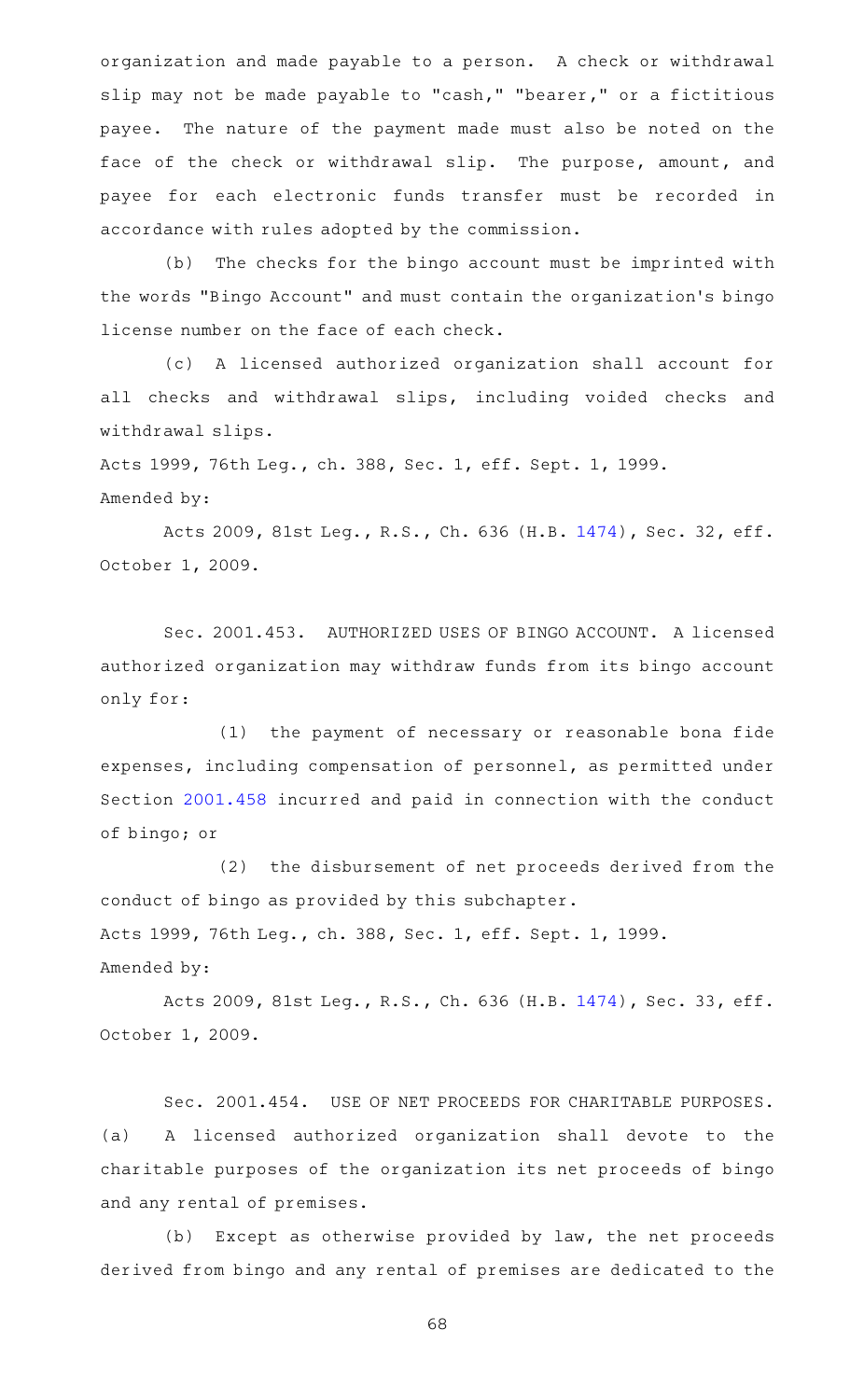charitable purposes of the organization only if directed to a cause, deed, or activity that is consistent with the federal tax exemption the organization obtained under 26 U.S.C. Section 501 and under which the organization qualifies as a nonprofit organization as defined by Section [2001.002.](https://statutes.capitol.texas.gov/GetStatute.aspx?Code=OC&Value=2001.002) If the organization is not required to obtain a federal tax exemption under 26 U.S.C. Section 501, the organization 's net proceeds are dedicated to the charitable purposes of the organization only if directed to a cause, deed, or activity that is consistent with the purposes and objectives for which the organization qualifies as an authorized organization under Section [2001.002](https://statutes.capitol.texas.gov/GetStatute.aspx?Code=OC&Value=2001.002).

Acts 1999, 76th Leg., ch. 388, Sec. 1, eff. Sept. 1, 1999. Amended by Acts 2003, 78th Leg., ch. 1114, Sec. 21, eff. Sept. 1, 2003.

Sec. 2001.455. USE OF PROCEEDS BY RECIPIENT. A person given bingo proceeds for a charitable purpose may not use the donation:

(1) to pay for services rendered or materials purchased in connection with the conduct of bingo by the donor organization; or

(2) for a purpose that would not constitute a charitable purpose if the activity were conducted by the donor organization.

Acts 1999, 76th Leg., ch. 388, Sec. 1, eff. Sept. 1, 1999.

Sec. 2001.456. USE OF PROCEEDS BY LICENSED AUTHORIZED ORGANIZATION. A licensed authorized organization may not use the net proceeds from bingo directly or indirectly to:

(1) support or oppose a candidate or slate of candidates for public office;

(2) support or oppose a measure submitted to a vote of the people; or

(3) influence or attempt to influence legislation. Acts 1999, 76th Leg., ch. 388, Sec. 1, eff. Sept. 1, 1999.

Sec. 2001.457. REQUIRED DISBURSEMENTS TO CHARITY. (a) Before the end of each quarter, a licensed authorized organization shall disburse all of the organization's net proceeds from the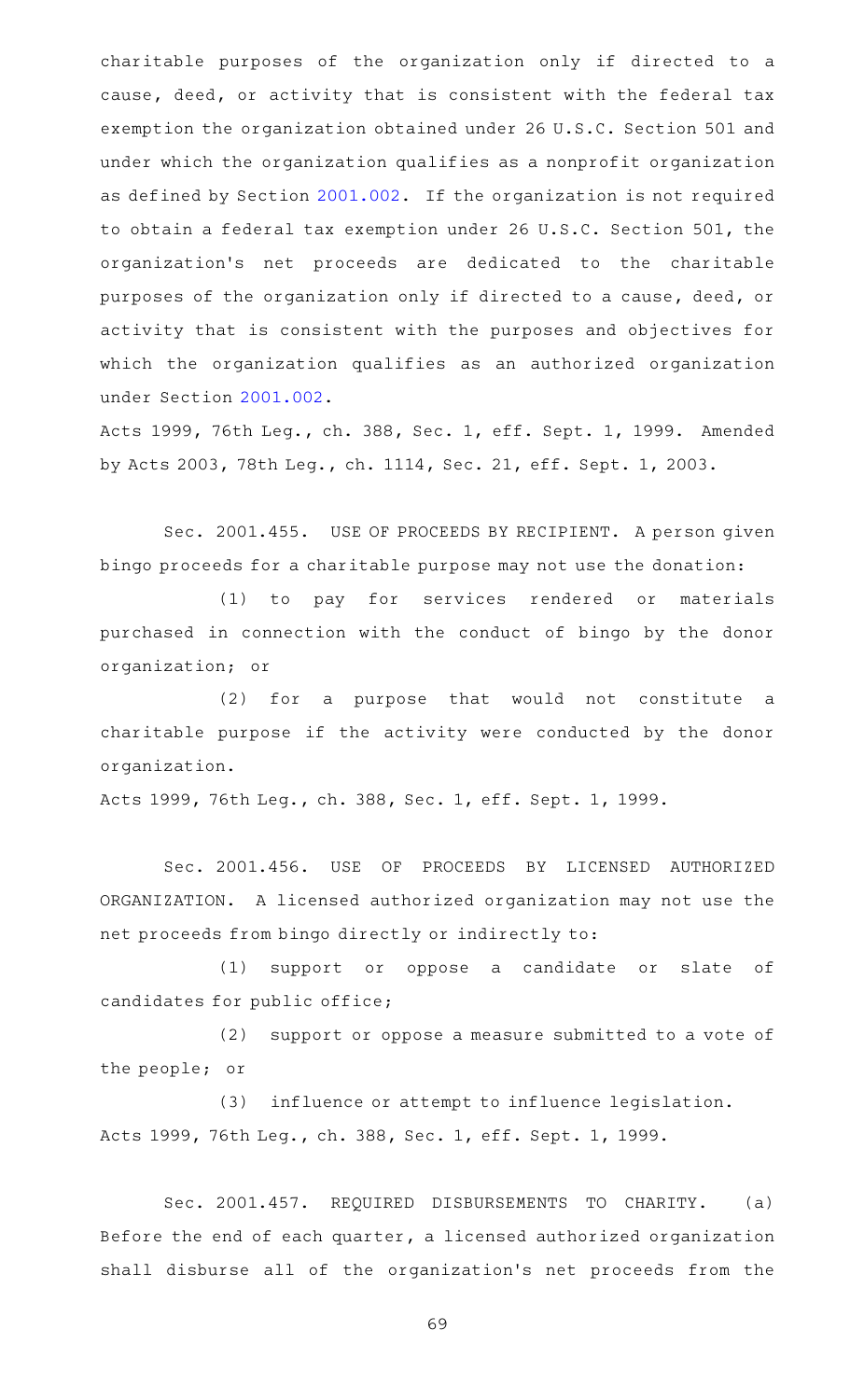preceding quarter, other than amounts retained under Section [2001.451](https://statutes.capitol.texas.gov/GetStatute.aspx?Code=OC&Value=2001.451), as provided by this subchapter.

(b) If a licensed authorized organization fails to meet the requirements of Subsection (a) for a quarter, the commission in applying appropriate sanctions shall consider whether, taking into account the amount required to be disbursed during that quarter and the three preceding quarters, the organization has disbursed a total amount sufficient to have met the disbursement requirement for that quarter and the three preceding quarters combined.

(c)AAA licensed authorized organization that has ceased to conduct bingo for any reason and that has unexpended bingo funds shall disburse those funds as provided by this subchapter before the end of the next calendar quarter after the calendar quarter in which the organization ceases to conduct bingo.

(d) Repealed by Acts 2009, 81st Leg., R.S., Ch. 636, Sec. 42(9), eff. October 1, 2009.

Acts 1999, 76th Leg., ch. 388, Sec. 1, eff. Sept. 1, 1999. Amended by:

Acts 2009, 81st Leg., R.S., Ch. 636 (H.B. [1474\)](http://www.legis.state.tx.us/tlodocs/81R/billtext/html/HB01474F.HTM), Sec. 34, eff. October 1, 2009.

Acts 2009, 81st Leg., R.S., Ch. 636 (H.B. [1474\)](http://www.legis.state.tx.us/tlodocs/81R/billtext/html/HB01474F.HTM), Sec. 42(9), eff. October 1, 2009.

Sec. 2001.458. ITEMS OF EXPENSE.

(a) An item of expense may not be incurred or paid in connection with the conduct of bingo except an expense that is reasonable or necessary to conduct bingo, including an expense for:

(1) advertising, including the cost of printing bingo gift certificates;

- $(2)$  security;
- $(3)$  repairs to premises and equipment;
- $(4)$  bingo supplies and equipment;
- (5) prizes;
- (6) stated rental or mortgage and insurance expenses;

(7) bookkeeping, legal, or accounting services related to bingo;

(8) bingo chairpersons, operators, managers,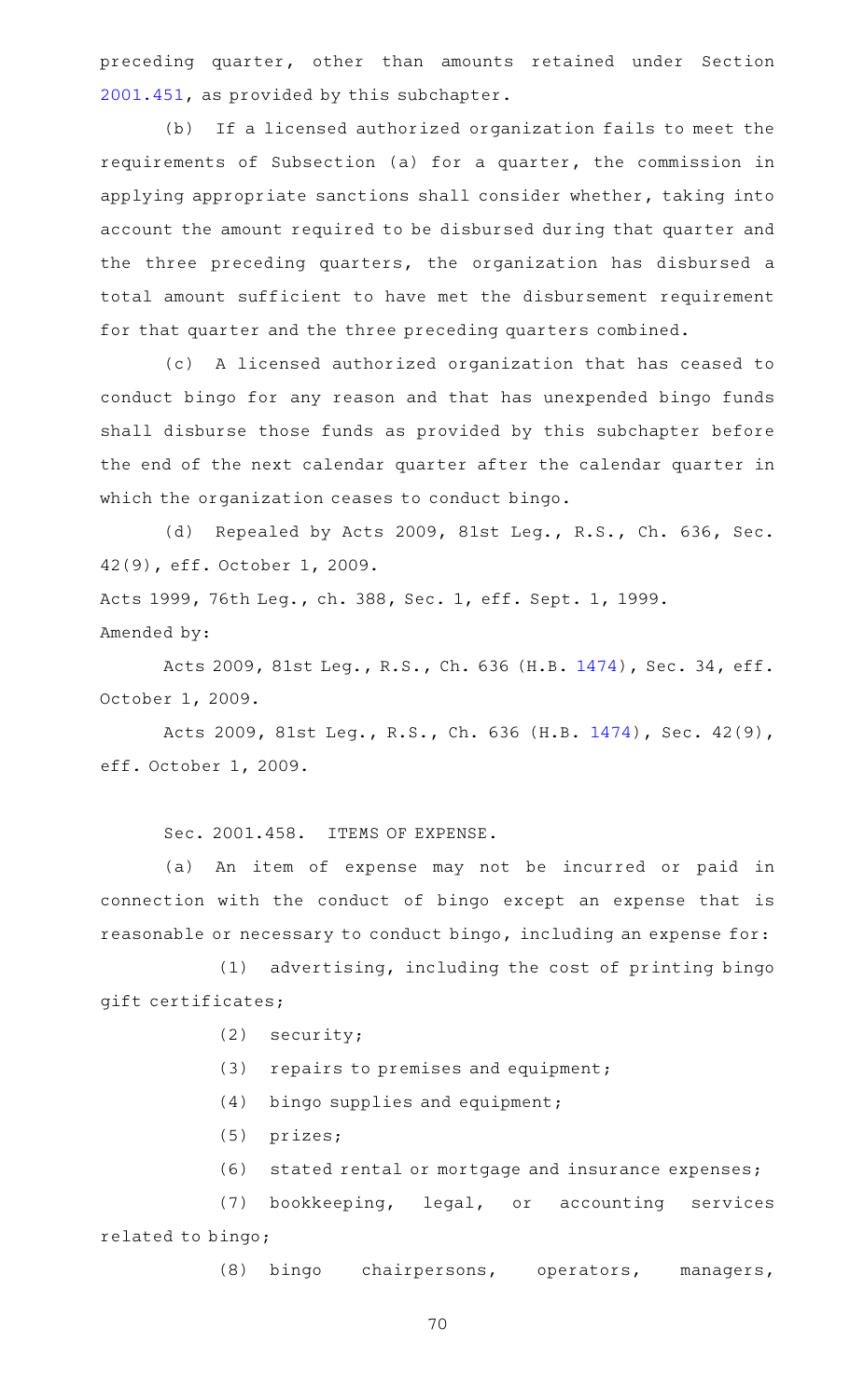salespersons, callers, cashiers, ushers, janitorial services, and utility supplies and services;

(9) health insurance or health insurance benefits for bingo chairpersons, operators, managers, salespersons, callers, cashiers, and ushers, as provided by Subsection (b);

(10) attending a bingo seminar or convention required under Section [2001.107](https://statutes.capitol.texas.gov/GetStatute.aspx?Code=OC&Value=2001.107); and

(11) debit card transaction fees and electronic funds transfer fees.

(b) The value of health insurance or health insurance benefits provided by a licensed authorized organization to an employee may not exceed 50 percent of the total premium owed. If an employee is employed by more than one licensed authorized organization, the combined value of health insurance or health insurance benefits provided to the employee by the employing organizations may not exceed 50 percent of the total premium owed. Acts 1999, 76th Leg., ch. 388, Sec. 1, eff. Sept. 1, 1999. Amended by Acts 2003, 78th Leg., ch. 1114, Sec. 22, eff. Sept. 1, 2003. Amended by:

Acts 2009, 81st Leg., R.S., Ch. 636 (H.B. [1474\)](http://www.legis.state.tx.us/tlodocs/81R/billtext/html/HB01474F.HTM), Sec. 35, eff. October 1, 2009.

Acts 2011, 82nd Leg., R.S., Ch. 916 (S.B. [1342](http://www.legis.state.tx.us/tlodocs/82R/billtext/html/SB01342F.HTM)), Sec. 1, eff. September 1, 2011.

Acts 2017, 85th Leg., R.S., Ch. 860 (H.B. [2578](http://www.legis.state.tx.us/tlodocs/85R/billtext/html/HB02578F.HTM)), Sec. 6, eff. September 1, 2017.

Sec. 2001.459. EXPENSES PAID FROM BINGO ACCOUNT. (a) The following items of expense incurred or paid in connection with the conduct of bingo must be paid from an organization 's bingo account:

 $(1)$  advertising, including the cost of printing bingo gift certificates;

 $(2)$  security during a bingo occasion;

(3) the purchase or repair of bingo supplies and equipment;

- $(4)$  prizes, other than authorized cash prizes;
- (5) stated rental expenses;

(6) bookkeeping, legal, or accounting services;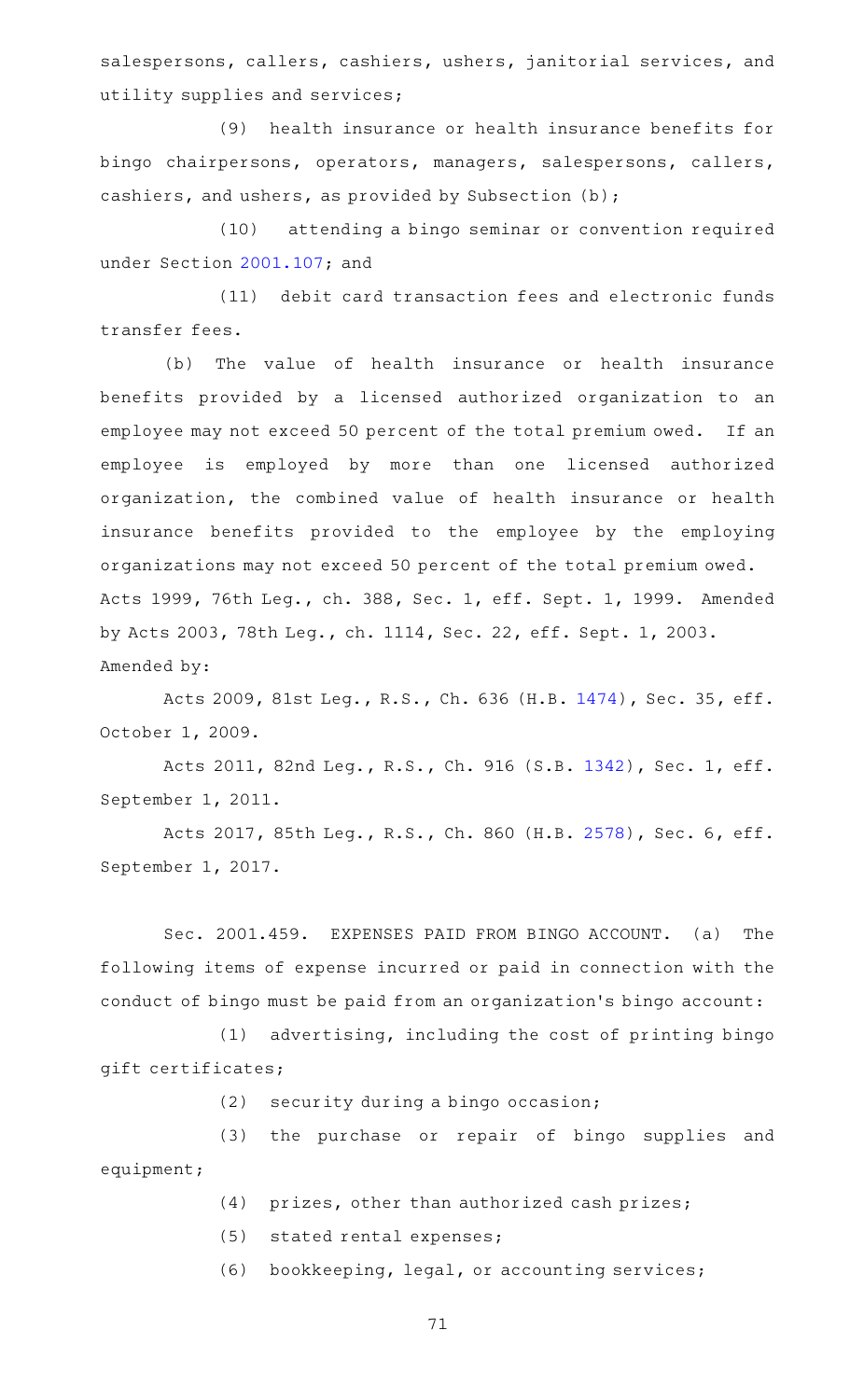- (7) fees for callers, cashiers, and ushers; and
- (8) janitorial services.

(b) Payment for a service under Subsection (a)(10) may be paid from an organization 's gross receipts. Acts 1999, 76th Leg., ch. 388, Sec. 1, eff. Sept. 1, 1999. Amended by Acts 2003, 78th Leg., ch. 1114, Sec. 23, eff. Sept. 1, 2003. Amended by:

Acts 2009, 81st Leg., R.S., Ch. 636 (H.B. [1474\)](http://www.legis.state.tx.us/tlodocs/81R/billtext/html/HB01474F.HTM), Sec. 36, eff. October 1, 2009.

Acts 2017, 85th Leg., R.S., Ch. 860 (H.B. [2578](http://www.legis.state.tx.us/tlodocs/85R/billtext/html/HB02578F.HTM)), Sec. 7, eff. September 1, 2017.

# SUBCHAPTER K. PRIZE FEES

Sec. 2001.502. PRIZE FEE. (a) A licensed authorized organization or unit as defined by Section [2001.431](https://statutes.capitol.texas.gov/GetStatute.aspx?Code=OC&Value=2001.431) shall:

(1) collect from a person who wins a cash bingo prize of more than \$5 a fee in the amount of five percent of the amount of the prize; and

 $(2)$  except as otherwise provided by this section, remit to the commission the amount of the fee collected under Subdivision (1).

(b) Notwithstanding Subsection  $(a)(2)$ , each quarter, a licensed authorized organization or unit that collects a prize fee under Subsection (a) for a bingo game conducted in a county or municipality that was entitled to receive a portion of a bingo prize fee as of January 1, 2019, shall remit 50 percent of the amount collected as the prize fee to the commission and:

(1) if the county or municipality in which the bingo game is conducted voted before November 1, 2019, to impose the prize fee, remit 50 percent of the amount collected as the prize fee to:

(A) the county that voted to impose the fee by that date, provided the location at which the bingo game is conducted is not within the boundaries of a municipality that voted to impose the prize fee by that date;

(B) the municipality that voted to impose the fee by that date, provided the county in which the bingo game is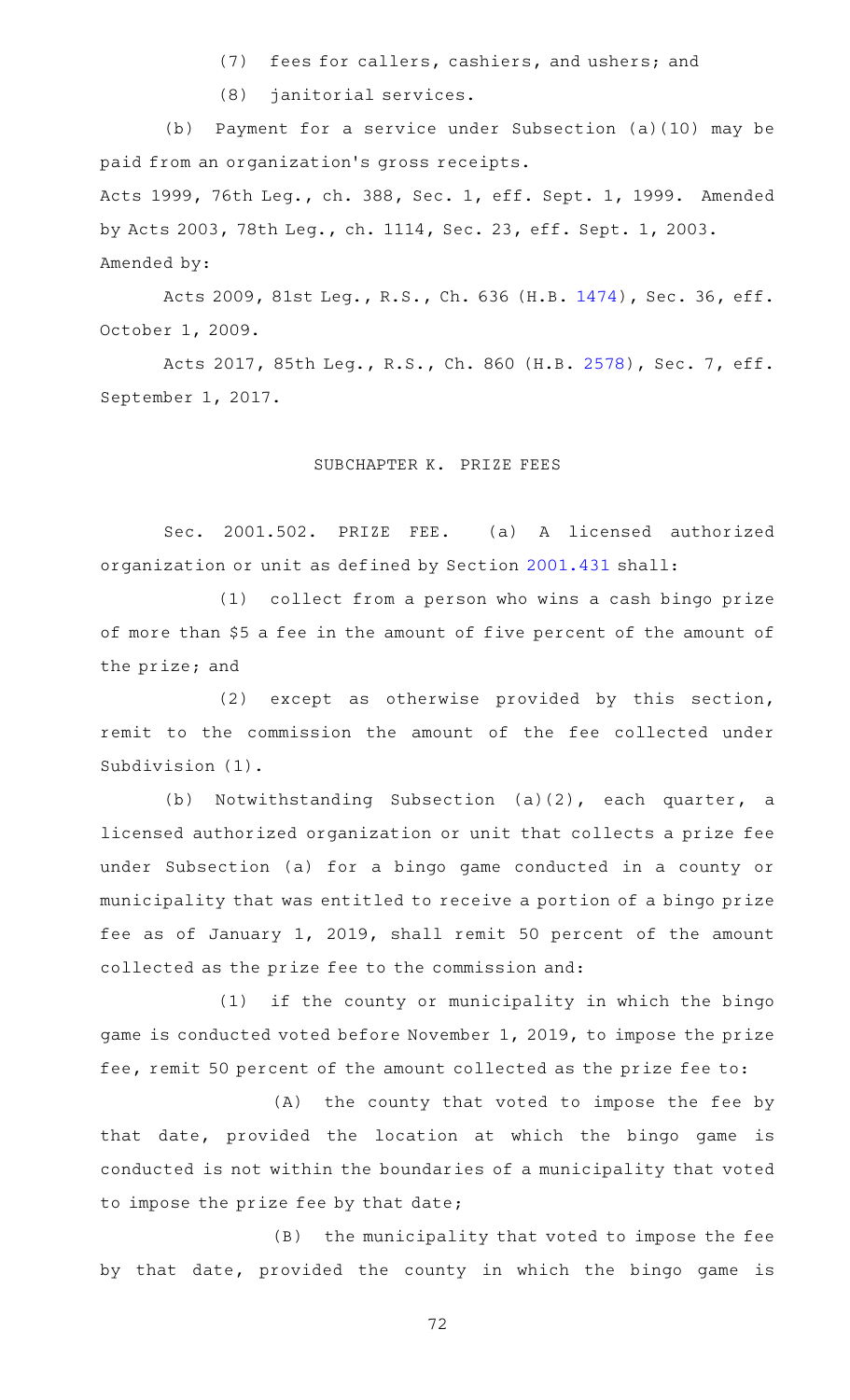conducted did not vote to impose the fee by that date; or

 $(C)$  in equal shares, the county and the municipality, provided each voted to impose the fee before that date; or

(2) if neither the county or municipality in which the bingo game is conducted voted before November 1, 2019, to impose the prize fee, deposit the remainder of the amount collected as the prize fee in the general charitable fund of the organization or on a pro rata basis to the general funds of the organizations comprising the unit, as applicable, to be used for the charitable purposes of the organization or organizations.

(c) The governing body of a county or municipality that voted to impose a prize fee under Subsection (b)(1) may at any time vote to discontinue the imposition of the fee. If a county or municipality votes on or after November 1, 2019, to discontinue the fee, the fees to which the county or municipality, as applicable, was entitled before the vote shall be collected by the licensed authorized organization or unit as defined by Section [2001.431](https://statutes.capitol.texas.gov/GetStatute.aspx?Code=OC&Value=2001.431) and deposited as provided by Subsection (b)(2).

(d) A fee collected under Subsection (a) does not apply to:

 $(1)$  a merchandise prize awarded as a prize for winning a bingo game, including a bingo card, a pull-tab bingo ticket, a bingo dauber, or other bingo merchandise; or

 $(2)$  the use of a card-minding device awarded as a prize for winning a bingo game.

Acts 1999, 76th Leg., ch. 388, Sec. 1, eff. Sept. 1, 1999. Amended by:

Acts 2009, 81st Leg., R.S., Ch. 636 (H.B. [1474\)](http://www.legis.state.tx.us/tlodocs/81R/billtext/html/HB01474F.HTM), Sec. 37, eff. October 1, 2009.

Acts 2017, 85th Leg., R.S., Ch. 860 (H.B. [2578](http://www.legis.state.tx.us/tlodocs/85R/billtext/html/HB02578F.HTM)), Sec. 8, eff. September 1, 2017.

Acts 2019, 86th Leg., R.S., Ch. 1051 (H.B. [914](http://www.legis.state.tx.us/tlodocs/86R/billtext/html/HB00914F.HTM)), Sec. 5, eff. September 1, 2019.

Sec. 2001.504. PAYMENT AND REPORTING OF FEE. (a) A fee on prizes authorized or imposed under this subchapter is due and is payable by the license holder or a person conducting bingo without a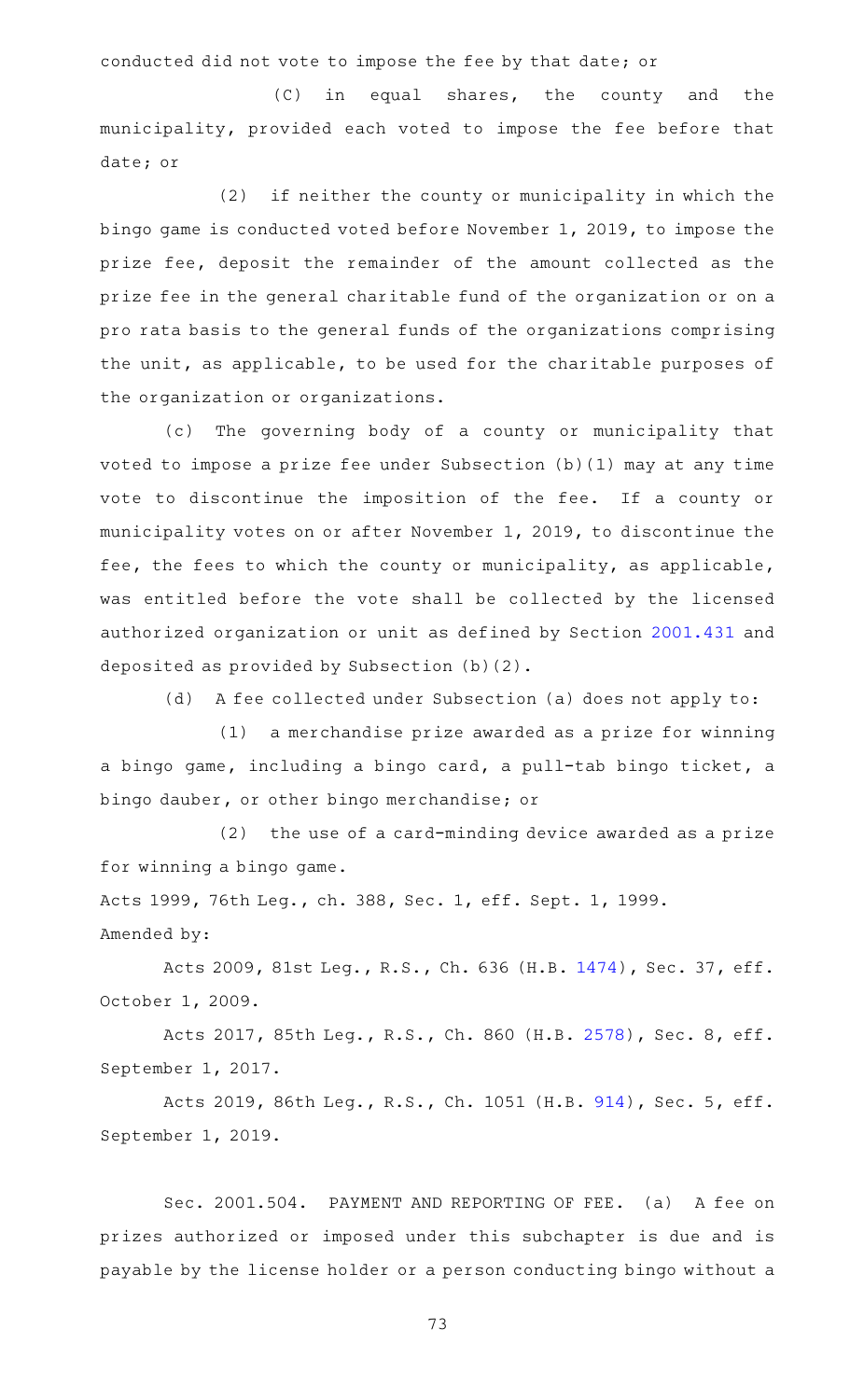license to the commission and county or municipality, as applicable, quarterly on or before the 25th day of the month succeeding each calendar quarter.

(b) The report of the fee on prizes must be filed under oath on forms prescribed by the commission.

(c) The commission shall adopt rules for the payment of the fee on prizes.

(d) A license holder required to file a report of the fee on prizes shall deliver the quarterly report with the net amount of the fee due to the commission.

Acts 1999, 76th Leg., ch. 388, Sec. 1, eff. Sept. 1, 1999. Amended by Acts 2003, 78th Leg., ch. 1114, Sec. 24, eff. Sept. 1, 2003. Amended by:

Acts 2015, 84th Leg., R.S., Ch. 1255 (H.B. [1905](http://www.legis.state.tx.us/tlodocs/84R/billtext/html/HB01905F.HTM)), Sec. 9, eff. September 1, 2015.

Acts 2019, 86th Leg., R.S., Ch. 1051 (H.B. [914](http://www.legis.state.tx.us/tlodocs/86R/billtext/html/HB00914F.HTM)), Sec. 6, eff. January 1, 2020.

Sec. 2001.505. REPORT OF EXPENSES. (a) A licensed authorized organization conducting bingo shall submit quarterly to the commission a report under oath stating:

(1) the amount of the gross receipts derived from bingo;

 $(2)$  each item of expense incurred or paid;

 $(3)$  each item of expenditure made or to be made, the name and address of each person to whom each item has been paid or is to be paid, and a detailed description of the merchandise purchased or the services rendered;

(4) the net proceeds derived from bingo;

(5) the use to which the proceeds have been or are to be applied; and

(6) a list of prizes offered and given, with their respective values.

(b) A license holder shall maintain records to substantiate the contents of each report.

(c) Repealed by Acts 2009, 81st Leg., R.S., Ch. 636, Sec. 42(10), eff. October 1, 2009.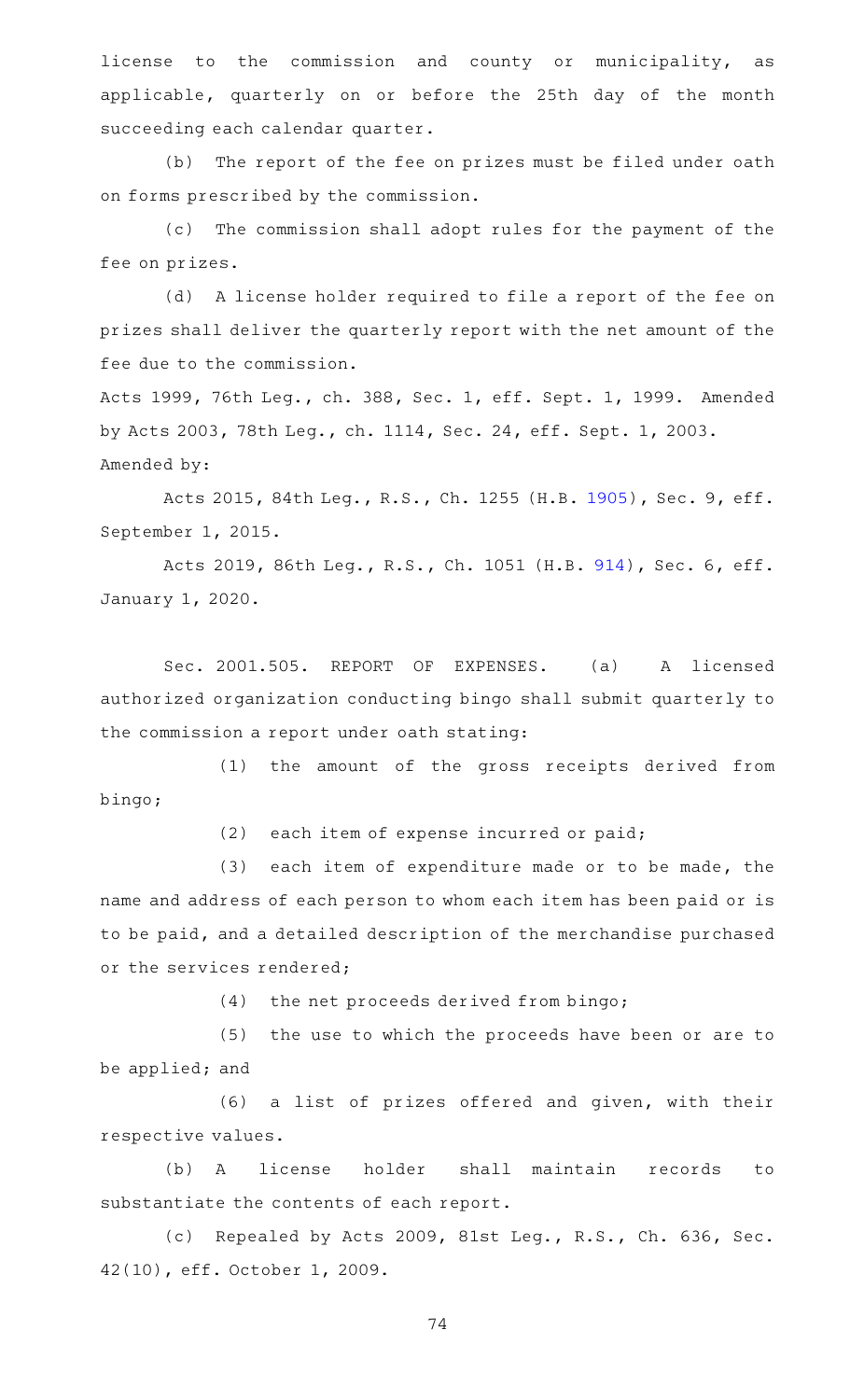Acts 1999, 76th Leg., ch. 388, Sec. 1, eff. Sept. 1, 1999. Amended by:

Acts 2009, 81st Leg., R.S., Ch. 636 (H.B. [1474\)](http://www.legis.state.tx.us/tlodocs/81R/billtext/html/HB01474F.HTM), Sec. 38, eff. October 1, 2009.

Acts 2009, 81st Leg., R.S., Ch. 636 (H.B. [1474\)](http://www.legis.state.tx.us/tlodocs/81R/billtext/html/HB01474F.HTM), Sec. 42(10), eff. October 1, 2009.

Sec. 2001.506. RECORD OF PRIZE WINNER. The commission by rule may require a licensed authorized organization to maintain records relating to each person to whom a prize is awarded at a bingo occasion.

Acts 1999, 76th Leg., ch. 388, Sec. 1, eff. Sept. 1, 1999.

Sec. 2001.507. COLLECTION AND DEPOSIT OF PRIZE FEE. (a) The commission shall deposit the revenue collected from the fee on prizes imposed by Section [2001.502](https://statutes.capitol.texas.gov/GetStatute.aspx?Code=OC&Value=2001.502) to the credit of the general revenue fund.

 $(a-1)$  The revenue collected by the commission from the fee on prizes imposed by Section [2001.502](https://statutes.capitol.texas.gov/GetStatute.aspx?Code=OC&Value=2001.502) is considered miscellaneous revenue for purposes of appropriations made to the commission under the General Appropriations Act for the administration of this chapter.

(b) Repealed by Acts 2019, 86th Leg., R.S., Ch. 1051 (H.B. [914\)](http://www.legis.state.tx.us/tlodocs/86R/billtext/html/HB00914F.HTM), Sec. 10(6), eff. January 1, 2020.

(c) Repealed by Acts 2019, 86th Leg., R.S., Ch. 1051 (H.B. [914\)](http://www.legis.state.tx.us/tlodocs/86R/billtext/html/HB00914F.HTM), Sec. 10(6), eff. January 1, 2020.

(d) Repealed by Acts 2019, 86th Leg., R.S., Ch. 1051 (H.B. [914\)](http://www.legis.state.tx.us/tlodocs/86R/billtext/html/HB00914F.HTM), Sec. 10(6), eff. January 1, 2020.

(e) Repealed by Acts 2019, 86th Leg., R.S., Ch. 1051 (H.B. [914\)](http://www.legis.state.tx.us/tlodocs/86R/billtext/html/HB00914F.HTM), Sec. 10(6), eff. January 1, 2020.

(f) Repealed by Acts 2019, 86th Leg., R.S., Ch. 1051 (H.B. [914\)](http://www.legis.state.tx.us/tlodocs/86R/billtext/html/HB00914F.HTM), Sec. 10(6), eff. January 1, 2020.

(g) Repealed by Acts 2019, 86th Leg., R.S., Ch. 1051 (H.B. [914\)](http://www.legis.state.tx.us/tlodocs/86R/billtext/html/HB00914F.HTM), Sec. 10(6), eff. January 1, 2020.

(h) Repealed by Acts 2019, 86th Leg., R.S., Ch. 1051 (H.B. [914\)](http://www.legis.state.tx.us/tlodocs/86R/billtext/html/HB00914F.HTM), Sec. 10(6), eff. January 1, 2020.

(i) Repealed by Acts 2019, 86th Leg., R.S., Ch. 1051 (H.B.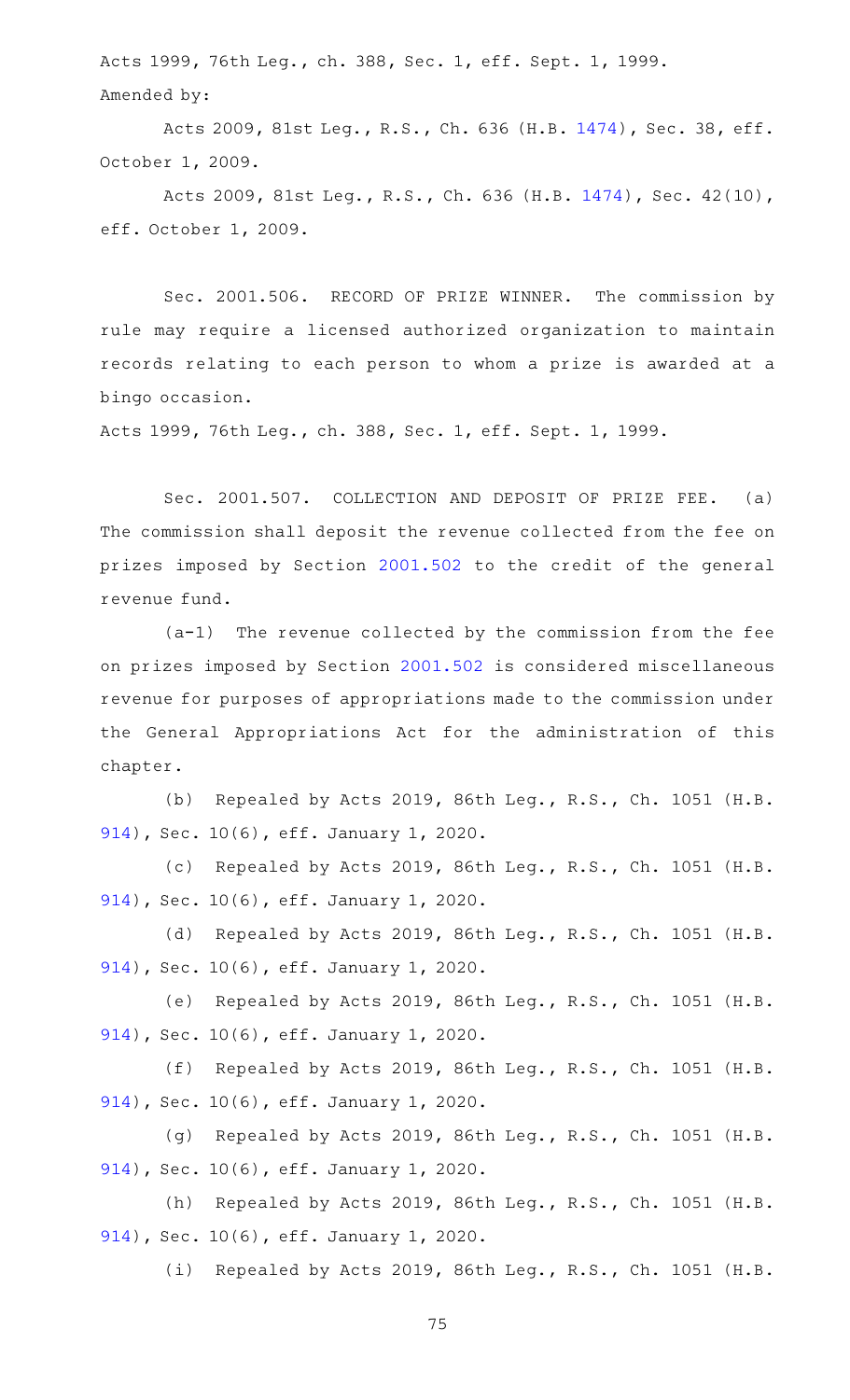[914\)](http://www.legis.state.tx.us/tlodocs/86R/billtext/html/HB00914F.HTM), Sec. 10(6), eff. January 1, 2020.

Amended by:

Acts 2019, 86th Leg., R.S., Ch. 1051 (H.B. [914](http://www.legis.state.tx.us/tlodocs/86R/billtext/html/HB00914F.HTM)), Sec. 7, eff. January 1, 2020.

Acts 2019, 86th Leg., R.S., Ch. 1051 (H.B. [914](http://www.legis.state.tx.us/tlodocs/86R/billtext/html/HB00914F.HTM)), Sec. 8, eff. September 1, 2019.

Acts 2019, 86th Leg., R.S., Ch. 1051 (H.B. [914\)](http://www.legis.state.tx.us/tlodocs/86R/billtext/html/HB00914F.HTM), Sec. 10(6), eff. January 1, 2020.

Sec. 2001.508. PENALTIES FOR FAILURE TO PAY OR REPORT. (a) If a person fails to file a report of the fee on prizes as required by this chapter or fails to pay to the commission the fee on prizes imposed under this chapter when the report or payment is due, the person forfeits five percent of the amount due as a penalty, and after the first 30 days, the person forfeits an additional five percent.

(b) A delinquent payment of the fee on prizes accrues interest at the rate provided by Section [111.060,](https://statutes.capitol.texas.gov/GetStatute.aspx?Code=TX&Value=111.060) Tax Code, beginning on the 60th day after the due date.

Acts 1999, 76th Leg., ch. 388, Sec. 1, eff. Sept. 1, 1999.

Amended by:

Acts 2015, 84th Leg., R.S., Ch. 1255 (H.B. [1905](http://www.legis.state.tx.us/tlodocs/84R/billtext/html/HB01905F.HTM)), Sec. 10, eff. September 1, 2015.

Sec. 2001.509. RECOMPUTATION OF PRIZE FEE. If the commission is not satisfied with a report of the fee on prizes or the amount of the fee on prizes required to be remitted under this chapter to the state by a person, the commission may compute and determine the amount required to be paid on the basis of:

(1) the facts contained in the report of the fee on prizes or report of receipts and expenses; or

(2) any information possessed by the commission or that may come into the possession of the commission, without regard to the period covered by the information.

Acts 1999, 76th Leg., ch. 388, Sec. 1, eff. Sept. 1, 1999. Amended by:

Acts 2015, 84th Leg., R.S., Ch. 1255 (H.B. [1905](http://www.legis.state.tx.us/tlodocs/84R/billtext/html/HB01905F.HTM)), Sec. 11,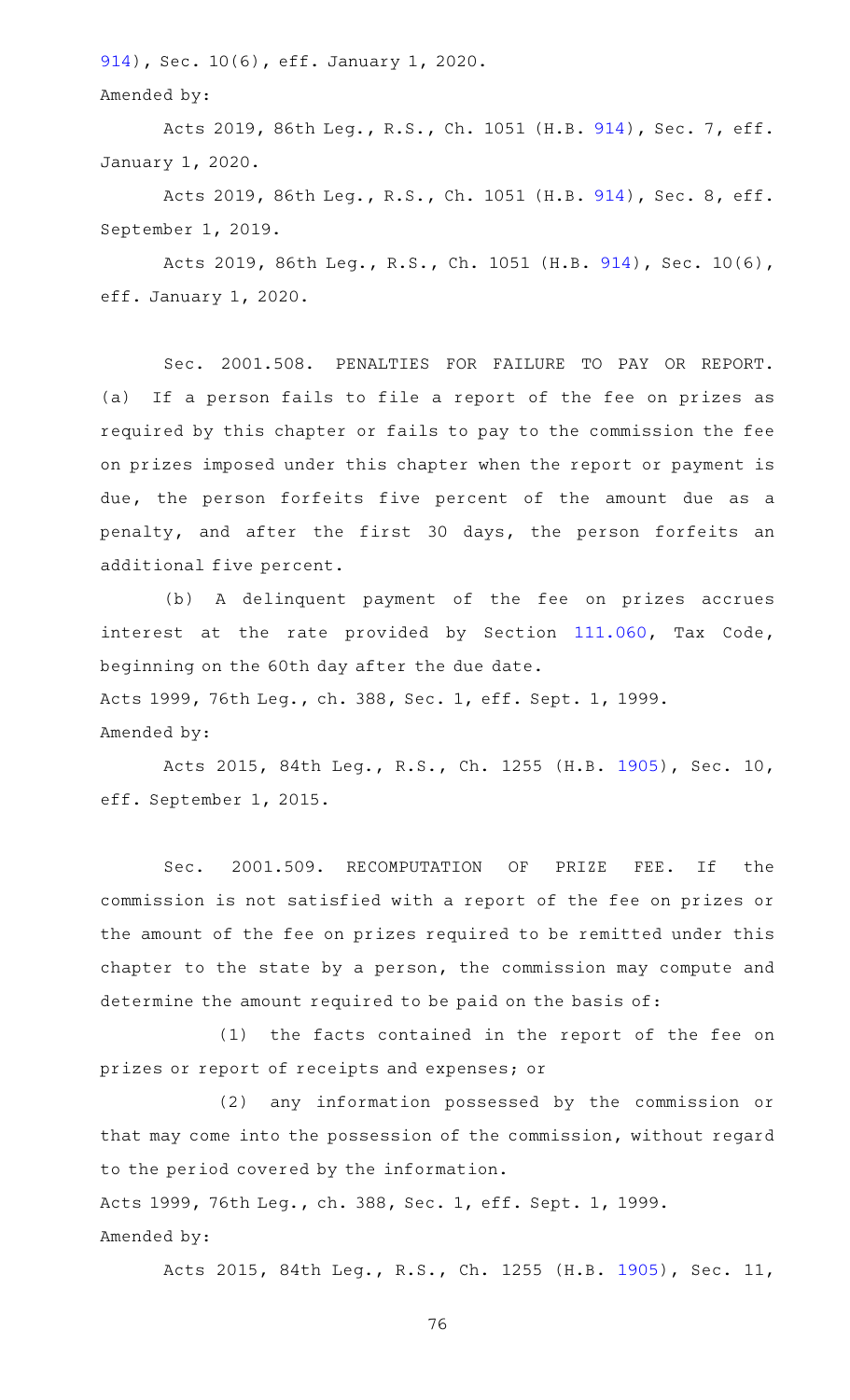eff. September 1, 2015.

Amended by:

Sec. 2001.510. DETERMINATION IF NO REPORT MADE. (a) If a license holder fails to make a required report of the fee on prizes, or if a person conducts bingo without a license, the commission shall make an estimate of the prizes awarded at a bingo occasion. The commission shall make the estimate for the period in respect to which the license holder or other person failed to make a report.

(b) The estimate shall be based on any information covering any period possessed by the commission or that may come into the possession of the commission.

(c) On the basis of the commission's estimate, the commission shall compute and determine the amount of the fee on prizes required to be paid to the state and shall add to that amount a penalty of 10 percent of the amount.

(d) One or more determinations may be made under this section for one or more periods. Acts 1999, 76th Leg., ch. 388, Sec. 1, eff. Sept. 1, 1999.

Acts 2015, 84th Leg., R.S., Ch. 1255 (H.B. [1905](http://www.legis.state.tx.us/tlodocs/84R/billtext/html/HB01905F.HTM)), Sec. 12, eff. September 1, 2015.

Acts 2015, 84th Leg., R.S., Ch. 1255 (H.B. [1905](http://www.legis.state.tx.us/tlodocs/84R/billtext/html/HB01905F.HTM)), Sec. 13, eff. September 1, 2015.

Sec. 2001.511. JEOPARDY DETERMINATION. (a) If the commission believes that the collection of the fee on prizes, an amount of the fee on prizes required to be remitted to the state, or the amount of a determination will be jeopardized by delay, the commission shall make a determination of the fee on prizes or amount of the fee required to be collected, noting the finding of jeopardy on the determination. The determined amount is due and payable immediately.

(b) If a license holder against whom the determination is made does not pay the amount specified by a determination on or before the 20th day after the date of service of the determination on the license holder, the amount becomes final at the end of the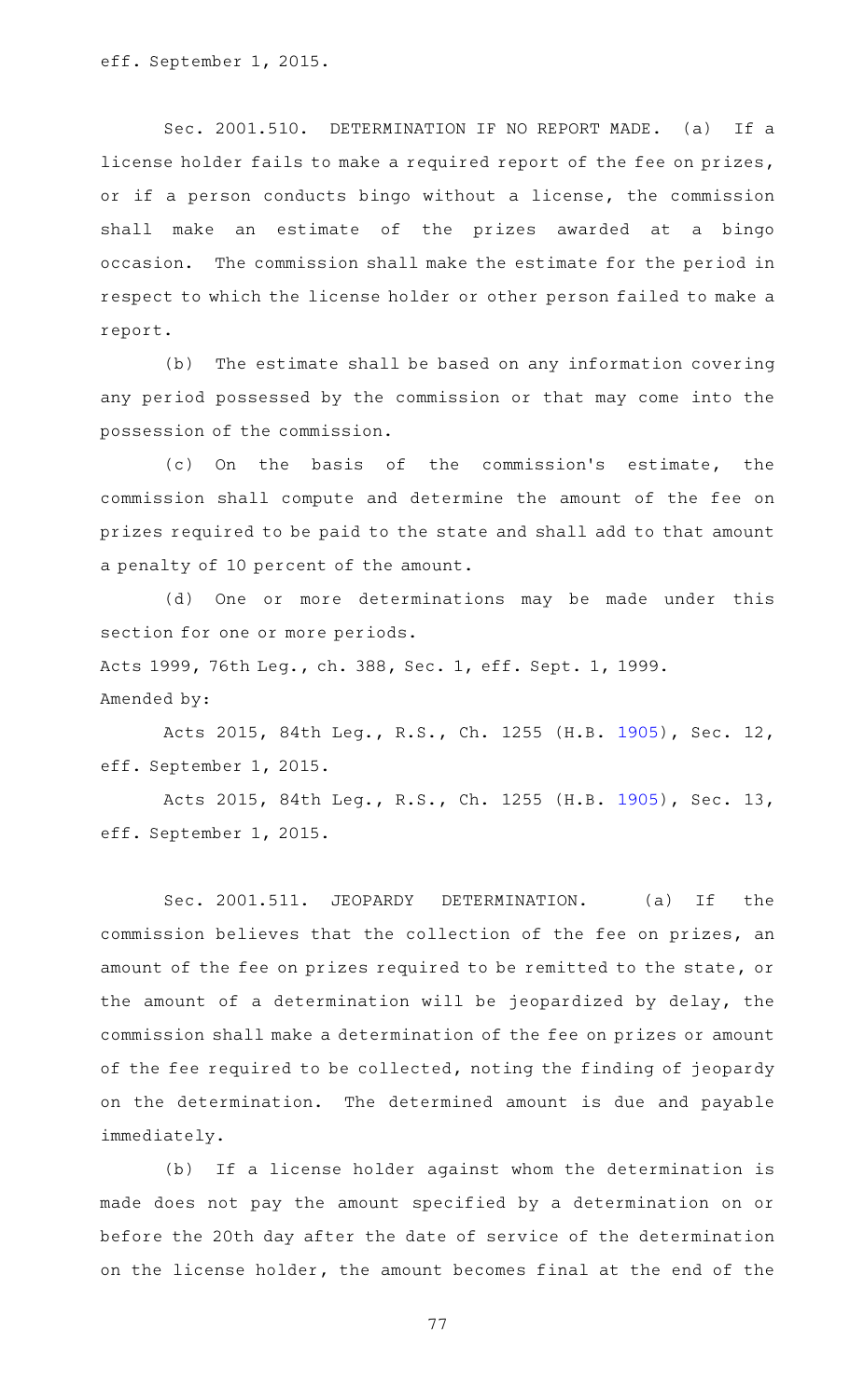20th day unless the license holder files a petition for redetermination on or before the 20th day after service of notice of the determination.

(c)AAA delinquency penalty of 10 percent of the fee on prizes or amount of the fee on prizes and interest at the rate of 10 percent a year attaches to the amount of the fee on prizes or the amount of the fee on prizes required to be collected.

Acts 1999, 76th Leg., ch. 388, Sec. 1, eff. Sept. 1, 1999. Amended by:

Acts 2015, 84th Leg., R.S., Ch. 1255 (H.B. [1905](http://www.legis.state.tx.us/tlodocs/84R/billtext/html/HB01905F.HTM)), Sec. 14, eff. September 1, 2015.

Sec. 2001.512. APPLICATION OF TAX LAWS. (a) Subtitle B, Title 2, Tax Code, applies to the administration, collection, and enforcement of the fee on prizes imposed under Section [2001.502](https://statutes.capitol.texas.gov/GetStatute.aspx?Code=OC&Value=2001.502) except as modified by this chapter.

(b) In applying the provisions of Subtitle B, Title 2, Tax Code, to the fee on prizes imposed under Section [2001.502](https://statutes.capitol.texas.gov/GetStatute.aspx?Code=OC&Value=2001.502) only, the fee on prizes is treated as if it were a tax and the powers and duties assigned to the comptroller under that subtitle are assigned to the commission.

Acts 1999, 76th Leg., ch. 388, Sec. 1, eff. Sept. 1, 1999. Amended by:

Acts 2015, 84th Leg., R.S., Ch. 1255 (H.B. [1905](http://www.legis.state.tx.us/tlodocs/84R/billtext/html/HB01905F.HTM)), Sec. 15, eff. September 1, 2015.

Sec. 2001.513. DELINQUENCY: SEIZURE AND SALE. (a) At any time within three years after a person is delinquent in the payment of an amount of the fee on prizes, the commission may collect the amount under this section.

(b) The commission shall seize real or personal property of the license holder not exempt from execution under the laws of this state and sell the property, or a sufficient part of the property, at public auction to pay the amount due and interest or penalties caused by the seizure and sale.

(c) The commission shall give the delinquent person written notice of the sale, including the time and place of the sale, at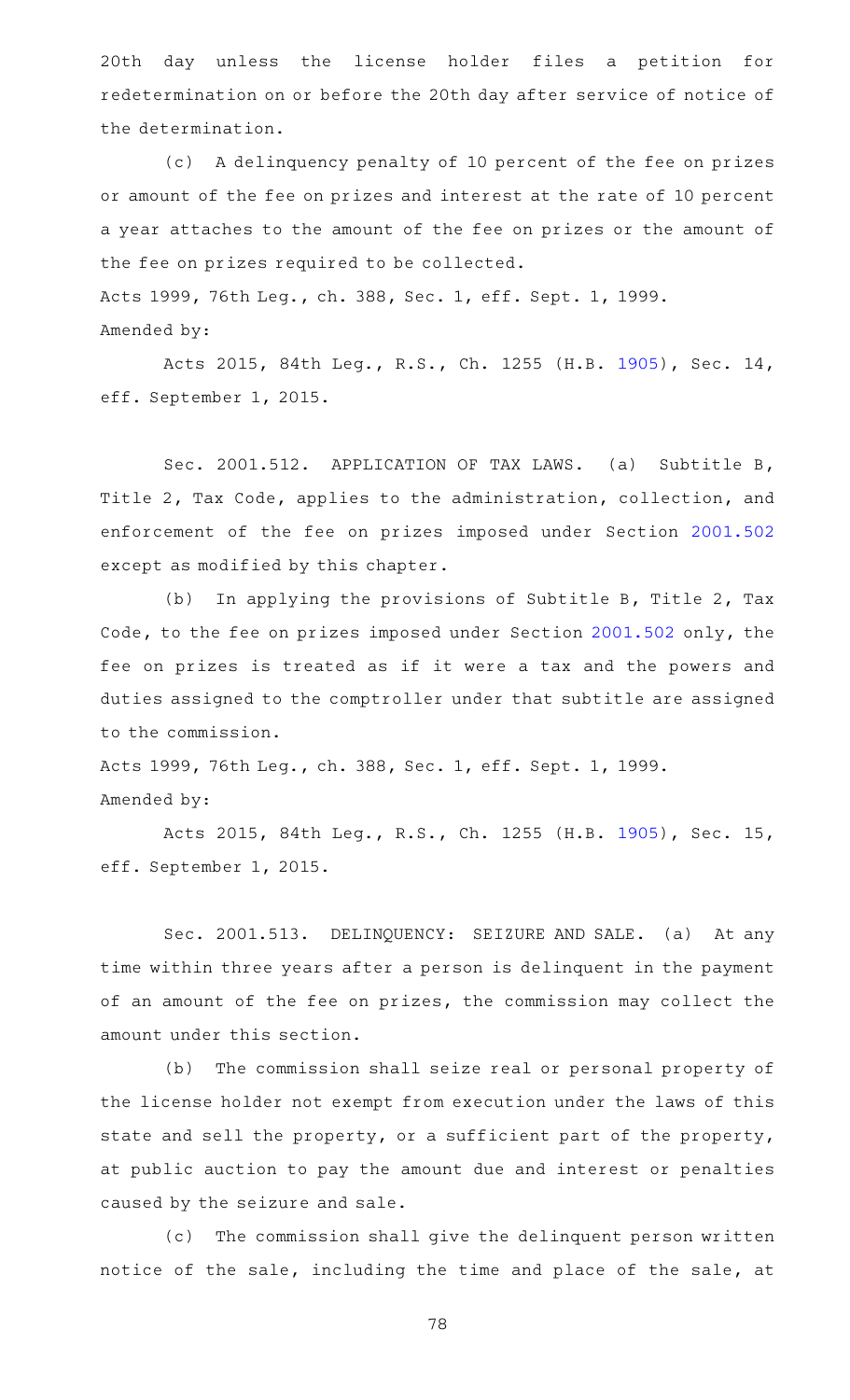least 20 days before the date set for the sale. The commission shall mail the notice, postage prepaid, in an envelope addressed to the person at the person 's last known address or place of business.

(d) The commission shall publish the notice for at least 10 days before the date set for the sale in a newspaper of general circulation published in the county in which the property seized is to be sold. If there is no newspaper of general circulation in the county, the commission shall post the notice in three public places in the county at least 20 days before the date set for the sale.

 $(e)$  The notice must contain:

 $(1)$  a description of the property to be sold;

(2) a statement of the amount due, including interest, penalties, and costs;

(3) the name of the delinquent person; and

 $(4)$  a statement that unless the amount due, interest, penalties, and costs are paid on or before the time fixed in the notice for the sale, the property, or so much of it as may be necessary, will be sold in accordance with law and the notice.

 $(f)$  At the sale, the commission shall sell the property in accordance with law and the notice and shall deliver to the purchaser a bill of sale for personal property and a deed for real property sold. The bill of sale or deed vests the interest or title of the delinquent person for the amount in the purchaser. The unsold portion of property seized may be left at the place of sale at the risk of the delinquent person for the amount.

(g) Except as provided by Subsection (h), if the money received at the sale exceeds the total amounts, including interest, penalties, and costs due to the state, the commission shall return the excess money to the person liable for the amounts and shall obtain the person's receipt. If the receipt of the delinquent person for the amount is not available, the commission shall deposit the excess money with the comptroller, as trustee for the person, subject to the order of the person, or the person's heirs, successors, or assigns.

(h) If a person having an interest in or lien on the property files with the commission before the sale notice of the person 's interest or lien, the commission shall withhold any excess money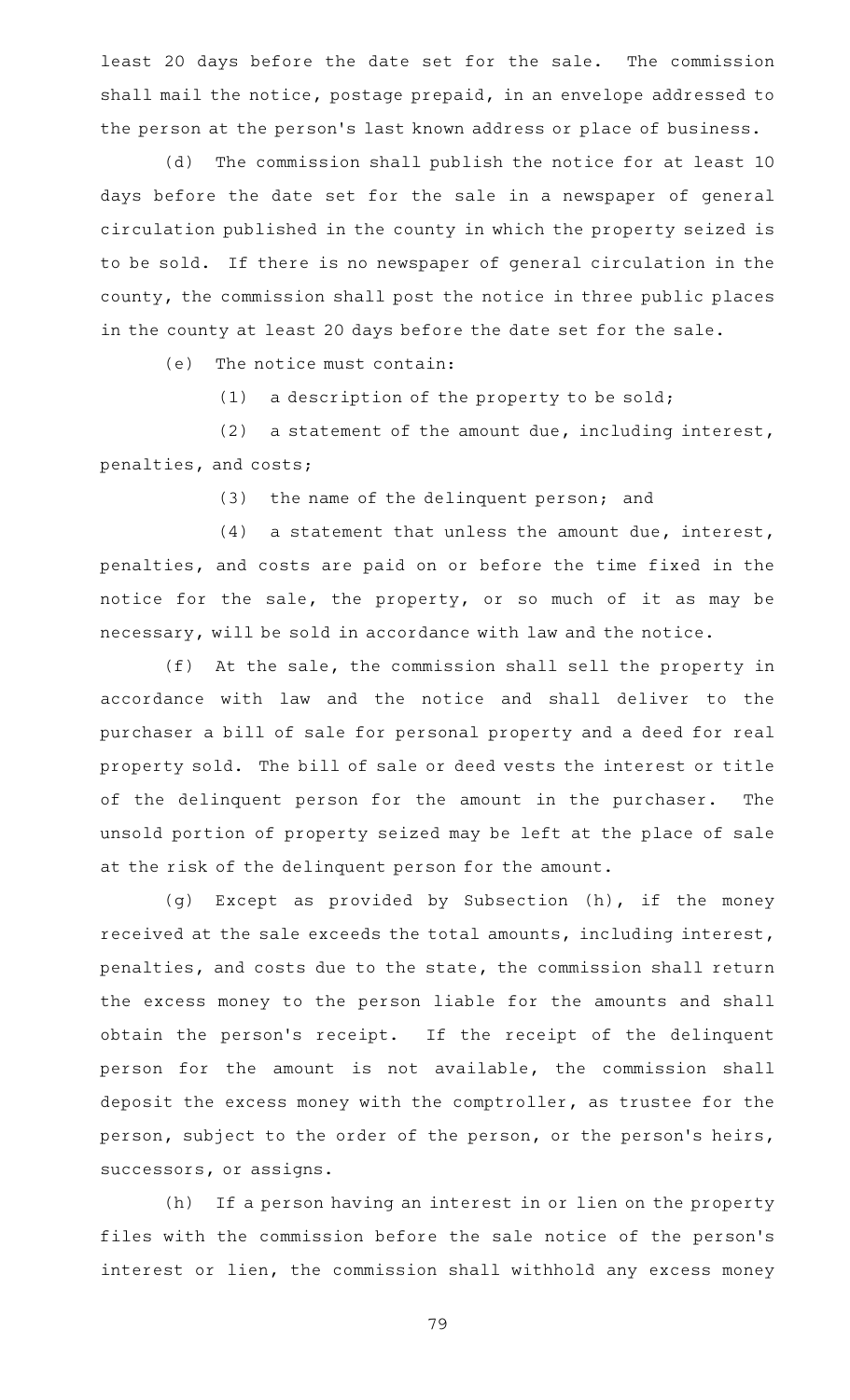pending a court determination of the rights of the respective parties to the money.

Acts 1999, 76th Leg., ch. 388, Sec. 1, eff. Sept. 1, 1999. Amended by:

Acts 2015, 84th Leg., R.S., Ch. 1255 (H.B. [1905](http://www.legis.state.tx.us/tlodocs/84R/billtext/html/HB01905F.HTM)), Sec. 16, eff. September 1, 2015.

Sec. 2001.514. SECURITY. (a) To secure payment of the fee on prizes imposed under this subchapter, each license holder shall furnish to the commission:

 $(1)$  a cash bond;

(2) a bond from a surety company chartered or authorized to do business in this state;

(3) certificates of deposit;

 $(4)$  certificates of savings;

(5) United States treasury bonds;

(6) subject to the approval of the commission, an assignment of negotiable stocks or bonds; or

(7) other security as the commission considers sufficient.

(b) The commission shall set the amount of the bond or other security, taking into consideration the amount of money that has or is expected to become due from the license holder. The amount required by the commission may not exceed three times the amount due according to the license holder 's average quarterly reports.

(c) On a license holder's failure to pay the fee on prizes imposed under this subchapter, the commission may notify the license holder and any surety of the delinquency by jeopardy or deficiency determination. If payment is not made when due, the commission may forfeit all or part of the bond or security.

(d) If the license holder ceases to conduct bingo and relinquishes the license holder 's license, the commission shall authorize the release of all bonds and other security on a determination that no amounts of the fee on prizes remain due and payable under this subchapter.

Acts 1999, 76th Leg., ch. 388, Sec. 1, eff. Sept. 1, 1999. Amended by: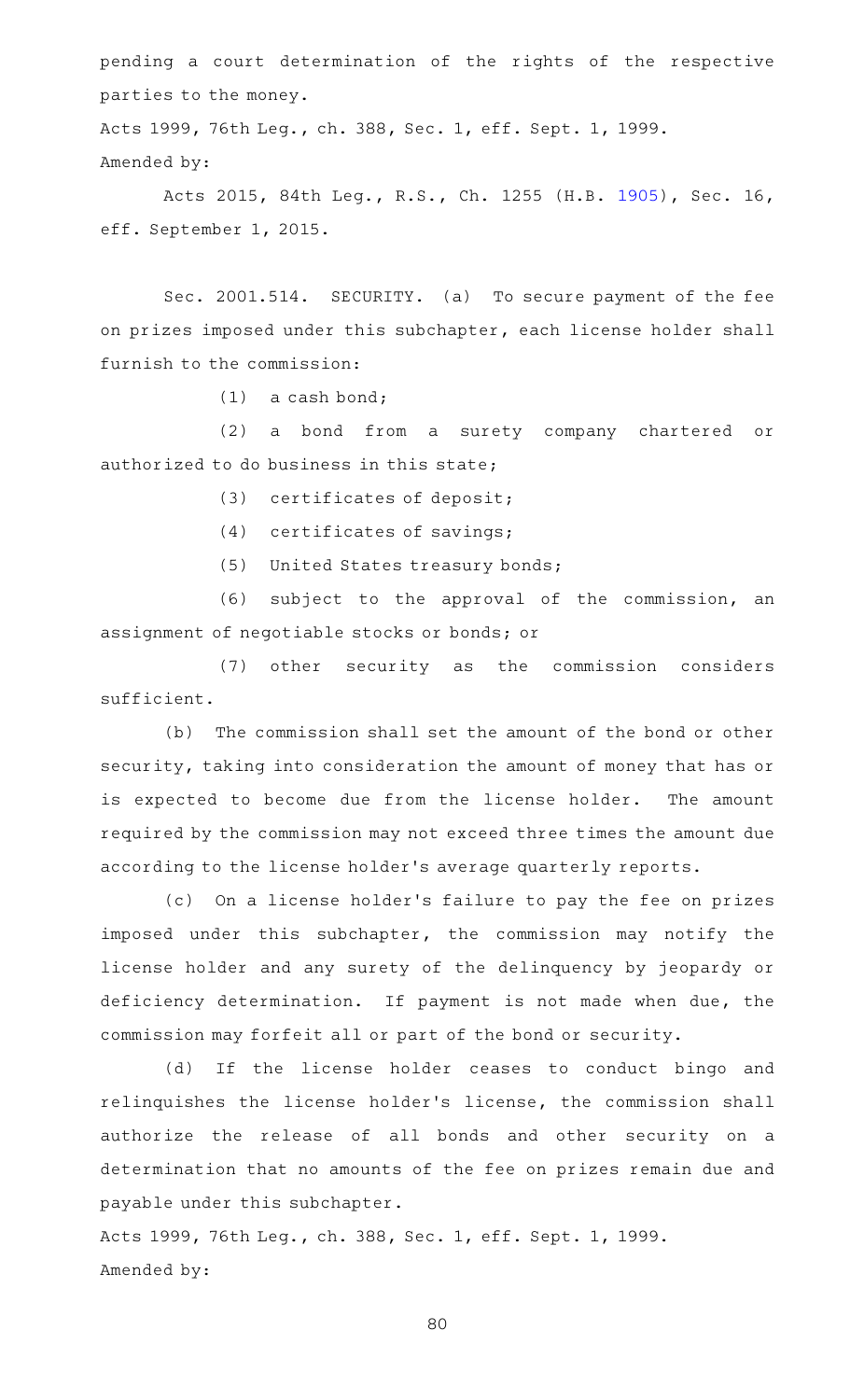Acts 2015, 84th Leg., R.S., Ch. 1255 (H.B. [1905](http://www.legis.state.tx.us/tlodocs/84R/billtext/html/HB01905F.HTM)), Sec. 17, eff. September 1, 2015.

Sec. 2001.515. COMMISSION'S DUTIES. The commission shall perform all functions incident to the administration, collection, enforcement, and operation of the fee on prizes imposed under this subchapter.

Acts 1999, 76th Leg., ch. 388, Sec. 1, eff. Sept. 1, 1999.

Amended by:

Acts 2015, 84th Leg., R.S., Ch. 1255 (H.B. [1905](http://www.legis.state.tx.us/tlodocs/84R/billtext/html/HB01905F.HTM)), Sec. 18, eff. September 1, 2015.

## SUBCHAPTER L. ENFORCEMENT

Sec. 2001.551. UNLAWFUL BINGO; OFFENSE. (a) In this section, "bingo" or "game" means a specific game of chance, commonly known as bingo or lotto, in which prizes are awarded on the basis of designated numbers or symbols on a card conforming to numbers or symbols selected at random, whether or not a person who participates as a player furnishes something of value for the opportunity to participate.

(b) A person conducting, promoting, or administering bingo commits an offense if the person conducts, promotes, or administers bingo other than:

 $(1)$  under a license issued under this chapter;

(2) within the confines of a home for purposes of amusement or recreation when:

(A) no player or other person furnishes anything of more than nominal value for the opportunity to participate;

(B) participation in the game does not exceed 15 players; and

(C) the prizes awarded or to be awarded are nominal;

(3) on behalf of an organization of individuals 60 years of age or over, a senior citizens' association, a senior citizens' community center program operated or funded by a governmental entity, the patients in a hospital or nursing home,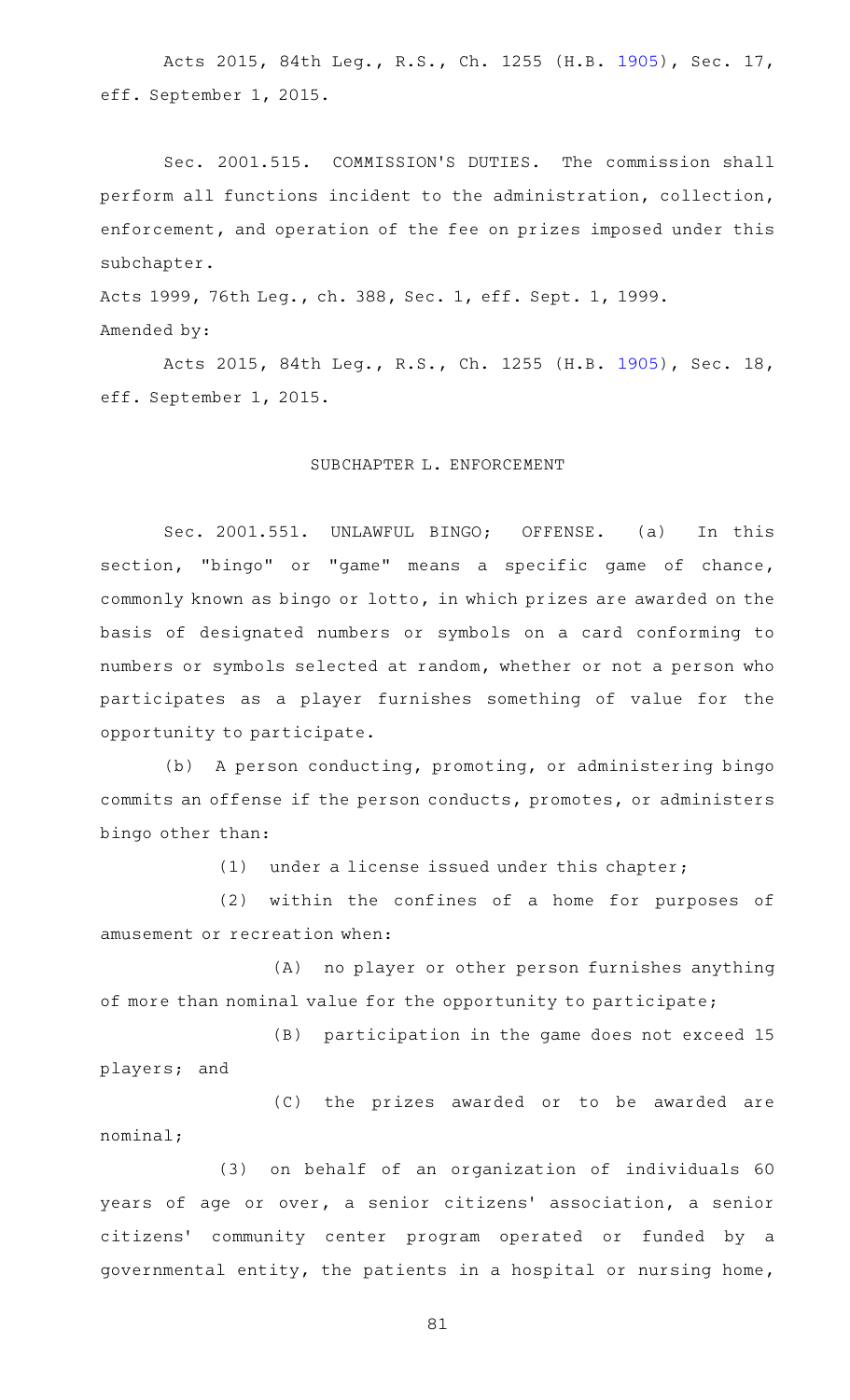residents of a retirement home, or the patients in a Veteran 's Administration medical center or a military hospital, solely for the purpose of amusement and recreation of its members, residents, or patients, when:

(A) no player or other person furnishes anything of more than nominal value for the opportunity to participate; and

(B) the prizes awarded or to be awarded are nominal; or

(4) on behalf of a business conducting the game for promotional or advertising purposes if:

 $(A)$  the game is conducted by or through a newspaper or a radio or television station;

(B) participation in the game is open to the general public and is not limited to customers of the business;

(C) playing materials are furnished without charge to a person on request; and

(D) no player is required to furnish anything of value for the opportunity to participate.

(c) An offense under Subsection (b) is a felony of the third degree.

(d) This section applies to a political subdivision regardless of local option status.

(e) A game exempted under Subsection  $(b)$  (2), (3), or (4) is not required to be licensed under this chapter.

 $(f)$  A game exempted under Subsection (b)(4) is subject to the following restrictions:

(1) a person licensed or required to be licensed under this chapter or having an interest in a license under this chapter may not be involved, directly or indirectly, in bingo, except that a licensed manufacturer or licensed distributor may sell or otherwise furnish bingo equipment or supplies for use in a game;

(2) a person conducting bingo may purchase or otherwise obtain bingo equipment or supplies through a newspaper, a radio or television station, or an advertising agency and, unless otherwise authorized by the commission, only from a licensed manufacturer or licensed distributor;

(3) a licensed manufacturer or licensed distributor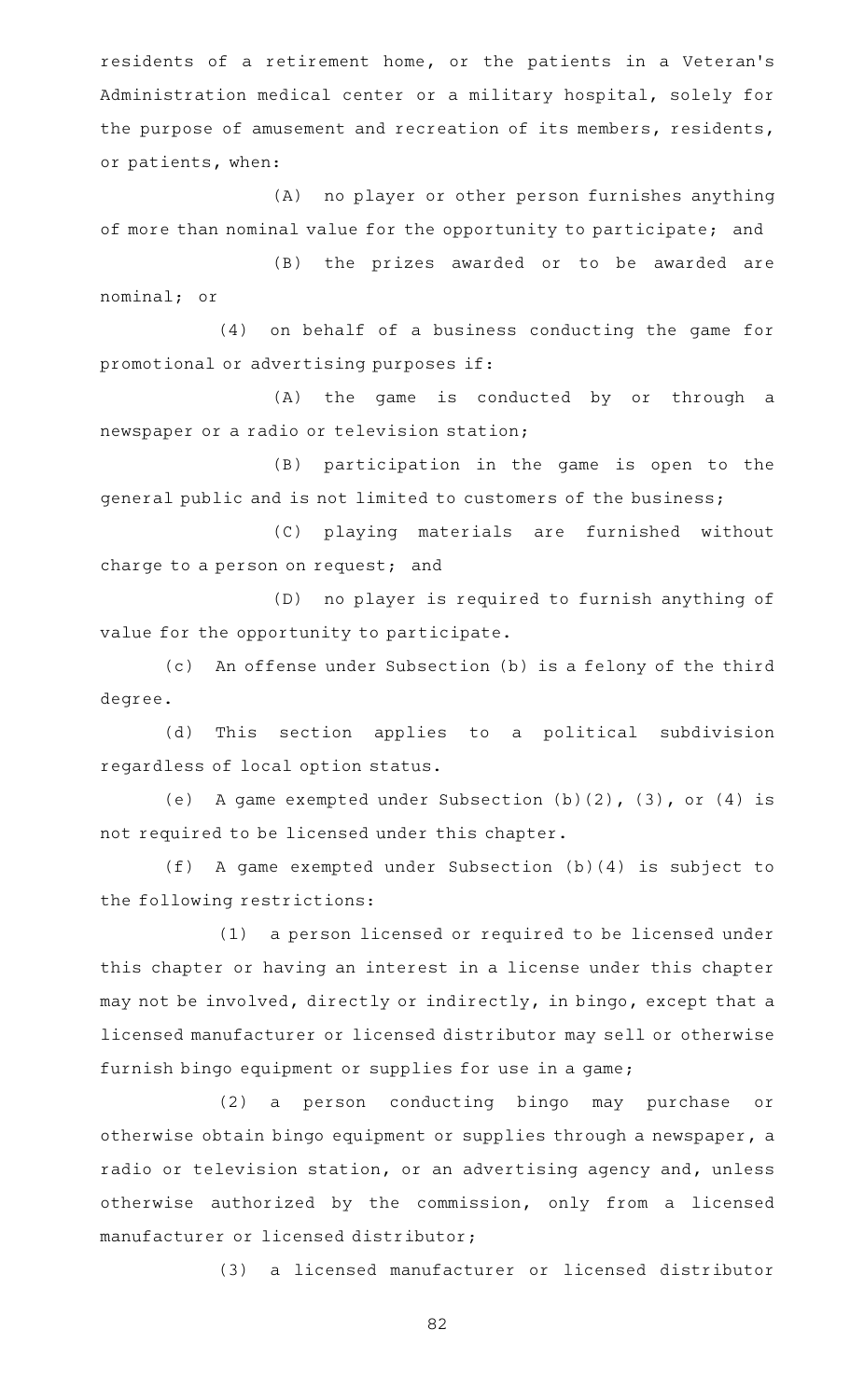may sell or otherwise furnish bingo equipment or supplies for use in a game only to or through a newspaper or a radio or television station or through an advertising agency acting on behalf of a person authorized to conduct the game; and

(4) the commission by rule may require a person conducting or involved in conducting the game to:

 $(A)$  notify the commission of:

(i) the persons involved in conducting the game;

conducted; and

(ii) the manner in which the game is to be

(iii) any other information required by the commission; and

(B) keep records of all transactions connected with the game available for commission inspection. Acts 1999, 76th Leg., ch. 388, Sec. 1, eff. Sept. 1, 1999.

Sec. 2001.552. FRAUDULENT AWARD OF PRIZES; OFFENSE. (a) A person commits an offense if the person knowingly participates in the award of a prize to a bingo player in a manner that disregards, to any extent, the random selection of numbers or symbols.

(b) An offense under this section is a felony of the third degree.

(c) It is a defense to prosecution under this section that no participant in the game furnished anything of value for the opportunity to participate in the game.

Acts 1999, 76th Leg., ch. 388, Sec. 1, eff. Sept. 1, 1999.

Sec. 2001.553. UNLICENSED SALES; OFFENSE. (a) A person commits an offense if a person sells or attempts to induce the sale of bingo equipment, supplies, or automated bingo services to a licensed authorized organization and the person is not licensed to do so.

(b) Repealed by Acts 2009, 81st Leg., R.S., Ch. 636, Sec. 42(11), eff. October 1, 2009.

(c) An offense under this section is a Class A misdemeanor. Acts 1999, 76th Leg., ch. 388, Sec. 1, eff. Sept. 1, 1999.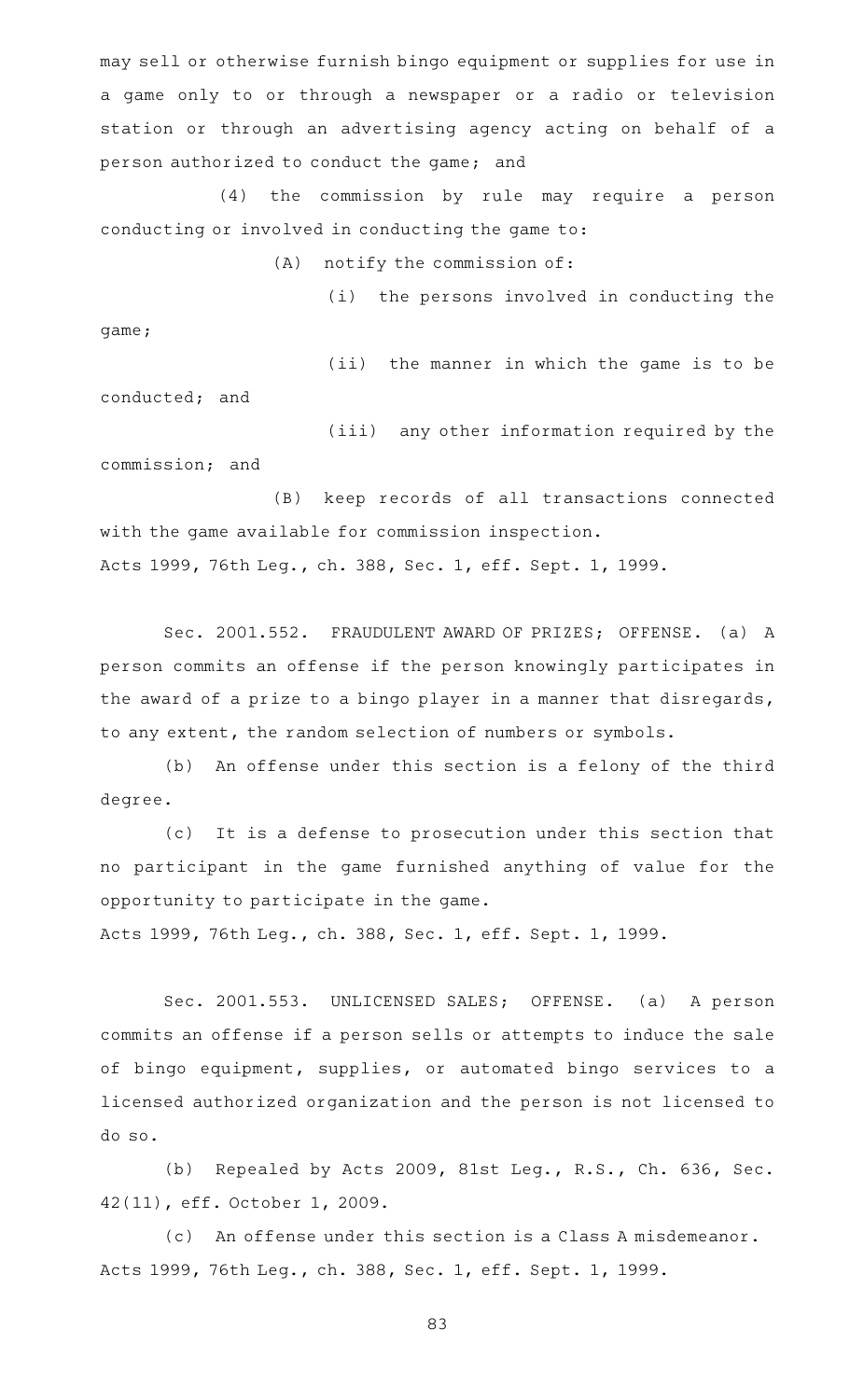Amended by:

Acts 2009, 81st Leg., R.S., Ch. 636 (H.B. [1474\)](http://www.legis.state.tx.us/tlodocs/81R/billtext/html/HB01474F.HTM), Sec. 42(11), eff. October 1, 2009.

Sec. 2001.554. OTHER OFFENSES; REVOCATION OF LICENSE. (a) A person commits an offense and the person 's license is subject to revocation under this chapter if the person:

(1) makes a false statement or material omission in an application for a license under this chapter;

(2) fails to maintain records that fully and accurately record each transaction connected with the conducting of bingo, the leasing of premises to be used for bingo, or the manufacture, sale, or distribution of bingo supplies or equipment;

(3) falsifies or makes a false entry in a book or record if the entry relates to bingo, the disposition of bingo proceeds, the application of rent received by a licensed authorized organization, or the gross receipts from the manufacture, sale, or distribution of bingo supplies or equipment;

(4) diverts or pays a portion of the net proceeds of bingo to a person except in furtherance of one or more of the lawful purposes provided by this chapter; or

(5) violates this chapter or a term of a license issued under this chapter.

(b) An offense under Subsection  $(a)(2)$ ,  $(3)$ , or  $(5)$  is a Class C misdemeanor, unless it is shown on the trial of the offense that the person has been convicted previously under this section, in which event the offense is a Class B misdemeanor. An offense under Subsection (a)(1) or (4) is a Class A misdemeanor. This subsection does not apply to an offense committed under Section [2001.551](https://statutes.capitol.texas.gov/GetStatute.aspx?Code=OC&Value=2001.551)(b) or Section [2001.552](https://statutes.capitol.texas.gov/GetStatute.aspx?Code=OC&Value=2001.552).

(c) A person whose license is revoked under this section may not apply for another license under this chapter before the first anniversary of the date of revocation.

Acts 1999, 76th Leg., ch. 388, Sec. 1, eff. Sept. 1, 1999.

Sec. 2001.555. EXEMPTION FROM PROSECUTION. (a) A person lawfully conducting or participating in bingo or permitting the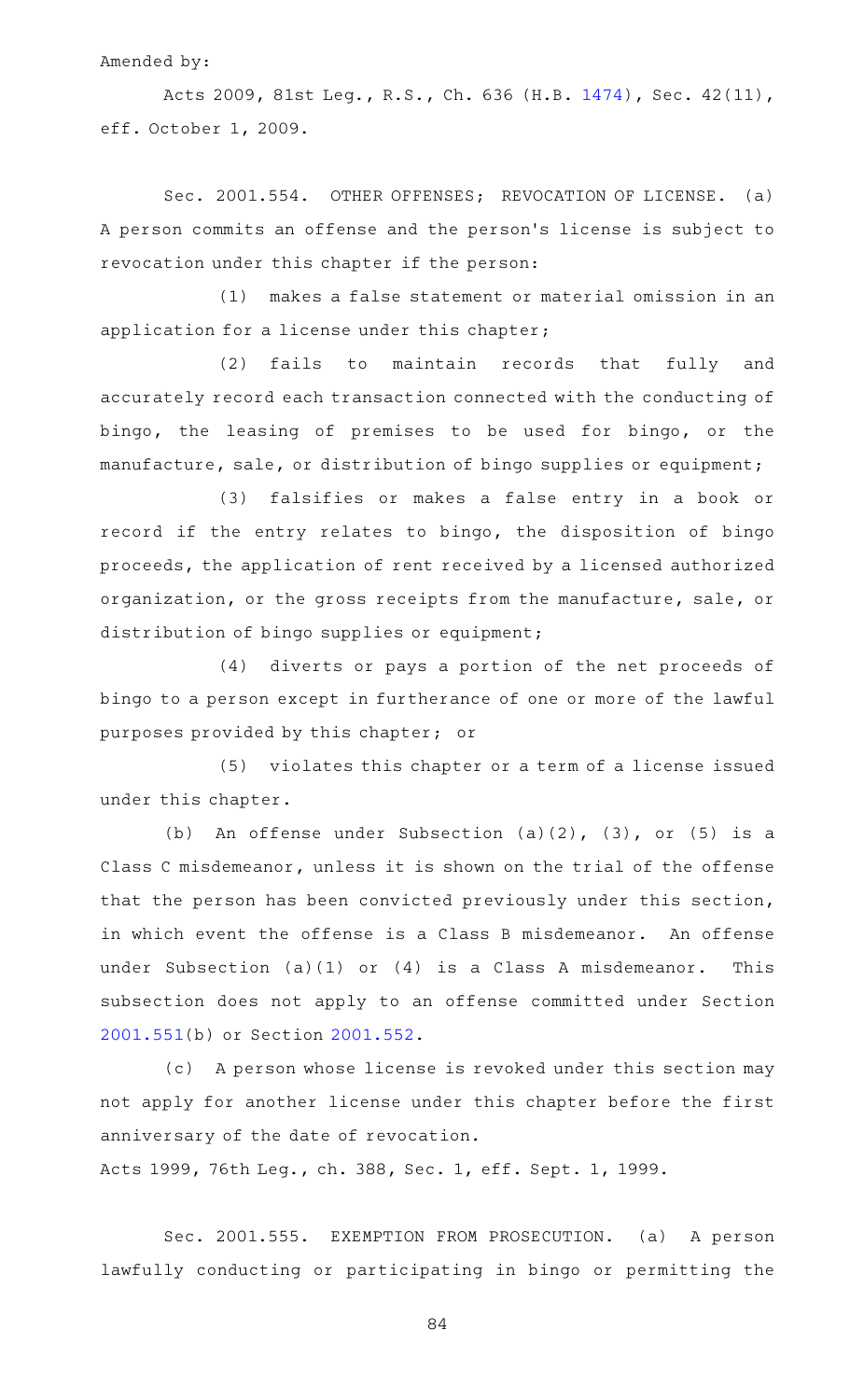conduct of bingo on premises owned or leased by the person under a license issued under this chapter is not subject to prosecution or conviction for a violation of a provision of the Penal Code or other law or ordinance to the extent that the person's action is specifically authorized by this chapter.

(b) The immunity granted under this section does not extend to a person:

(1) knowingly conducting or participating in bingo under a license obtained by a false pretense, false statement, or material omission made in an application for license or otherwise; or

(2) knowingly permitting the conduct of bingo on premises owned or leased by the person under a license known to the person to have been obtained by a false pretense or statement.

(c)AAA license holder under this chapter may possess paraphernalia or equipment that is required to conduct bingo. Acts 1999, 76th Leg., ch. 388, Sec. 1, eff. Sept. 1, 1999.

Sec. 2001.556. PRICE FIXING PROHIBITED. (a) A manufacturer, distributor, or supplier may not by express or implied agreement with another manufacturer or distributor fix the price at which bingo equipment or supplies used or intended to be used in connection with bingo conducted under this chapter may be sold.

(b) The price of bingo supplies and equipment in the competitive marketplace shall be established by the manufacturer, distributor, or supplier and may not be established in concert with another manufacturer, distributor, or supplier. Acts 1999, 76th Leg., ch. 388, Sec. 1, eff. Sept. 1, 1999.

Sec. 2001.557. INSPECTION OF PREMISES. (a) The commission, its officers or agents, or a state, municipal, or county peace officer may enter and inspect the contents of premises where:

(1) bingo is being conducted or intended to be conducted; or

(2) equipment used or intended for use in bingo is found.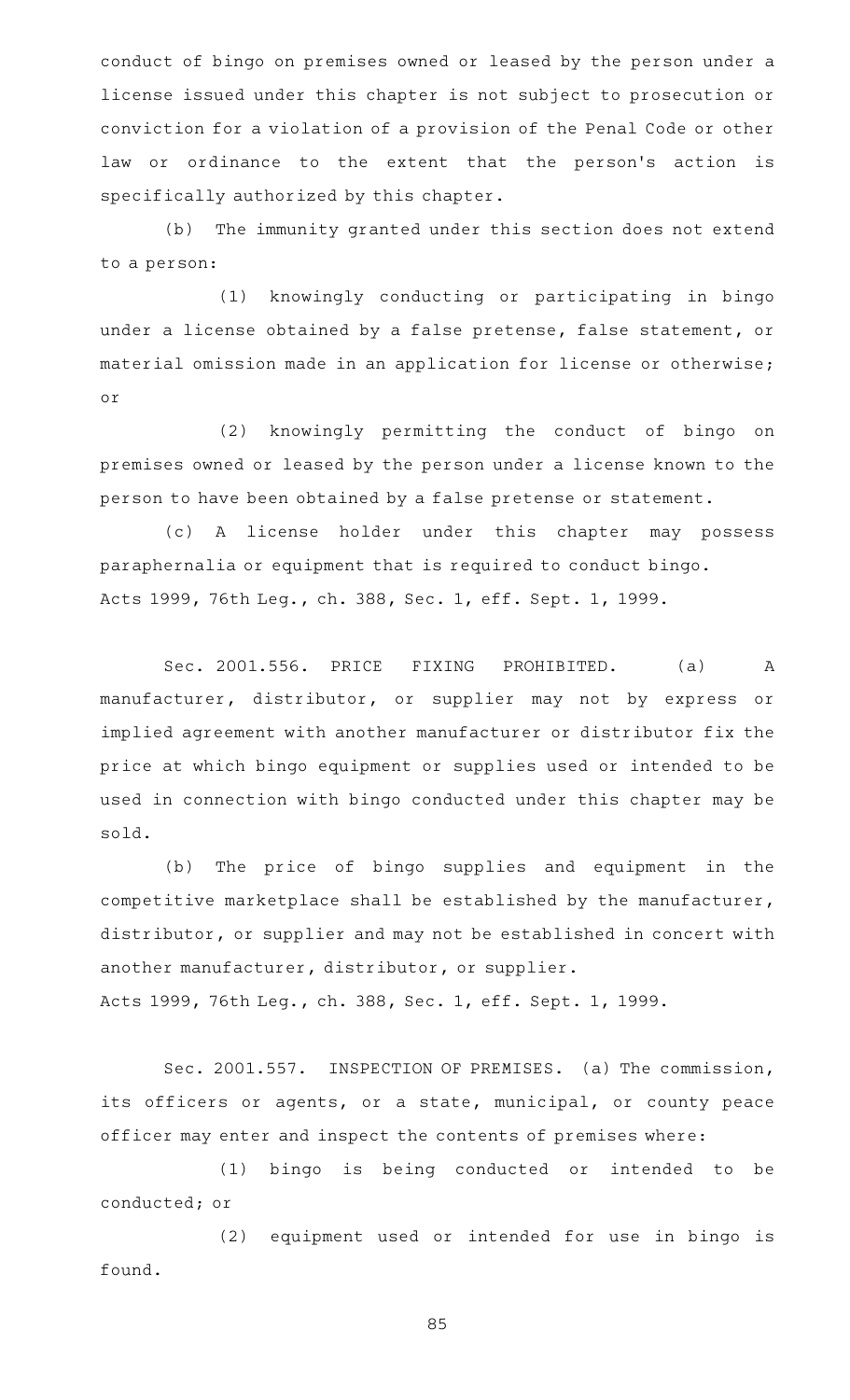(b) The commission by rule shall develop and implement policies and procedures to:

(1) prioritize the inspection of premises where bingo is being conducted or is intended to be conducted in accordance with the risk factors the commission considers important, including:

(A) the amount of money derived from the conduct of bingo at the premises;

(B) the compliance history of the premises; and

(C) the amount of time that has elapsed since the date of the immediately preceding commission inspection of the premises; and

(2) inspect premises where bingo is being conducted or is intended to be conducted in accordance with the priorities established under Subdivision (1).

Acts 1999, 76th Leg., ch. 388, Sec. 1, eff. Sept. 1, 1999.

Amended by:

Acts 2013, 83rd Leg., R.S., Ch. 993 (H.B. [2197\)](http://www.legis.state.tx.us/tlodocs/83R/billtext/html/HB02197F.HTM), Sec. 39, eff. September 1, 2013.

Sec. 2001.558. INJUNCTION; CIVIL PENALTY. (a) If the commission, the appropriate governing body, or the attorney general has reason to believe that this chapter has been or is about to be violated, the commission, the governing body, or the attorney general may petition a court for injunctive relief to restrain the violation.

(b) Venue for an action seeking injunctive relief is in a district court in Travis County.

(c) If the court finds that this chapter has been violated or is about to be violated, the court shall issue a temporary restraining order and, after due notice and hearing, a temporary injunction, and after a final trial, a permanent injunction to restrain the violation.

(d) If the court finds that this chapter has been knowingly violated, the court shall order all proceeds from the illegal bingo to be forfeited to the appropriate governing body as a civil penalty.

Acts 1999, 76th Leg., ch. 388, Sec. 1, eff. Sept. 1, 1999.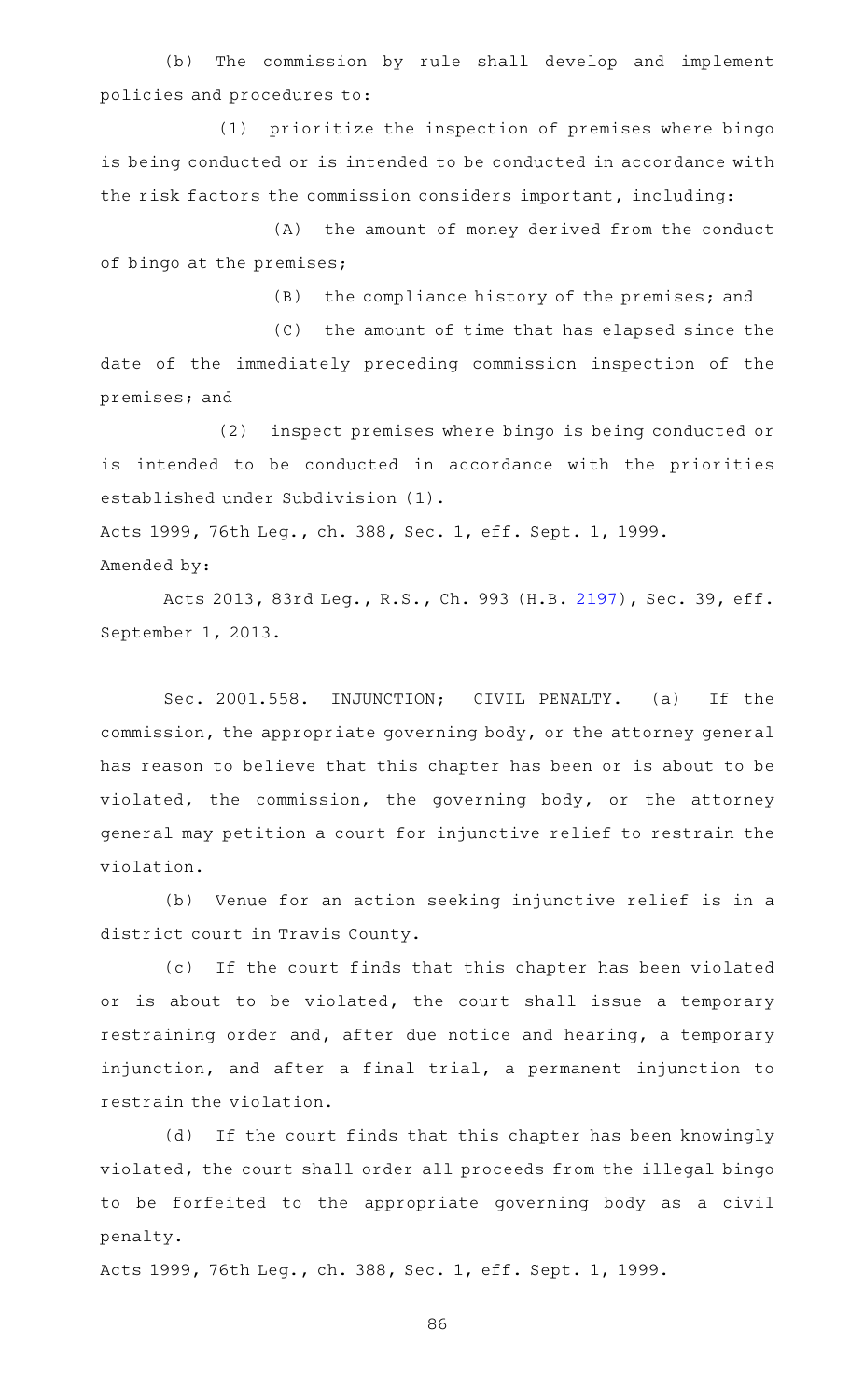Sec. 2001.559. REMEDIES NOT EXCLUSIVE. The commission may suspend or revoke a license under Section [2001.355](https://statutes.capitol.texas.gov/GetStatute.aspx?Code=OC&Value=2001.355), impose an administrative penalty under Subchapter M, or both, depending on the severity of the violation.

Acts 1999, 76th Leg., ch. 388, Sec. 1, eff. Sept. 1, 1999.

Sec. 2001.560. EXAMINATION OF RECORDS; DISCLOSURE OF INFORMATION. (a) The governing body of the appropriate political subdivision or the attorney general may:

(1) examine or cause to be examined the records of an authorized organization that is or has been licensed to conduct bingo, to the extent the organization 's activities relate to bingo, including the maintenance, control, and disposition of net proceeds derived from bingo or from the use of its premises for bingo; and

(2) examine a manager, officer, director, agent, member, or employee of the organization under oath regarding:

 $(A)$  the conduct of bingo under a license;

(B) the use of premises; or

(C) the disposition of proceeds derived from bingo.

(b) The governing body of the appropriate political subdivision or the attorney general may:

 $(1)$  examine or cause to be examined the records of a licensed commercial lessor if the activities of the lessor may relate to leasing premises for bingo; and

 $(2)$  examine the lessor or a manager, officer, director, agent, or employee of the lessor under oath regarding the leasing.

(c) The commission or a person authorized in writing by the commission may examine the books, papers, records, equipment, and place of business of a license holder and may investigate the character of the license holder 's business to verify the accuracy of a return, statement, or report made, or, if no return is made by the license holder, to ascertain and determine the amount required to be paid.

(c-1) The commission by rule shall develop a policy for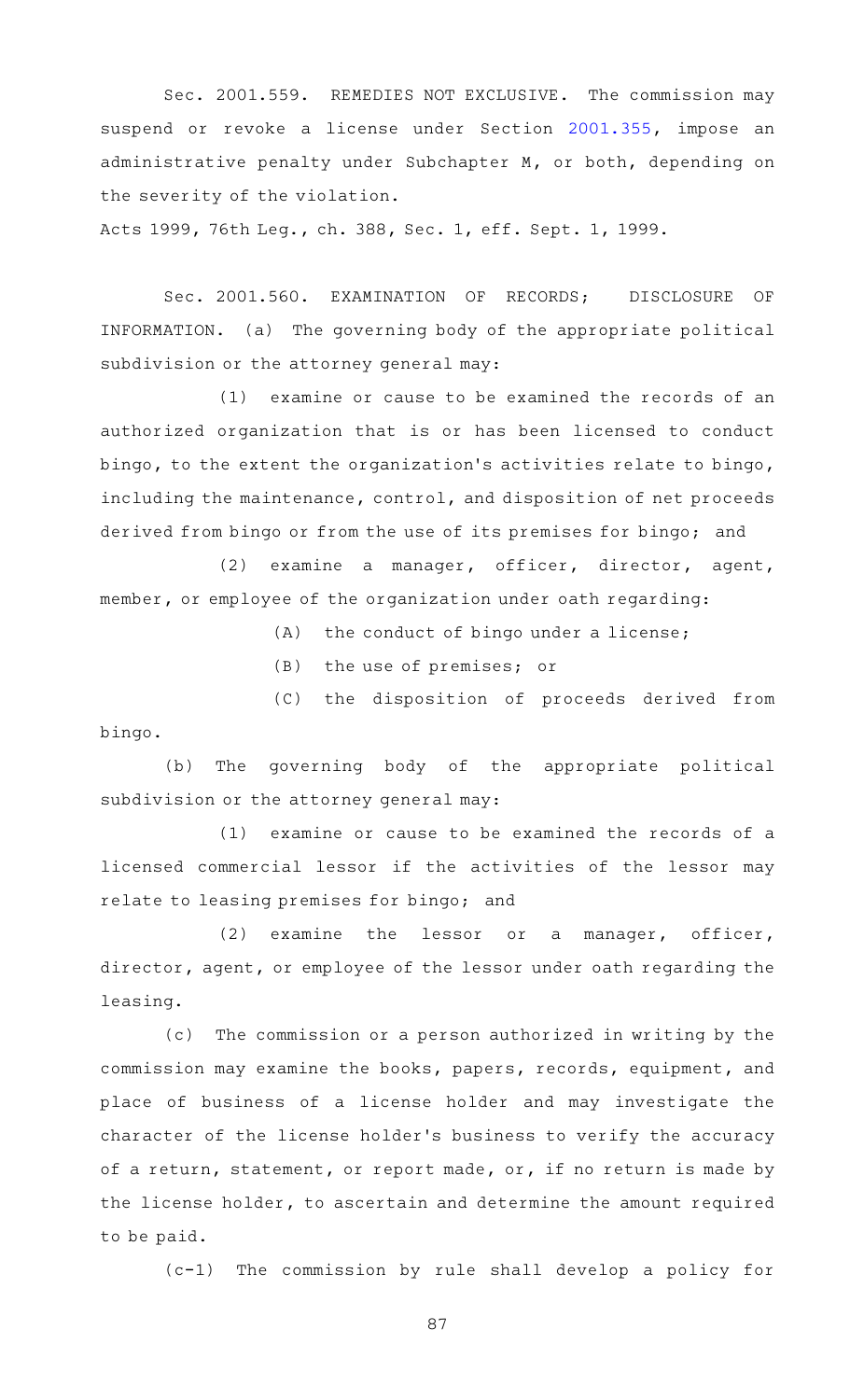auditing license holders. The bingo division shall use audit risk analysis procedures established by the commission to:

(1) annually identify which license holders are most at risk of violating this chapter or rules adopted under this chapter; and

(2) develop a plan for auditing the identified license holders that includes:

(A) a schedule for the audits of the identified license holders;

(B) procedures to annually update the plan based on successive risk analyses; and

(C) a completion date for each audit that is not later than the fifth anniversary of the date the license holder was identified as a candidate for audit.

 $(c-2)$  The bingo division shall provide to the commission a copy of the auditing plan developed under Subsection (c-1).

(d) The commission may set and charge to the license holder a fee in an amount reasonably necessary to recover the cost of an authorized investigation or audit authorized under this chapter.

(e) If the commission determines that a person is not complying with this chapter, the commission shall notify the attorney general and the governing body of the appropriate political subdivision.

Acts 1999, 76th Leg., ch. 388, Sec. 1, eff. Sept. 1, 1999.

Amended by:

Acts 2013, 83rd Leg., R.S., Ch. 993 (H.B. [2197\)](http://www.legis.state.tx.us/tlodocs/83R/billtext/html/HB02197F.HTM), Sec. 40, eff. September 1, 2013.

Sec. 2001.561. PENAL CODE APPLICATION. Section [47.08](https://statutes.capitol.texas.gov/GetStatute.aspx?Code=PE&Value=47.08), Penal Code, applies to a prosecution for a violation of this chapter.

Acts 1999, 76th Leg., ch. 388, Sec. 1, eff. Sept. 1, 1999.

## SUBCHAPTER M. ADMINISTRATIVE PENALTY

Sec. 2001.601. IMPOSITION OF PENALTY. The commission may impose an administrative penalty against a person who violates this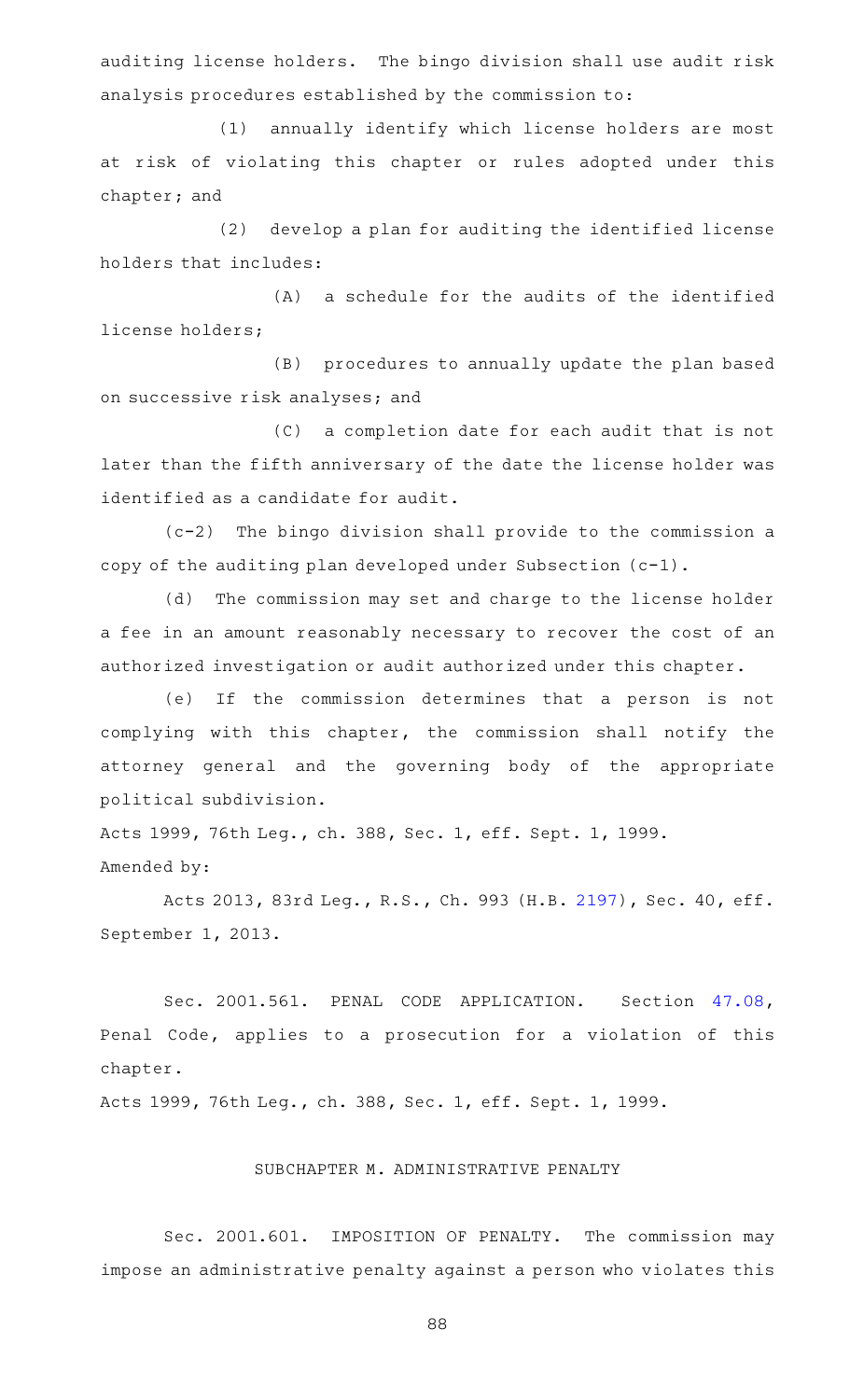chapter or a rule or order adopted by the commission under this chapter.

Acts 1999, 76th Leg., ch. 388, Sec. 1, eff. Sept. 1, 1999.

Sec. 2001.602. AMOUNT OF PENALTY. (a) The amount of the administrative penalty may not exceed \$1,000 for each violation. Each day a violation continues or occurs may be considered a separate violation for purposes of imposing a penalty.

(b) In determining the amount of the penalty, the director shall consider:

 $(1)$  the seriousness of the violation, including the nature, circumstances, extent, and gravity of the prohibited acts;

 $(2)$  the history of previous violations;

- (3) the amount necessary to deter future violations;
- $(4)$  efforts to correct the violation; and
- $(5)$  any other matter that justice may require.

Acts 1999, 76th Leg., ch. 388, Sec. 1, eff. Sept. 1, 1999. Amended by Acts 2003, 78th Leg., ch. 1114, Sec. 25, eff. Sept. 1, 2003.

Sec. 2001.603. NOTICE OF VIOLATION AND PENALTY. (a) If, after investigating a possible violation and the facts surrounding that possible violation, the director determines that a violation has occurred, the director may issue a violation report stating the facts on which the conclusion that a violation occurred is based, recommending that an administrative penalty be imposed on the person alleged to have committed the violation, and recommending the amount of the proposed penalty. The director shall base the recommended amount of the proposed penalty on the seriousness of the violation determined by consideration of the factors set out in Section [2001.602](https://statutes.capitol.texas.gov/GetStatute.aspx?Code=OC&Value=2001.602)(b).

(b) Not later than the 21st day after the date on which the report is issued, the director shall give written notice of the report to the person alleged to have committed the violation.

 $(c)$  The notice must:

 $(1)$  include a brief summary of the alleged violation;

(2) state the amount of the administrative penalty recommended; and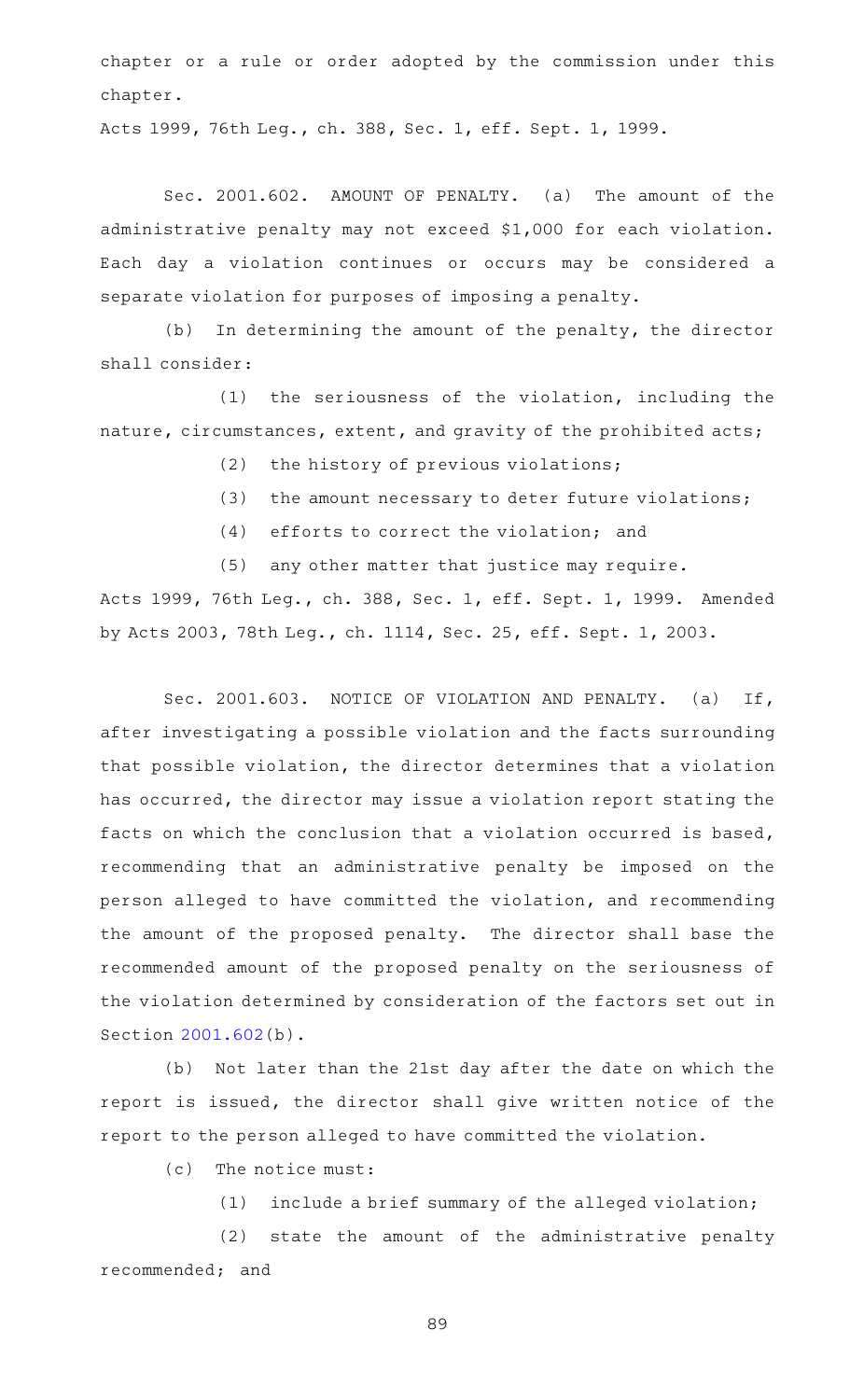(3) inform the person of the person's right to a hearing on the occurrence of the violation, the amount of the penalty, or both. Acts 1999, 76th Leg., ch. 388, Sec. 1, eff. Sept. 1, 1999. Amended by Acts 2003, 78th Leg., ch. 1114, Sec. 26, eff. Sept. 1, 2003. Amended by:

Acts 2009, 81st Leg., R.S., Ch. 636 (H.B. [1474\)](http://www.legis.state.tx.us/tlodocs/81R/billtext/html/HB01474F.HTM), Sec. 39, eff. October 1, 2009.

Sec. 2001.604. PENALTY TO BE PAID OR HEARING REQUESTED. (a) Not later than the 20th day after the date the person receives the notice, the person may:

 $(1)$  accept the recommendation of the director, including the recommended administrative penalty; or

(2) make a written request for a hearing on the determination.

(b) If the person accepts the director's determination, the director by order shall approve the determination and impose the proposed penalty.

Acts 1999, 76th Leg., ch. 388, Sec. 1, eff. Sept. 1, 1999. Amended by Acts 2003, 78th Leg., ch. 1114, Sec. 27, eff. Sept. 1, 2003.

Sec. 2001.605. HEARING. (a) If the person timely requests a hearing or does not respond to the notice in the time provided by Section [2001.604\(](https://statutes.capitol.texas.gov/GetStatute.aspx?Code=OC&Value=2001.604)a), the director shall set a hearing and give notice of the hearing to the person.

(b) The hearings examiner shall make findings of fact and conclusions of law and promptly issue to the commission a proposal for decision as to the occurrence of the violation and the amount of the proposed penalty, if a penalty is warranted.

(c)AAA hearing under this section must be conducted by the State Office of Administrative Hearings and is subject to Section [2001.058](https://statutes.capitol.texas.gov/GetStatute.aspx?Code=GV&Value=2001.058)(e), Government Code.

Acts 1999, 76th Leg., ch. 388, Sec. 1, eff. Sept. 1, 1999. Amended by Acts 2003, 78th Leg., ch. 1114, Sec. 28, eff. Sept. 1, 2003. Amended by:

Acts 2013, 83rd Leg., R.S., Ch. 993 (H.B. [2197\)](http://www.legis.state.tx.us/tlodocs/83R/billtext/html/HB02197F.HTM), Sec. 41, eff.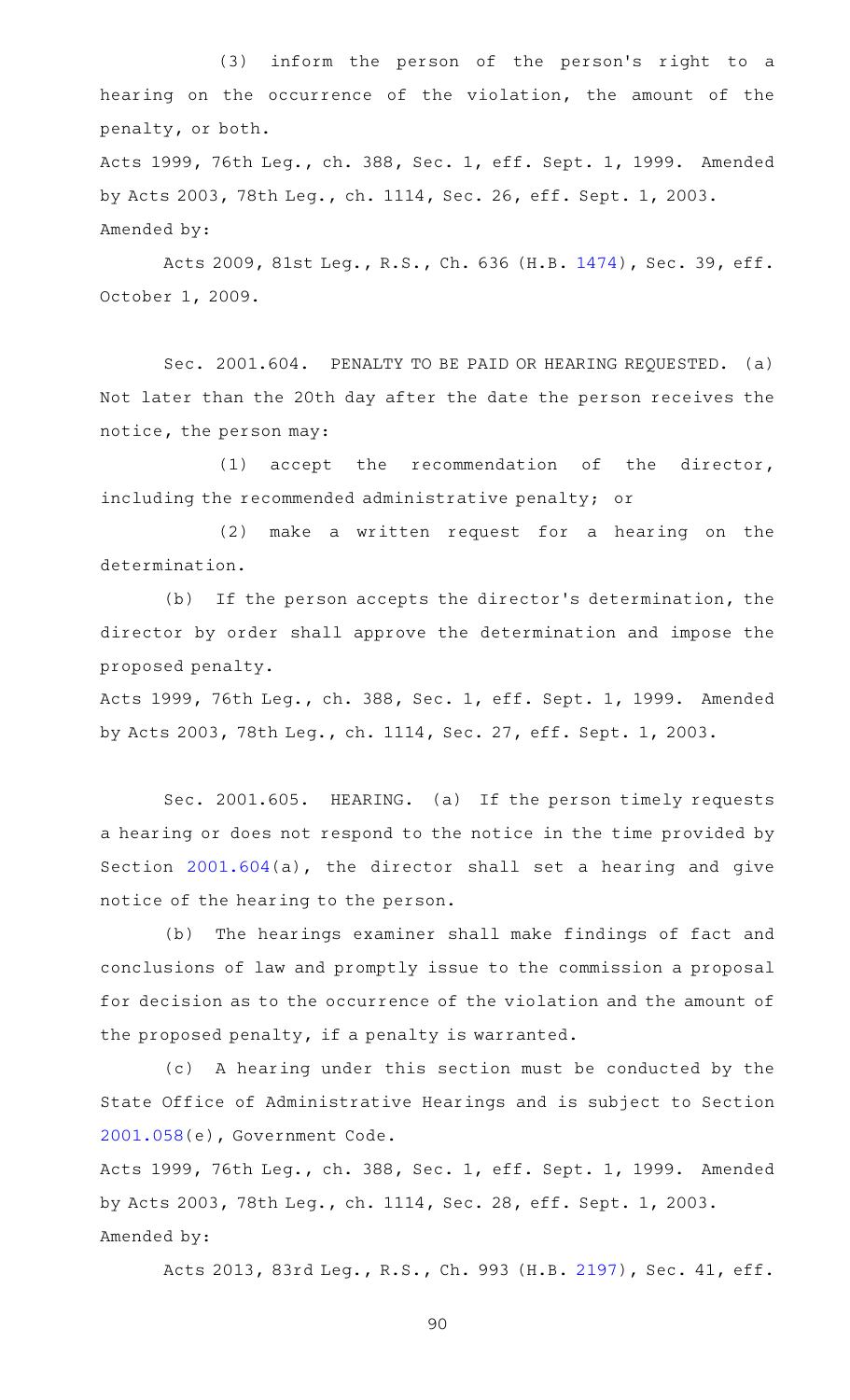September 1, 2013.

Sec. 2001.606. DECISION BY DIRECTOR. (a) Based on the findings of fact and conclusions of law and the recommendations of the hearings examiner, the director by order:

(1) may find that a violation has occurred and may impose an administrative penalty; or

 $(2)$  may find that a violation has not occurred.

(b) The director shall give notice of the order to the person. The notice must include:

(1) separate statements of the findings of fact and conclusions of law;

 $(2)$  the amount of any penalty imposed;

(3) a statement of the right of the person to judicial review of the order; and

 $(4)$  other information required by law. Acts 1999, 76th Leg., ch. 388, Sec. 1, eff. Sept. 1, 1999. Amended by Acts 2003, 78th Leg., ch. 1114, Sec. 29, eff. Sept. 1, 2003.

Sec. 2001.607. OPTIONS FOLLOWING DECISION: PAY OR APPEAL. (a) Not later than the 30th day after the date on which the order becomes final, the person shall:

 $(1)$  pay the administrative penalty;

(2) pay the penalty and file a petition for judicial review contesting the finding that a violation occurred, the amount of the penalty, or both; or

 $(3)$  without paying the penalty, file a petition for judicial review contesting the finding that a violation occurred, the amount of the penalty, or both.

(b) Within the 30-day period, a person who acts under Subsection (a)(3) may:

 $(1)$  stay enforcement of the penalty by:

(A) paying the penalty to the court for placement in an escrow account; or

(B) giving to the court a supersedeas bond approved by the court for the amount of the penalty that is effective until all judicial review of the order is final; or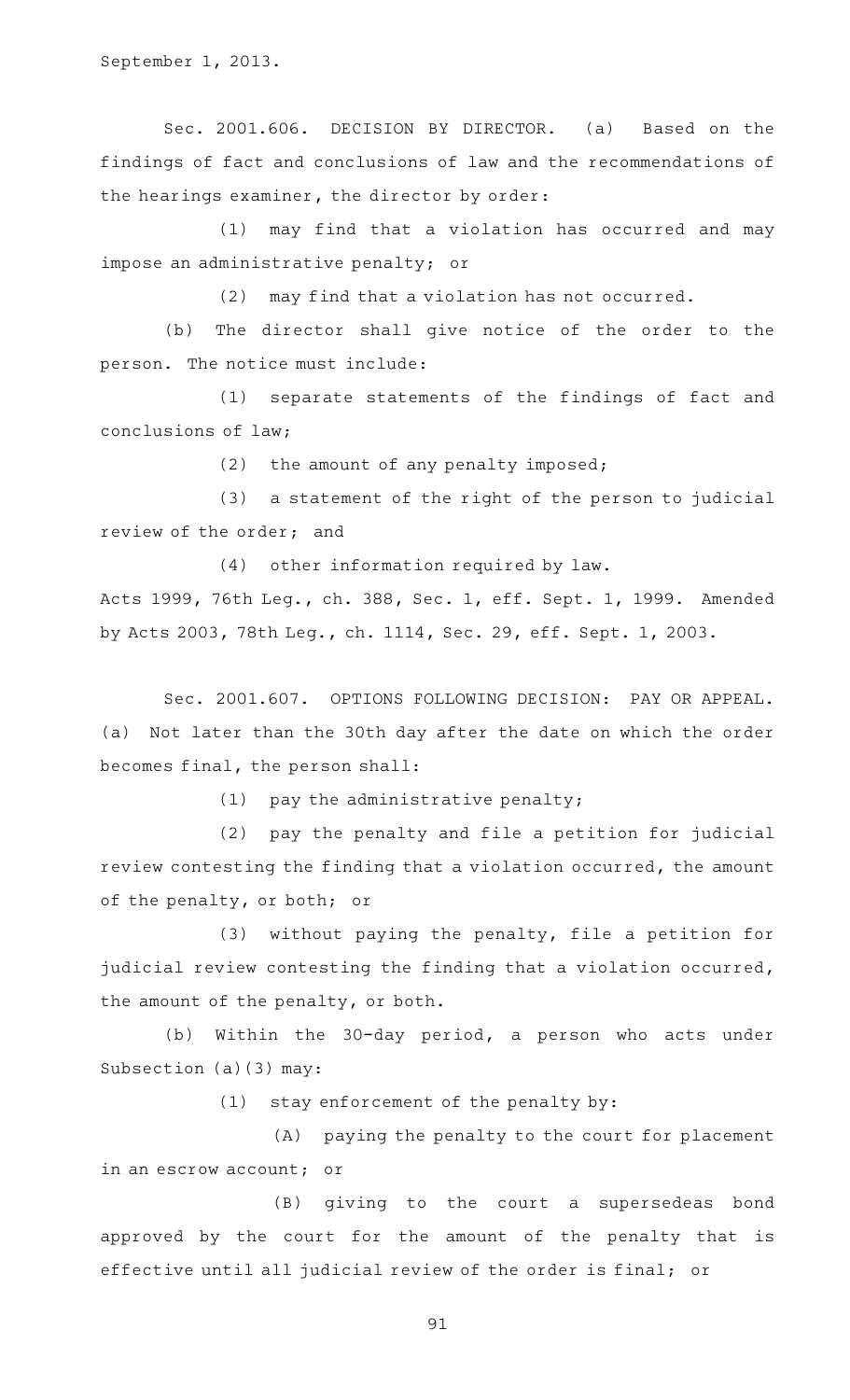(2) request the court to stay enforcement of the penalty by:

(A) filing with the court a sworn affidavit of the person stating that the person is financially unable to pay the penalty and is financially unable to give the supersedeas bond; and

(B) giving a copy of the affidavit to the director by certified mail.

(c) On receipt of a copy of the affidavit as provided by Subsection (b)(2), the director may file with the court, not later than the fifth day after the date the copy is received, a contest to the affidavit. The court shall hold a hearing on the facts alleged in the affidavit as soon as practicable and shall stay the enforcement of the penalty on finding that the alleged facts are true. The person who files an affidavit has the burden of proving that the person is financially unable to pay the penalty and to give a supersedeas bond.

Acts 1999, 76th Leg., ch. 388, Sec. 1, eff. Sept. 1, 1999. Amended by Acts 2003, 78th Leg., ch. 1114, Sec. 30, eff. Sept. 1, 2003.

Sec. 2001.608. COLLECTION OF PENALTY. If the person does not pay the administrative penalty and the enforcement of the penalty is not stayed, the director may refer the matter to the attorney general for collection of the penalty. Acts 1999, 76th Leg., ch. 388, Sec. 1, eff. Sept. 1, 1999. Amended by Acts 2003, 78th Leg., ch. 1114, Sec. 31, eff. Sept. 1, 2003.

Sec. 2001.609. DETERMINATION BY COURT. (a) If the court sustains the finding that a violation occurred, the court may uphold or reduce the amount of the administrative penalty and order the person to pay the full or reduced amount.

(b) If the court does not sustain the finding that a violation occurred, the court shall order that a penalty is not owed.

Acts 1999, 76th Leg., ch. 388, Sec. 1, eff. Sept. 1, 1999.

Sec. 2001.610. REMITTANCE OF PENALTY AND INTEREST. (a) If, after judicial review, the administrative penalty is reduced or not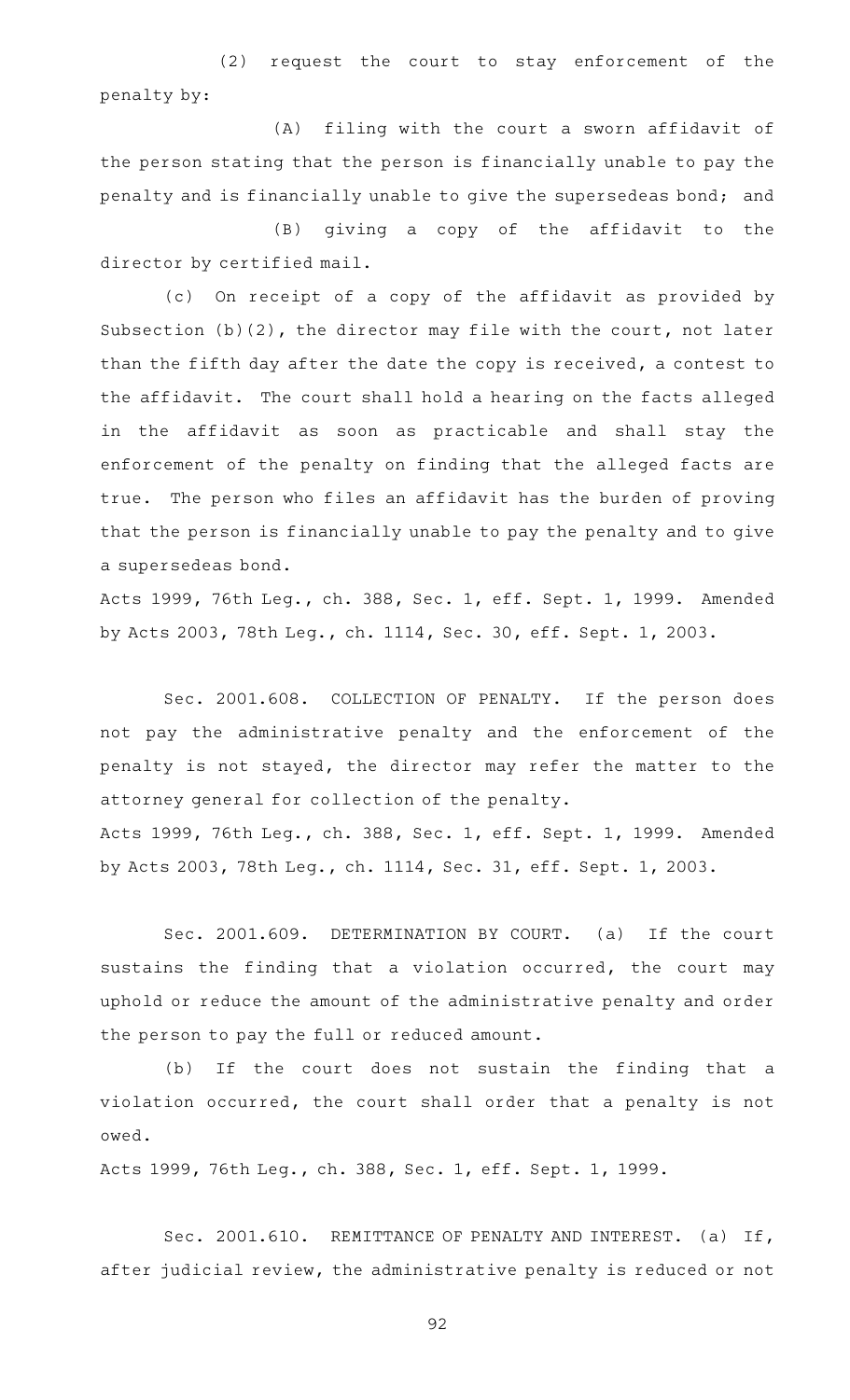upheld by the court, the court shall, after the judgment becomes final:

(1) order the appropriate amount, plus accrued interest, be remitted to the person if the person paid the penalty; or

 $(2)$  if the person posted a supersedeas bond, order the release of the bond:

(A) if the penalty is not upheld; or

 $(B)$  after the person pays the reduced penalty, if the amount of the penalty is reduced.

(b) The interest paid under Subsection (a)(1) is accrued at the rate charged on loans to depository institutions by the New York Federal Reserve Bank. The interest shall be paid for the period beginning on the date the penalty is paid and ending on the date the penalty is remitted.

Acts 1999, 76th Leg., ch. 388, Sec. 1, eff. Sept. 1, 1999.

Sec. 2001.611. ADMINISTRATIVE PROCEDURE. A proceeding under this subchapter is subject to Chapter [2001,](https://statutes.capitol.texas.gov/GetStatute.aspx?Code=GV&Value=2001) Government Code. Acts 1999, 76th Leg., ch. 388, Sec. 1, eff. Sept. 1, 1999.

## SUBCHAPTER N. ELECTIONS

Sec. 2001.651. ORDERING ELECTION. The governing body of a county, justice precinct, or municipality:

(1) shall order and hold an election under this chapter in the appropriate political subdivision if the governing body is presented with a petition for an election that meets the requirements of this chapter; and

(2) may order and hold an election on its own motion. Acts 1999, 76th Leg., ch. 388, Sec. 1, eff. Sept. 1, 1999.

Sec. 2001.652. PETITION. (a) A petition for an election to legalize bingo under this chapter must have a statement substantially as follows preceding the space reserved for signatures on each page: "This petition is to require that an election be held in (name of political subdivision) to legalize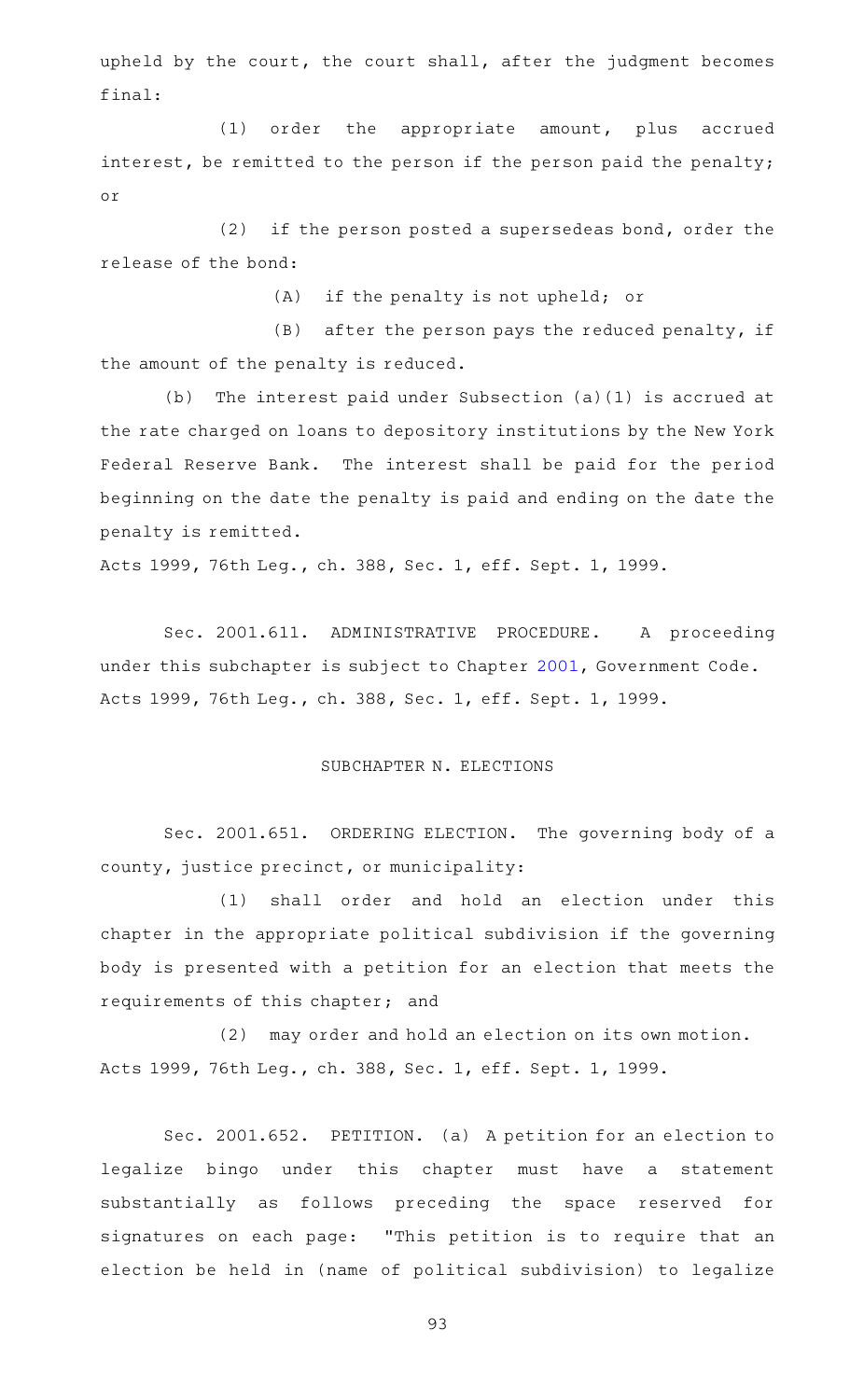bingo games authorized under the Bingo Enabling Act."

(b) A petition for an election to prohibit bingo under this chapter must have a statement substantially as follows preceding the space reserved for signatures on each page: "This petition is to require that an election be held in (name of political subdivision) to prohibit bingo games authorized under the Bingo Enabling Act."

(c) A petition is valid only if it is signed by a number of registered voters of the political subdivision equal to at least 10 percent of the number of votes received in the political subdivision by all candidates for governor in the most recent general election, or the amount specified in the document governing the administration of the political subdivision, whichever is less. If boundaries of the political subdivision do not coincide with boundaries of election precincts in effect for that general election, the officer verifying the petition may use a reasonable method to estimate the number of votes for governor received in that election in the political subdivision.

(d) A signer must enter beside the signer's signature the date of signing the petition. A signature may not be counted if the signer fails to enter the date or if the date of signing is earlier than the 90th day before the date the petition is submitted to the governing body.

(e) In addition to the signature and date of signing, the petition must include each signer 's:

(1) current voter registration number;

 $(2)$  printed name; and

(3) residence address, including zip code.

Acts 1999, 76th Leg., ch. 388, Sec. 1, eff. Sept. 1, 1999.

Sec. 2001.653. VERIFICATION OF PETITION. (a) Not later than the fifth day after the date the governing body receives a petition for an election, the governing body shall submit the petition for verification to the county clerk if the petition is applicable to a county or justice precinct or to the municipal secretary if the petition is applicable to a municipality.

(b) The officer to whom the petition is submitted for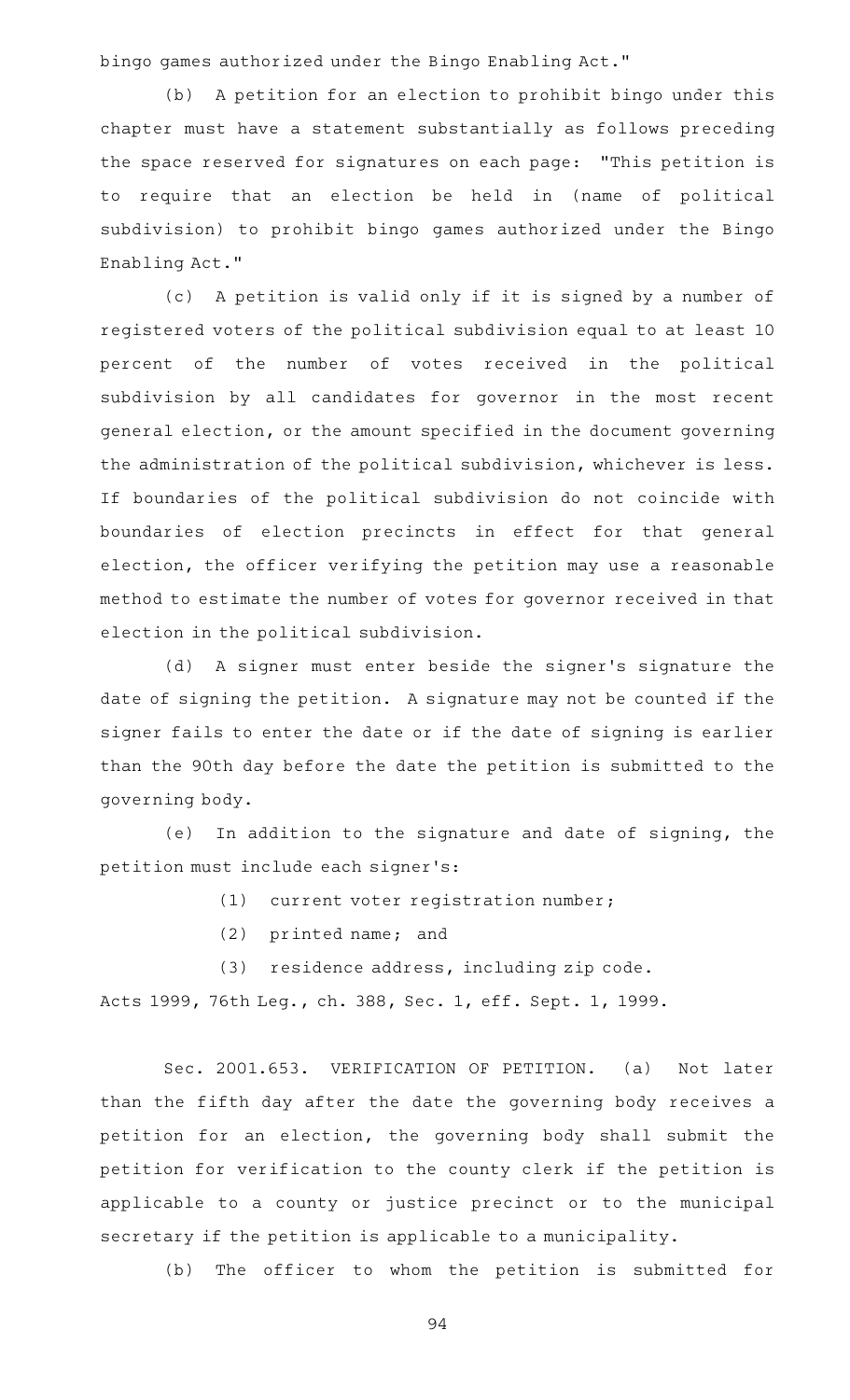verification shall determine whether the petition is signed by the required number of registered voters of the political subdivision in which the election is requested.

(c) Not later than the 30th day after the date the petition is submitted to the officer for verification, the officer shall certify in writing to the governing body whether the petition is valid or invalid. If the officer determines that the petition is invalid, the officer shall state all reasons for that determination.

Acts 1999, 76th Leg., ch. 388, Sec. 1, eff. Sept. 1, 1999.

Sec. 2001.654. DATE OF ELECTION. (a) If the officer responsible for certifying a petition determines that a petition is valid, the governing body shall:

(1) order that an election be held in the appropriate political subdivision on a date not later than the 60th day after the date of the officer 's certification; and

(2) notify the commission by certified mail, return receipt requested, that an election has been ordered.

(b) If a uniform election day as provided by Section [41.001](https://statutes.capitol.texas.gov/GetStatute.aspx?Code=EL&Value=41.001)(a), Election Code, does not occur within the 60-day period, the governing body shall order the election to be held on the next uniform election date provided by that section.

Acts 1999, 76th Leg., ch. 388, Sec. 1, eff. Sept. 1, 1999.

Sec. 2001.655. BALLOT PROPOSITION. (a) In an election to legalize bingo under this chapter in a political subdivision, the ballot shall be prepared to provide for voting for or against the proposition: "Legalizing bingo games for charitable purposes as authorized by the Bingo Enabling Act in (name of political subdivision)."

(b) In an election to prohibit bingo under this chapter in a political subdivision, the ballot shall be prepared to provide for voting for or against the proposition: "Prohibiting bingo games for charitable purposes as authorized by the Bingo Enabling Act in (name of political subdivision)."

Acts 1999, 76th Leg., ch. 388, Sec. 1, eff. Sept. 1, 1999.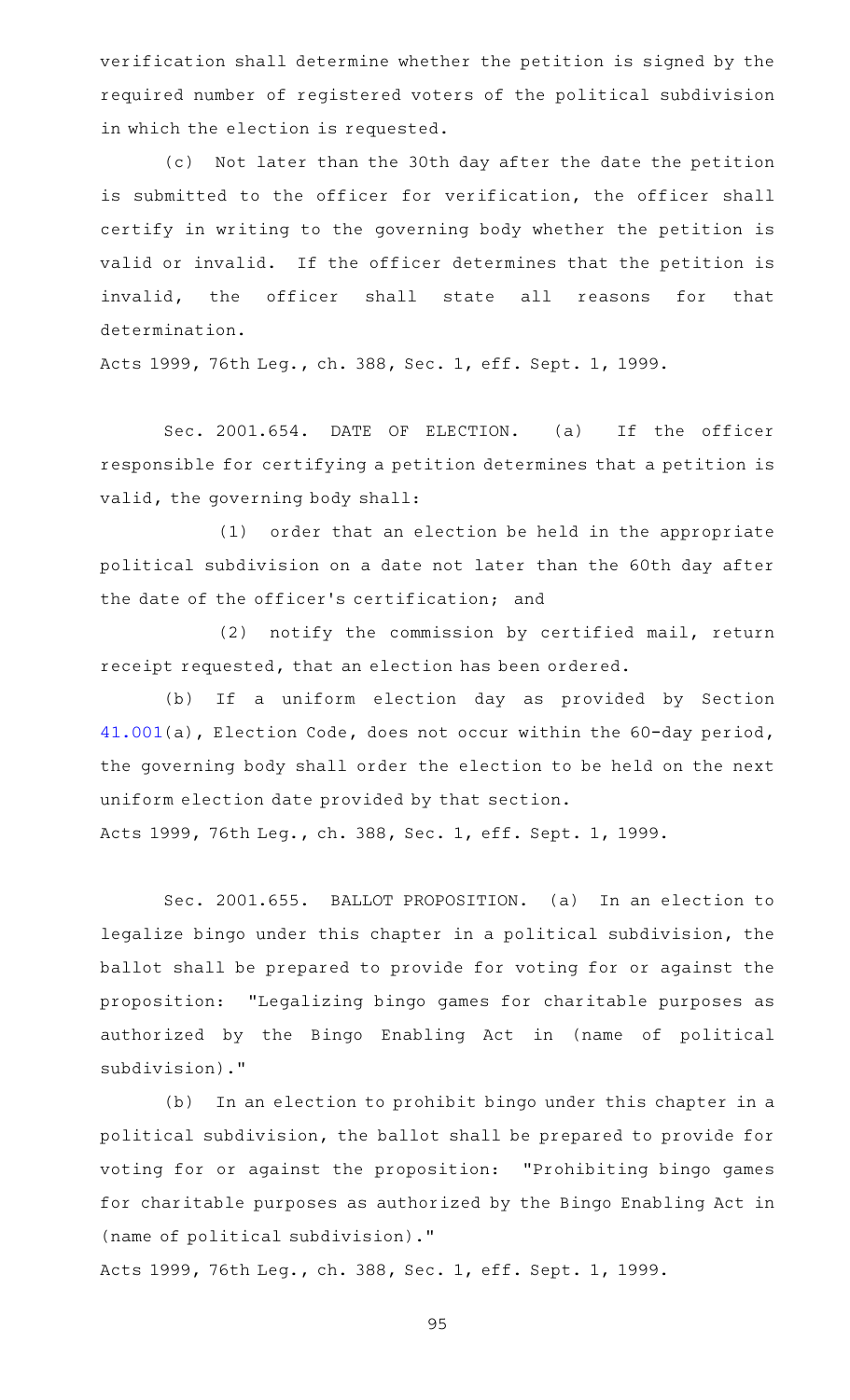Sec. 2001.656. EFFECT OF ELECTION. (a) If a majority of the qualified voters voting on the question in a legalization election vote in favor of legalization, bingo is legalized throughout the political subdivision beginning on the 14th day after the date the result of the election is officially declared, except as otherwise provided as to a part of the political subdivision for which Section [2001.657](https://statutes.capitol.texas.gov/GetStatute.aspx?Code=OC&Value=2001.657) requires a contrary status.

(b) If a majority of the qualified voters voting on the question in a prohibitory election vote in favor of prohibition, bingo is prohibited throughout the political subdivision beginning on the 14th day after the date the result of the election is officially declared, except as otherwise provided as to a part of the political subdivision for which Section [2001.657](https://statutes.capitol.texas.gov/GetStatute.aspx?Code=OC&Value=2001.657) requires a contrary status.

(c) If a majority of the qualified voters voting on the question in a legalization election do not favor legalization, or if a majority of the qualified voters voting on the question in a prohibitory election do not favor prohibition, the election has no effect on the status under this chapter of the political subdivision in which the election is held.

(d) The governing body of a political subdivision in which a bingo election has been held shall not later than the 14th day after the date of the election give written notification to the commission of the results of the election. If as a result of the election bingo is legalized in the political subdivision, the governing body shall furnish the commission with a map prepared by the governing body indicating the boundaries of the political subdivision in which bingo may be conducted.

Acts 1999, 76th Leg., ch. 388, Sec. 1, eff. Sept. 1, 1999. Amended by:

Acts 2009, 81st Leg., R.S., Ch. 636 (H.B. [1474\)](http://www.legis.state.tx.us/tlodocs/81R/billtext/html/HB01474F.HTM), Sec. 40, eff. October 1, 2009.

Sec. 2001.657. DETERMINATION OF LOCAL OPTION STATUS. (a) In determining whether bingo under this chapter is permitted in an area, the rules provided by this section apply.